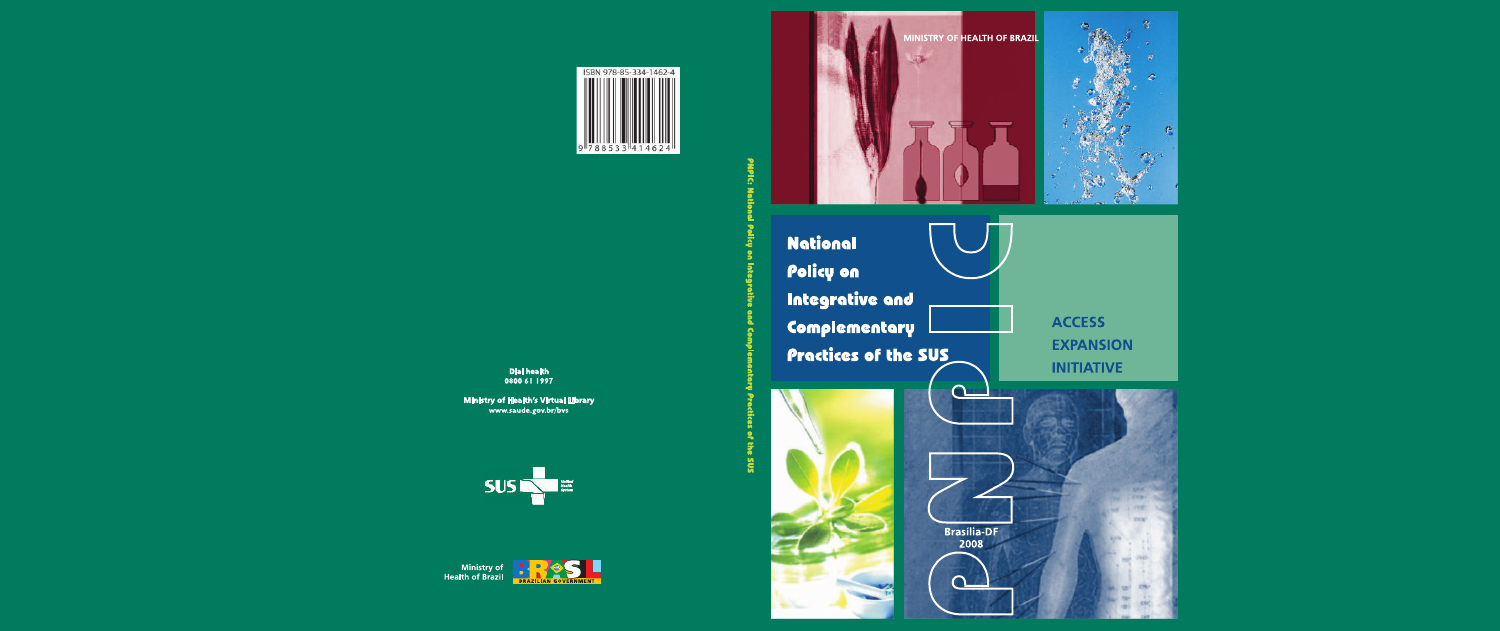

 $\mathbf{L}$ 

 $\begin{array}{c|c|c|c} \hline \quad \quad & \quad \quad & \quad \quad \\ \hline \quad \quad & \quad \quad & \quad \quad \\ \hline \end{array}$ 

National Policy on Integrative and **Complementary** Practices of the SUS **ACCESS EXPANSION INITIATIVE**

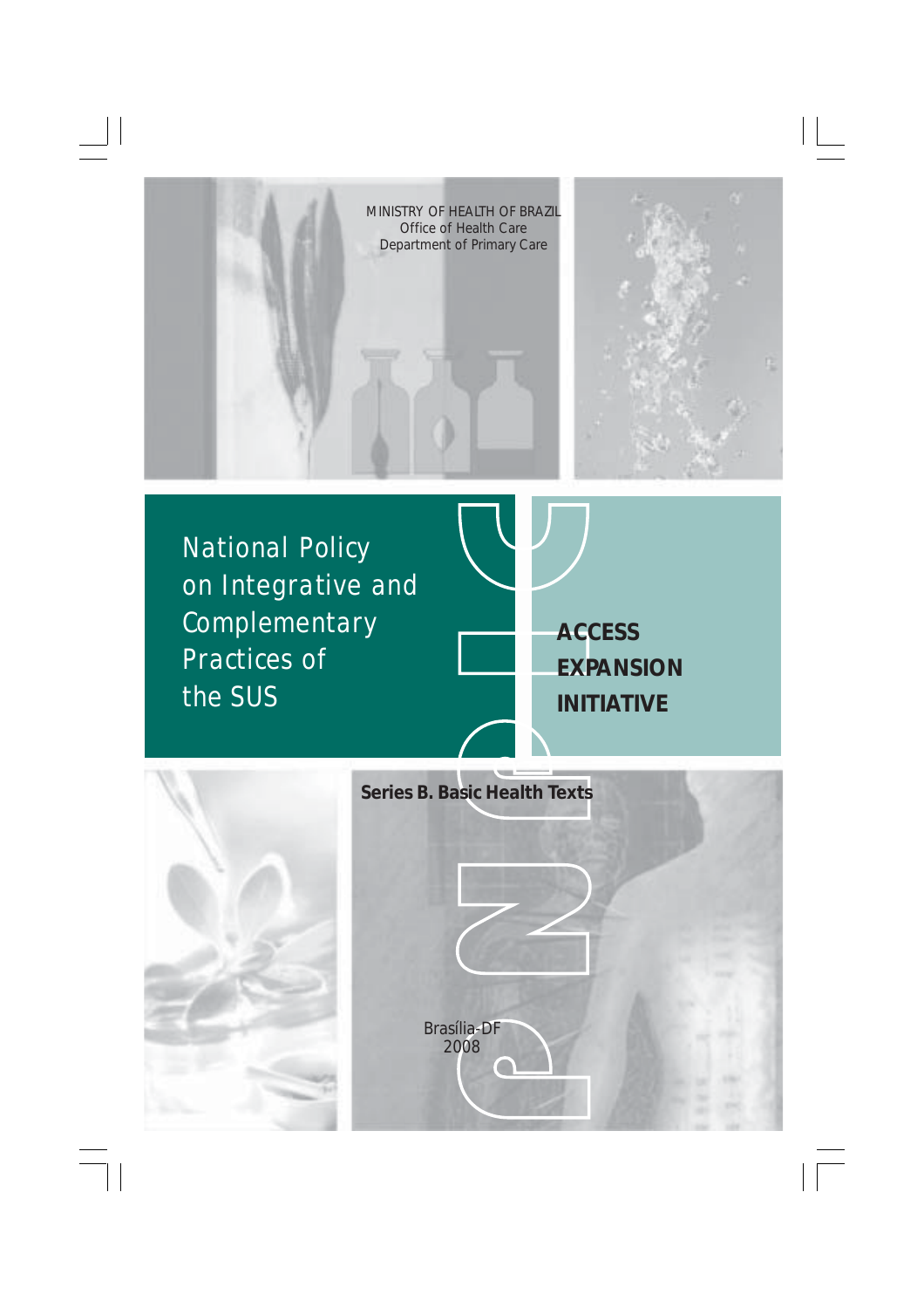© 2008 Ministry of Health of Brazil. All rights reserved. Reproduction of this publication in whole or in part is permitted, except for sale or commercial purposes, provided the source is fully acknowledged.

Responsibility for the copyright of texts and images in this publication rests with the technical area. The Ministry of Health's institutional collection may be accessed in full text at the Ministry of Health's Virtual Health Library:

http://www.saude.gov.br/bvs

Series B. Basic Health Texts

Distribution: 1st edition - 2008 - 2.000 copies

*Preparation, distribution and information by:* MINISTRY OF HEALTH OF BRAZIL

Secretary of Health Care

Department of Primary Care

Esplanada dos Ministérios, Bloco G, 6.º andar, sala 645

CEP: 70058-900, Brasília - DF

Tel.: +55 (61) 3315-2497 / 3315-3587

Fax: +55 (61) 3326-4340

Home page: http://www.saude.gov.br/dab

*General coordination:* Luis Fernando Rolim Sampaio

*Technical revision:* Antônio Dercy Silveira Filho Angelo Giovani Rodrigues Carmem De Simoni

*Acknowledgments:* **Technical Group Coordination - Traditional Chinese Medicine/ Acupunture** Carmem De Simoni - DAB/SAS

**Technical Group Coordination - Homeopathy**

Tatiana Sampaio - DAB/SAS

**Technical Group Coordination - Herbal Medicine**

Angelo Giovani Rodrigues - DAF/SCTIE

**Technical Group Coordination - Anthroposophical Medicine** Laurenice Lima (In Memorian) Iracema Benevides - DAB/SAS

**Technical Group Coordination - Social Hydrotherapy/Crenotherapy** Water Group - National Health Council

**Printed in Brazil**

#### Catalog Card

Brazil. Ministry of Health of Brazil. Secretary of Health Care. Department of Primary Care. PNPIC: National Policy on Integrative and Complementary Practices of the SUS: access expansion initiative / Ministry of Health of Brazil, Secretary of Health Care, Department of Primary Care. – Brasília : Ministry of Health of Brazil, 2008.

92 p. – (Series B. Basic Health Texts)

ISBN 978-85-334-1462-4

1. Alternative therapies. 2. Integrative and complementary practices health. 3. Health promotion. 4. SUS (BR). I. Title. II. Series.

NLM WB 890-962

Cataloging at source - General Coordination of Documentation and Information - Editor MS - OS 2008/0134

*Keywords:*

In spanish: Política Nacional de Prácticas Integrativas y Complementarias en el SUS: Actitud de Ampliación de Acceso

In portuguese: Política Nacional de Práticas Integrativas e Complementares no SUS: Atitude de Ampliação de Acesso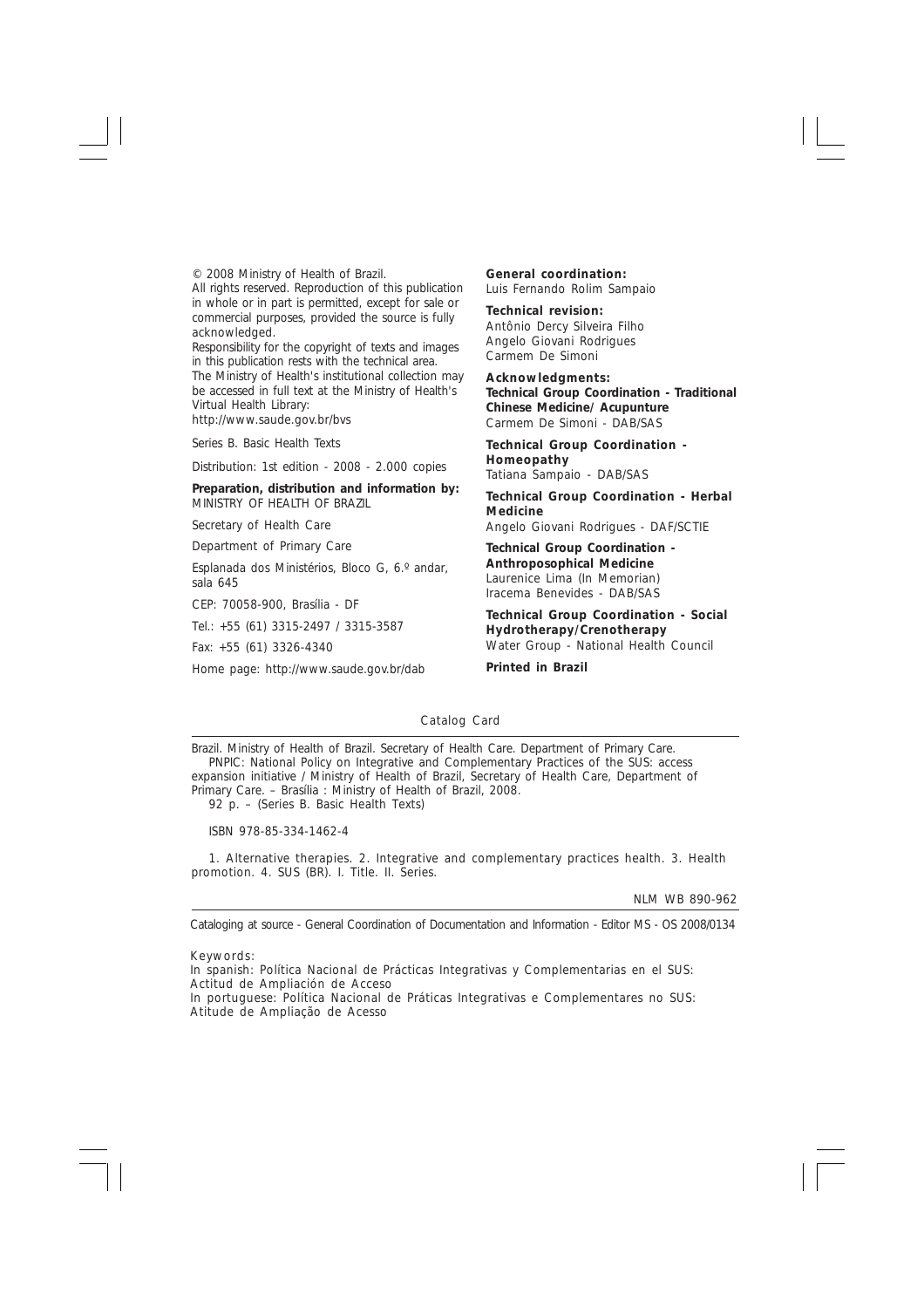## **SUMMARY**

| <b>OVERVIEW</b><br>CHAPTER 1 - THE PROCESS OF DEVELOPING THE NATIONAL POLICY<br>CHAPTER 2 - TECHNICAL DOCUMENT OF THE NATIONAL POLICY ON<br>INTEGRATIVE AND COMPLEMENTARY PRACTICES IN THE SUS (PNPIC) |                                                                                                                                                                                                                                                    | 5<br>7<br>11                     |               |                                                                                                                                                                                                                   |                                  |
|--------------------------------------------------------------------------------------------------------------------------------------------------------------------------------------------------------|----------------------------------------------------------------------------------------------------------------------------------------------------------------------------------------------------------------------------------------------------|----------------------------------|---------------|-------------------------------------------------------------------------------------------------------------------------------------------------------------------------------------------------------------------|----------------------------------|
|                                                                                                                                                                                                        |                                                                                                                                                                                                                                                    |                                  | 2.1           | <b>INTRODUCTION</b><br>2.1.1 TRADITIONAL CHINESE MEDICINE - ACUPUNCTURE<br>2.1.2 HOMEOPATHY<br>2.1.3 MEDICINAL PLANTS AND PHYTOTHERAPY<br>2.1.4 SOCIAL THERMALISM/CRENOTHERAPY<br>2.1.5 ANTHROPOSOPHICAL MEDICINE | 11<br>14<br>17<br>20<br>23<br>24 |
|                                                                                                                                                                                                        |                                                                                                                                                                                                                                                    |                                  | $2.2^{\circ}$ | OBJECTIVES                                                                                                                                                                                                        | 25                               |
|                                                                                                                                                                                                        | 2.3 GUIDELINES                                                                                                                                                                                                                                     | 26                               |               |                                                                                                                                                                                                                   |                                  |
| 2.4                                                                                                                                                                                                    | IMPLEMENTATION OF THE GUIDELINES<br>2.4.1 IN TRADITIONAL CHINESE MEDICINE - ACUPUNCTURE<br>2.4.2 IN THE HOMEOPATHY<br>2.4.3 IN MEDICINAL PLANTS AND PHYTOTHERAPY<br>2.4.4 IN SOCIAL THERMALISM/CRENOTHERAPY<br>2.4.5 FOR ANTHROPOSOPHICAL MEDICINE | 29<br>29<br>36<br>46<br>55<br>56 |               |                                                                                                                                                                                                                   |                                  |
|                                                                                                                                                                                                        | 2.5 INSTITUTIONAL RESPONSIBILITIES<br>2.5.1 FEDERAL MANAGER<br>2.5.2 STATE MANAGER<br>2.5.3 MUNICIPAL MANAGER                                                                                                                                      | 56<br>56<br>58<br>58             |               |                                                                                                                                                                                                                   |                                  |
|                                                                                                                                                                                                        | <b>REFERENCES</b>                                                                                                                                                                                                                                  | 60                               |               |                                                                                                                                                                                                                   |                                  |
| <b>GLOSSARY</b>                                                                                                                                                                                        |                                                                                                                                                                                                                                                    | 64                               |               |                                                                                                                                                                                                                   |                                  |
| <b>CHAPTER 3 - SITUATIONAL DIAGNOSIS OF INTEGRATIVE AND</b><br><b>COMPLEMENTARY PRACTICES AT THE SUS</b>                                                                                               |                                                                                                                                                                                                                                                    | 75                               |               |                                                                                                                                                                                                                   |                                  |
| 3.1                                                                                                                                                                                                    | <b>INTRODUCTION</b>                                                                                                                                                                                                                                | 75                               |               |                                                                                                                                                                                                                   |                                  |
| $3.2^{\circ}$                                                                                                                                                                                          | METHODOLOGY                                                                                                                                                                                                                                        | 75                               |               |                                                                                                                                                                                                                   |                                  |
| 3.3 <sup>°</sup>                                                                                                                                                                                       | RESULTS                                                                                                                                                                                                                                            | 76                               |               |                                                                                                                                                                                                                   |                                  |
|                                                                                                                                                                                                        | 3.4 FINAL CONSIDERATIONS                                                                                                                                                                                                                           | 85                               |               |                                                                                                                                                                                                                   |                                  |
| ANNEX - SITUATIONAL DIAGNOSIS OF ACTIONS AND SERVICES RELATED<br>86<br>TO NATURAL MEDICINE AND COMPLEMENTARY PRACTICES<br><b>FOUND AT THE SUS</b>                                                      |                                                                                                                                                                                                                                                    |                                  |               |                                                                                                                                                                                                                   |                                  |

 $\vdash$ 

 $\overline{\phantom{a}}$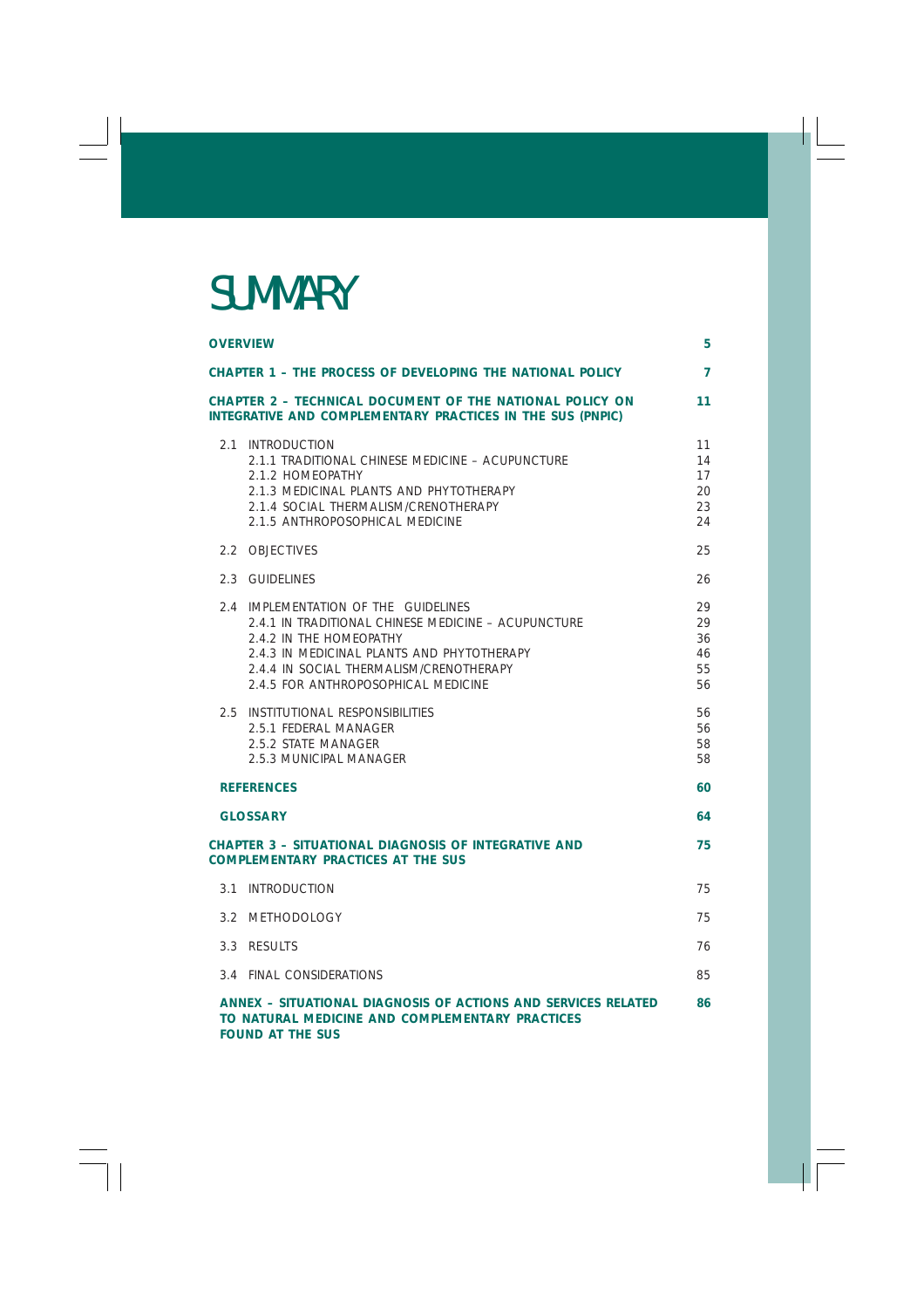$\mathbf{r}$ 

 $\overline{\overline{\mathcal{A}}}$ 

 $\sqrt{\overline{\phantom{a}}\phantom{a}}$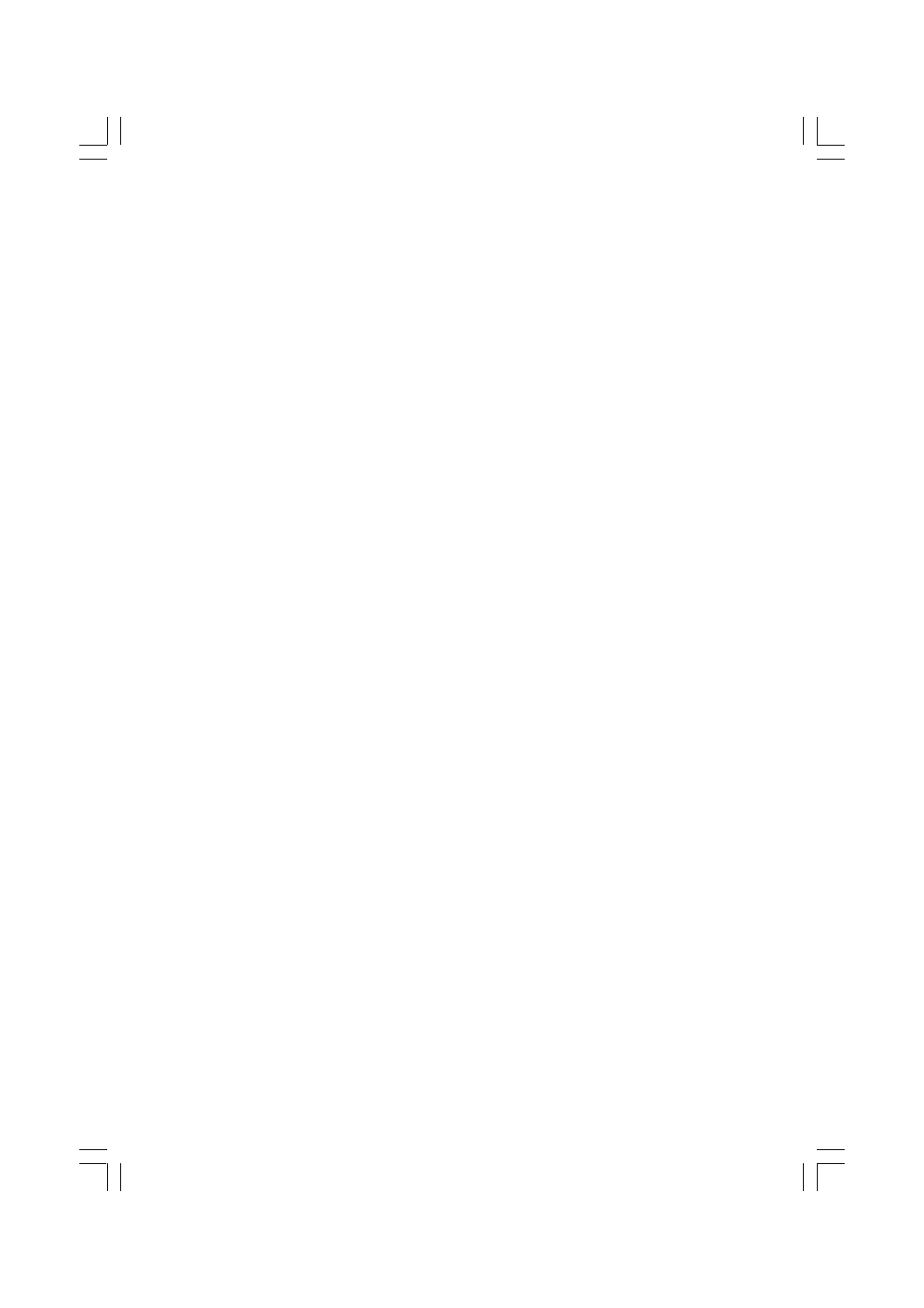## **OVERVIEW**

 $\prod_{\text{th}}$ n the exercise of its duties of coordinating the Unified Health System (SUS) and establishing policies to ensure integrality of health care, the Ministry of Health presents the National Policy on Integrative and Complementary Practices (PNPIC) at the SUS, which is implemented for political, technical, economic, social, and cultural reasons. This policy basically addresses the need to know, support, incorporate, and implement experiences that have been developed in the public network of many municipalities and states, especially in the fields of Traditional Chinese Medicine – Acupuncture, Homeopathy, Phytotherapy, Anthroposophical Medicine, and Hydrotherapy/Crenotherapy.

Due to the absence of specific guidelines, the experiences conducted in the state and municipal public network have occurred in an unequal and discontinued manner and often without due registration, adequate supply of inputs, or followup and assessment actions. Based on the current experiences, this National Policy defines the approaches of the PNPIC at the SUS considering also the increasing legitimacy of such experiences by society. A consequence of this process is the demand for its effective incorporation into the SUS, as demonstrated by the discussions at the National Health Conferences, the 1st National Health Surveillance Conference in 2001, the 1st National Pharmaceutical Care Conference in 2003, which emphasized the need for access to herbal and homeopathic medicines, and the 2<sup>nd</sup> National Conference on Health Science, Technology, and Innovation, held in 2004.

By acting in the fields of injury prevention and health promotion, maintenance, and recovery based on a humanized care model centered on the integrality of the individual, the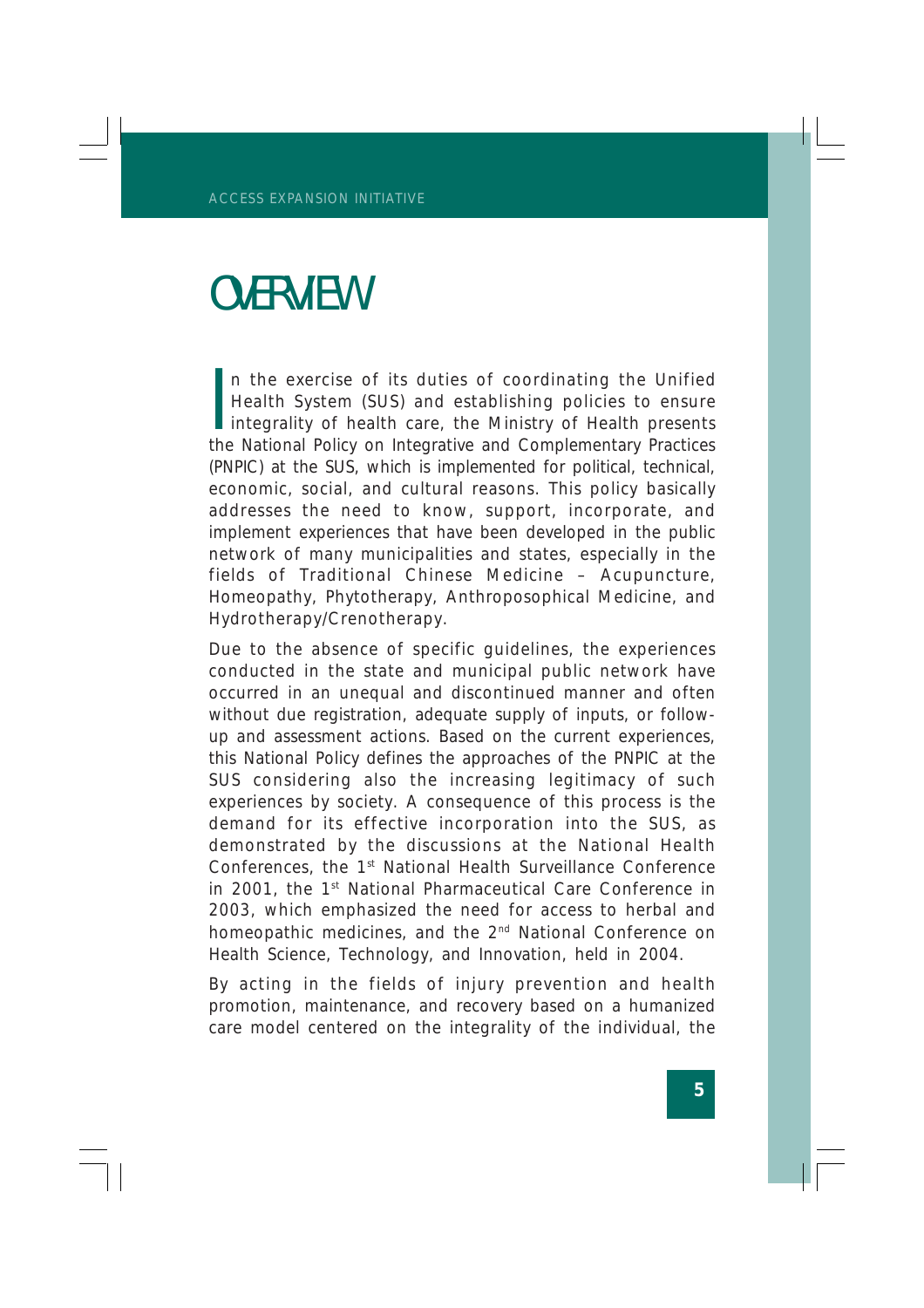PNIPIC contributes to strengthening the fundamental principles of the SUS. Accordingly, the development of this National Policy on Integrative and Complementary Practices must be seen as another step forward in the SUS implementation process.

By considering individuals in their entirety – without ignoring their individuality when explaining their disease development and health processes – the PNPIC contributes to the integrality of health care, a principle that also requires the integration of the actions and services found at the SUS. Studies have demonstrated that such approaches help strengthen the joint responsibility of the individuals for their health, thus contributing to the exercise of citizenship.

On the other hand, the implementation of the PNPIC at the SUS opens the possibility of access to services that were previously available only through private care, as part of the effort to expand the supply of health actions.

Thus, the Ministry of Health's priority is the improvement of services and development of different approaches to provide the SUS users with preventive and therapeutic options. Therefore, this National Policy attempts to make this priority effective by providing it with the required safety, effectiveness, and quality in furtherance of the integrality of health care in Brazil.

#### **Ministry of Health of Brazil**

**6**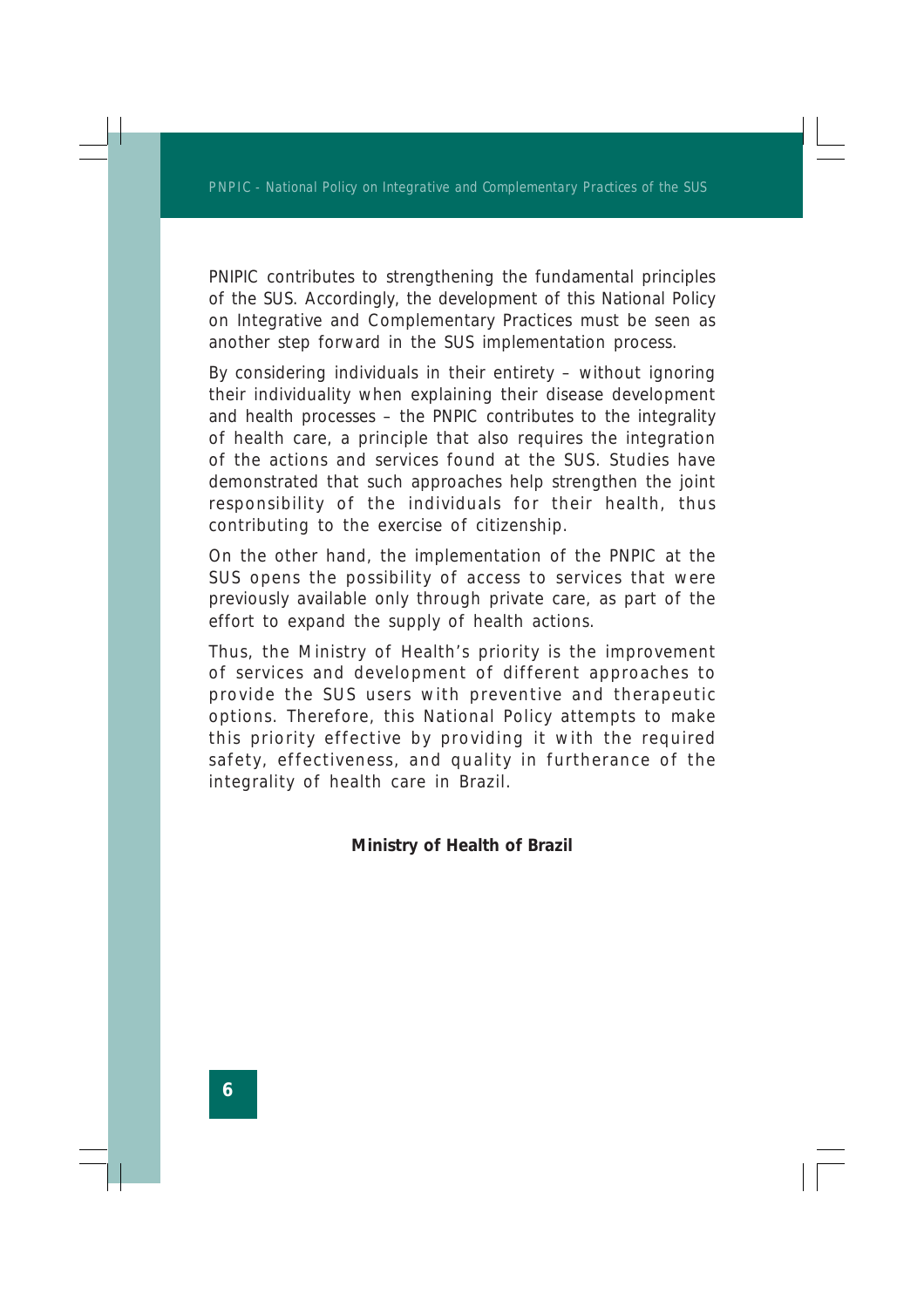## **CHAPTER1**

**THE PROCESS OF DEVELOPING THE NATIONAL POLICY**

he development of the National Policy on Integrative and Complementary Practices at the SUS started with the implementation of guidelines and recommendations of different National Health Conferences and the World Health Organization (WHO) recommendations. In June 2003, representatives of the National Associations of Phytotherapy, Homeopathy, Acupuncture, and Anthroposophical Medicine held a meeting with the then Minister of Health, at which, at the request of the Minister himself, a workgroup was set up, coordinated by the Department of Primary Care/Health Care Secretrariat and by the Executive Secretariat, with the participation of representatives of the Science, Techology and Strategic Inputs Secretariat and the Health Work and Education Management Secretariat/MS; the National Health Inspection Agency (Anvisa); and Brazilian Associations of Phytotherapy, Homeopathy, Acupuncture, and Anthroposophical Medicine to discuss and implement actions towards the preparation of the National Policy.

At a meeting held on September 24, 2003, the management group responsible for coordinating the works and drafting the National Policy determined, among other things, the creation of four work subgroups according to the various areas, due to the specificities of each of them.

As a strategy to prepare the Policy, the management group designed an action plan to be adopted by the subgroups and to be subsequently consolidated into a single technical document of the National Policy.

Each subgroup had power to adopt different strategies to prepare its action plan, and the Homeopathy, Phytotherapy,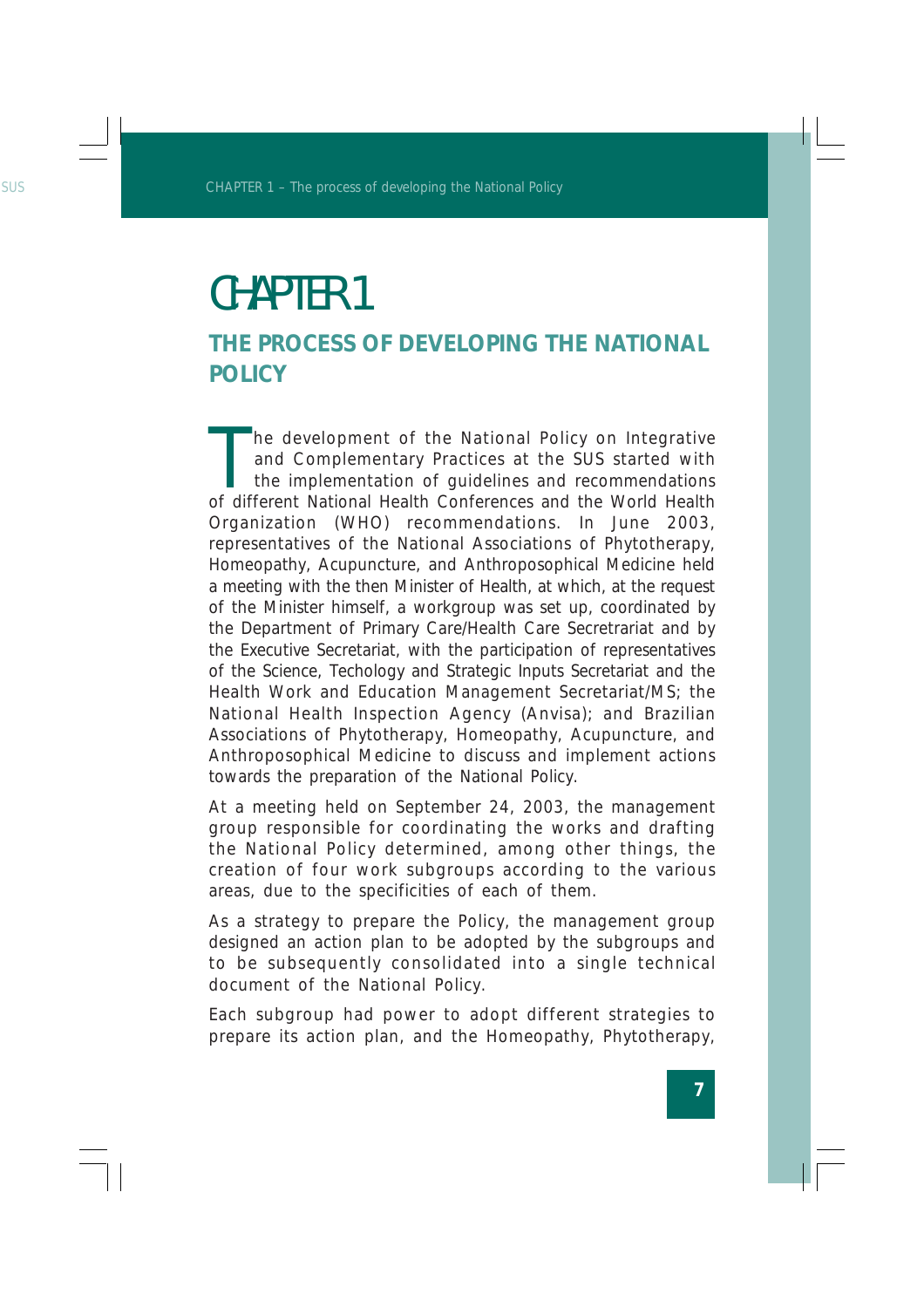and Anthroposophical Medicine subgroups decided to hold nationwide Forums with extensive participation of civil society organizations, in addition to technical meetings to systematize the action plan. The TCM/Acupuncture subgroup decided to hold technical meetings supported by the documents produced by the WHO for that area, among others.

During that process, it was necessary to conduct a situational diagnosis of the practices at the SUS, especially: insertion of these practices at the SUS, survey on the installed capacity, number and profile of the professionals involved, training of human resources, quality of services, and others.

Accordingly, the management group and the work subgroups had, at this initial stage, the collaboration of the following organizations, entities, and institutions:

#### **General coordination of the process of preparing the National Policy**

- Executive Secretariat/MS.
- Secretariat of Health Care/MS.

## **Traditional Chinese medicine/acupuncture work subgroup Office of Health Care (Coordination).**

Executive Secretariat.

Secretariat of Health Work and Education Management. Secretariat of Science, Technology and Strategic Inputs. National Health Inspection Agency (Anvisa). Government of the Federal District - Department of Health. Municipality of São Paulo - Department of Health. Municipality of Campinas - Department of Health. Brazilian Medical Association of Acupuncture (AMBA). Brazilian Medical Society of Acupuncture (SMBA).

**8**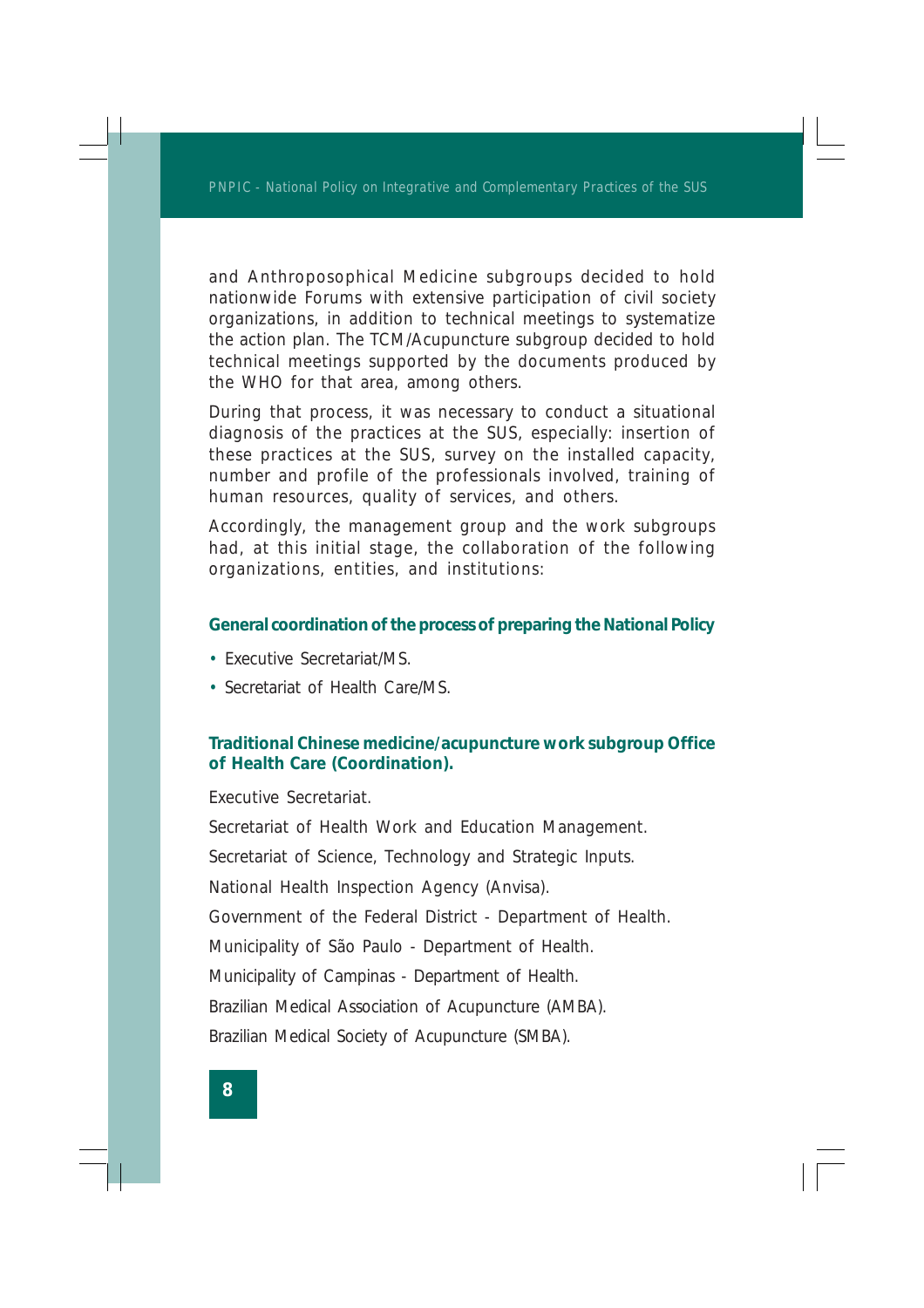SUS Example 2015 CHAPTER 1 – The process of developing the National Policy

#### **Homeopathy work subgroup**

Secretariat of Health Care (Coordination). Executive Secretariat. Secretariat of Health Work and Education Management. Secretariat of Science, Technology and Strategic Inputs. National Health Inspection Agency (Anvisa). Brazilian Homeopathic Medical Association (AMHA). Brazilian Association of Homeopathic Pharmacists (ABFH). Brazilian Association of Homeopathic Dental Surgeons (ABCDH).

#### **Medicinal Plant and Phytotherapy work subgroup**

Secretariat of Science, Technology and Strategic Inputs (Coordination). Executive Secretariat. Secretariat of Health Care. National Health Inspection Agency (Anvisa). Fiocruz - Farmanguinhos. National Association of Phytotherapy in Public Services (Associofito). Brazilian Institute of Medicinal Plants (IBPM). Brazilian Phytomedicine Association (Sobrafito). Latin American Interdisciplinary Network of Medicinal Plants (Reliplan). Department of Health of the State of Santa Catarina.

#### **Anthroposophical Medicine work subgroup**

Secretariat of Health Care (Coordination). Executive Secretariat.

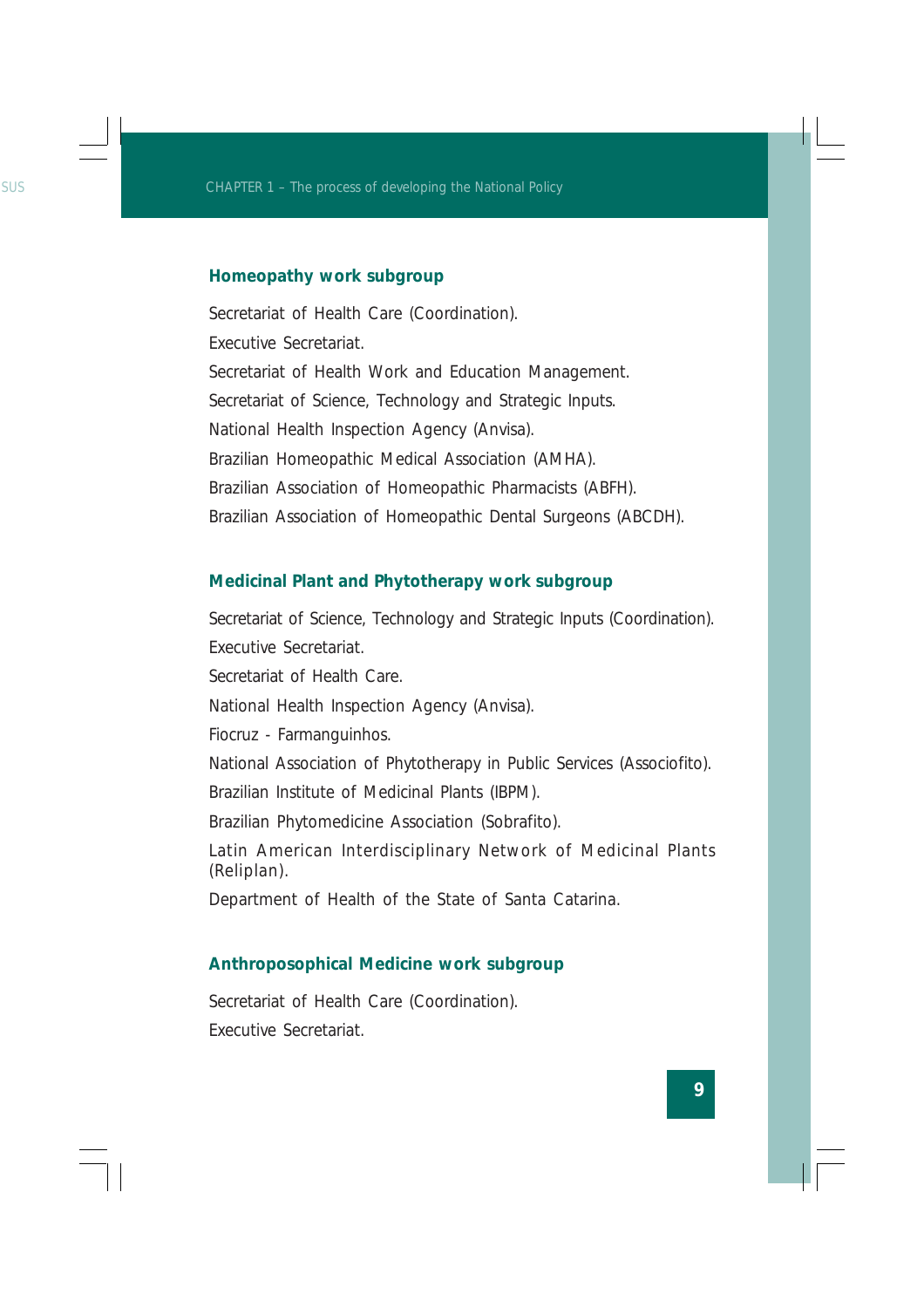National Health Inspection Agency (Anvisa). Brazilian Anthroposophical Medicine Association (ABMA).

Upon consolidation of the works of the subgroups and preparation of the Proposed National Policy on Natural Medicine and Complementary Practices, the document was submitted to the Technical Committees of the National Council of State and Municipal Secretaries of Health for consideration and agreed by the Tripartite Commission of Managers on February 17, 2005.

The document was submitted at an ordinary meeting of the National Board of Health (CNS) and, upon recommendation of this Board, was submitted in September 2005 to the Health Surveillance and Pharmacoepidemiology Commission for consideration and comments. After innumerable meetings among technicians of the Ministry of Health and that Commission, the Proposed Policy was again submitted to and approved by the National Board of Health in December 2005 with reservations to the content of the technical proposal for Traditional Chinese Medicine/Acupuncture and the name of the Policy. On that same date, the CNS recommended a revision of the text of the TCM/Acupuncture and the inclusion of the practice of Social Hydrotherapy/Crenotherapy - based on the result of the report of the Water Group of the CNS.

Thus, a subcommission appointed by the CNS was set up with the participation of representatives of the National Board of Health, technicians of the Ministry of Health, and external consultants in order to discuss and prepare the final proposal to be evaluated by the CNS at a meeting scheduled for February 2006.

In February 2006, the final policy document, as amended, was unanimously approved by the National Board of Health and consolidated into the National Policy on Integrative and Complementary Practices at the SUS, published in the form of Ministerial Rules No. 971 of May 3, 2006 and No. 1600 of July 17, 2006.

**10**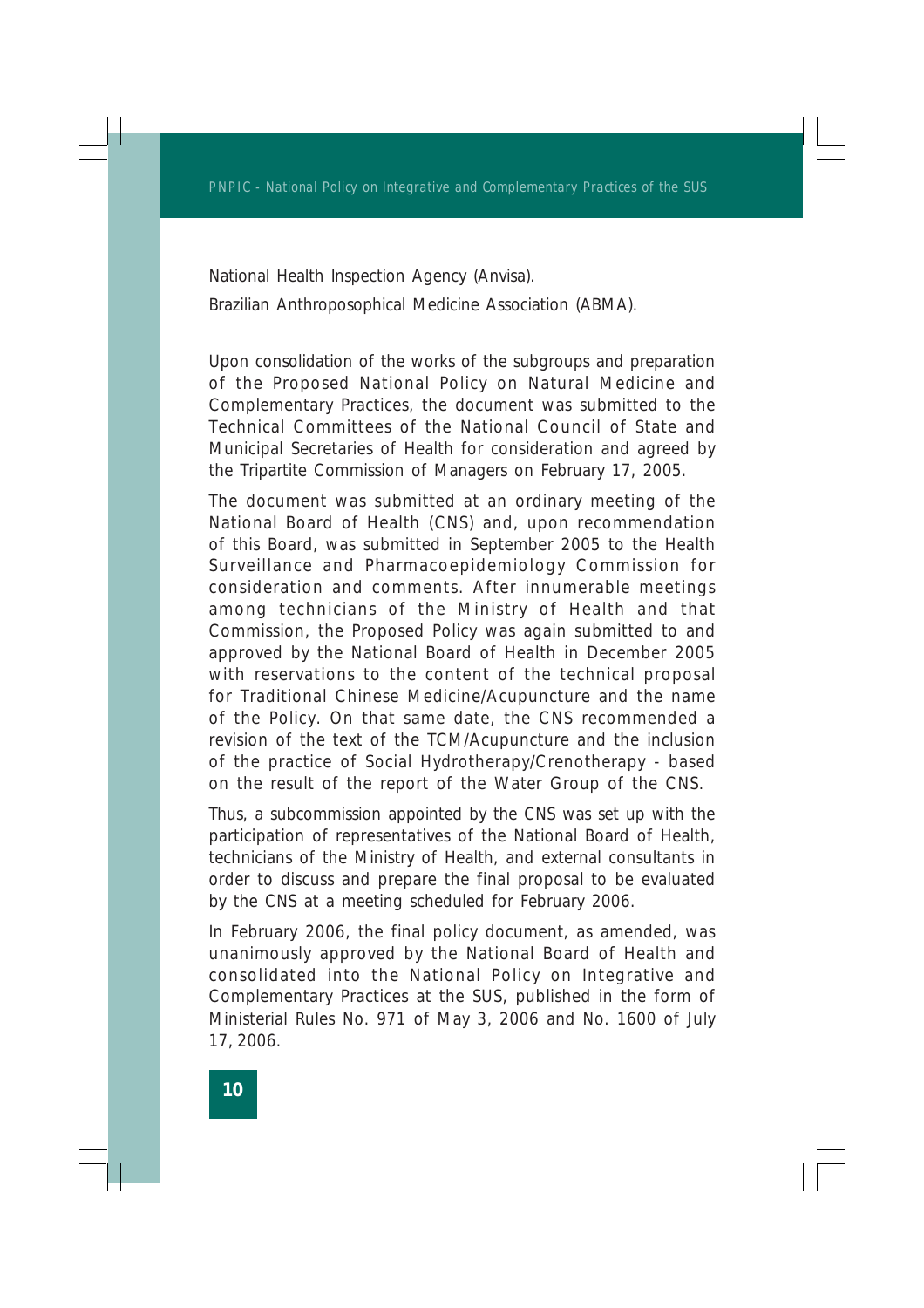# **CHAPTER 2**

**TECHNICAL DOCUMENT OF THE NATIONAL POLICY ON INTEGRATIVE AND COMPLEMENTARY PRACTICES IN THE SUS (PNPIC)**

## **2.1 INTRODUCTION**

The field of Integrative and Complementary Practices contemplates complex medical systems<sup>1</sup> and therapeutic resources², which are also denominated by the World Health Organization (WHO) as Traditional and Complementary/ Alternative Medicine (TM/CAM), (World Health Organization 2002a). Such systems and resources involve approaches which stimulate the natural mechanisms of injury prevention and recovery of health through effective and safe technologies, with emphasis in the sheltering listening, in the development of therapeutic bond and in the integration of the human being with the environment and society. Other points shared by the several approaches included in this field are the broader vision of the health-disease process and the global promotion of human care, especially self-care.

In the end of the 70s, WHO created the Program of Traditional Medicine, aiming at the formulation of policies in the area. Ever since, in several official reports and resolutions, WHO

²Understand therapeutic resources as those instruments used in the different Complex Medical Systems.



Understand Complex Medical Systems as the diagnosis and therapeutic approaches in the field of integrative and complementary practices with their own theories about the health/ disease process. LUZ.T.M, Novos Saberes e Práticas em Saúde Coletiva, São Paulo, Editora Hucitec, 2003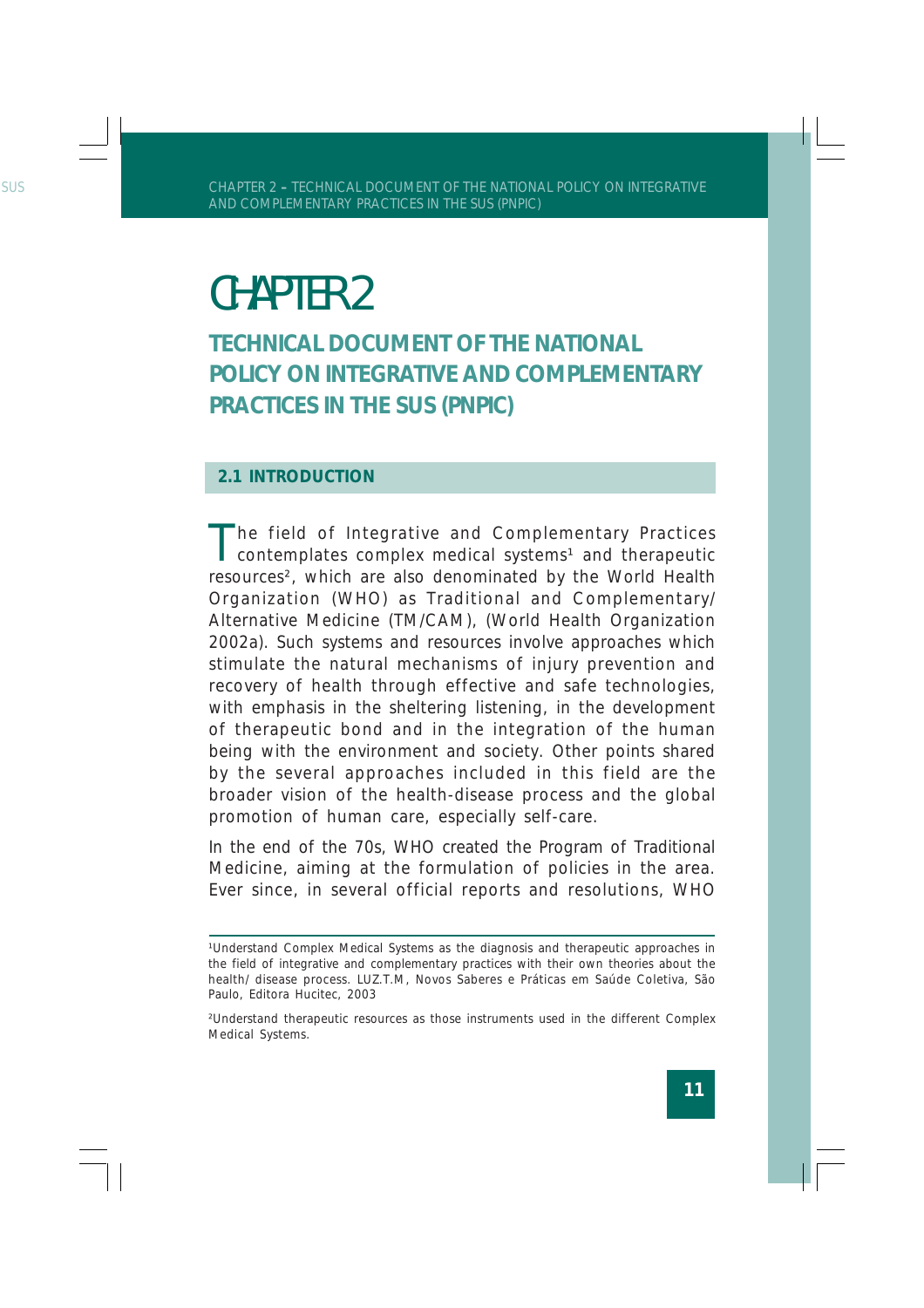expressed its commitment in motivating the state-members to formulate and to implement public policies for the rational and integrated use of TM/CAM in the national systems of health attention, as well as for the development of scientific studies for better knowledge of safety, effectiveness and quality of TM/ CAM. The document "Strategy of WHO on Traditional Medicine 2002-2005" reassures the development of those principles.

In Brazil, the legitimating and institutionalization of those approaches of health attention started in the 80s, especially after the institution of SUS. With decentralization and popular participation, the states and municipalities had more autonomy in the definition of their policies and actions in health, coming to establish pioneering experiences.

Some events and documents about the regulation and the attempts of construction of the policy are important to highlight:

• 1985 – agreement celebration among the National Institute for Medical Assistance and Social Security (Inamps), Fiocruz, the State University of Rio de Janeiro and the Brazilian Hahnemanian Institute, with the intention of institutionalizing the homeopathic assistance in the public health network;

• 1986 – the 8<sup>th</sup> National Health Conference (NHC) also considered a hallmark for Integrative and Complementary Practices in the Brazilian Health System. NHC impelled by the Sanitary Reform, deliberated in its final report "the introduction of alternative practices of health care in the extent of the health services, making possible to the user the democratic access of choosing their favorite therapeutics";

• 1988 – resolutions of the Planning and Coordination Interministerial Commission (Ciplan) number 4, 5, 6, 7, and 8/88, established rules and guidelines for the service in homeopathy, acupuncture, thermalism, alternative techniques of mental health and phytotherapy;

**12**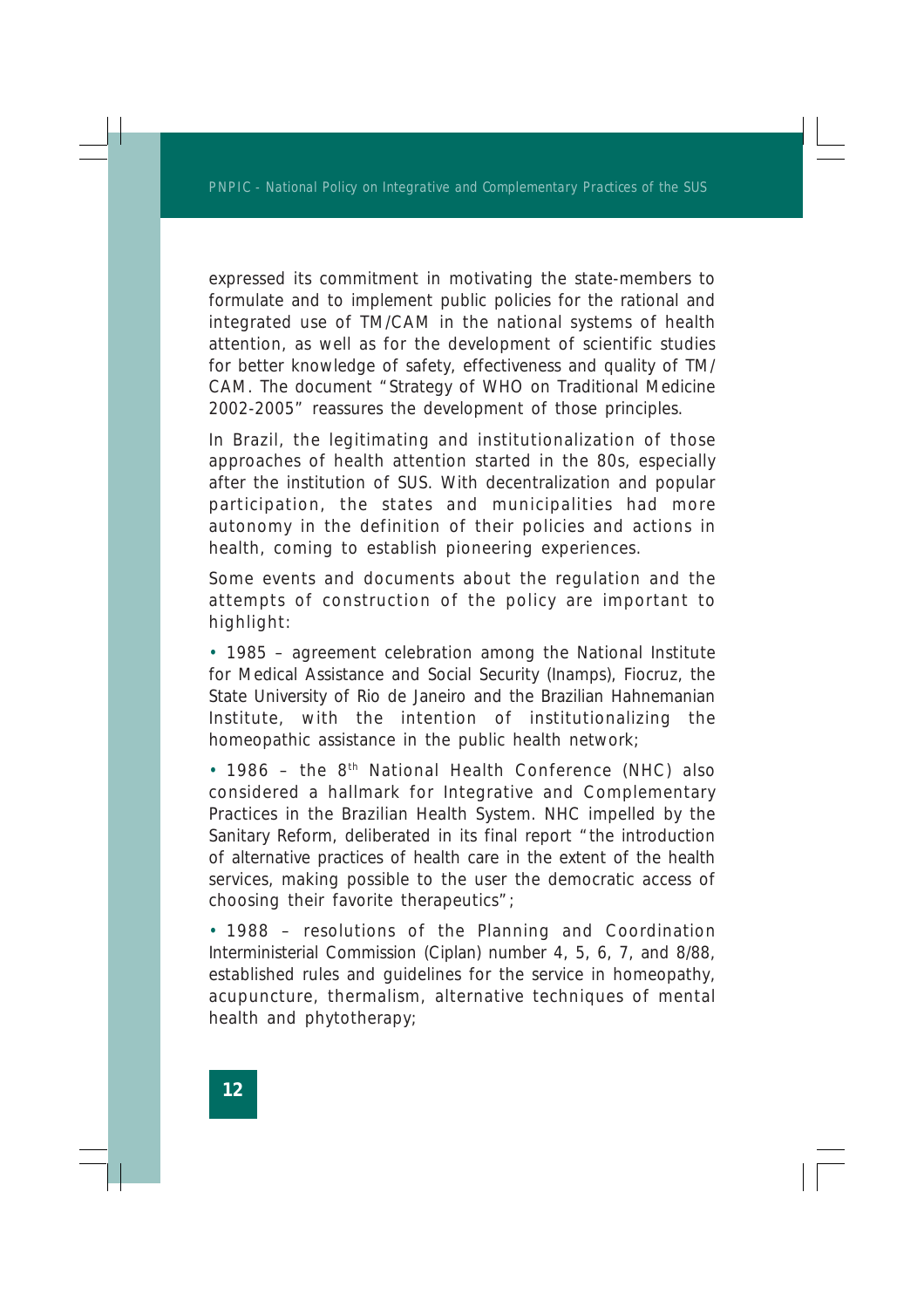> • 1995 – the establishment of the Technical-Scientific Advisory Group in non-conventional medicines, by the administrative rule no. 2543/GM of December 14, 1995, published by the National Secretariat of Surveillance of the Ministry of Health;

> • 1996 – the 10<sup>th</sup> National Health Conference approved in its final report the "incorporation to SUS, in the entire country, of health practices such as phytotherapy, acupuncture and homeopathy, contemplating alternative therapies and popular practices";

> • 1999 – the inclusion of the medical homeopathy and acupuncture appointments in the template of procedures of SIA/ SUS (administrative rule no 1230/GM from October, 1999);

> • 2000 – the 11<sup>th</sup> National Health Conference recommends "to incorporate in primary care (Family Health Program and Community Health Agent Program) non-conventional therapeutical practices such as acupuncture and homeopathy";

• 2001 - the 1<sup>st</sup> National Conference of Sanitary Surveillance;

• 2003 – the constitution of a Work Group in the Ministry of Health with the objective of elaborating the National Policy of Natural Medicine and Complementary Practices (PMNPC or just MNPC) in SUS (currently PNPIC);

• 2003 – Report of the 1<sup>st</sup> National Conference of Pharmaceutical Assistance, which emphasized the importance of amplifying access to herbal and homeopathic medicines in SUS

• 2003 – the final report of the  $12<sup>th</sup>$  National Health Conference deliberates for the effective inclusion of MNPC in SUS (currently Integrative and Complementary Practices);

• 2004 – the 2<sup>nd</sup> National Conference of Science and Technology Innovations in Health to MNPC (currently Integrative and Complementary Practices) that was included as strategic field of research inside of the National Agenda of Research Priorities;

• 2005 – the Presidential Decree of February 17, 2005, which establishes the Work Group to prepare the National Policy of Medicinal Plants and Herbal Medicines; and,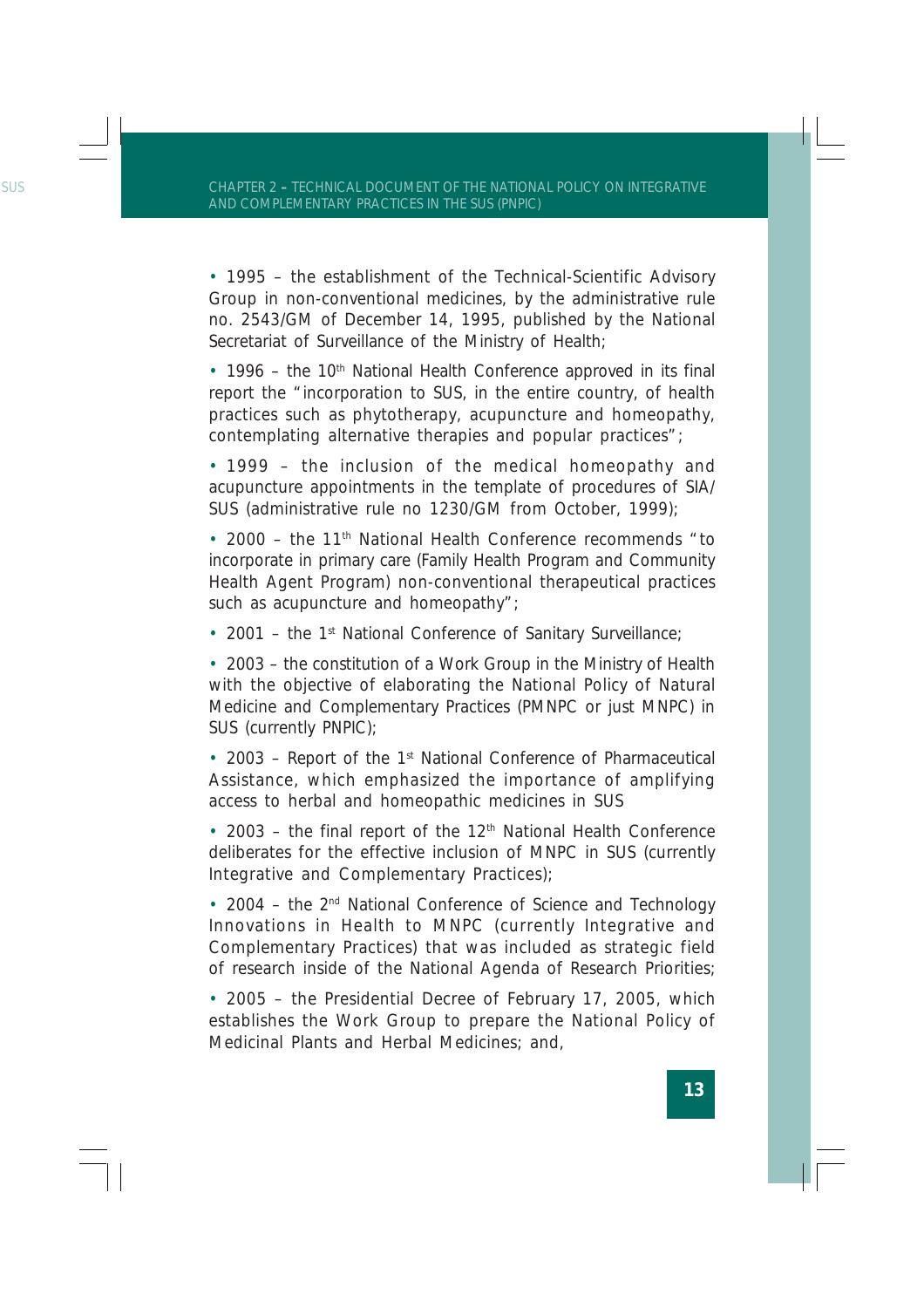• 2005 – the final report of the Seminar "Mineral Water in Brazil", in October, which indicates the constitution of a pilot project of Social Thermalism in SUS.

The Ministry of Health, in order to meet the need to know experiences that have been developed in the public network of many municipalities and states, adopted the strategy of conducting a National Diagnosis of the conceptions already contemplated at the Unified Health System, especially those in the field of Traditional Chinese Medicine – Acupuncture, Homeopathy, Phytotherapy, and Anthroposophical Medicine, in addition to complementary health practices.

The diagnosis was conducted by the Department of Primary Care within the Health Care Secretariat of the Ministry of Health, during the period from March to June 2004 by sending a questionnaire to all municipal and state health system managers, totaling 5,560.

1,340 questionnaires were returned, and the results of the situational diagnosis on integrative and complementary practices at the state and municipal health systems revealed the structure of some of these practices in 232 municipalities, including 19 state capitals, in 26 states altogether. Results were considered satisfactory in the calculation of statistical significance for a national diagnosis.

## 2.1.1 TRADITIONAL CHINESE MEDICINE – ACUPUNCTURE

The Traditional Chinese Medicine is characterized by an essential medical system, originated thousands of years ago in China. It uses language that portrays symbolically the laws of the nature and that it values the harmonic interrelation among the parts seeking integrality. Having Yin-Yang as the fundamental basis, the division of the world in two forces of fundamental principles, interpreting all phenomena in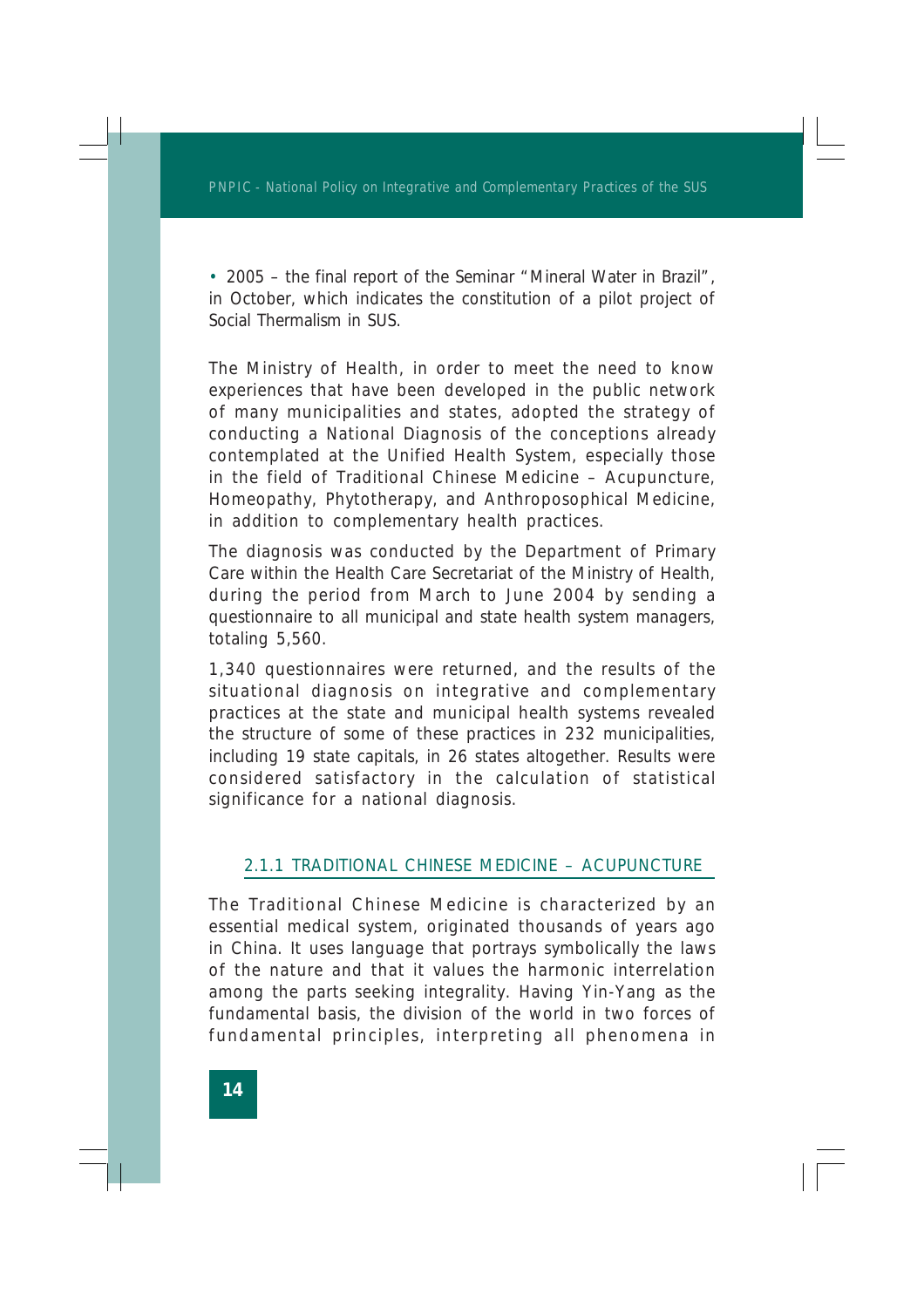> complementary opposites. The objective of this knowledge is to obtain means of balancing such duality. It also includes the theory of the five movements that attributes all things and phenomena in nature as well as in the body, one of the five energies (wood, fire, earth, metal, and water). The Traditional Chinese Medicine uses in its several treatment modalities (acupuncture, medicinal plants, diet therapy, corporal and mental practices), elements of anamnesis, palpation of the pulse, and the observation of the face and of the language.

> Acupuncture is a health intervention technology that approaches in an integral and dynamic way the health-disease process in the human being, and could be used alone or in an integrated way with other therapeutic resources. Original of the Traditional Chinese Medicine (TCM), acupuncture comprises a group of procedures which allows the necessary stimulus of specific anatomical places through the insertion of threadlike metallic needles for the promotion, maintenance and recovery of health, as well as for the prevention of injuries and diseases.

> Archeological findings allow us to suppose that this knowledge source remounts from at least 3,000 years. The Chinese denomination zhen jiu, which means needle (zhen) and heat (jiu) was adapted in the reports brought by the Jesuits in the 17<sup>th</sup> century, resulting in the word acupuncture (derived from the Latin words acus, needle and punctio, puncture). The therapeutic effect of the stimulation of neuroreactive areas or "acupuncture points" was first described and explained in a language of time, symbolic and analogical, consonant with the Chinese classic philosophy.

> In the western societies, starting from the second half of the 20<sup>th</sup> century, acupuncture was assimilated by the contemporary medicine, and thanks to the scientific researches undertaken at several countries both eastern and western, their therapeutic effects were recognized and they have been explained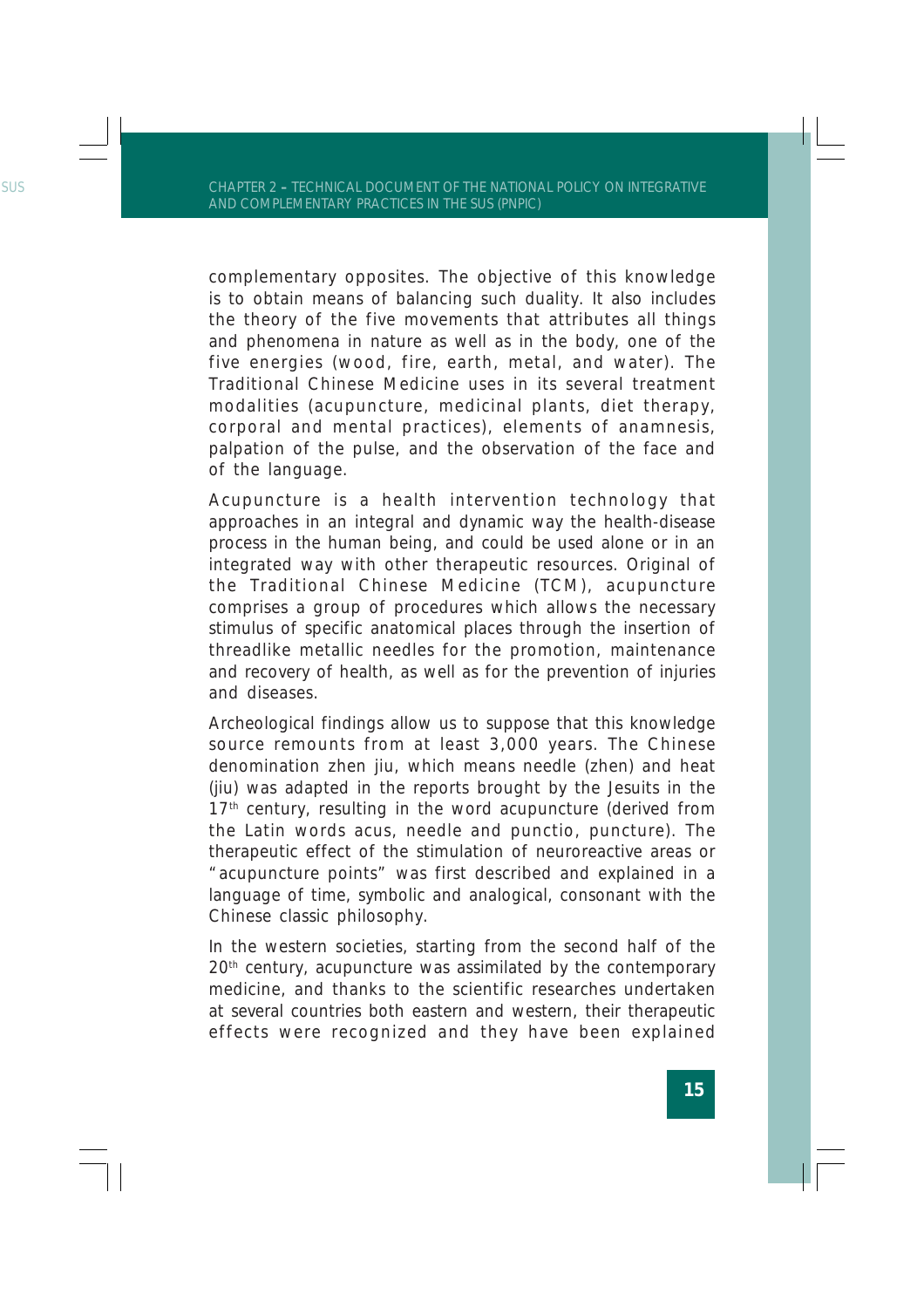gradually in scientific works published in respected scientific magazines. It is now admitted that the stimulation of acupuncture points provokes the release, in the Central Nervous System, of neurotransmitters and other substances responsible for the responses of pain relieve promotion, restoration of organic functions and immunity modulation.

WHO recommends acupuncture to their state-members, producing several publications about its effectiveness and safety, professional training, as well as research methods and evaluation of the therapeutic results of the complementary and traditional medicines. The consensus of the United States National Health Institute attests the indication of acupuncture whether used alone or as a supporting procedure in several diseases and health injuries, such as postoperative dental pain, adult post-chemotherapy or surgery nauseas and vomits, chemical dependence, rehabilitation after cerebral vascular injury, dysmenorrheal, migraine, epicondylitis, fibromialgy, miofascial pain, osteo-arthritis, back pain, and asthma, among others.

TCM includes also corporal practices (lian gong, chi gong, tui-na, tai-chi-chuan); mental practices (meditation); diet orientation; and the use of medicinal plants (Traditional Chinese Phytotherapy), related to the prevention of injuries and diseases, health promotion and recovery.

In Brazil, acupuncture was introduced about 40 years ago. In 1988, through the Resolution no. 5/88 of the Planning and Coordination Interministerial Commission (Ciplan), acupuncture had their norms established for the service in the public health service.

Several Health Professional Councils recognize acupuncture as a specialty in our country, and training courses are available in several states.

In 1999, the Ministry of Health placed in the Ambulatory Information System (SIA/SUS) template of Unified Health System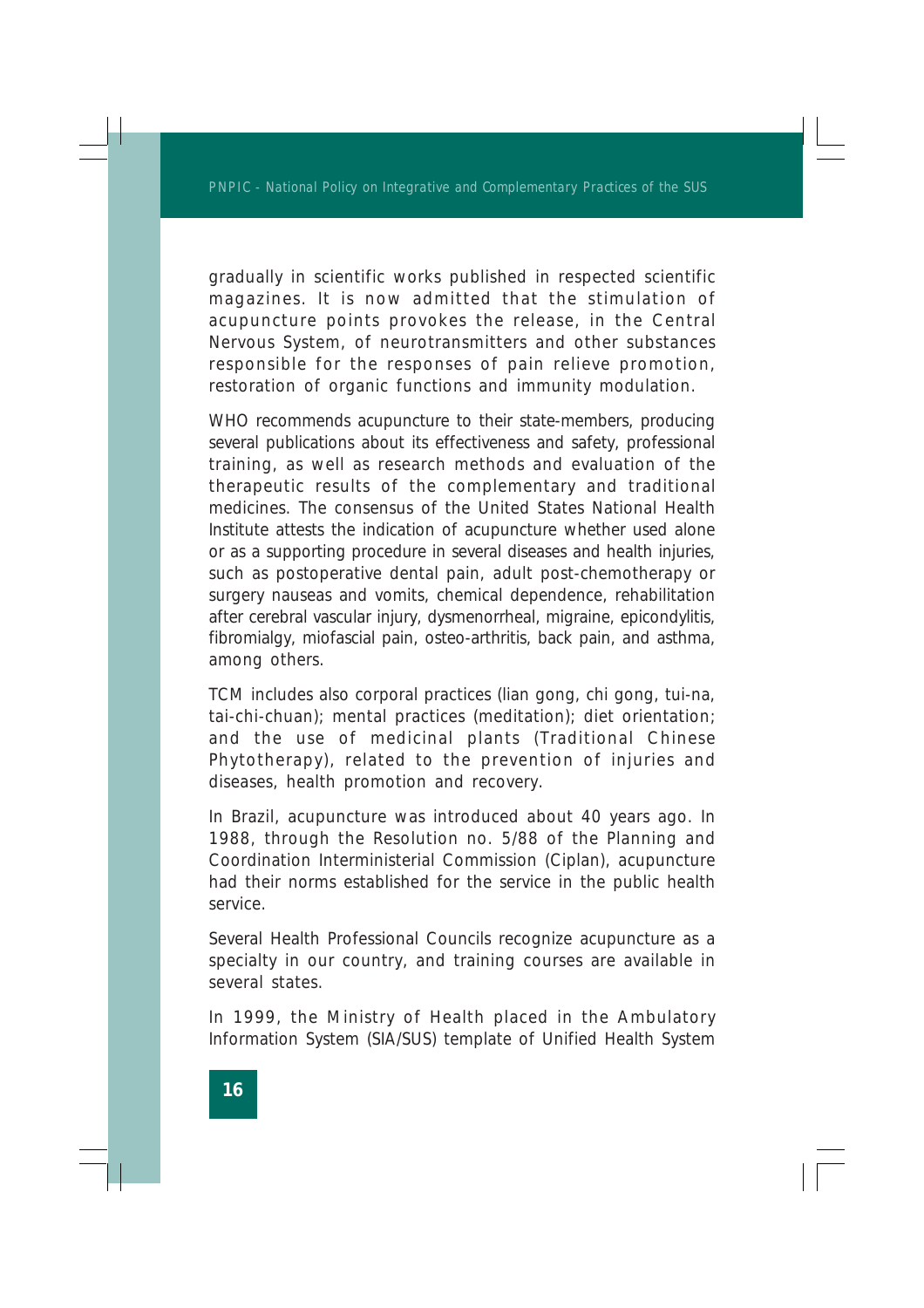> the medical consultation in acupuncture (code 0701234), that allowed the evolution attendance of the consultations by area and in the entire country. The data from SIA/SUS demonstrate a growth of acupuncture medical consultations in all regions. In 2003, there were 181,983 consultations, with a lager concentration of acupuncture doctors in the Southeast region (213 out of 376 doctors registered in the system).

> According to the insert diagnosis of MNPC in the services rendered by SUS and the data of SIA/SUS, it is verified that acupuncture is present in 19 states, distributed in 107 municipalities and 17 capitals.

> As explained before, it is necessary to rethink, in the light of the attention model proposed by the Ministry of Health, the insertion of such practice in SUS, considering the need of capillarity increase to assure the principle of universality.

### 2.1.2 HOMEOPATHY

Homoeopathy, a complex medical system bases on holistic and vital principle and in the use of the natural law of healing was enunciated by Hippocrates in the 6<sup>th</sup> century b.C. It was developed by Samuel Hahnemann in the 18<sup>th</sup> century. After studies and reflections based on clinical observation and in experiments accomplished at the time, Hahnemann systematized the philosophical principles and doctrinaire of homeopathy in his works Organon of the Art of Healing and Chronic Diseases. Since then, this medical thinking has experienced great expansion in different places of the world, and today it is firmly established at several countries of Europe, America and Asia. In Brazil, homeopathy was introduced by Benoit Mure in 1840, and has become a new treatment option.

In 1979, the Brazilian Homeopathic Medical Association (AMHB) was founded. In 1980, homeopathy was recognized as a medical specialty by the Federal Council of Medicine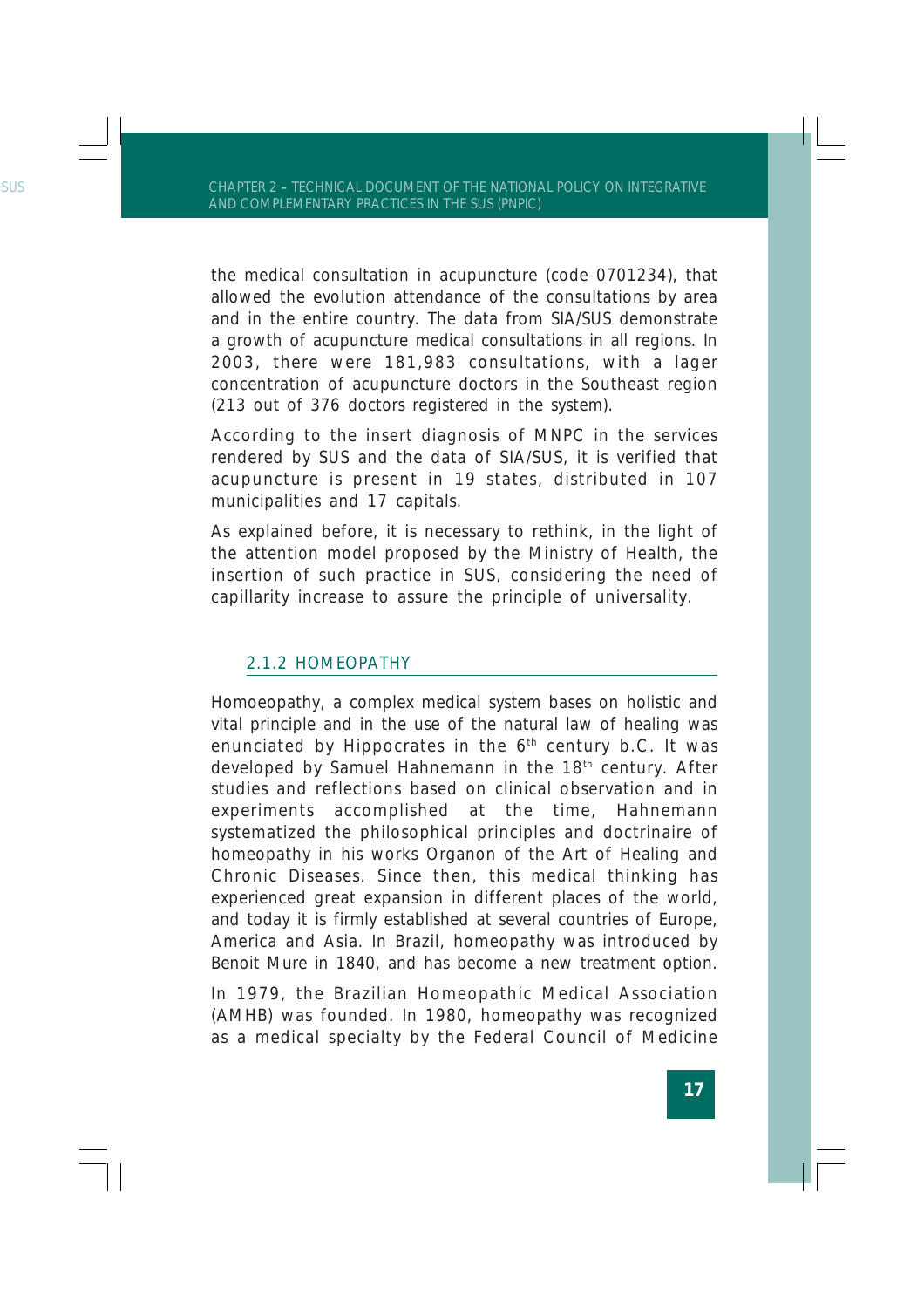(Resolution no. 1000). In 1990, the Brazilian Association of Homeopathic Pharmaceuticals (ABFH) was created. In 1992, it is recognized as a pharmaceutical specialty by the Federal Council of Pharmacy (Resolution no. 232). In 1993, the Brazilian Veterinary Homeopathic Association (AMVHB) was created. Finally in 2000, homeopathy was recognized as a specialty by the Federal Council of Veterinary Medicine (Resolution no. 622).

In the 1980s, some Brazilian states and municipalities started to offer homeopathic services as a medical specialty to the users of public health services, but as isolated initiatives and, sometimes discontinued because of the absence of a national policy. In 1988, with the Resolution no. 4/88, CIPLAN established rules for the service in Homeopathy in the public health services and, in 1999, the Ministry of Health places in the SIA/SUS template the medical consultation in homeopathy.

With the establishment of SUS and the decentralization of the management, the homeopathy service increased. Such progress can be observed in the number of homeopathy consultations that, since its placement as a procedure in the SIA/SUS template, is showing an annual growth around 10%. In 2003, the SUS information system and the diagnosis data done by the Ministry of Health in 2004 showed that homeopathy is present in the public health network in 20 states, 16 capitals, 158 municipalities, counting with 457 homeopathy medical professionals registered.

Homeopathy is present in at least 10 public universities, in teaching, research or attention activities, and counts with courses for training Homeopathy specialist in 12 states. It also counts with training of Homeopathy Doctors approved by the National Commission of Medical Residence.

Despite an increase of the services offered, the pharmaceutical attention in homeopathy does not follow this tendency. According to a survey done in 2000 by AMHB, only 30% of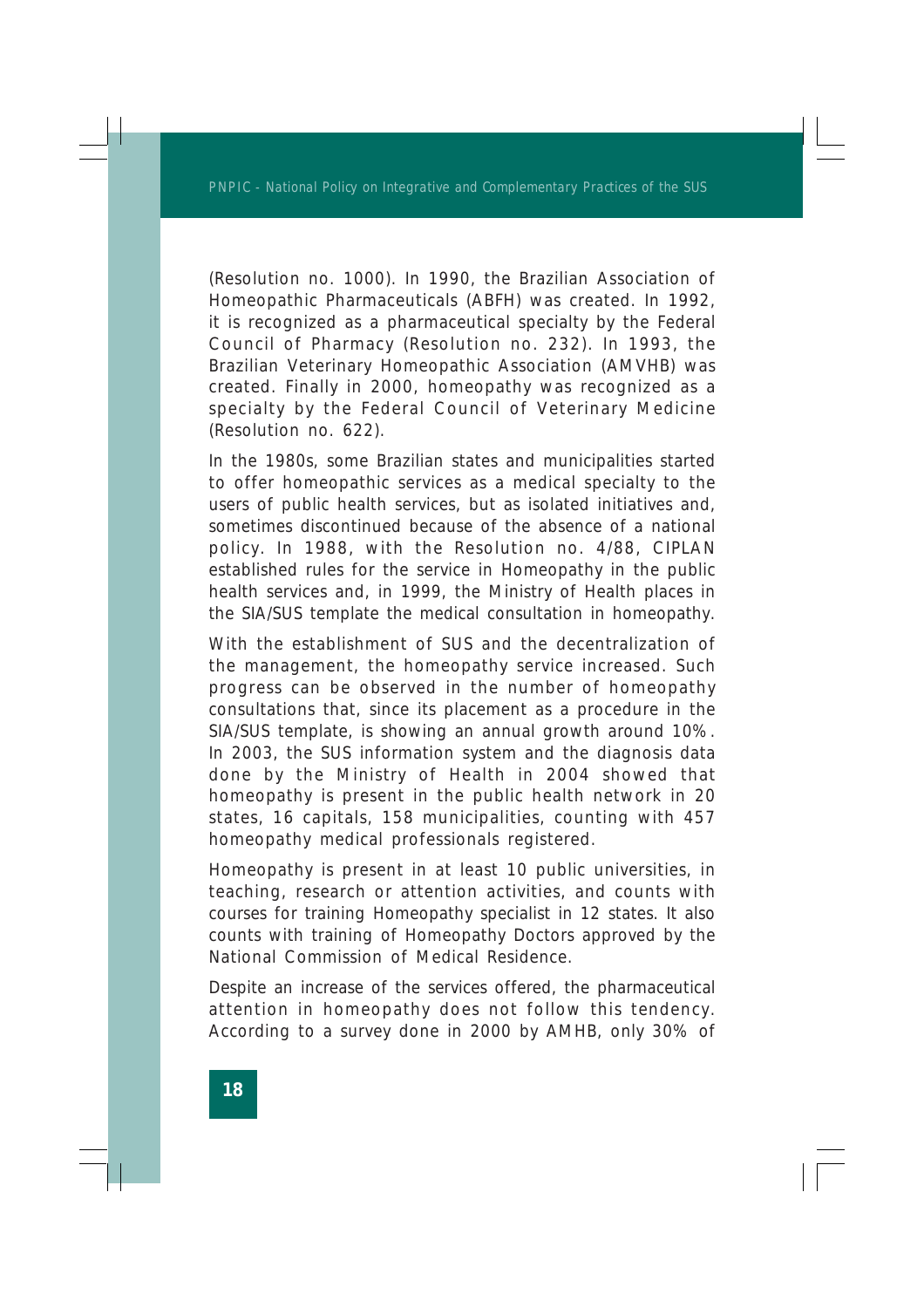> the homeopathy services of the SUS network supplied homeopathic medicines. The survey data done by the Ministry of Health in 2004, revealed that only 9.6% of the municipalities which informed having homeopathy services had Public Manipulation Pharmacies.

> The implementation of homoeopathy in the SUS, represents an important strategy to improve health attention:

> • Has a person as a center of the attention, considering the physical, psychological, social and cultural dimensions. In homeopathy, illness is the expression of the harmony rupture of those different dimensions. In that way, homoeopathy conception contributes to the empowerment of the integrality of the health attention.

> • It strengthens the doctor-patient relationship as one of the therapeutics fundamental elements, promoting the humanization of the attention, stimulating self-care and the individual autonomy.

> • It acts in several clinical situations of illness as, for instance, in non-transmissible chronic diseases, in breathing and allergic diseases, and in psychosomatic disorders, reducing the demand for hospital and emergency interventions, thus contributing for the improvement of the user's quality of life.

> • It contributes for the rational use of medicines, reducing drugdependence.

In 2004, with the objective of establishing participative process in the debate of the general guidelines for homeopathy practices, which served as subvention to the formulation of the actual National Policy, the Ministry of Health carried out the 1st National Forum of Homeopathy entitled "The homeopathy we want to implement in SUS". This forum gathered professionals, Municipal and State Health Secretariats, Public Universities, Association of Homeopathy Users, a national homeopathy representative entity; the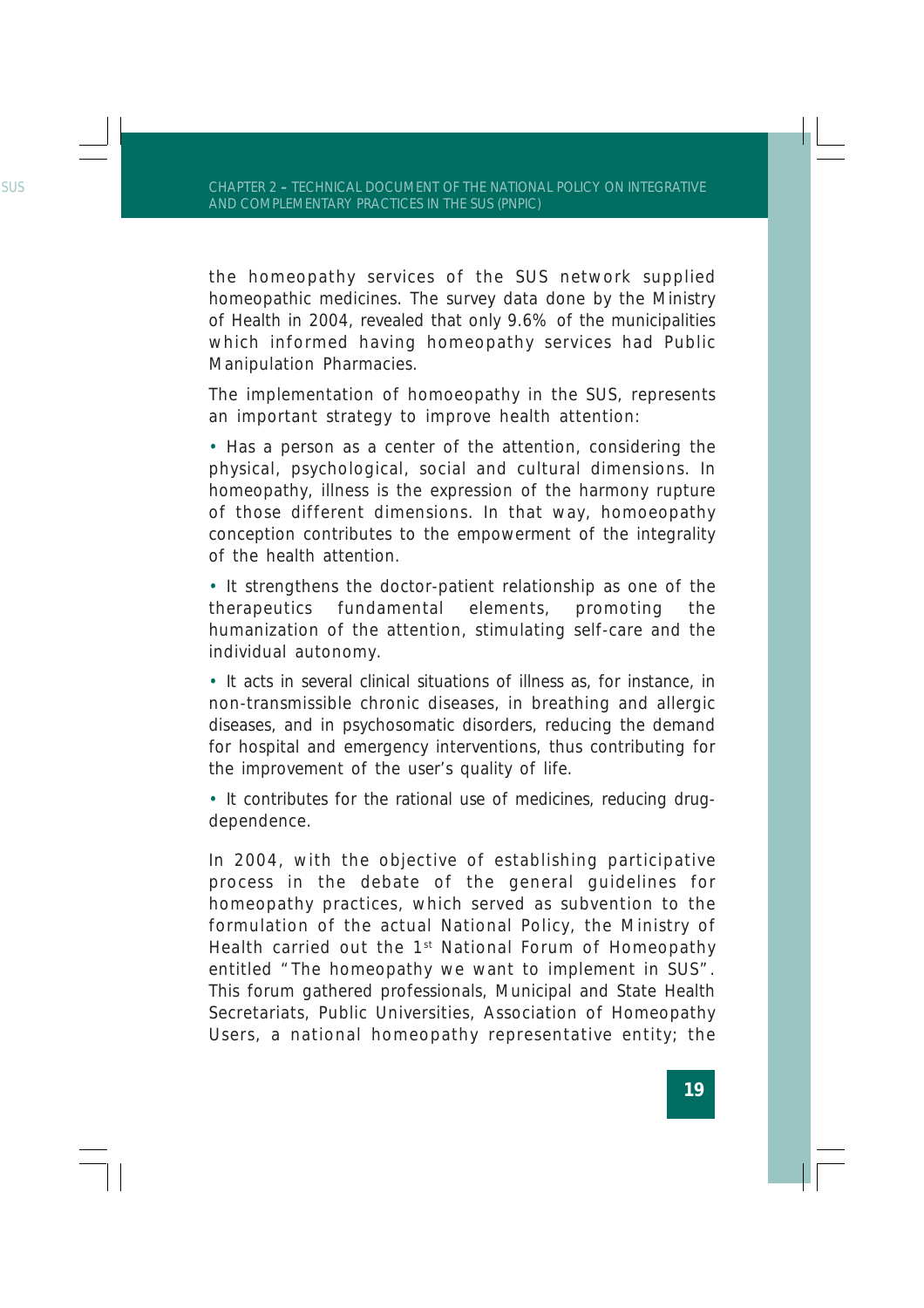National Council of Municipal Health Secretariat (Conasems); the Federal Council of Pharmacy and of Medicine, the International Homeopathy Medical League (LMHI) – an international homeopathy medical organization, and representatives of the Ministry of Health and of the National Agency of Sanitary Surveillance (ANVISA).

## 2.1.3 MEDICINAL PLANTS AND PHYTOTHERAPY

Phytotherapy is a "therapeutic process characterized by the use of medicinal plants in their different pharmaceutical forms, without the use of isolated active substances, although of vegetable origin". The use of medicinal plants in the art of healing is an ancient form of treatment, related to the origins of the medicine and based in the accumulation of information by successive generations. Along the centuries, products of vegetable origins constituted the basis for treatment of different diseases.

Since the Declaration of Alma-Ata in 1978, WHO has been stating its position regarding the need of valuing the use of medicinal plants in the sanitary scope, knowing that 80% of the world population use those plants on preparations in what refers to the primary health attention. Besides that, it stands out the participation of developing countries in such process, since they have 67% of the world's vegetable species.

Brazil possesses great potential for the development of such therapeutics, as the country with the largest vegetable diversity in the world, wide social diversity, the use of medicinal plants linked to the traditional knowledge and technology to scientifically validate such knowledge.

The popular and institutional interest is growing in the sense of strengthening phytotherapy in SUS. Starting from the decade of 1980s, several documents were elaborated, emphasizing the introduction of medicinal plants and herbal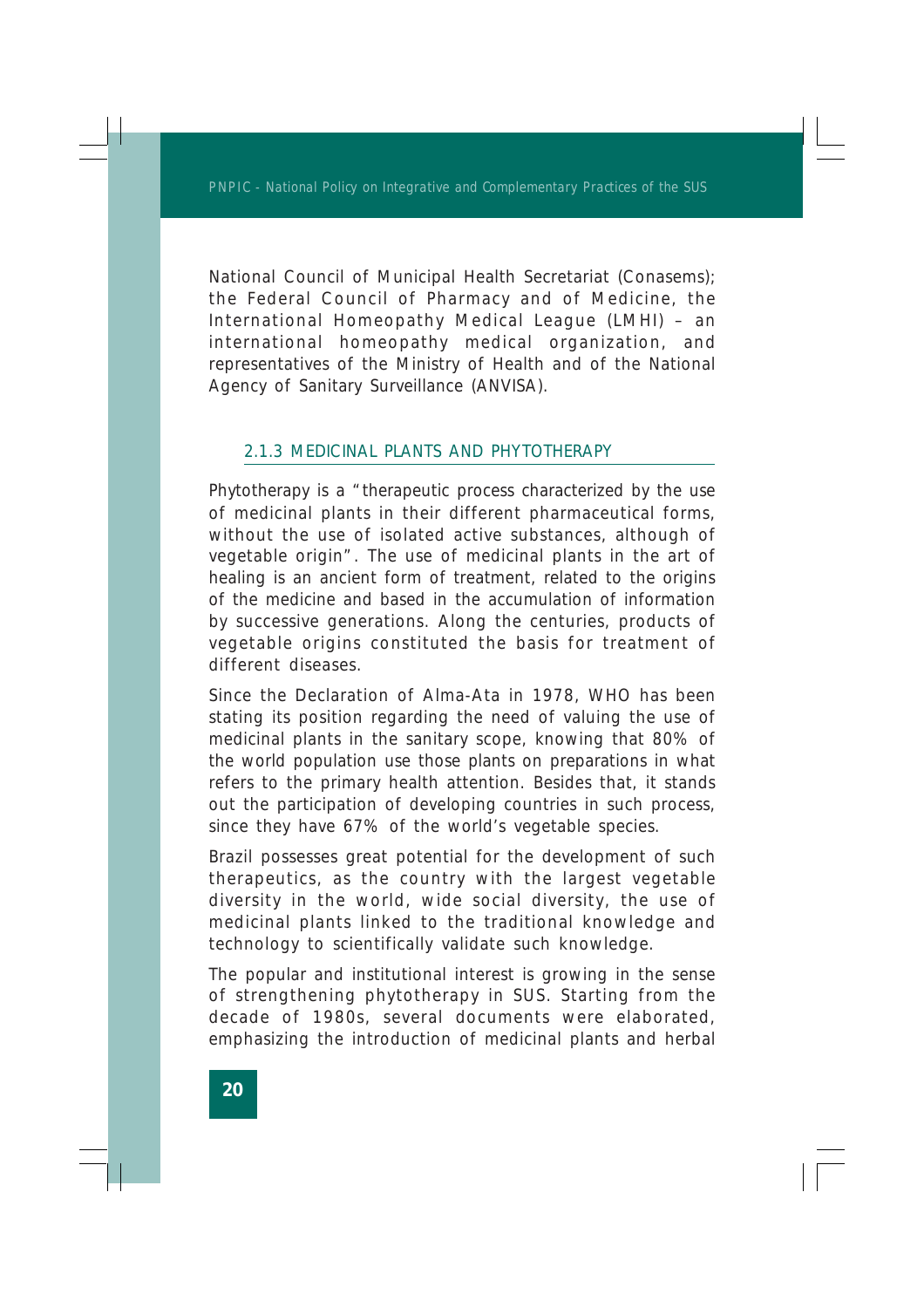> medicines in the public system basic attention, among which stands out:

> • The Ciplan resolution no 8/88, which regulates the implantation of phytotherapy in the health services and creates procedures and routines related to its practice in the medical units;

> • The Report of the 10<sup>th</sup> National Health Conference, held in 1996, which states in the item 286.12: "to incorporate in SUS, through the entire country, the practices of health such as phytotherapy, acupuncture and homeopathy, contemplating the alternative therapies and popular practices" and in the item 351,10: "the Ministry of Health should stimulate phytotherapy use in the public pharmaceutical assistance and elaborate norms for its use, thoroughly discussed with health professionals and specialists, in cities where larger popular participation is a reality and with more engaged managers to the issue of citizenship and popular movements";

> • The Administrative Rule no. 3816/98, which approved the National Medicine Policy, which establishes in the scope of its guidelines for scientific and technological development: "… it should be continued and expanded the support to research that seek the use of the therapeutic potential of our flora and national fauna, emphasizing the certification of their medicinal potential";

> • The report of the National Seminar of Medicinal Plants, Herbal Medicines and Pharmaceutical Assistance, held in 2003, which among its recommendations states: "to integrate in the Unified Health System the use of medicinal plants and herbal medicines";

> • The report of the  $12<sup>th</sup>$  National Health conference held in 2003, which points out the need of "investing in research and technology development for the production of homeopathic medicines and medicines from the Brazilian flora, favoring the national production and the implantation of programs for the use of homeopathic medicines in the health services, in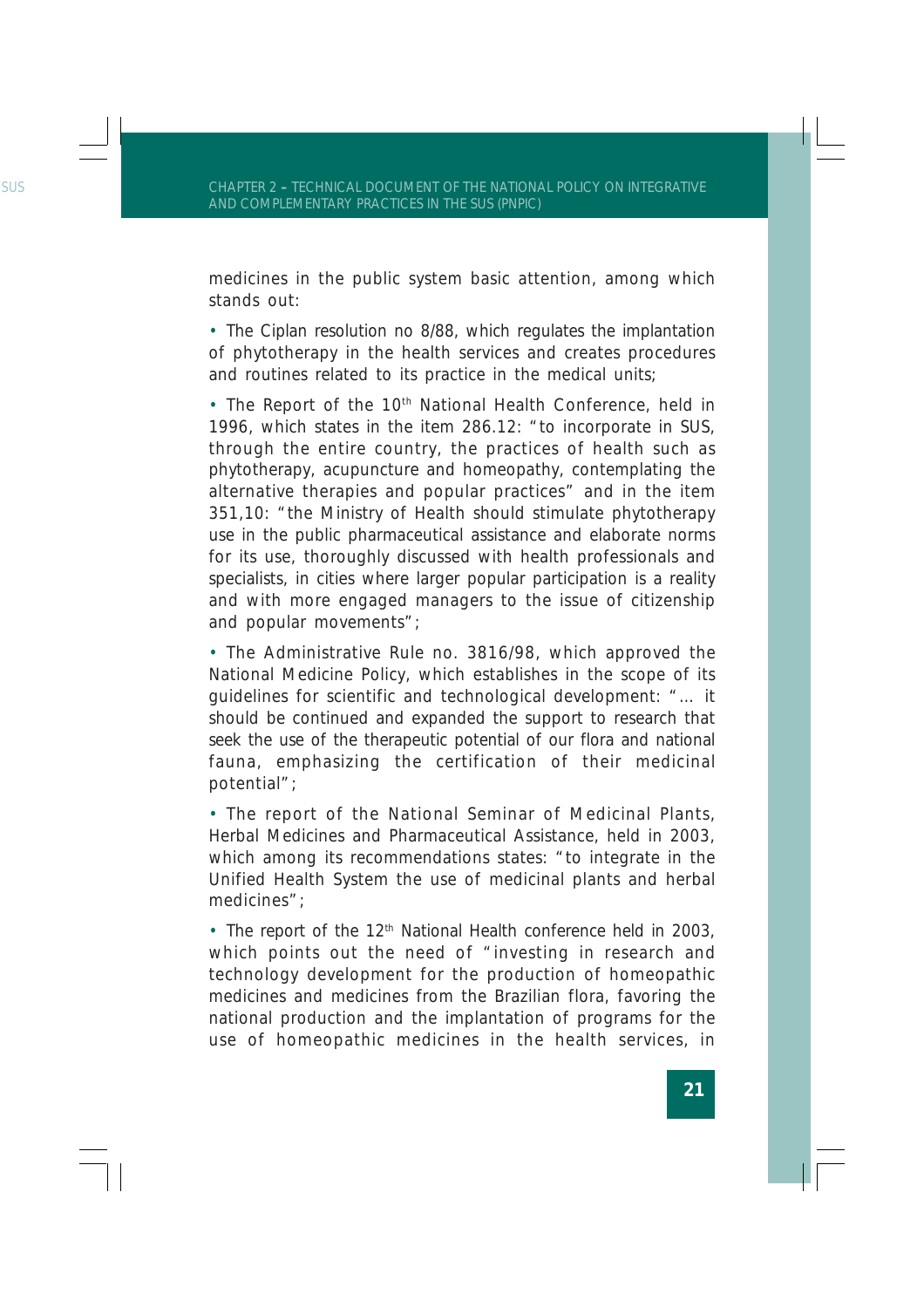accordance with the recommendations of the 1st National Medicine and Pharmaceutical Assistance".

• The Resolution no 338/04 from the National Health Council which approves the National Policy of Pharmaceutical Assistance, that contemplates in its strategic axes, the "definition and agreement of intersectorial actions which intends the use of the medicinal plants and herbal medicine in the process of health attention, respecting the traditional knowledge incorporated with scientific rationale, adopting policies of generation of work and income, with training and establishment of procedures, involving the health professionals in the process of incorporation of this therapeutic option and based on the incentive to the national production, with the use of the existent biodiversity in the country";

• 2005 – The Presidential Decree of February 17, 2005 establishes the Work Groups for the elaboration of the National Policy of Medicinal Plants and Herbal medicines.

Nowadays, there are state and municipal programs of phytotherapy, from those with therapeutic memento and specific regulation for the service, implemented more than 10 years ago, to those recently started or with pretension of implantation. In a survey done by the Ministry of Health in 2004, it was verified that in all Brazilian municipalities phytotherapy is present in 116 municipalities, contemplating 22 states.

In the Federal scope its worth mentioning that the Ministry of Health accomplished in 2001, the Forum for formulation of a National Policy of Medicinal Plants and Herbal Medicines proposal, where different segments participated and, taking into account especially the inter sectoriality involved in the productive chain of medicinal plants and herbal medicines. In 2003, the Ministry of Health promoted the National Seminary of Medicinal Plants, Herbal Medicines and Pharmaceutical Assistance. Both initiatives had important

**22**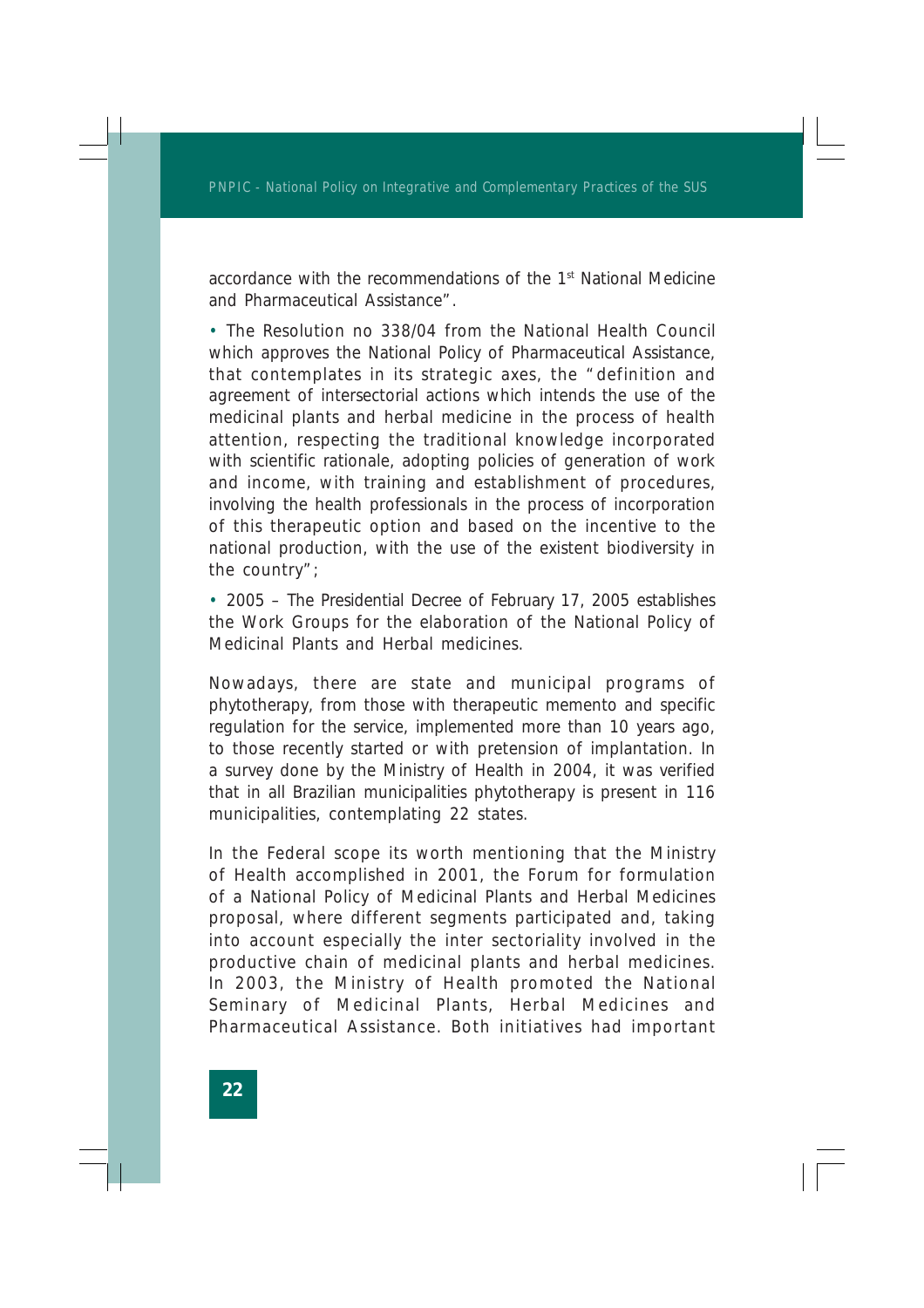> contributions for the formulation of this National Policy, as the structuring of a stage for the elaboration of the National Policy of Medicinal Plants and Herbal medicines.

## 2.1.4 SOCIAL THERMALISM/CRENOTHERAPY

The use of mineral water in the treatment of health is a very ancient procedure, used from the time of the Greek Empire. It was described by Herodotus (450 B.C.), the author of the first scientific publication on thermalism.

Thermalism constitutes the different ways of mineral water use and its application in health treatments.

Crenotherapy consists of the prescription and use of mineral water with therapeutic purposes in a complementary way to other health treatments.

In Brazil, crenotherapy was introduced with the Portuguese colonization, which brought to the country the habits of using mineral water for health treatment. For some decades it was considered a valuable and highly respected discipline present in medical schools such UFMG and UFRJ. After the end of the Second World War, this field of study suffered considerable reduction of its scientific production and popularization with the changes in the field of medicine and of the social health production as a whole.

Starting from the decade of 1990s, the Thermal Medicine started to be dedicated to collective approaches, as much of prevention as of promotion and recovery of health, inserting in this context the concept of Health Tourism and Social Thermalism, whose main objective is the search and the maintenance of health.

European countries like Spain, France, Italy, Germany, Hungary, among others, adopt Social Thermalism since the beginning of the 20<sup>th</sup> century, as a way of presenting to senior people treatments in specialized thermal establishments,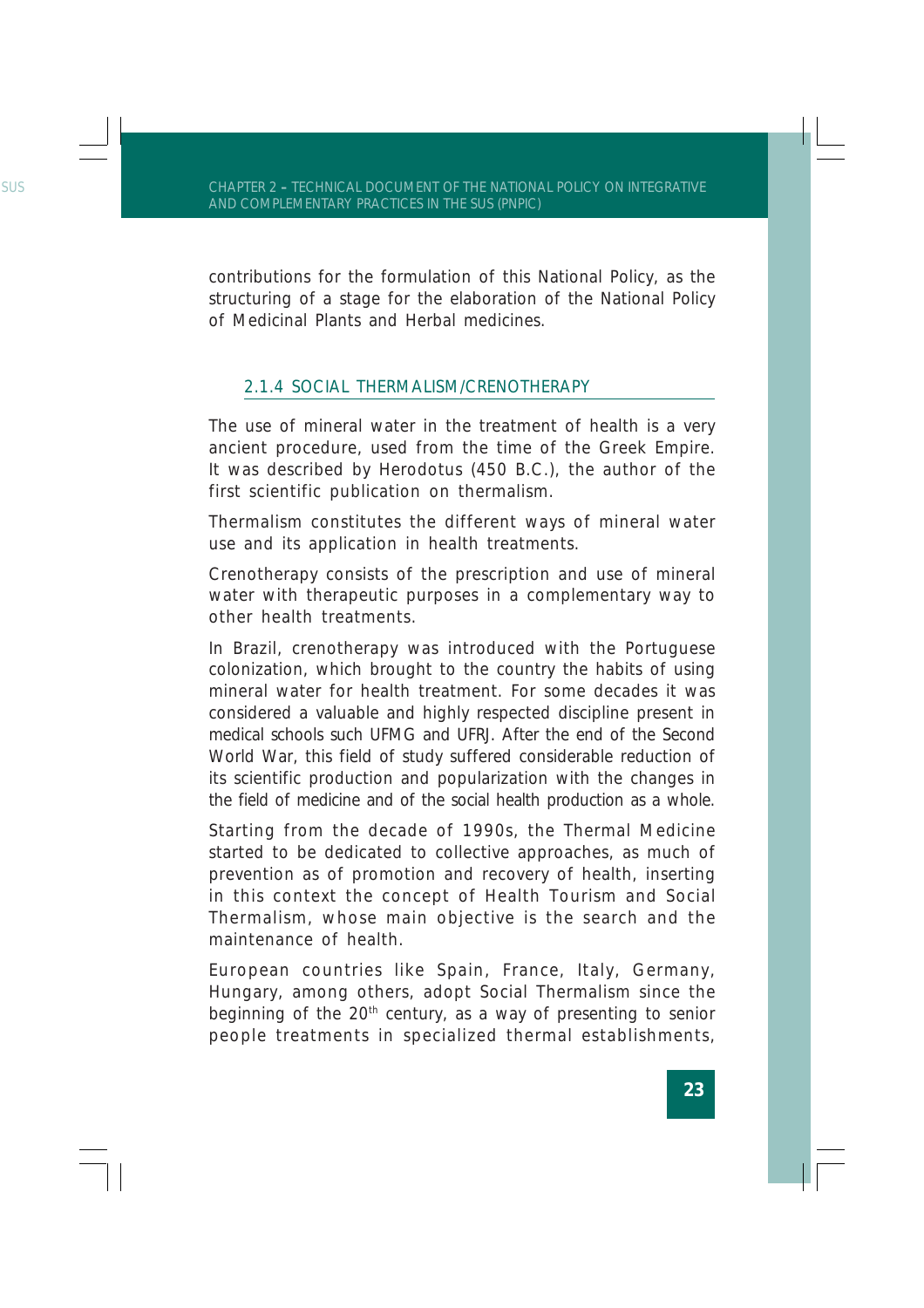aiming to provide that population the access to the use of the mineral water with medicinal properties, to health recovery as well as health maintenance.

Thermalism, considered in the CIPLAN resolutions of 1988, had an active role in some municipal health services with thermal sources, as it is the case of Poços de Caldas in Minas Gerais.

The Administrative Rule from the National Health Council no 343 of October 7, 2004 is an instrument of empowerment of the definition of government actions that involves the revaluation of mineral water springs, its therapeutic aspect, and the definitions of mechanisms of prevention, supervision, and control, besides the incentive for research in the area.

#### 2.1.5 ANTHROPOSOPHICAL MEDICINE

Anthroposophical Medicine (AM) was introduced in Brazil approximately 60 years ago and consists of a complementary medical/therapeutic approach with a vitalistic orientation, with a care model organized in a cross-disciplinary manner seeking the integrality of health care. Anthroposophical doctors use the AM knowledge and resources as tools to expand clinical treatment, and their practice was accredited by the Federal Medical Board's Opinion 21/93 of Nov. 23, 1993.

Resources supporting this medical approach include the use of homeopathic and herbal medicines and specific anthroposophical medicines. It provides for the activity of other health professionals integrated with the doctor's work, according to the specificities of each category.

Experiences in public health have offered contributions to the fields of people's education, art, culture, and social developments. There are a few experiences at the SUS, including the service of "non-allopathic practices" in Belo Horizonte, in which Anthroposophical Medicine was official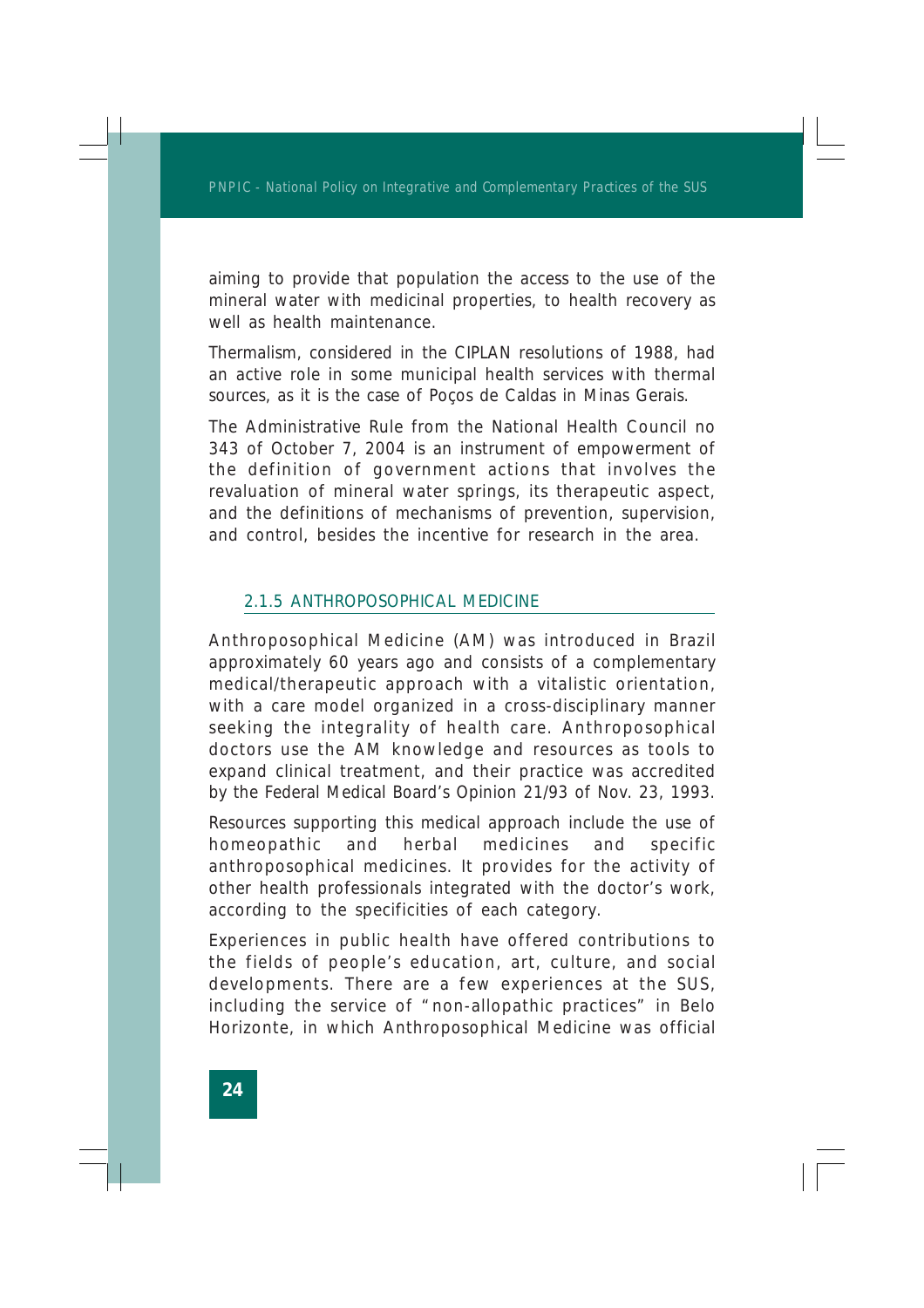> introduced into the municipal network, together with Homeopathy and Acupuncture. In 1996, the Municipal Department of Health of Belo Horizonte conducted the first specific competitive examination for admission of an anthroposophical doctor into the SUS. In November 2004, the service completed 10 years of existence, with an ever-increasing number of patients seen.

> In the municipal public network in São João Del Rei, Minas Gerais, a multi-disciplinary Family Health team has developed for more than six years an innovative experience based on the use of external applications of herbal medicines and other approaches.

> In addition, the outpatient facility of the Monte Azul Community Association in São Paulo has offered care based on this approach for 25 years, as an informal part of the local referral network, with a non-allopathic practice center (massage, art therapy, and external applications). Since 2001, the Association has had a partnership with the Municipal Department of Health for the implementation of the Family Health Strategy in that municipality.

> Due to its reduced presence at the SUS and based on initial positive evaluations on the insertion of the services, this AM Policy proposes the implementation of Observatories, based on the consolidated experiences, to deepen knowledge on their practices and impact on health.

## **2.2 OBJECTIVES**

2.1 To incorporate and to implement the Integrative and Complementary Practices in SUS, in the perspective of injury prevention and the promotion and recovery of health, with emphasis in the basic attention, for the continuous humanized and integral health care.

**25**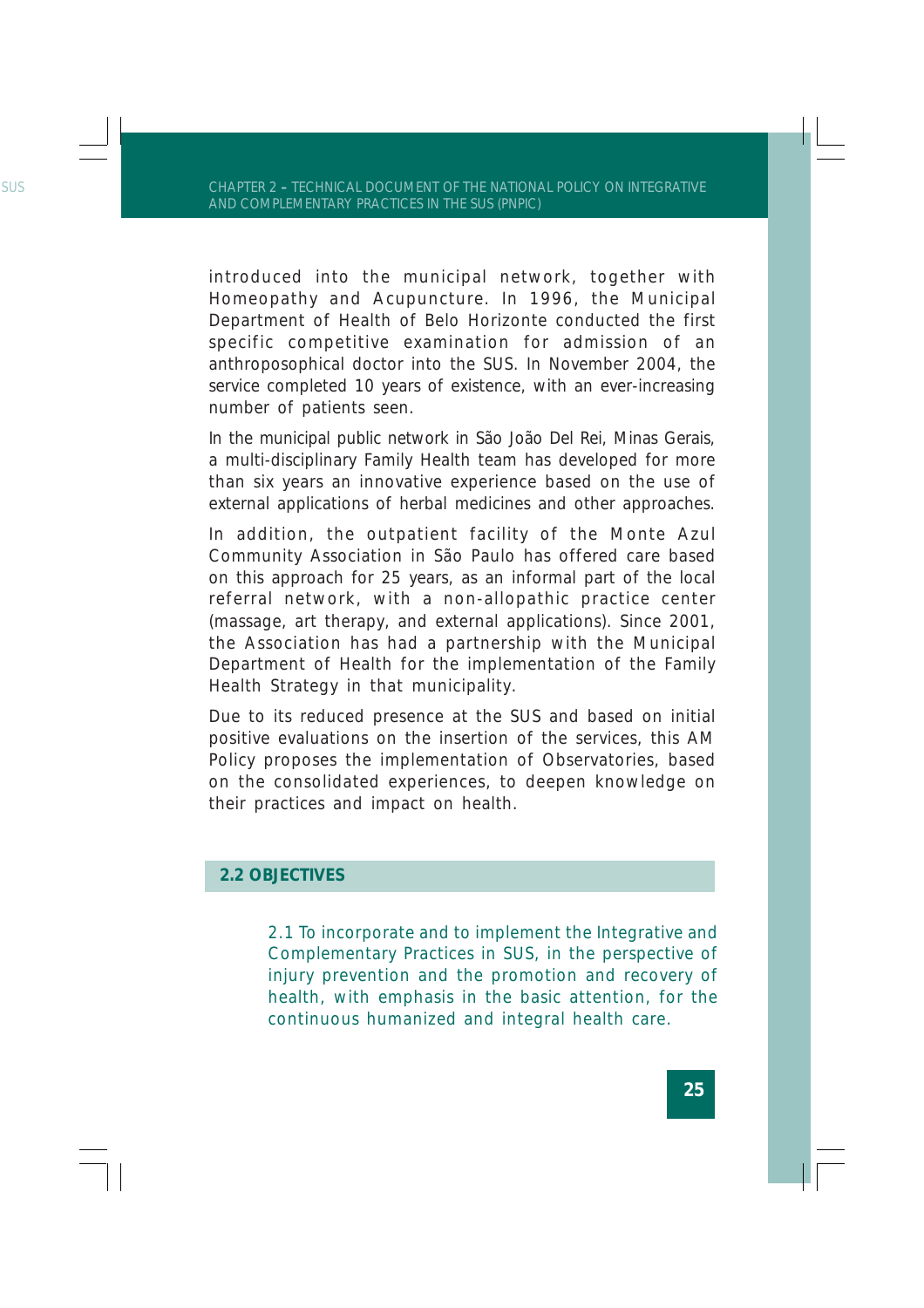2.2 To contribute for the increase of the System resolubility and broader access to the Integrative and Complementary Practices, ensuring quality, effectiveness, efficiency and safety in its use.

2.3 To promote the rationalization of health actions, stimulating innovative and socially contributive alternatives to the sustainable development of the communities.

2.4 To stimulate actions regarding the social control/ participation, promoting the responsible and continuous involvement of the users, managers and professionals in the different instances of health policies effectiveness.

## **2.3 GUIDELINES**

**2.3.1 Structuring and empowerment of the attention in Integrative and Complementary Practices in SUS, by:**

• Incentive to the insertion of Integrative and Complementary Practices in all levels of attention, with emphasis in the basic attention.

• Development of the Integrative and Complementary Practices in a multi professional manner for the professional categories present in SUS, and in consonance with the level of attention.

• Implantation and implementation of actions and empowerment of existent initiatives.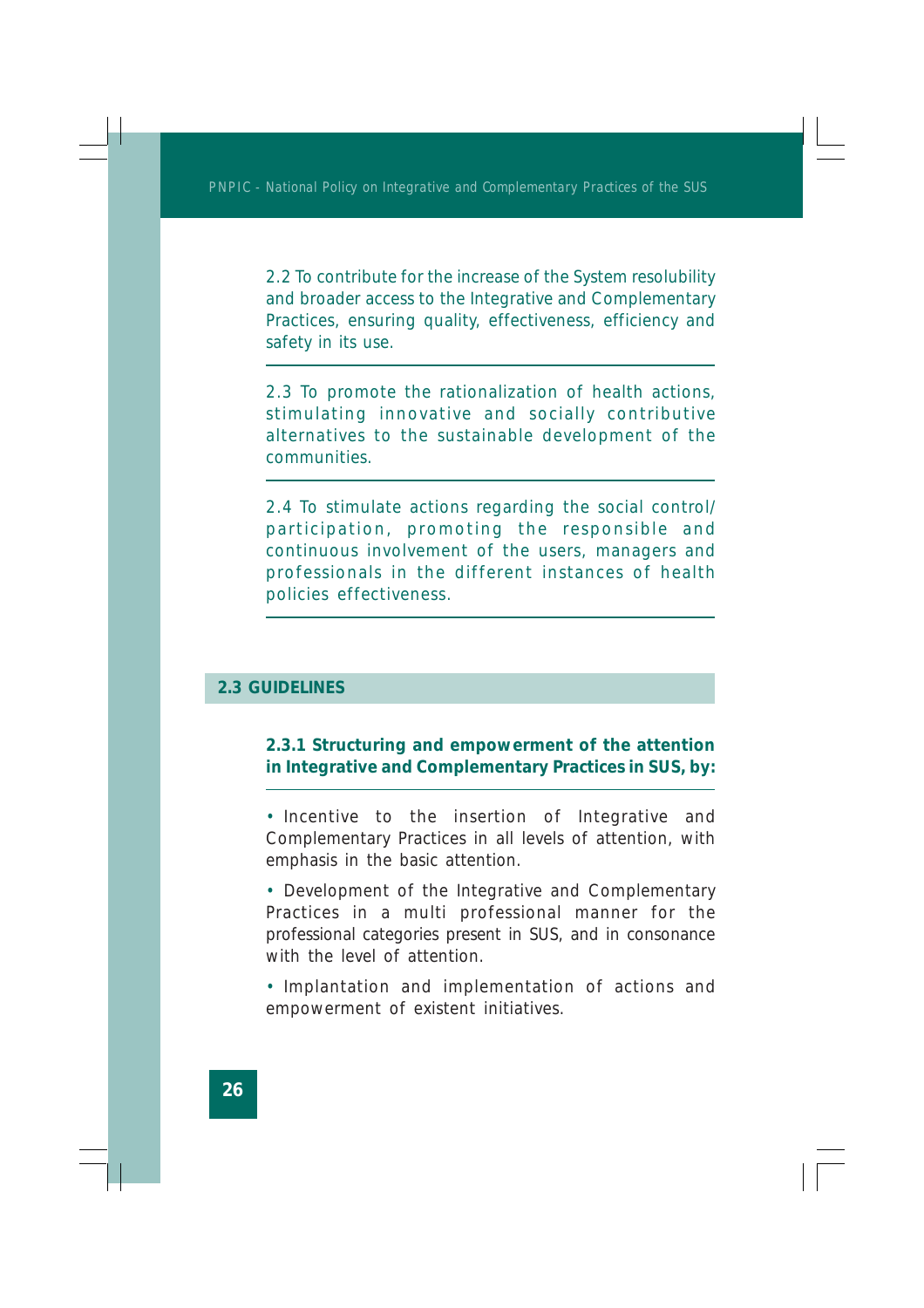• Establishment of financing mechanisms.

• Elaboration of technical and operational norms for implantation and development of those approaches in SUS.

• Articulation between the National Policy of Health Attention to Indigenous People and other policies of the Ministry of Health.

**2.3.2 Development of qualification strategies in Integrative and Complementary Practices for professionals in SUS, in accordance with the principles and guidelines established for permanent education;**

**2.3.3 Popularization and information of basic knowledge of Integrative and Complementary Practices for health professionals, manages and users of SUS, considering the participatory methodologies and the popular and traditional knowledge;**

• Technical and financial support to professional qualification to act in areas of information, communication and popular education in Integrative and Complementary Practices that act in the strategy of Family Heath and Program of Community Health Agents

• Elaboration of information material such as posters, booklets, pamphlets and videos, seeking to the promotion of Integrative and Complementary Practices information and popularization actions, respecting the regional and cultural specificities of the country and addressed to professionals, managers, health counselors, as well as health educators and students and the community in general.

• Inclusion of Integrative and Complementary Practices in the agenda of social communication activities of SUS;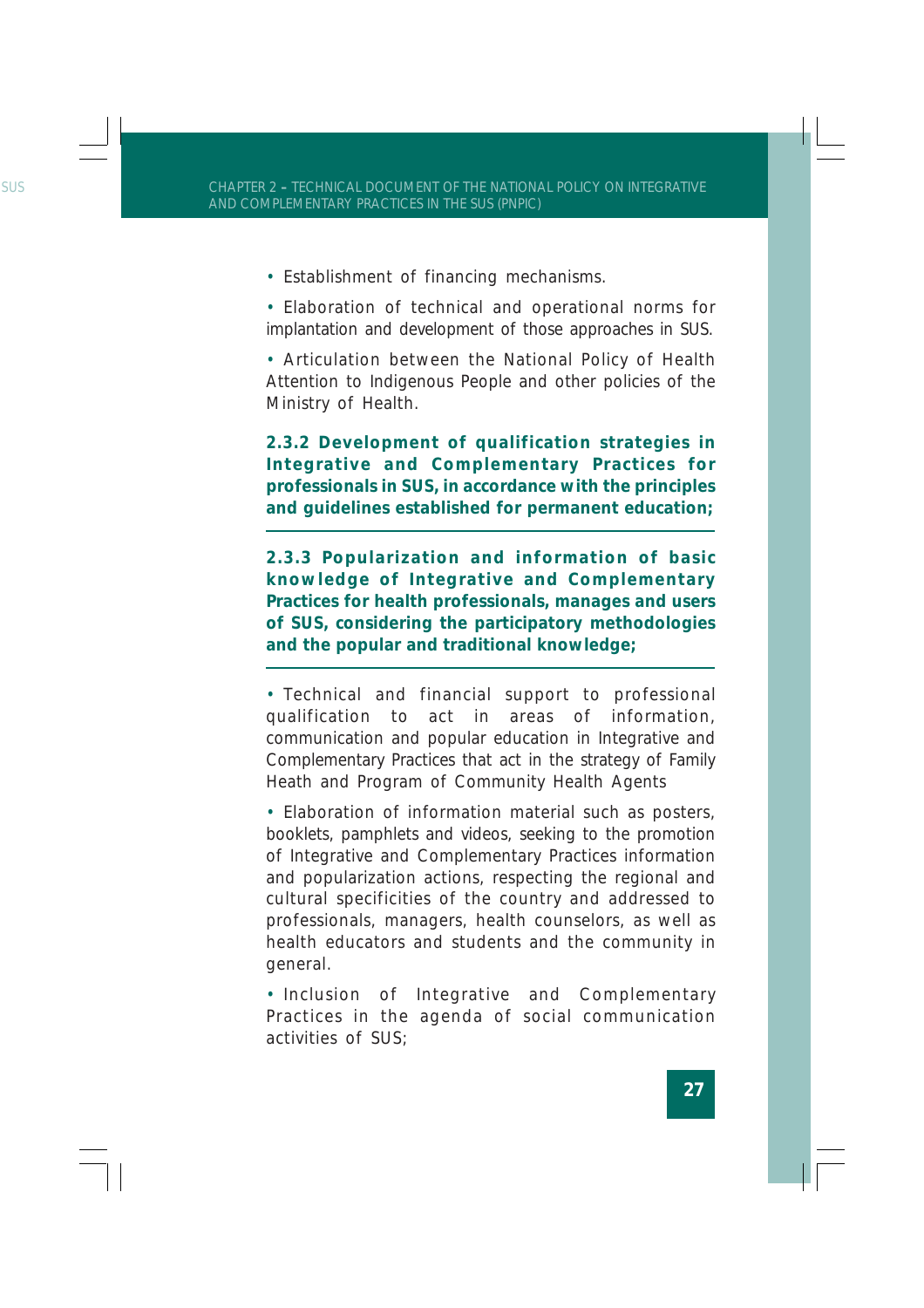• Support and empowerment of information and popularization innovative actions on Integrative and Complementary Practices in different cultural languages, such as jester, hip hop, theater, songs, pamphlet literature and other manifestation forms.

• Identification, articulation and support to experiences of popular education, information and communication in Integrative and Complementary Practices.

## **2.3.4 Encouragement of intersectorial actions by seeking partnerships to promote integral development of the actions**

#### **2.3.5 Empowerment of the social participation**

**2.3.6 Providing access in the sanitary regulation of homeopathic and herbal medicine in the perspective of the increase of public production, assuring the specificities of the pharmaceutical assistance in those areas**

• Elaboration of the National List of Medicinal Plants and of the National List of Herbal Medicines.

• Promotion of the rational use of medicinal plants and herbal medicines in SUS.

• Fulfillment of the quality, effectiveness, efficiency and safety criteria in the use of medicinal plants and herbal medicines.

• Fulfillment of the best manufacturing practices, in agreement with the legislation in force.

**2.3.7 Guarantee of access of other strategic input products of Integrative and Complementary Practices, with quality and safety of actions.**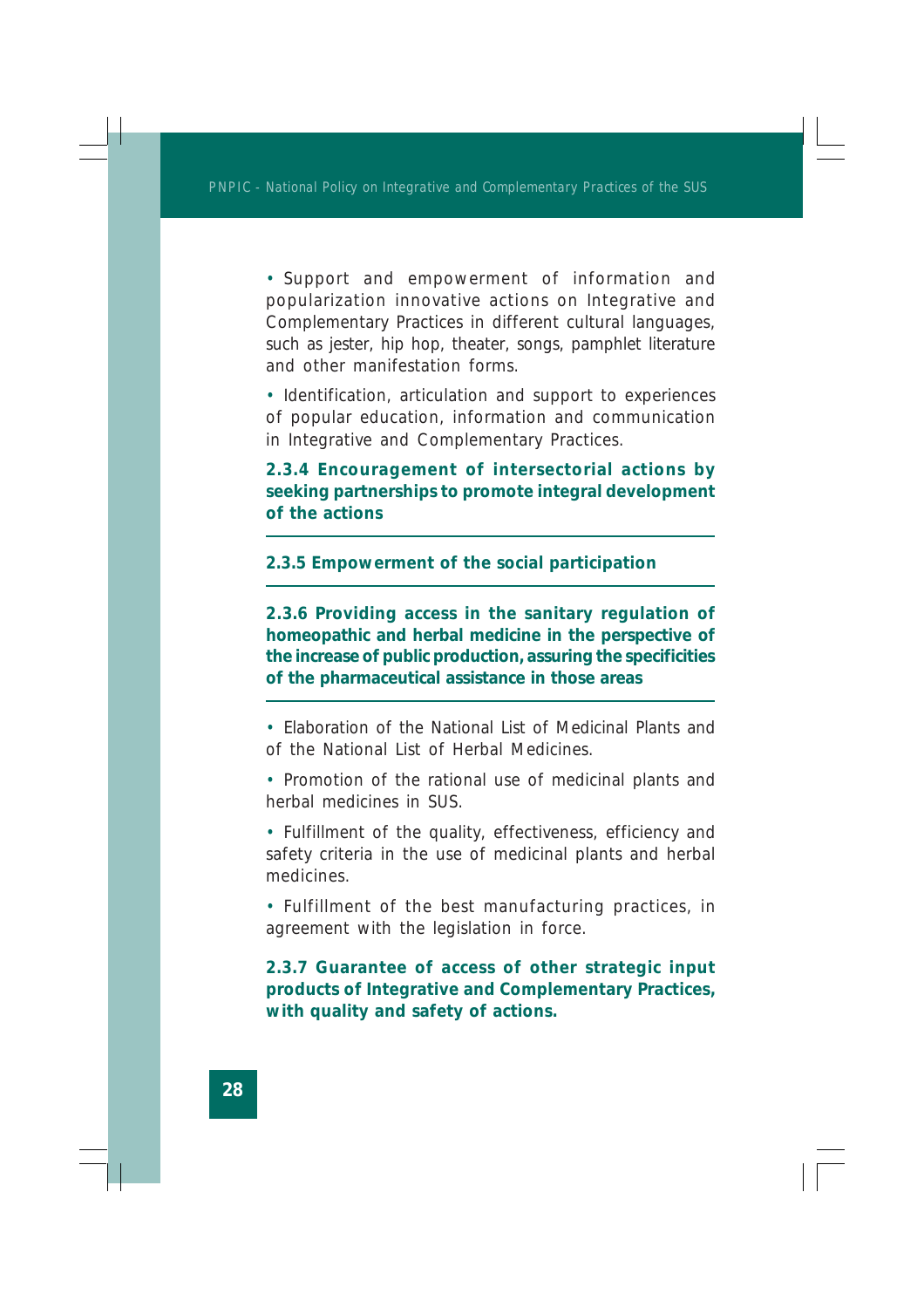> **2.3.8 Incentive to research in Integrative and Complementary Practices for the refinement of health attention, evaluating efficiency, effectiveness, effectivity and safety of the rendered cares.**

> **2.3.9 Development of follow-up and evaluation actions of the Integrative and Complementary Practices, for instrumentalization of management processes.**

> **2.3.10 Promotion of national and international cooperation of the experiences in Integrative and Complementary Practices in the areas of attention, permanent education and health research**

> • Establishment of technical-scientific exchange seeking to the knowledge and information exchange of the experiences in the field of health attention, training, permanent education and research between the states and countries where Integrative and Complementary Practices are integrated into the public health service.

> **2.3.11 Assurance of monitoring the quality of herbal medicines by the National System of Sanitary Surveillance.**

#### **2.4 IMPLEMENTATION OF THE GUIDELINES**

2.4.1 IN THE TRADITIONAL CHINESE MEDICINE – ACUPUNCTURE

**Premise: Development of the Chinese Traditional Medicine – Acupuncture in a multi professional level, for the professional categories present in SUS, and in consonance with the level of attention.**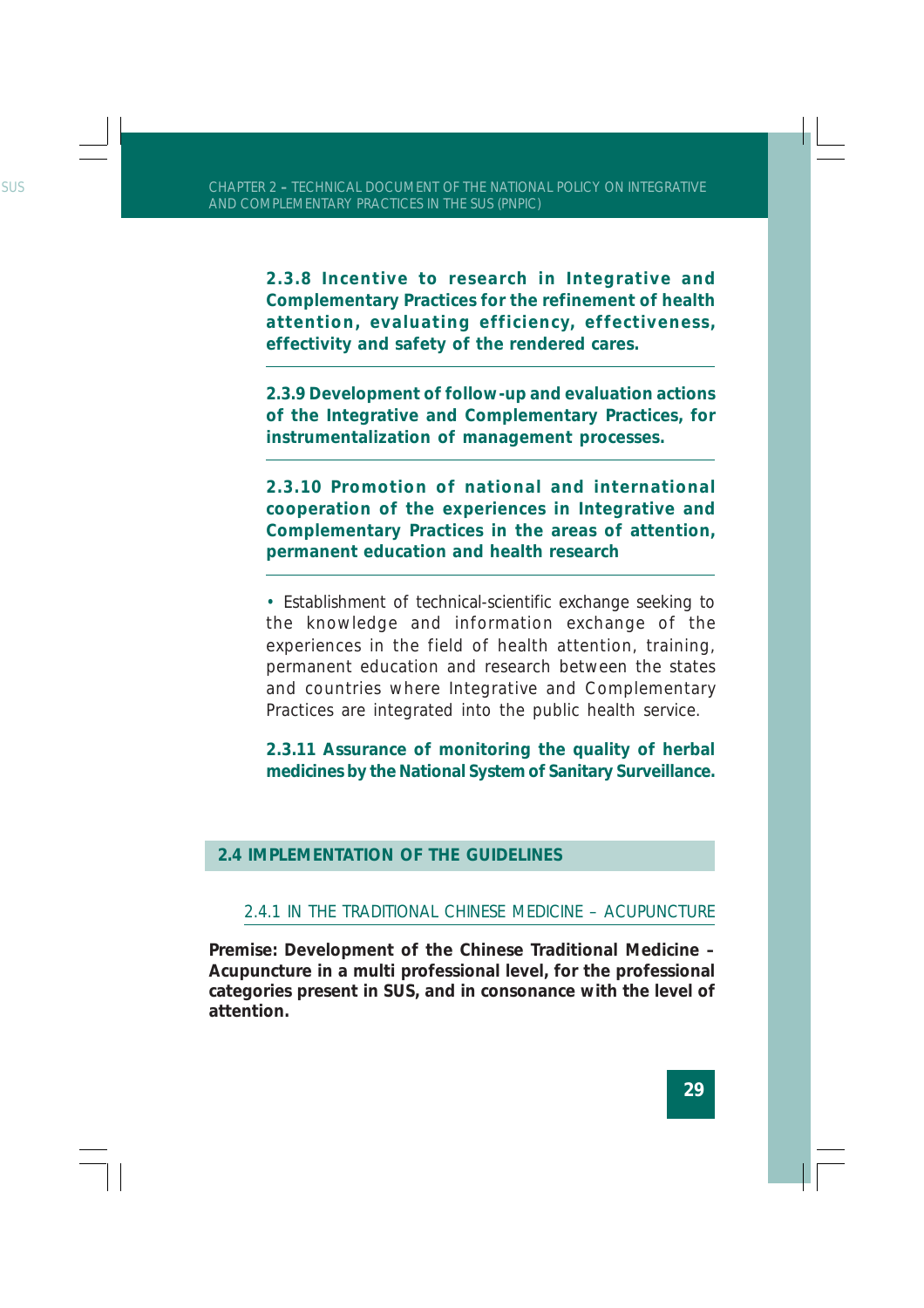## **TCM/A Guideline 1**

Structuring and empowerment of the attention in TCMacupuncture in SUS, with incentive to the insertion of TCMacupuncture in all levels of the system with emphasis in basic attention.

#### 1. Family Health Strategy

Mechanisms should be prioritized to assure the insertion of health professionals with regulation in acupuncture within support, participation and co-responsibility reasoning with family health strategy.

Besides this, it will be the main job of the professionals:

• To act in an integrated and planned way in agreement with the priority activities of the family health strategy (ESF).

• To identify, together with the teams of the primary care (ESF and teams primary care centers) and the population, the practices to be adopted in certain areas.

• To work for the collective construction of actions that are integrated into other social policies.

• To evaluate, together with the team of family health/primary care (RHC), the impact of the development and implementation of such new practice in the health situation, by previously established indicators.

• To act in the specialty with resolubility.

• To work using the reference/counter-reference system in an educational process.

• To clinically discuss the cases in meetings both in the nucleus and in the enrolled teams.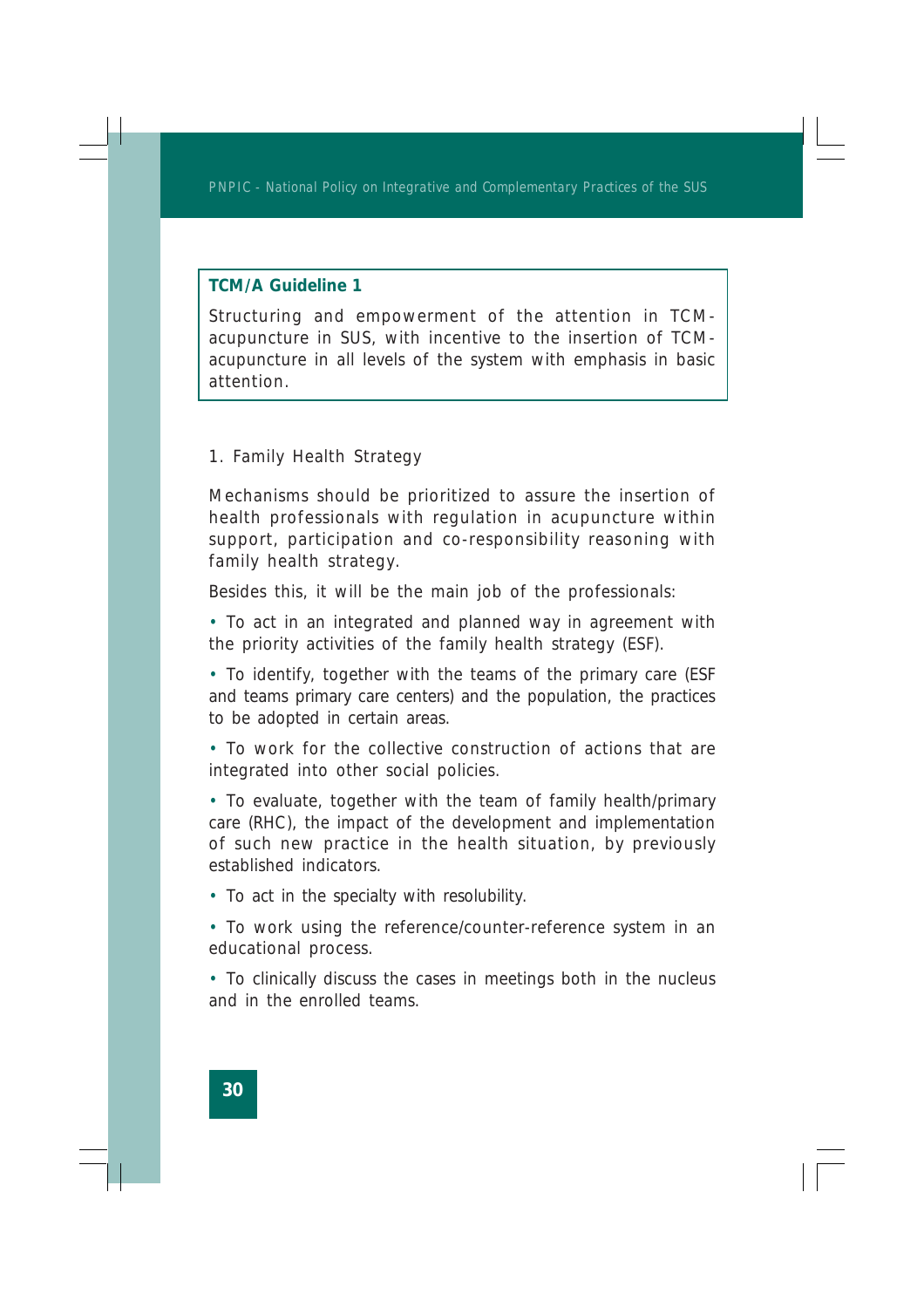#### 2. Specialized Centers

a)Acupuncture health professionals inserted in the s pecialized medium and high complexity ambulatory services should participate in the reference/counter-reference system, acting in a resolute manner in the process of permanent education.

b)Acupuncture health professionals inserted in the hospital network of SUS.

For every insertion of professionals who work with acupuncture in SUS it will be necessary the title of specialist.

Technical and operational compatible norms should be elaborated with the implantation and the development of those practices in SUS.

#### **TCM/A Guideline 2**

Development of qualification strategies in TCM-acupuncture for SUS professionals, consonant to the principles and guidelines for SUS permanent education.

1. Incentive for training so the health team can develop actions of injury prevention, promotion and education in health – both individual and collective – in the logic of TCM, once such training should involve basic concepts of TCM and corporal and meditative practices. Example: Tui-Na, Tai Chi Chuan, Lian Gong, Chi Gong and others that comprise the health attention in TCM.

2. Incentive of a database formation related to training schools.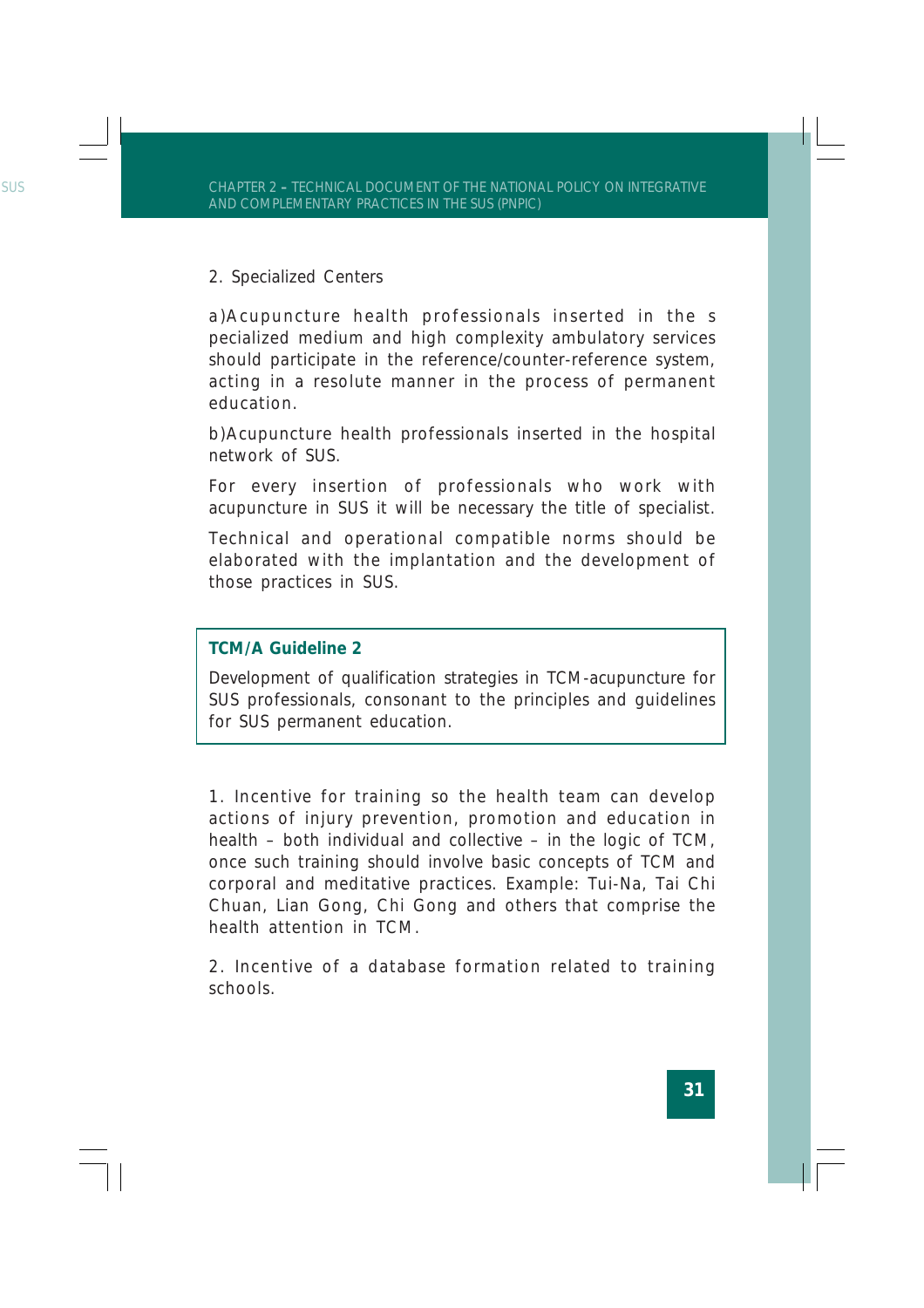3. Articulation with other areas seeking to enlarge the formal insertion of TCM-acupuncture in the undergraduate and graduate courses for health professionals.

## **TCM/A Guideline 3**

Popularization and information of the basic knowledge of TCM-acupuncture for users, health professionals and managers of SUS.

#### 1. For users

Popularization of the therapeutic possibilities: safety measures, alternatives to conventional treatments, besides emphasis in the aspect of prevention of injuries and corporal practices promotion.

#### 2. For professionals

Popularization of uses and possibilities, the need of specific training, in agreement with the insertion model; safety measures; alternatives to conventional treatments and the professional role in the system.

#### 3. For managers

Uses and therapeutic possibilities: need of investment in professional specific training in agreement with the insertion model: safety measures; alternatives to conventional treatments; possible cost reduction and federal incentive for such investment.

**32**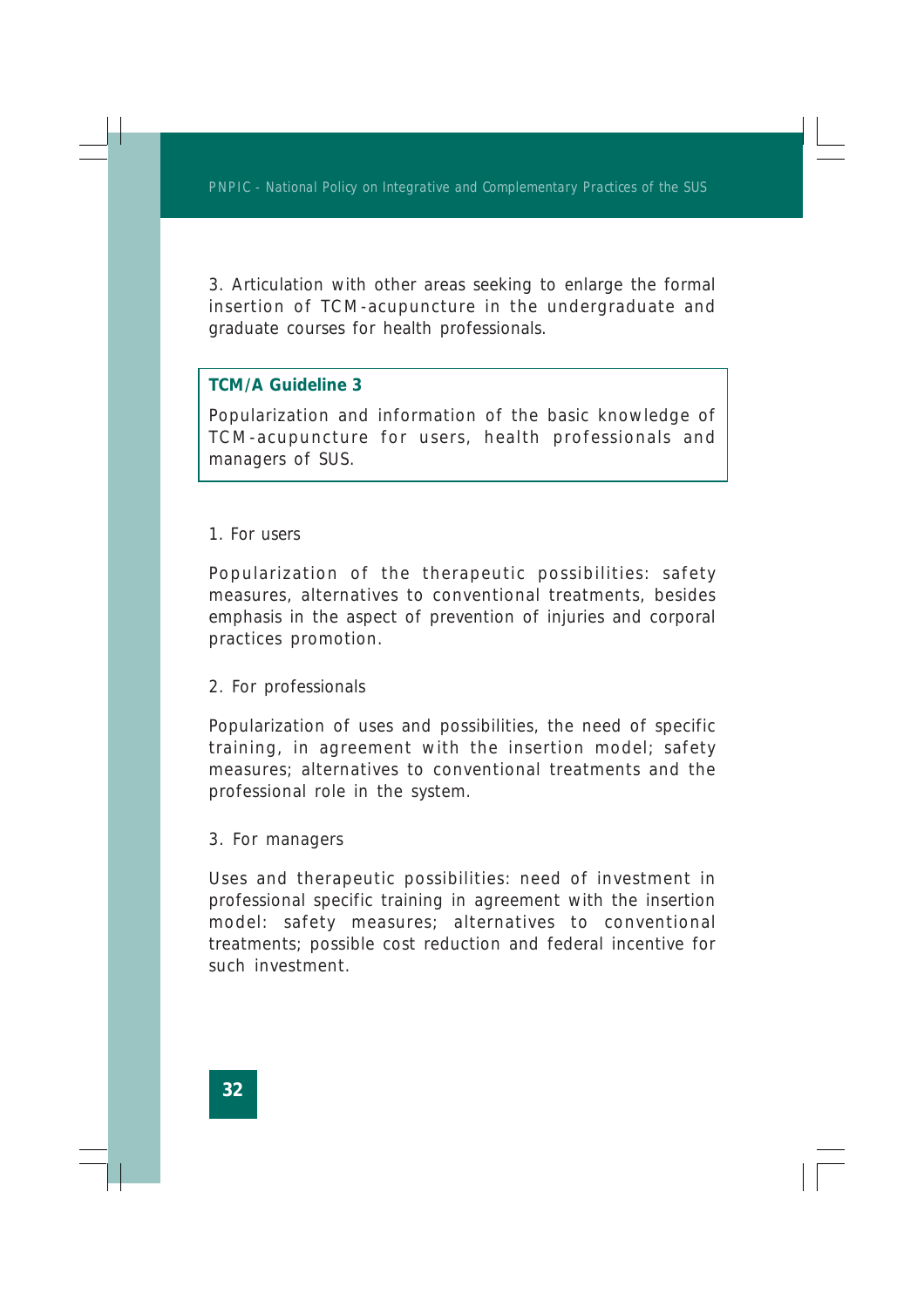## **TCM/A Guideline 4**

Guarantee of access to the strategic input products for TCMacupuncture in the perspective of warranty of quality and safety of actions.

1. Establishment of norms related to the necessary input product for the practice of TCM-acupuncture with quality and safety: filiform disposable needles of varied sizes and calibers; moxa (coal and/or artemisia); vegetable sphere for earlobe acupuncture; metallic sphere for earlobe acupuncture; sucker glasses; equipment for electro-acupuncture; maps of acupuncture points.

2. Establishment of a National Price List for those products.

## **TCM/A Guideline 5**

Development of follow up and evaluation actions for TCMacupuncture.

For the development of follow up and evaluation actions, codes of procedures should be created, stated as followed for the composition of the indicators.

The regulated professional categories will be contemplated for the creation of SIA/SUS codes for registration and financing of acupuncture procedures.

1. Insertion of codes of procedures for information and financing.

• Acupuncture session with dry needling insertion of needles in neuroreactive acupuncture areas (acupuncture points)

• Acupuncture sessions – other procedures:

a. Application of suckers – it consists of applying glass of plastic container, where a vacuous is generated with the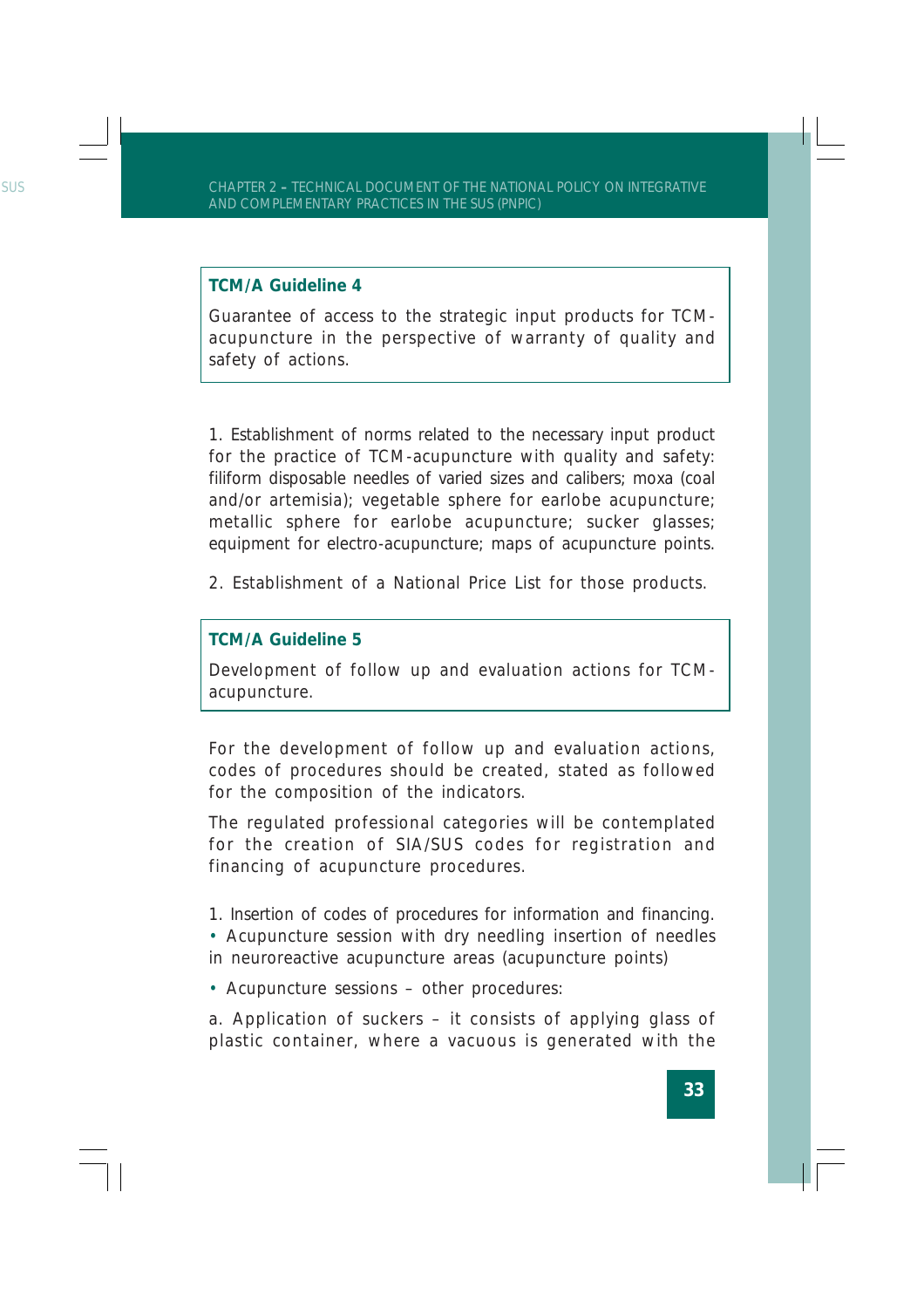purpose of stimulating neuroreactive areas (acupuncture points).

b. Electrical stimulation – it consists of applying certain electric stimuli of variable low voltage and low amperage frequency from 1 to 1000 Hz in neuroreactive areas (acupuncture points).

c. Application of low potency laser in acupuncture – it consists of applying a stimulation produced by laser of low potency (5 to 40 nW) in neuroreactive acupuncture areas.

> 1.1. Insert of the codes 04.011.02-1; 0702101-1; 0702102- 0, already existent in the SIA/SUS template of the missing professionals – for registration of the actions of health promotion in CTM-acupuncture.

2. The creation of codes for corporal practices registry.

Considering that TCM mediates corporal practices in their activities of health attention, specific codes should be created for the corporal practices in SUS for information registering;

• Group corporal practices developed in the unit: as of Tai Chi Chuan, Lian Gong, Chi Gong, self-massage.

• Group corporal practices developed in the community: as of Tai Chi Chuan, Lian Gong, Chi Gong, self-massage.

• Individual corporal practices: as of Tui-Na, meditation, Chi Gong, self-massage.

3. Evaluation of the services offered

Establishment of criteria for the implementation and implantation follow-up of TCM-acupuncture, such as: acupuncture consultation coverage; rate of procedures related to TCM-acupuncture; rate of educational actions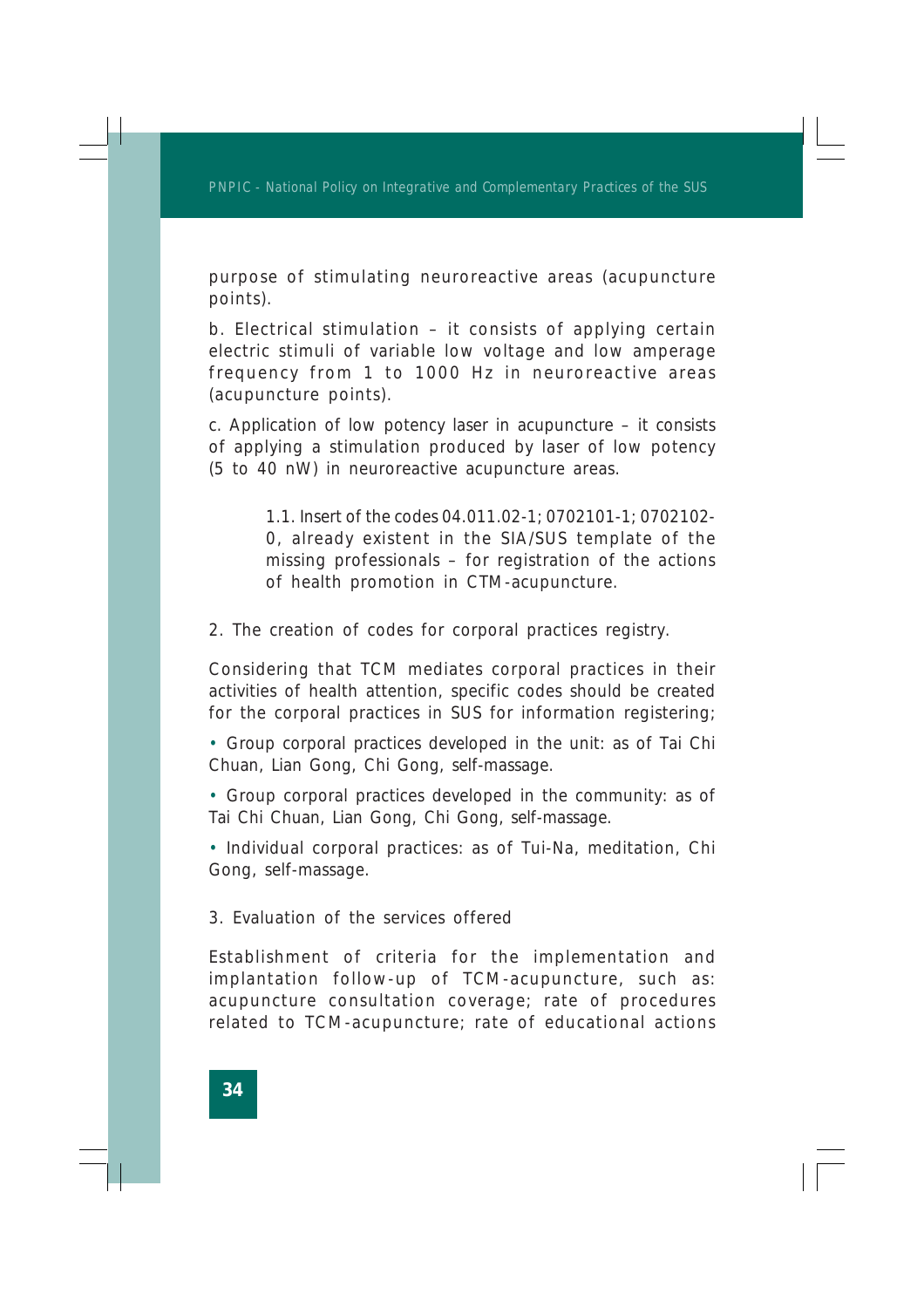> related to TCM-acupuncture; rate of procedures related to corporal practices – TCM-acupuncture, among others.

> 4. Follow-up of state actors in the support to the implantation of this National Policy.

## **TCM/A Guideline 6**

Integration of TCM-acupuncture actions with similar health policies.

Because of this integration, it should be established within all areas of the Ministry of Health, for the construction of partnerships that shall propitiate the integral development of actions.

### **TCM/A Guideline 7**

Incentive to research seeking to support the TCM/Acupuncture in SUS as strategic target of the research policy in the System.

Incentive to research lines in TCM-acupuncture that:

• Improves its practice and evaluate its effectiveness, safety, and economical aspects, in a pragmatic context, associated or not to other procedures and complementary health practices, and successful experiences (services and municipalities).

• Identify more effective, permanent, safe and efficient techniques and conducts for problem solving of health of a given population.

• Point out strategies for optimization of the treatment effectiveness by acupuncture and complementary practices.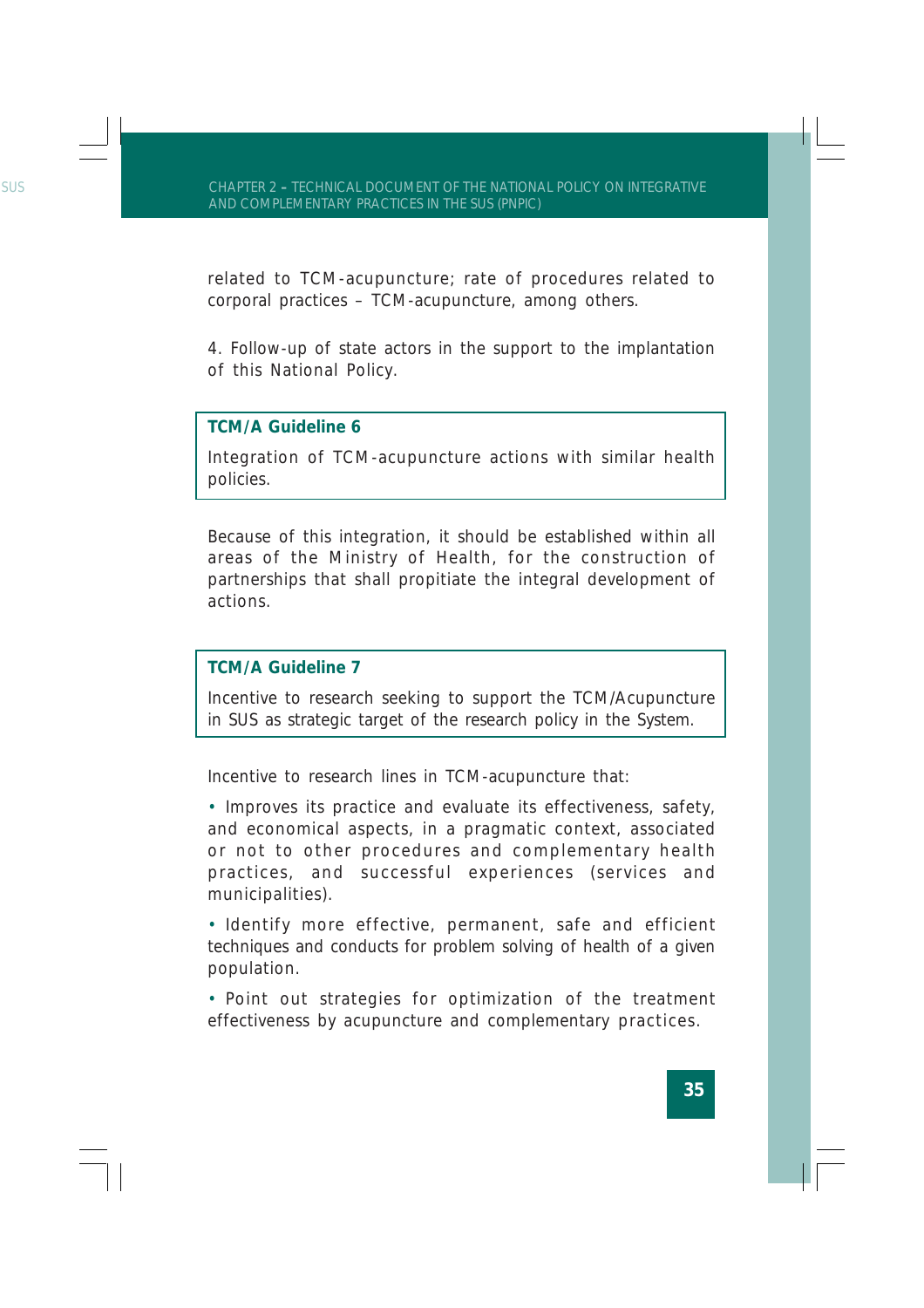• To establish technical-scientific exchange seeking knowledge and exchange of information deriving from the experiences in the field of training, permanent education and research among countries where TCM-acupuncture is integrated into the public health service.

It shall be observed, in the case of clinical research, the development of studies which follow the norms of National Commission on Ethics in Research/National Health Council.

# **TCM/A Guideline 8**

Financing warranties for the actins of TCM-acupuncture.

To make possible the financing of the model of attention, measures should be adopted related to:

• The insert of codes of procedures with the objective of increasing the information on TCM-acupuncture in the system and to promote the financing of the accomplished interventions.

• The warranty of specific financing for information and information of TCM-acupuncture basic knowledge for health professionals, managers and users of SUS, considering the participatory methodologies and popular and traditional knowledge.

Consideration: there should be done quarterly evaluations of the increment of the actions accomplished starting for the first year, with views the adjustments in the financing by performance and agreement.

# 2.4.2 IN THE HOMEOPATHY

**Premise: development of homeopathy in a multi professional level, for the professional categories present in SUS, and in consonance with the level of attention.**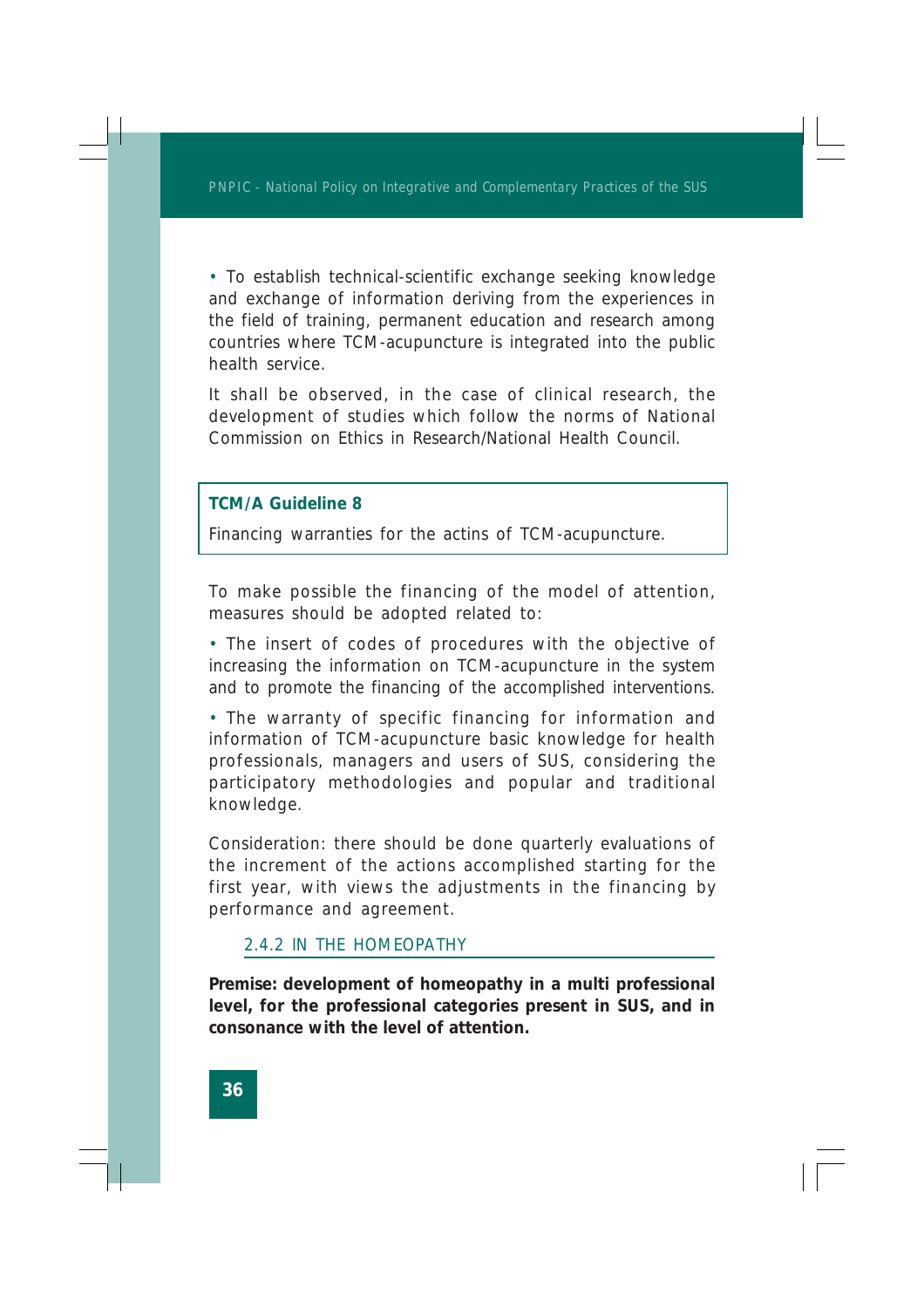## **H Guideline 1**

Inclusion of homoeopathy in the different levels of the system complexity, with emphasis in the primary health attention, through actions of prevention of injuries and health promotion and recovery.

For that purpose, steps will be taken in order to:

1. Guarantee of essential conditions for the best practices in homoeopathy, considering their technical peculiarities, the adopted measures and input products.

2. Support and strengthen of homeopathic attention initiatives in basic attention, observing the following criteria:

• To prioritize mechanisms to assure the insertion of homeopathic attention within the support, participation and co-responsibility logics and family health program.

• To render service in the basic attention unit, in agreement with the spontaneous or referred demand, to the users of all age groups.

• To have a homoeopathy professional as a physician of the family health program unit, and he should have the opportunity to practice homoeopathy, with no harm to the attributions particular of the professional in the family health strategy.

3. Support and to strengthen the initiatives of homoeopathy attention in the specialized attention:

• To render service at clinics of specialties or at reference centers, according to the demand, the users of all age groups and to render technical support to other local network services.

• Homeopathy can be incorporated in a complementary way at emergency rooms, intensive care units, palliative care centers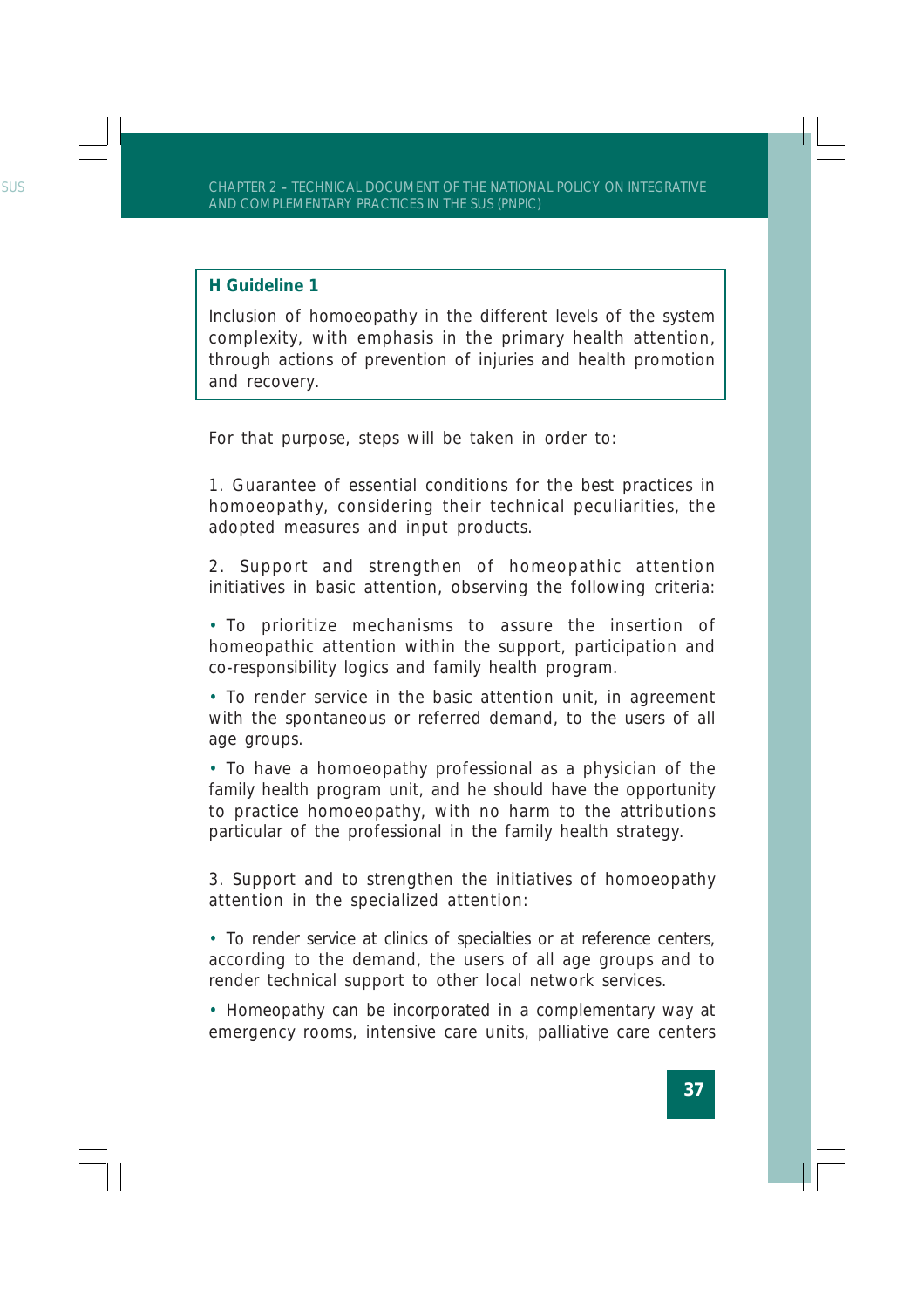or in hospital infirmaries, to contribute for a greater resolubility of the attention.

4. Establish technical criteria of organization and operation of homoeopathy attention in all complexity levels, in order to assure the offer of safe, effective and quality services, and to evaluate the initiatives already existent at the states and with the participation of recognized homeopathic scientific societies.

5. To establish technical-scientific exchange seeking knowledge and exchange of information related to the experiences in the field of homoeopathy attention among counties where homeopathy is integrated into the public health service.

#### **H Guideline 2**

Financing warranty capable of assuring the development of essential activities to the best practices in homoeopathy, considering their technical peculiarities.

For that purpose, steps will be taken in order to:

1. Create financing mechanisms to assure the access to input products necessary to the practice of homoeopathy:

• Homoeopathy repertoire and homeopathic medical material in printed form and in software form.

2. Create incentive for the access warranty to homeopathy medicines in the perspective of:

• Incentive the implantation and/or adaptation of public homeopathic medicine manipulation pharmacies, with the possibility of expansion for herbal medicine, that assist the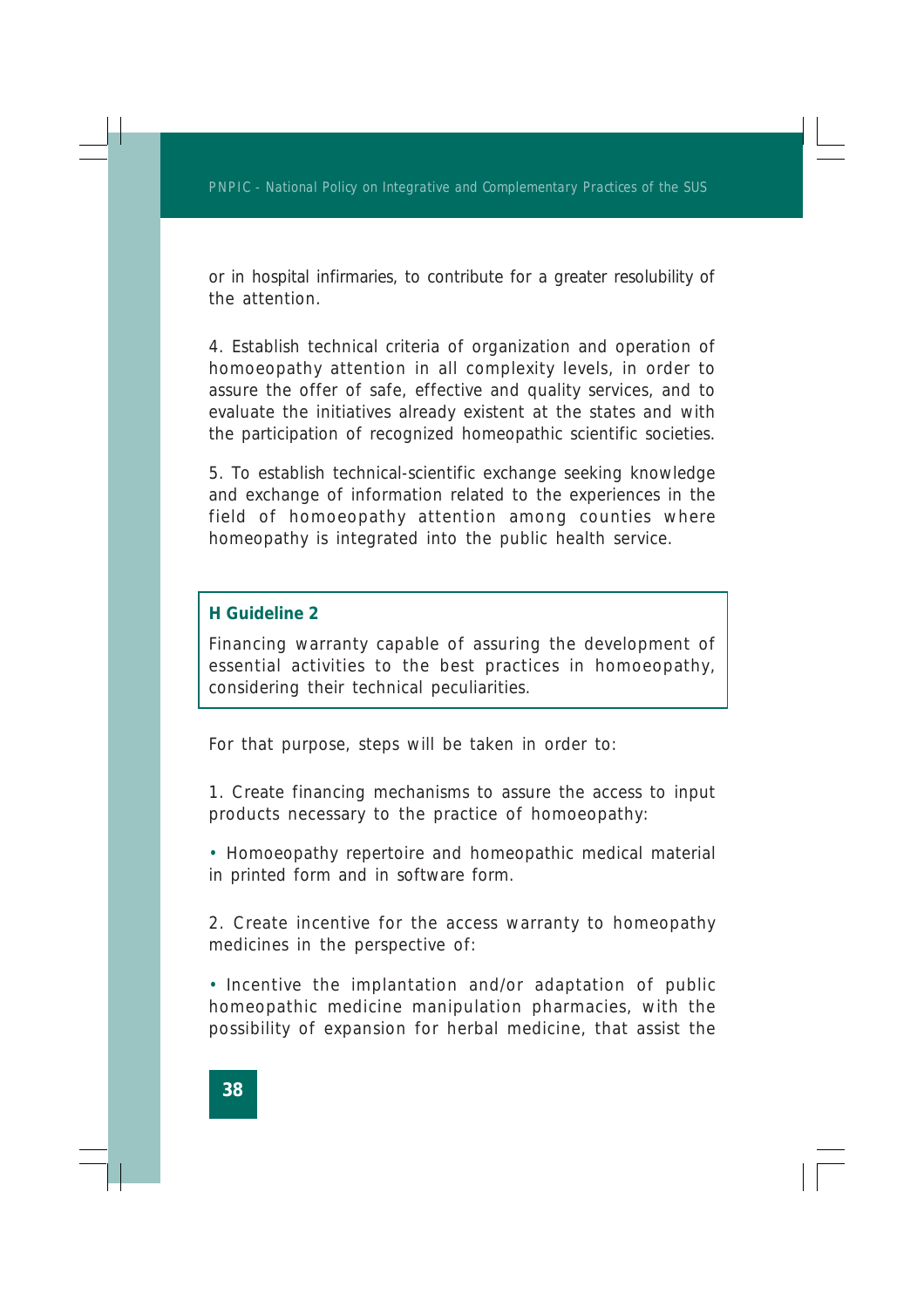> demand and the loco-regional reality, according to established criteria, and in accordance with the legislation in force.

> • Incentive to the implantation of projects for production of homeopathic matrix in the official laboratories seeking to supply local or regional Homeopathic Medicine Manipulation Pharmacies.

> 3. Guarantee financing mechanisms for projects and programs on formation and permanent education, that assure to the professionals of SUS specialization and improvement in homeopathy care, according to loco-regional disputes and agreement in the Permanent Health Education Centers.

> 4. The Ministry of Health has annually federal financing through agreements for projects presented to the National Health Fund for physical structuring of the services, and the states and municipalities co-finance the structuring of homeopathy attention services.

> 5. The warranty of specific financing for information and information of CTM-acupuncture basic knowledge for health professionals, managers and users of SUS, considering the participatory methodologies and popular and traditional knowledge.

> Consideration: there should be done quarterly evaluations of the increment of the actions accomplished starting for the first year, with views the adjustments in the financing by performance and agreement.

#### **H Guideline 3**

To provide access of homeopathic prescribed medicines to the user of SUS, in the perspective of increase of public production.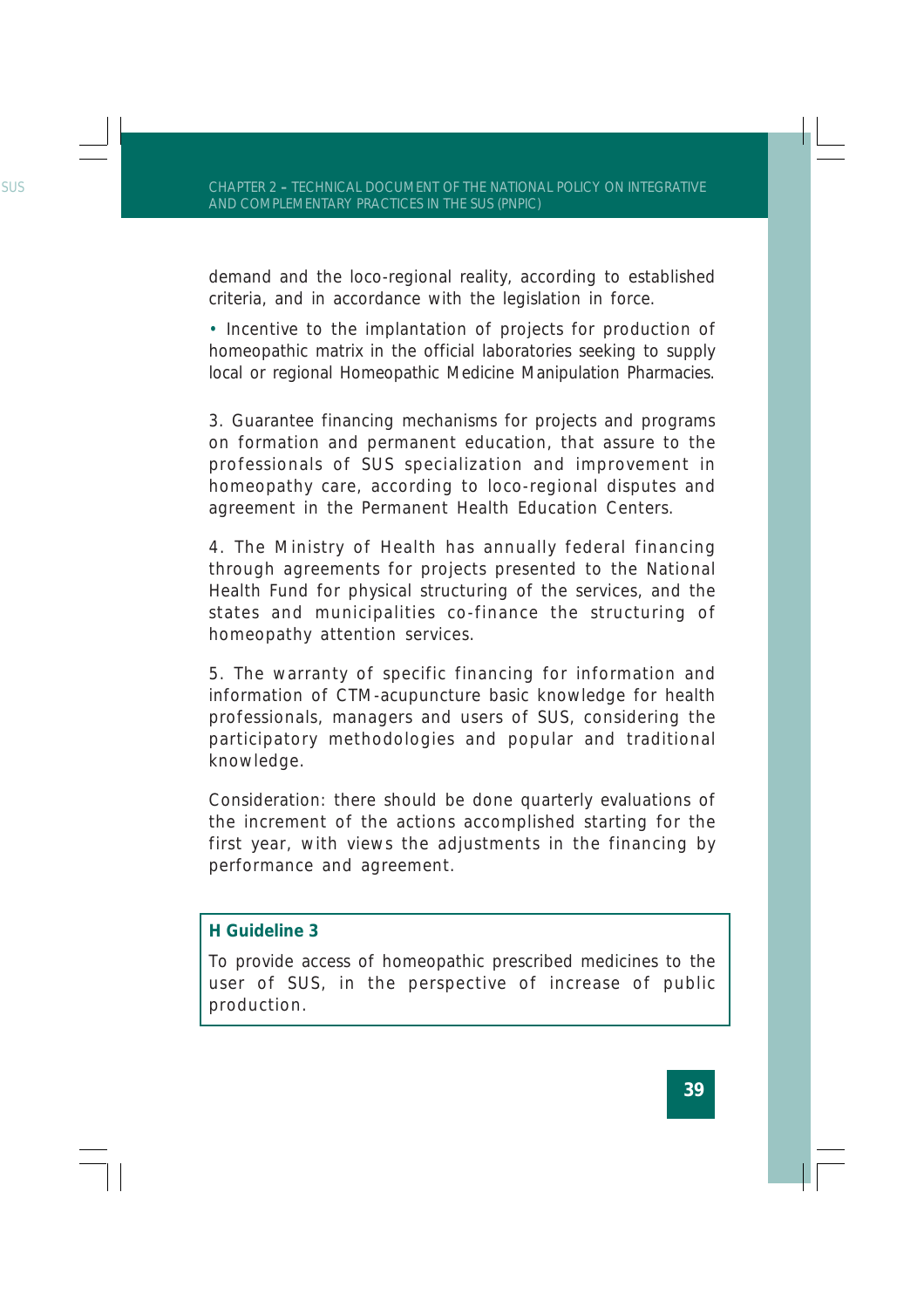For that purpose, steps will be taken in order to:

1. Include homeopathy in the policies of pharmaceutical assistance on the three management levels of SUS.

2. Mediate manipulation best practices for pharmacies with homeopathic manipulation that assists the needs of SUS in this area and in the sanitary legislation.

3. Increase the offer of homeopathic medicines, through public manipulation pharmacies that assist to the demand and the local needs, respecting the legislation concerning the needs of SUS in the area and emphasizing the pharmaceutical assistance.

• Financial incentive for the implantation or improvement of public manipulation pharmacies of homeopathy medicines (with the possible increase for herbal medicine), with compensation from municipalities and/or the state for their maintenance and according with pre-established criteria.

• Setting up the National Price List for materials necessary to the operation of the manipulation pharmacy to give support to the dispensation process done by states and municipalities.

4. Motivate the production by the official laboratories of:

• Homeopathy matrix with a view to the supply to the public manipulation pharmacies of homeopathic medicines, stimulating partnerships with State and Municipal Health Secretariat and based on polychrestic and semipolychrestic list from the Brazilian Homeopathic Pharmacotechniques – 2nd edition, 1997.

• Homeopathic medicines by the official laboratories, with the objective of supplying them to states and municipalities and according with studies of economical viability.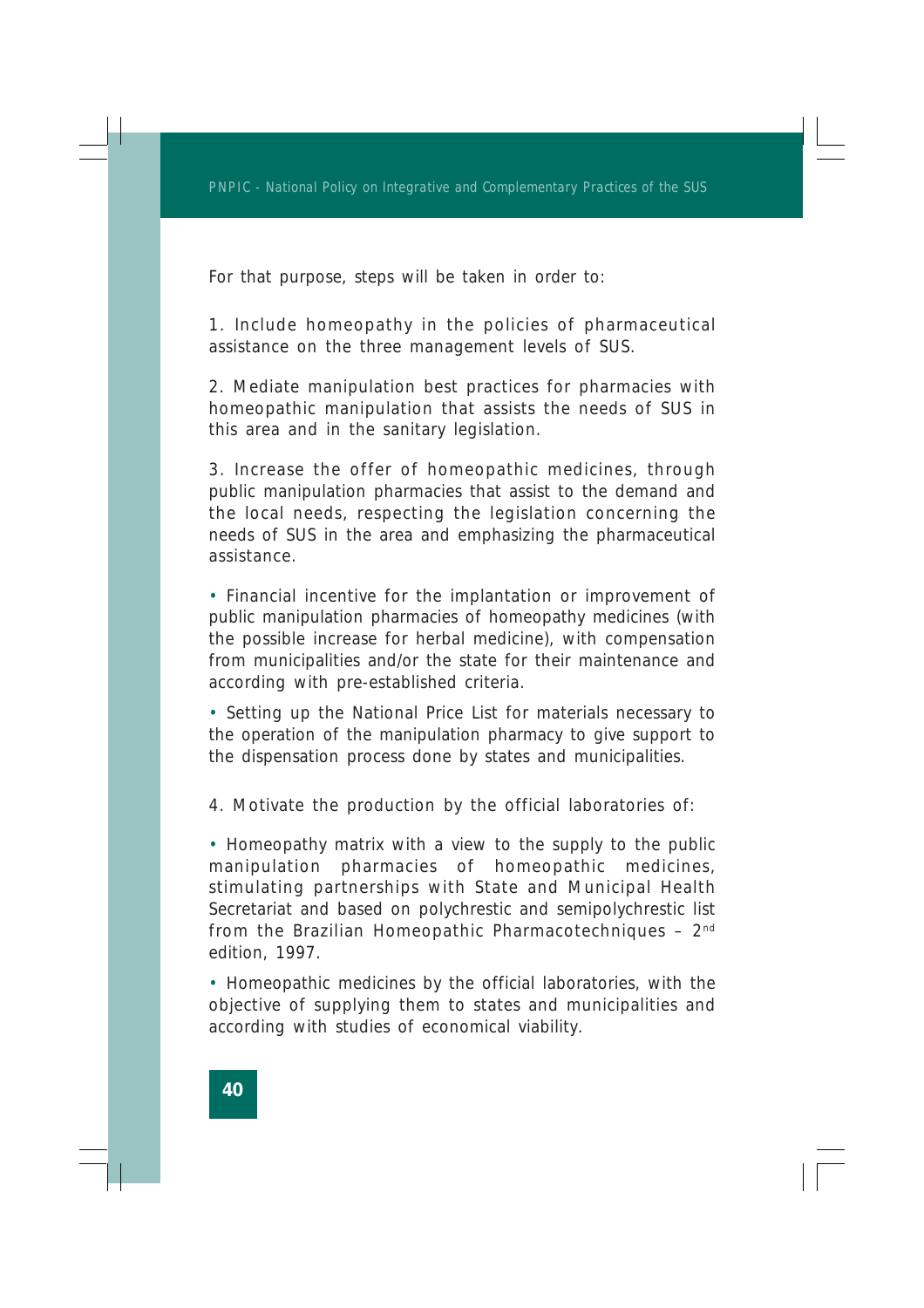> 5. Support the local initiative in the identification of the medicines – pharmaceutical forms, scales, dinamization and methods used – the ones necessary and often used in the homeopathy services already existent, and elaborating an orientation list for the production of the medicines and for the health units, subjected to periodic revision and assisting the local reality.

# **H Guideline 4**

Support to formation projects and permanent education, promoting professional technical qualification according to the principles of the National Policy of Permanent Education.

For that purpose, steps will be taken in order to:

1. Promote the discussion about homeopathy in the perspective of permanent health education, through the training institutions in the area, the users and homeopathy health professionals, seeking the professional qualification in SUS.

• To articulate in SUS, the diagnosis concerning the difficulties and current limitations in clinical homeopathy practice concerning the formation and the need of permanent education of the professionals of homeopathy who act in the several levels of complexity of SUS, from the basic attention to the specialized attention in consonance with the principles and guidelines established for Permanent Health Education.

2. Provide technical and financial support to the development of training projects and programs and permanent education that assure the specialization and improvement in homeopathy care to the professionals of SUS, considering:

• The adoption of methodologies and appropriate formats to the needs and the local and/or loco-regional viabilities, including distant education and in-service training.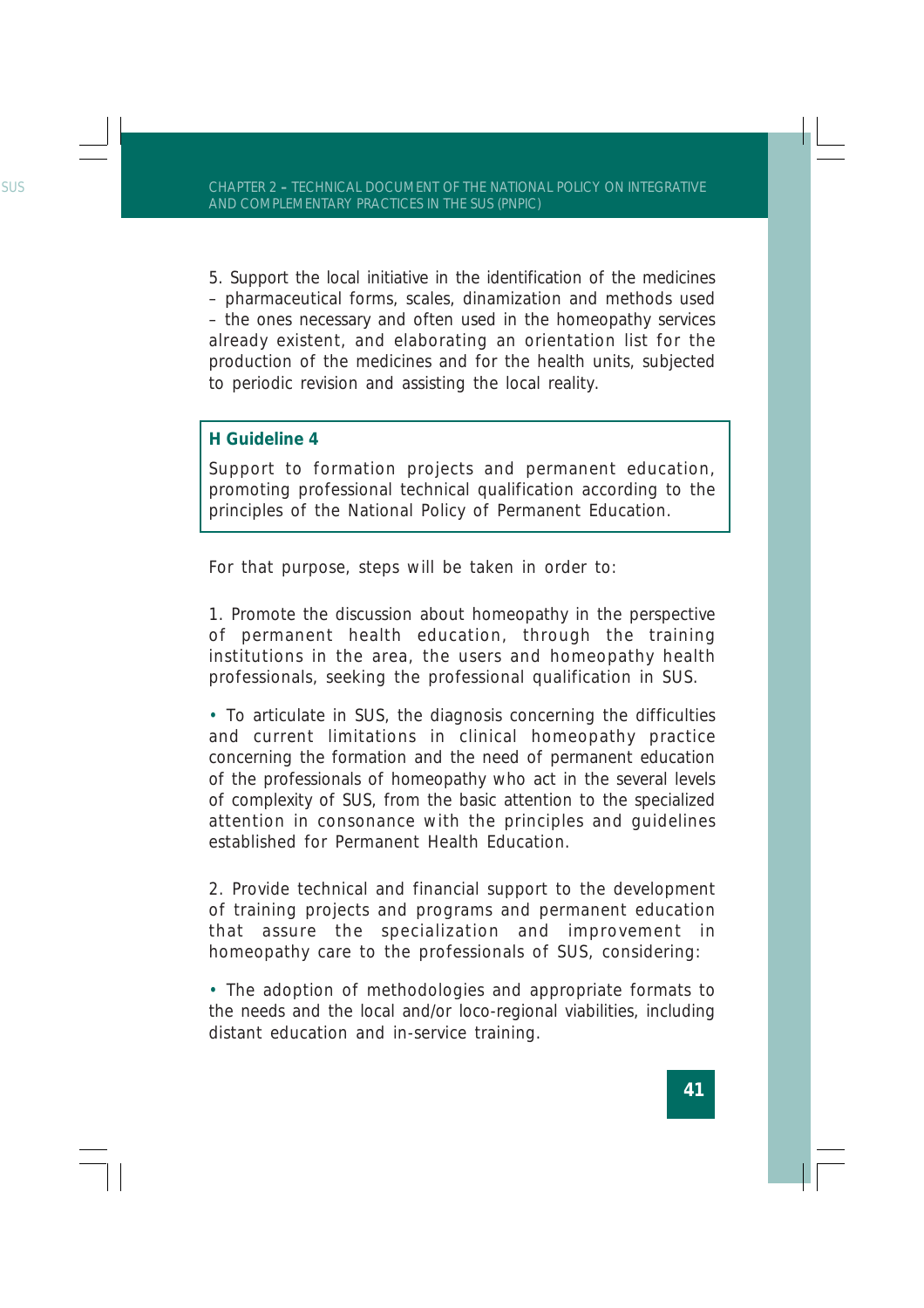• The agreement of actions and initiatives in the field of Permanent Health Education and that meet the loco-regional demand.

3. Elaborate informative materials with the objective of supporting the managers of SUS in the development of local projects of formation and permanent education of the homeopathy professionals, observing the principles and guidelines of SUS, the recommendations of the permanent education policies, the established criteria for homeopathy institutions of national representation, in terms of abilities and competences of homeopathy professionals, and the guidelines of this policy.

4. Give technical and financial support for the physical structuring of homeopathy at the reference centers, with attributions: in the implementation of in-service teaching activities (apprenticeships, formation and permanent education); in the development of research in homeopathy of SUS interest; in the integration of assistance, teaching and research activities, in articulation with principles and guidelines established for the Permanent Health Education in SUS.

5. Promote the inclusion of homeopathic rationality in undergraduate and graduate courses, both strict and lato sensus for health professionals.

6. Promote the discussion about homeopathy in the process of modification of teaching in the university.

7. Foment and to support residence projects in homeopathy, together with the Ministry of Education.

8. Foment and to support creation and maintenance initiatives of Permanent Virtual Forum, allowing a discussion space concerning the homeopathic formation/knowledge and model of attention, in a way that makes available productions, experiences and documents seeking the implementation of homeopathy attention in SUS.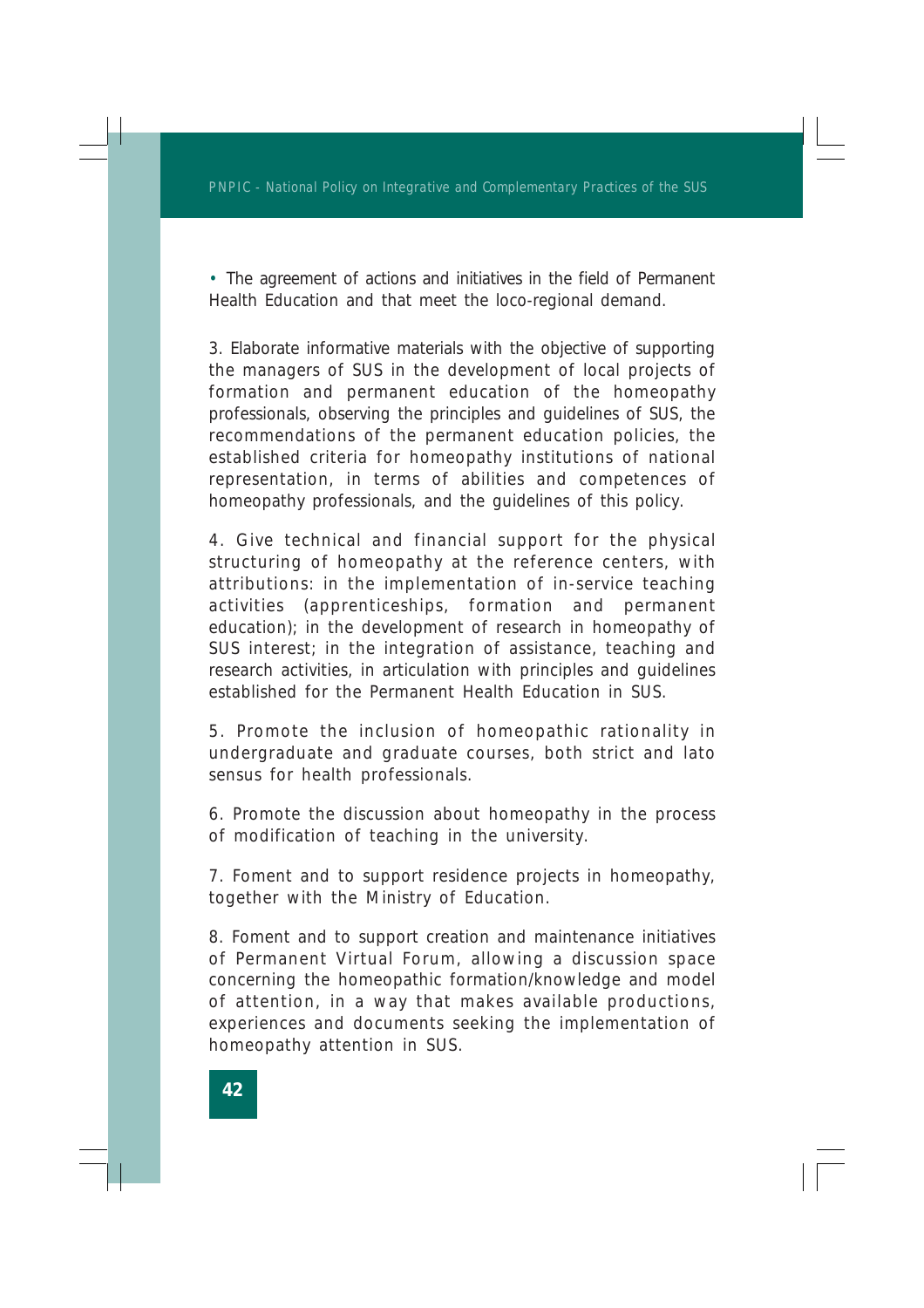> 9. Support the accomplishment of homeopathy forums in the three government levels, aiming at the discussion and the evaluation of the implantation and implementation of homeopathy in SUS.

> 10. Establish technical-scientific exchange seeking the knowledge and the exchange of information regarding the experiences in the field of formation, permanent education and research among countries where homeopathy is integrated into the public health service.

# **H Guideline 5**

Follow-up and evaluation of the insertion and implementation of homeopathy attention in SUS.

For that purpose, steps will be taken in order to:

1. Develop appropriate instruments for assistance and evaluation of the insertion and implementation of homeopathy attention in SUS, with emphasis in the assistance and evaluation of the identified difficulties of insertion and its overcome. The establishment of mechanisms for data collection in order to make possible studies and research to serve as instruments in the management process.

2. Follow-up and evaluate the results of the implanted national research protocols, with views to the improvement of homeopathy attention in SUS.

3. Include in the information system of SUS the procedures in homeopathy regarding education and health activity in the basic attention for the university graduate health professionals.

4. Identify the establishment of Homeopathic Medicine Manipulation Pharmacies in the register of health establishments.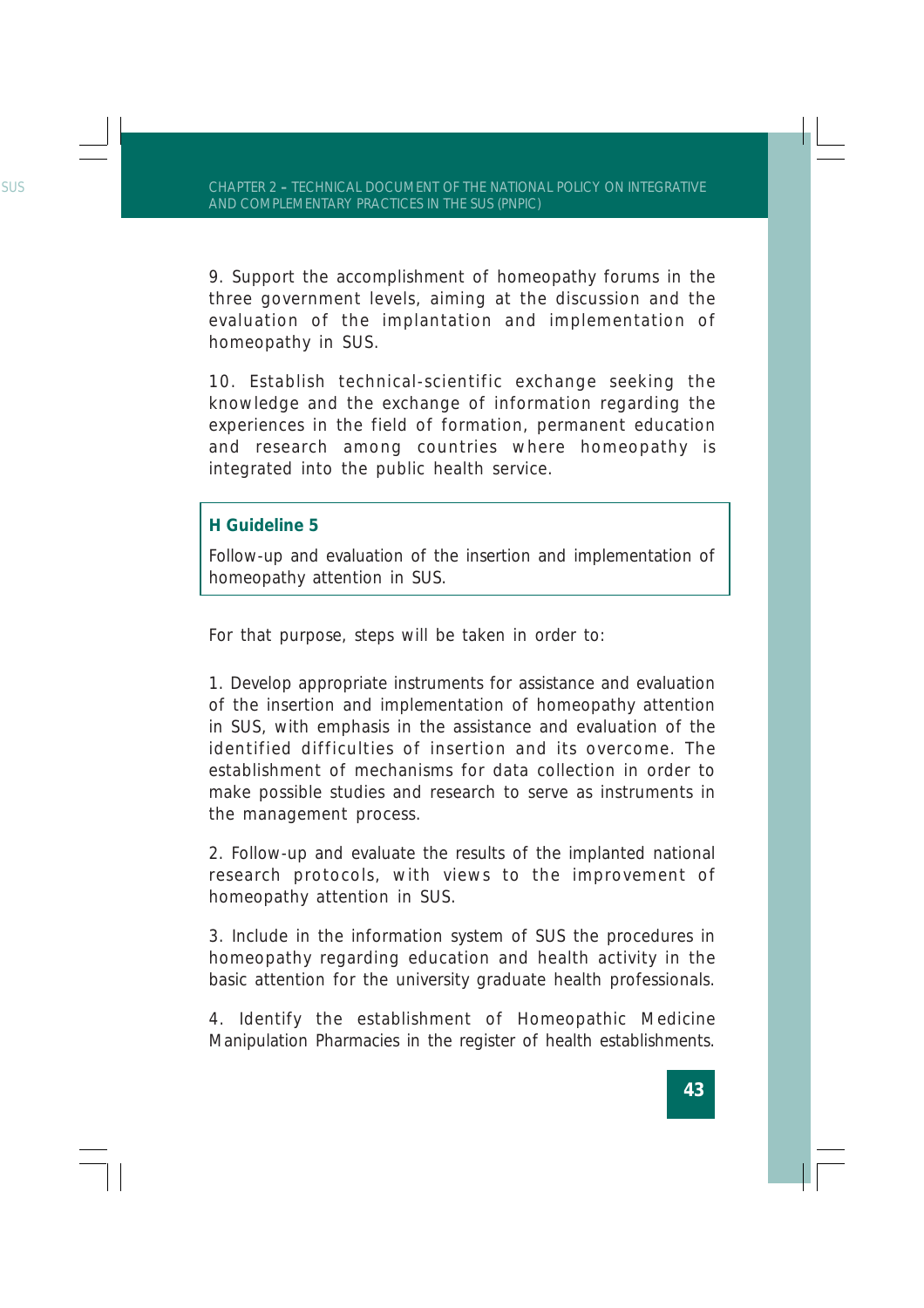# **H Guideline 6**

To socialize information on homeopathy and the characteristics of its practice, adapting them to the several population groups.

For that purpose, steps will be taken in order to:

1. Include homeopathy in the agenda of social communication activities of SUS.

2. Elaborate information material such as posters, booklets, pamphlets and videos, seeking to the promotion of homeopathy information and popularization actions, respecting the regional and cultural specificities of the country and addressed the professionals, managers, health counselors, as well as health educators and students and the community in general.

3. Support and empowerment of information and popularization innovative actions on homeopathy in different cultural languages, such as jester, hip hop, theater, songs, pamphlet literature and other manifestation forms.

4. Identify, articulate and support to experiences of popular education, information and communication in homeopathy.

5. Provide technical and financial support to professional qualification to act in areas of information, communication and popular education in homeopathy for those who act in the Family Heath of Strategy and Community Health Agents of Program, considering the actions and initiatives of Permanent Health Education in SUS.

# **H Guideline 7**

To support the development of studies and research to evaluate the quality and improve homeopathy attention in SUS.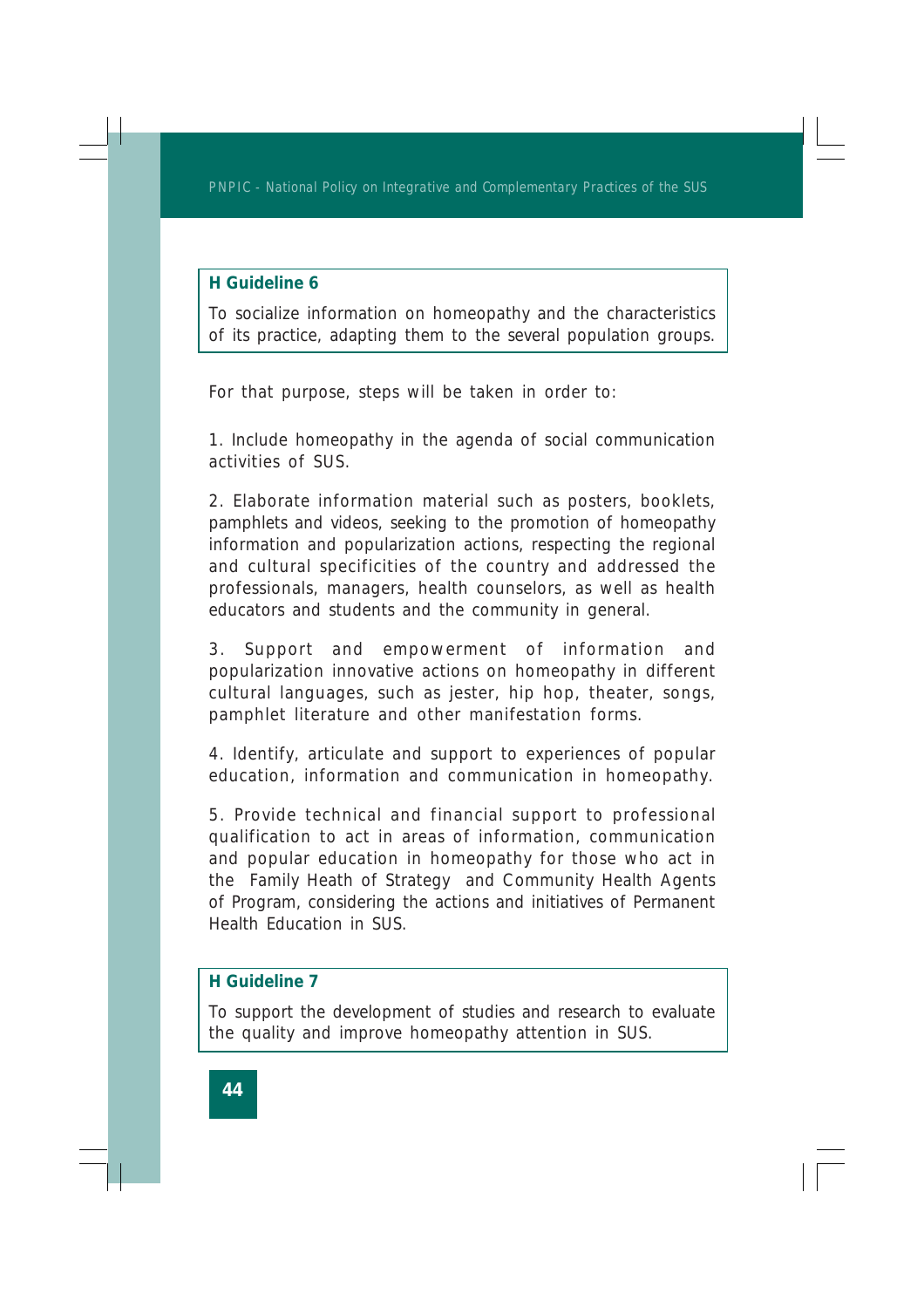For that purpose, steps will be taken in order to:

1. Include the theme of homeopathy in the research lines of SUS.

2. To identify and to establish networks of support, in partnership with homeopathy training associative and representative institutions, universities, colleges and other federal, state and municipal institutions, seeking:

• The fomentation of research in homeopathy.

• The identification of studies and research related to homeopathy in Brazil, with the objective of socializing, publishing and base new investigations.

• The establishment of a database of researchers and homeopathy research performed in Brazil, connecting them with other international databases.

3. Identify and publish the potential financing lines for the research in homeopathy – the Ministry of Science and Technology, State Foundations of Research Support, the Third Sector and others.

4. Support studies about social representations on homeopathy, close to users and health professionals.

5. Prioritize the lines of research in homeopathy to be implemented by SUS, especially those that contemplate the evaluation of the effectiveness, efficiency and effectivity of homeopathy, seeking the improvement and consolidation of homeopathy attention in SUS.

6. Support for the establishment of homeopathy actions in the endemic and epidemic settings.

7. Follow-up and evaluation of the national research protocols implemented, with views to the improvement of the homeopathy attention in SUS.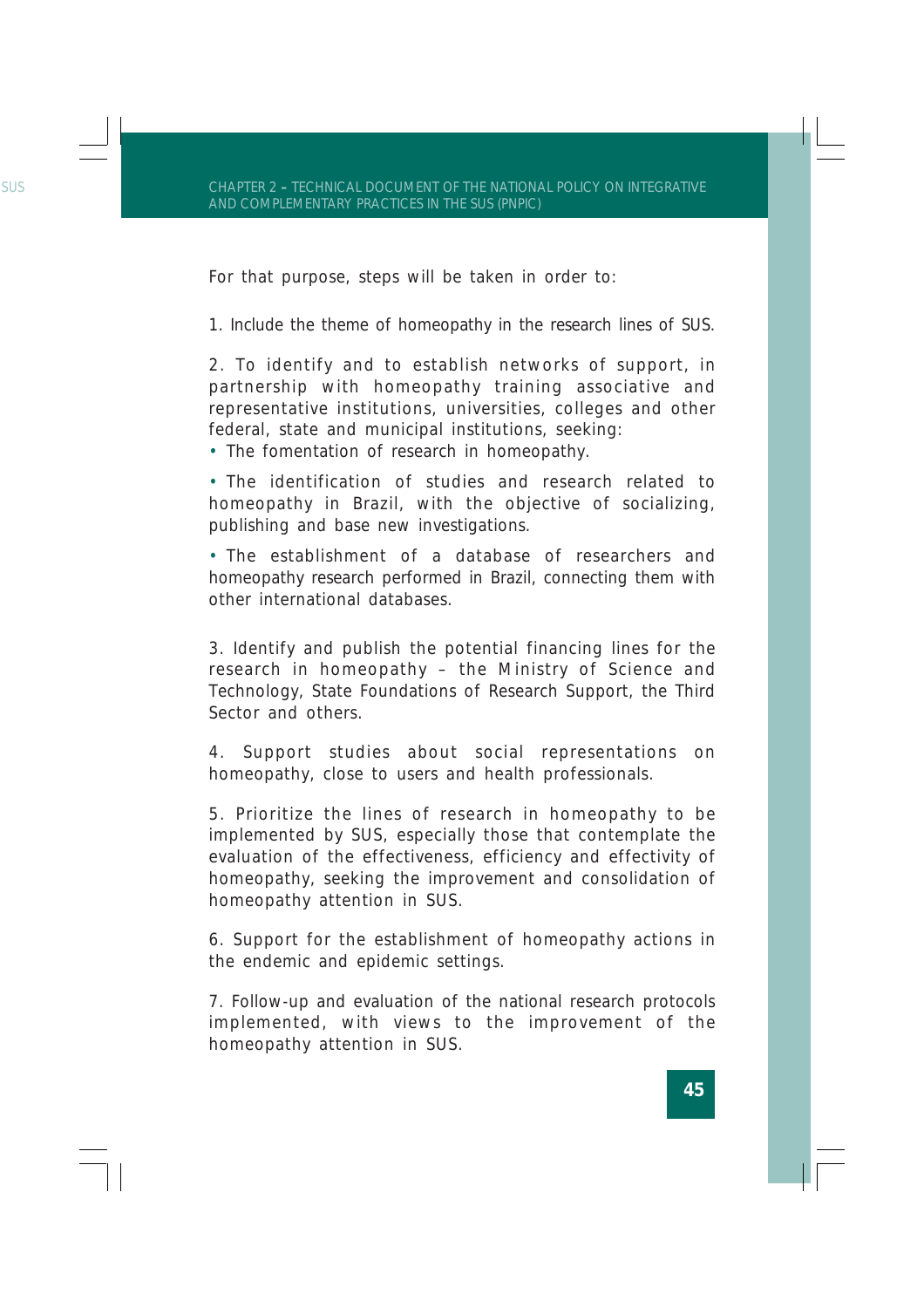#### 2.4.3 IN THE MEDICINAL PLANTS AND PHYTOTHERAPY

#### **MPF Guideline 1**

Elaboration of the National List of Medicinal Plants and of the National List of Herbal Medicines.

The measures adopted shall provide:

1. To accomplish situational diagnosis of medicinal plants and herbal medicines used in state, municipal and other programs related to the theme.

2. To establish criteria for inclusion and exclusion of medicinal plants and herbal medicine in the National List, based on the concepts of effectiveness and safety.

3. To identify the needs for the majority of the population, starting from epidemic data of diseases susceptible to be treated with medicinal plants and herbal medicines.

4. To elaborate standardized monographs about medicinal plants and herbal medicines included in the National List.

## **MPF Guideline 2**

Provision of access to the users of SUS of medicinal plants and herbal medicines.

The measures adopted shall provide:

1. To make possible medicinal plants and/or herbal medicines in the health units, in a complementary way, whether in the strategy of family health program, in the traditional model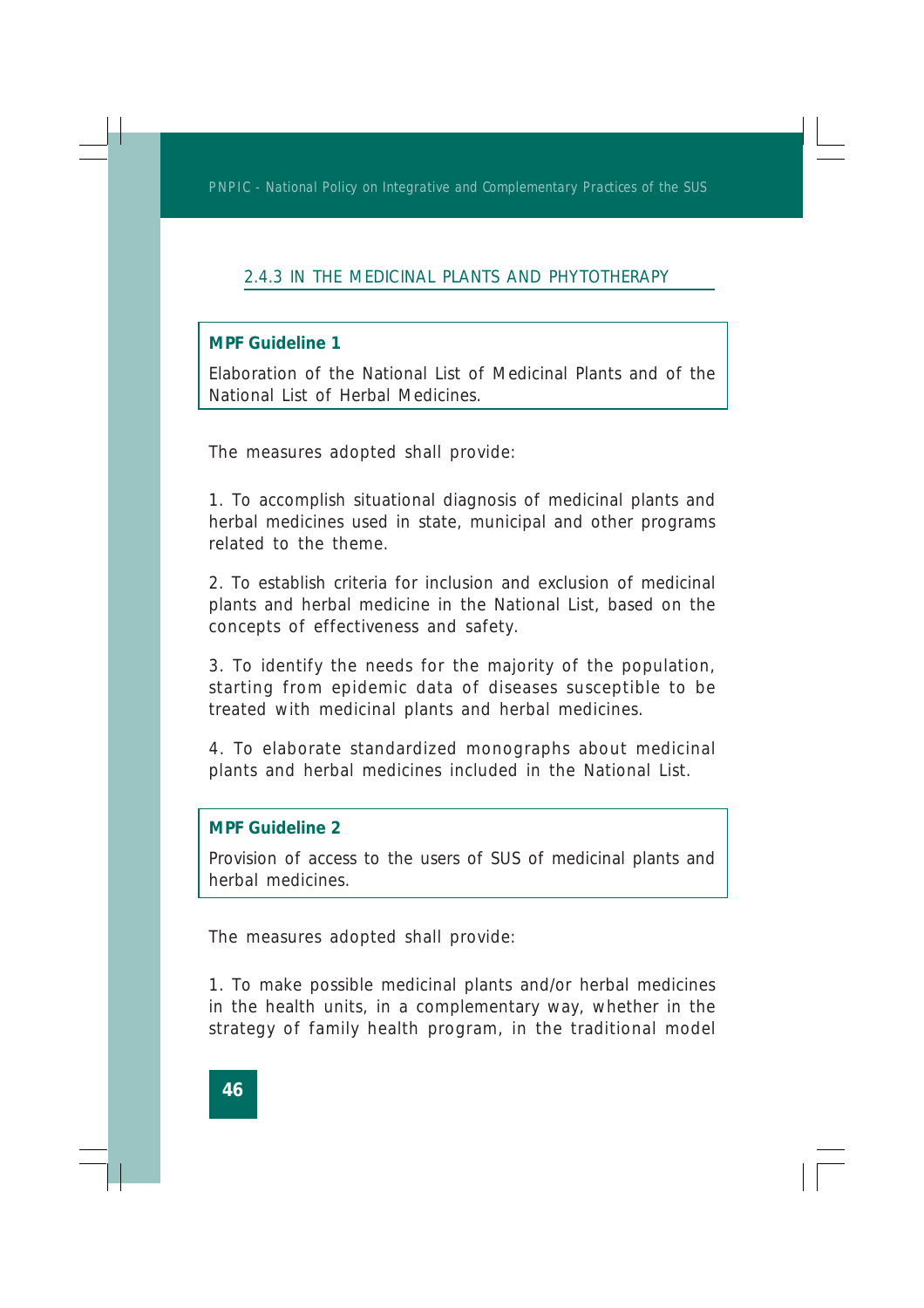> or in the medium and high complexity units, using one or more of the following products: "in natura" medicinal plants, dry medicinal plants (vegetable), manipulated herbal medicine and industrialized herbal medicine.

> > 1.1. When the option is for the supply of "in natura" medicinal plants, the following criteria should be observed:

> > • Supply of species specified in the National List of Medicinal Plants.

• Supply of memento regarding the species used.

• The use of botanically identified species, whose production has the warranty of the good agricultural organic practices, preserving the quality of air, soil, and water.

- Implantation and maintenance of official gardens of medicinal species and/or stimulating vegetable gardens and community gardens recognized by public institutions, for the supply of the plants.

1.2. When the option is for the supply of dry medicinal plants (vegetable medicines), the following criteria should be observed:

• Supply of species specified in the National List of Medicinal Plants.

• Supply of memento regarding the species used.

• The use of botanically identified species, whose production has the warranty of the good agricultural organic practices, preserving the quality of air, soil, and water.

• Obtaining the vegetable raw material, processed in accordance with the best practices, originating from official gardens of medicinal species, cooperatives, associations of producers, sustainable harvesting or other, with permit or license from the competent institutions.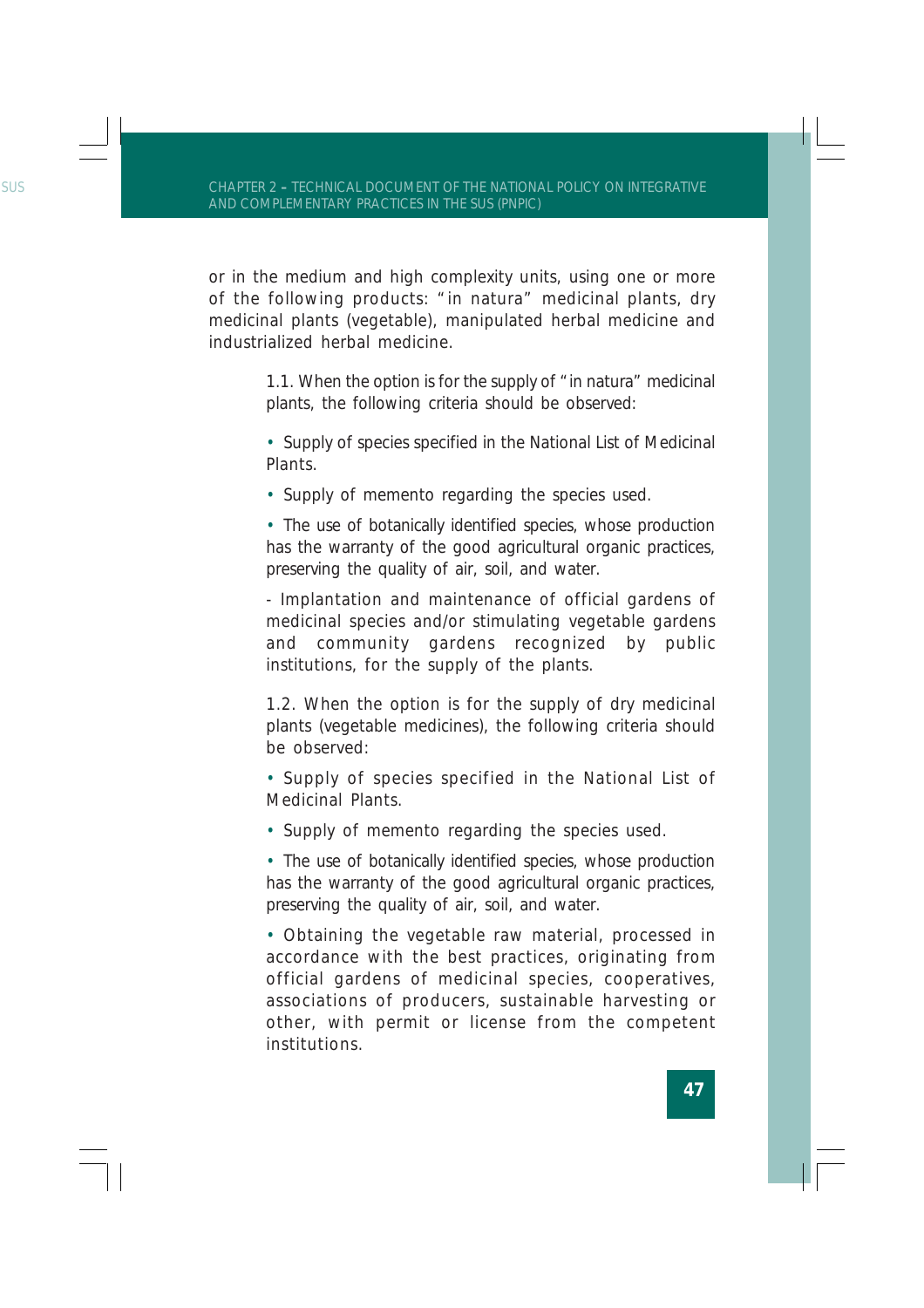1.3. When the option is for the supply of manipulated herbal medicine, the following criteria should be observed:

• Supply of manipulated herbal medicine according to memento associated to the National List of Medicinal Plants and the pertinent legislation to assist the needs of SUS in the area.

• The use of vegetable raw material, processed in accordance with the good practices, originating from official gardens of medicinal species, cooperatives, associations of producers, sustainable harvesting or other, with permit or license from the competent institutions.

• The use of products derived form vegetable raw material, processed in accordance with the good practices, originating from suppliers with permit or license from the competent institutions.

• Increase the offering of herbal medicine, through public pharmacies with herbal medicine manipulation that assists the demand and local needs, respecting the legislation regarding the needs of SUS in the area.

• Elaboration of monographs on herbal medicine products which could be included in the Brazilian Pharmacopoeia.

• To observe, in the sanitary legislation, good manufacture practices (GMP) for pharmacies with manipulation of herbal medicine that assists the needs of SUS in this area.

1.4. When the option is for the supply of industrialized herbal medicine, the following criteria should be observed:

• Supply of product specified in the National List of Herbal Medicine.

• Incentive to the production of herbal medicine using, primarily the official laboratories.

• Supply of herbal medicine that assist the legislation in force.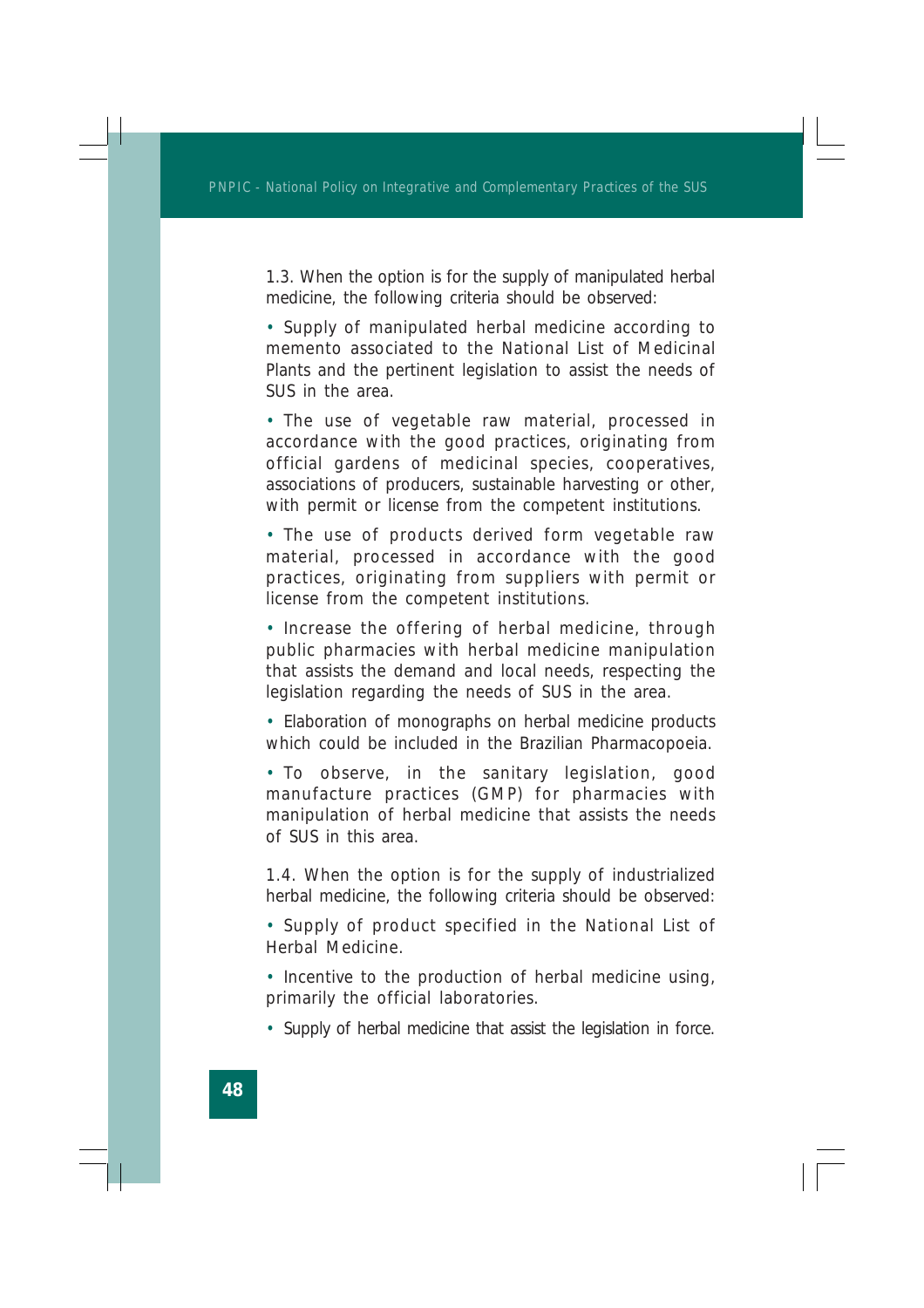> • Acquisition, storage, distribution and dispensation of the medicines to the users of SUS, according to the organization of the municipal services of pharmaceutical assistance.

# **MPF Guideline 3**

Formation and permanent education of health professionals in medicinal plants and phytotherapy.

The measures adopted shall seek:

1. To define locally, according to the principles and guidelines established for Permanent Health Education in SUS, the formation and permanent education in medicinal plants and phytotherapy for the professionals who act in the health services. The permanent education for personnel and teams for the work with medicinal plants and phytotherapy, will be done in the following levels:

> 1.1. Basic interdisciplinary common to the whole team: contextualization the Integrative and Complementary Practices, contemplating the general care using medicinal plants and herbal medicines.

> 1.2. Specific for health professionals of university level: detailing the aspect related to the manipulation, the use and the prescription of medicinal plants and herbal medicines.

> 1.3. Specific for professionals of agronomic area: detailing the aspect related to the productive chain of medicinal plants.

2. To stimulate the elaboration of education and informative material seeking to support the managers of SUS in the development of local projects of formation and permanent education.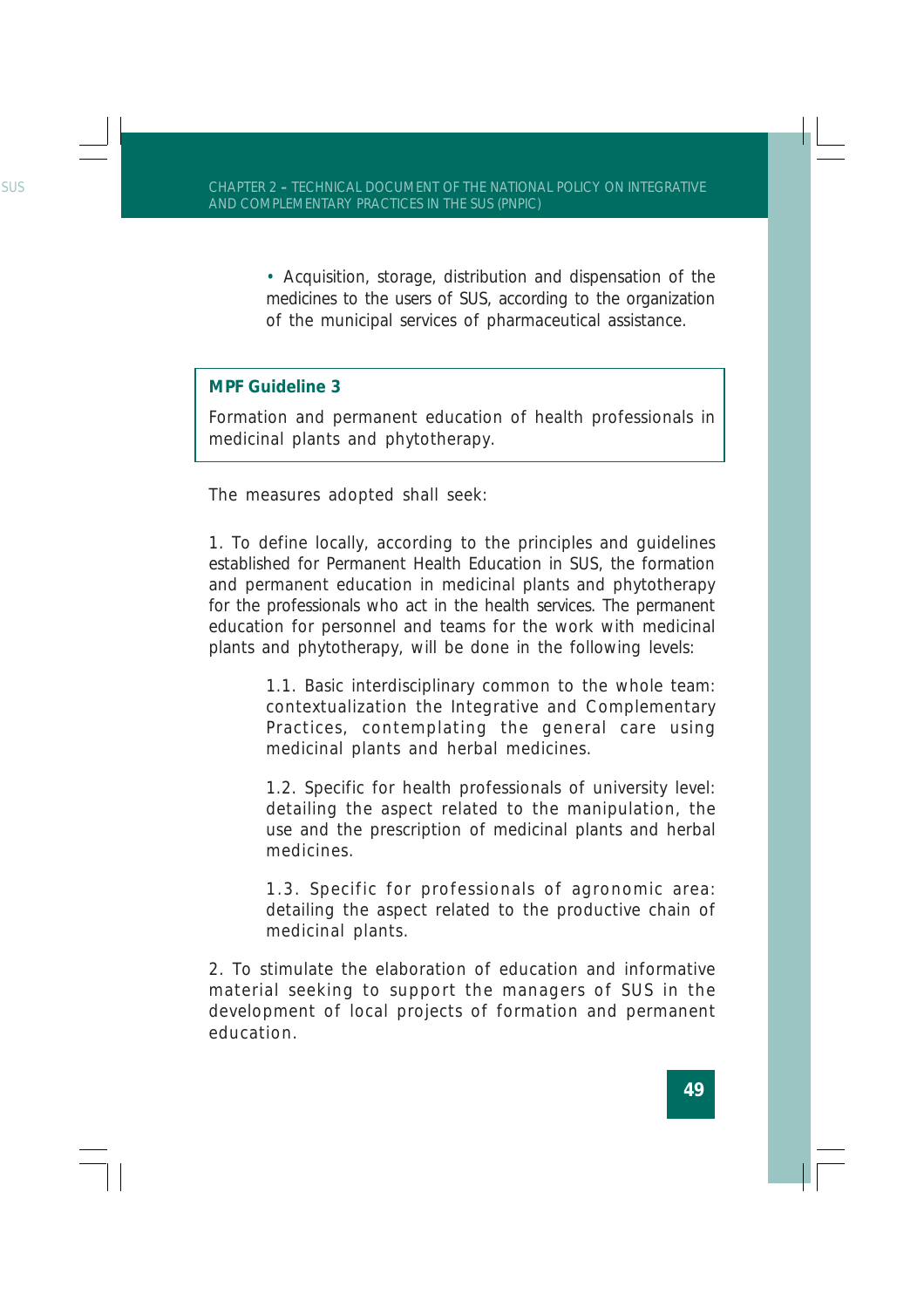3. To stimulate apprenticeships in phytotherapy services to the health professionals' team and the students of the technical and university courses.

4. To stimulate universities to insert, in their undergraduate and graduate courses involved in the area, disciplines with syllabus based on medicinal plants and phytotherapy.

# **MPF Guideline 4**

Follow-up and evaluation of insertion and implementation of medicinal plants and phytotherapy in SUS.

The measures adopted shall seek:

1. To develop instruments for follow-up and evaluation.

2. To monitor the implantation and implementation actions through the generated data.

3. To propose adaptation measures for the actions, subsidizing the managers decisions with the collected data.

4. To identity the establishment of pharmacies of herbal medicine manipulation in the register of health establishments.

### **MPF Guideline 5**

Empowerment and increase of popular participation and social control.

The measures adopted shall seek:

1. To value the traditional knowledge and to promote the exchange of information among group of users, keepers of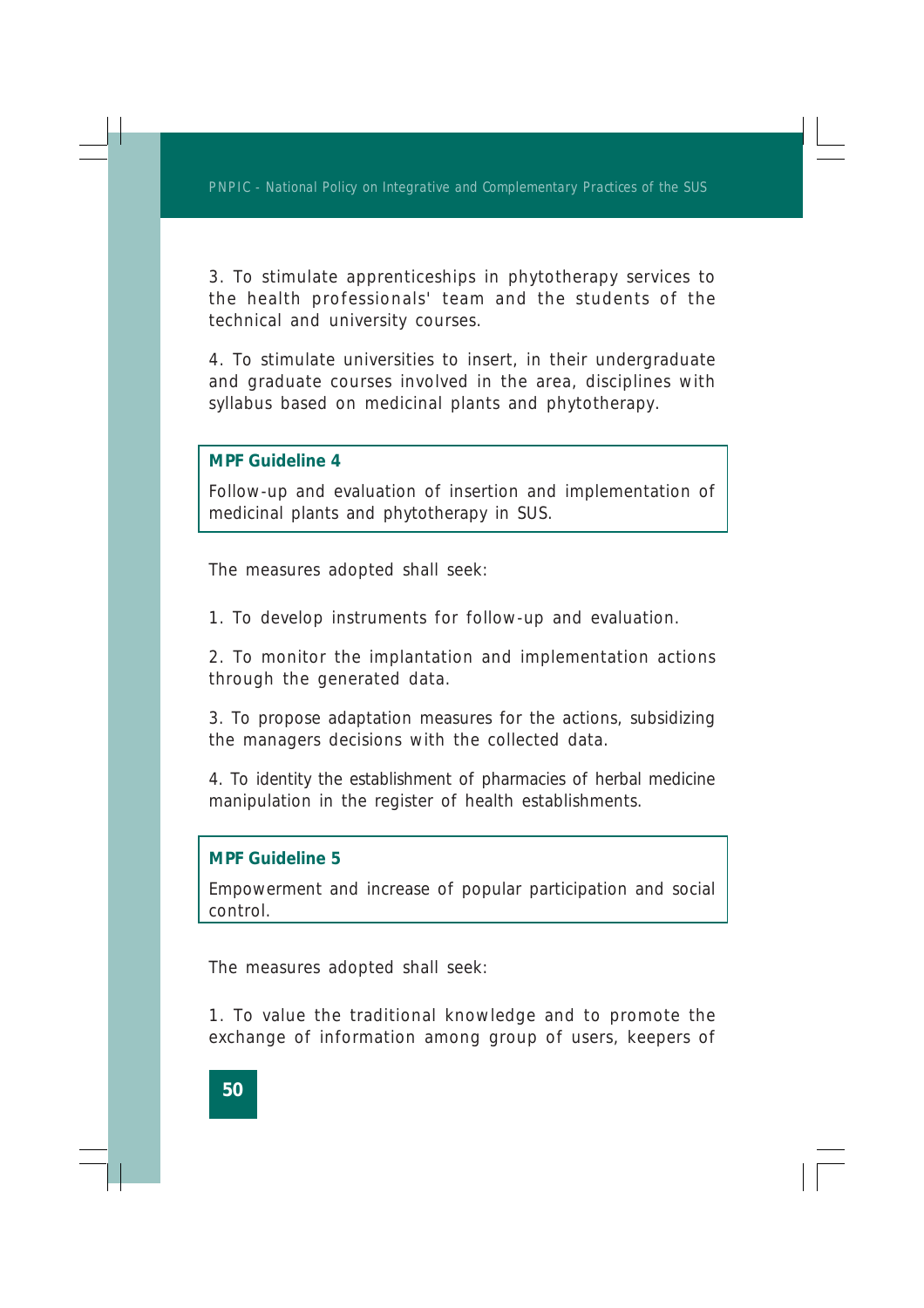> traditional knowledge, researchers, technicians, health agents and representatives of the productive chain of medicinal plants and herbal medicines.

> 2. To stimulate the participation of social movements with knowledge about the traditional use of medicinal plants in the Health Councils.

> 3. To include the social actors in the implantation and implementation of this national policy in SUS.

> 4. To increase the discussion about the importance of environmental preservation in the productive chain.

> 5. To stimulate popular participation in the creation of gardens of medicinal species as support to the work with the population, regarding generation of work and income.

### **MPF Guideline 6**

Establishment of financing policies for the development of actions related to the implantation of medicinal plants and phytotherapy in SUS.

The measures adopted shall seek:

1. To obtain plants in natura – to plan, starting from the articulation among the competence levels, the implantation and maintenance of official gardens of medicinal species or vegetable gardens and community gardens recognized by public organs to supply the plants.

2. To obtain dry plants – to plan, starting from the articulation among the competence levels, the obtaining of vegetable raw material, processed according to the good practices, originating from official gardens of medicinal species, cooperatives, and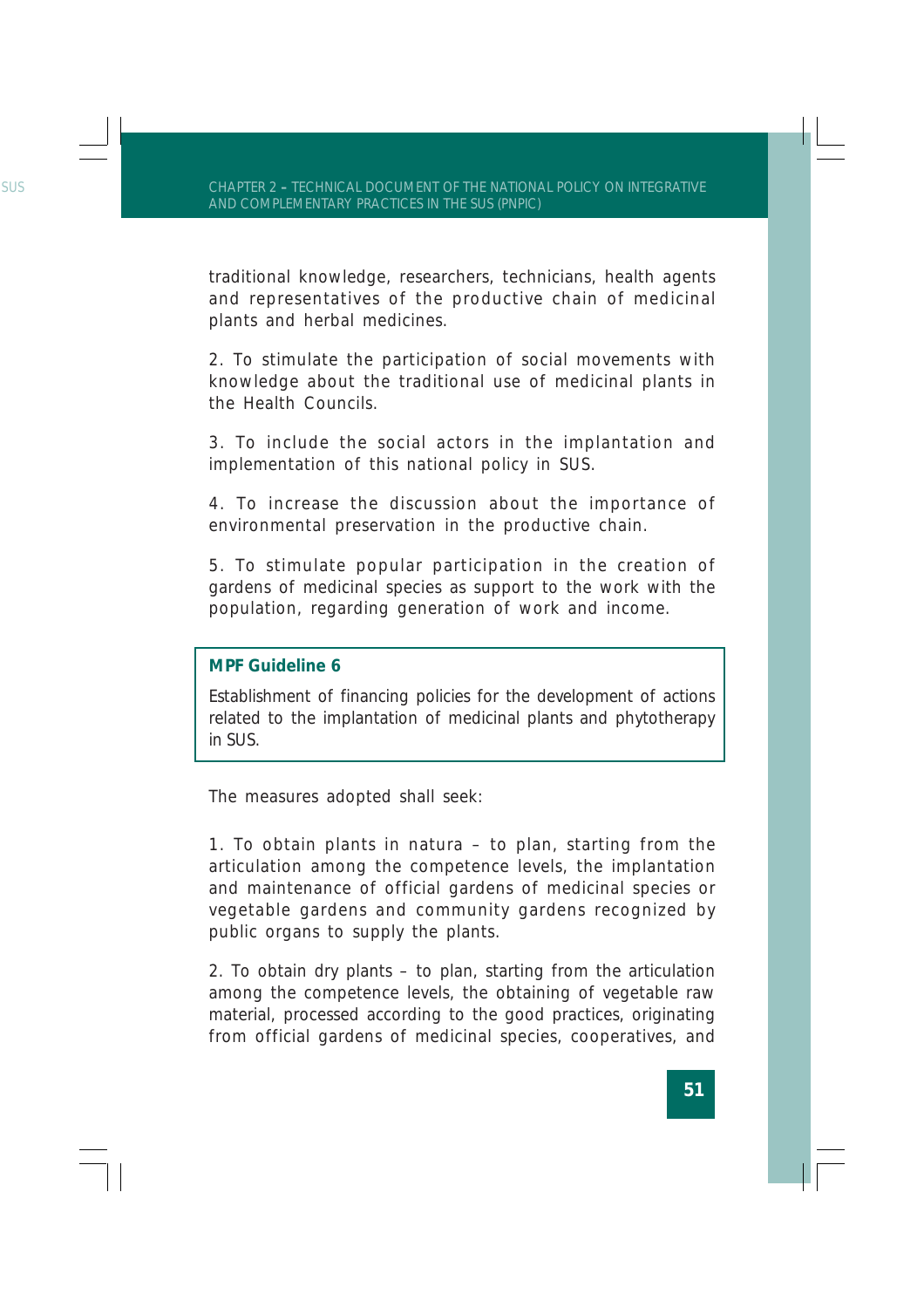associations of producers, sustainable harvesting or others, with permit or license from the competent organs.

3. To obtain manipulated herbal medicine – to incentive the implantation or improvement of the public pharmacies of herbal medicine manipulation, with increase possibility for homeopathy, with compensation from municipalities and/or the state for its maintenance and according to pre-established criteria and pertinent legislation to assist the needs of SUS in this area.

4. To obtain industrialized herbal medicine – to motivate herbal medicine production, using primarily the official laboratories, as well as creating incentives for acquisition, storage, distribution, and dispensation of the medicines to the users of SUS, according to the organization of the services of pharmaceutical assistance.

5. For popularization and information of the phytotherapy basic knowledge to health professionals, managers and users of SUS, considering the participatory methodologies and the popular and traditional knowledge – to assure specific financing.

# **MPF Guidelines 7**

To stimulate research and development of medicinal plants and herbal medicines, prioritizing the biodiversity of the country.

The measures adopted shall seek:

1. To assure financing lines in the Ministry of Health, the Ministry of Agriculture, Livestock and Supply, the Ministry for the Environment, the Ministry of Science and Technology, Foundations of Research Assistance, in the World Health Organization/Pan-American Health Organization (WHO/PAHO), for research on the items of medicinal plants list with potential use in SUS and for incentive to the national production, seeking to assure the regular supply for the internal market.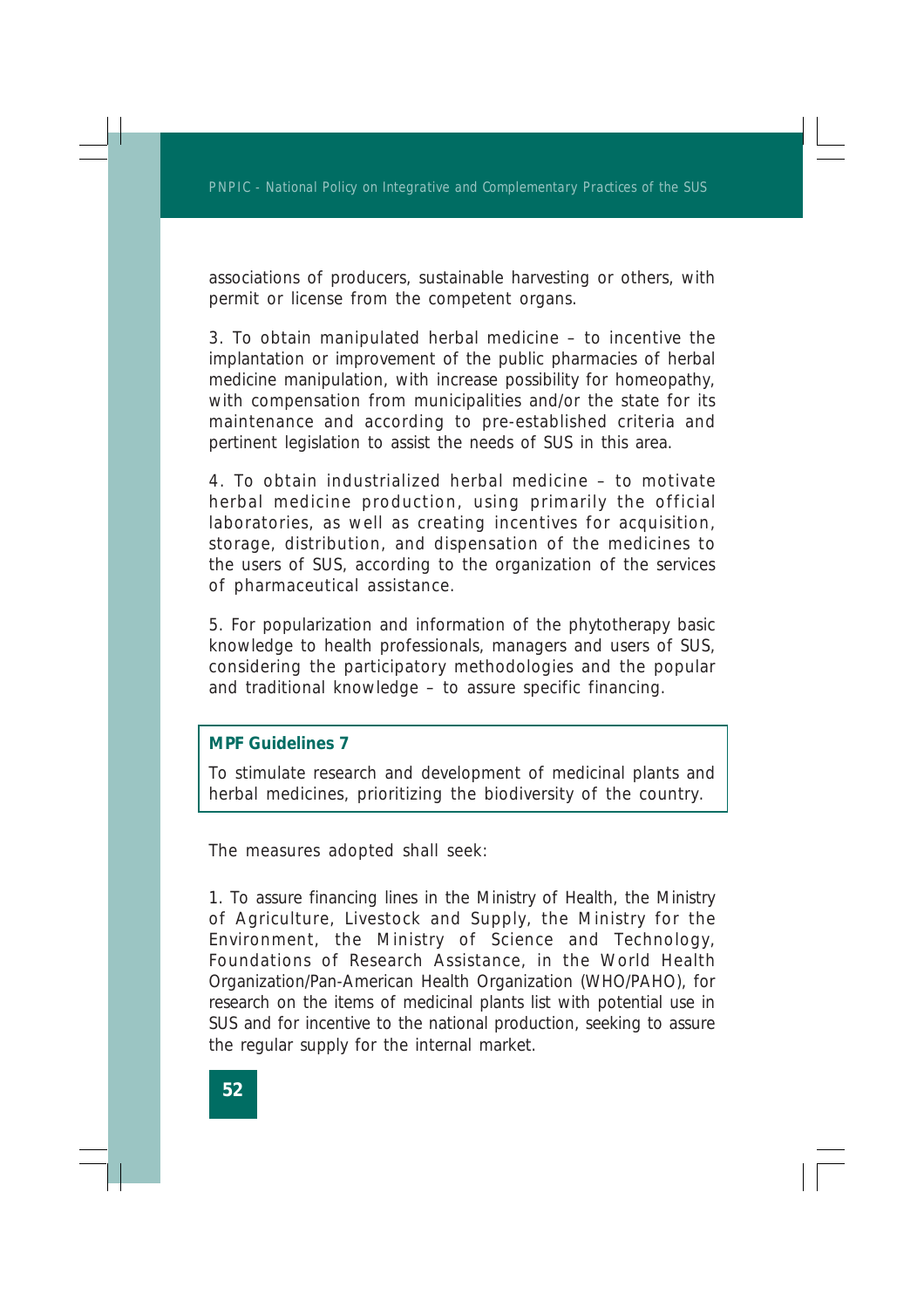> 2. To incorporate in the medicinal plants list with potential use in SUS in the National Agenda of Priorities in Research and Health.

> 3. To stimulate research lines in phytotherapy in the strictu sensu graduate courses at universities and research institutes.

> 4. To motivate the accomplishment and application of protocols for research development in phytotherapy, related to the epidemic, clinical and pharmaceutical assistance aspects.

> 5. To promote research and technological development based in the traditional use of the medicinal plants, prioritizing the epidemic needs of the population, with emphasis in the native species and in those that are being used in the public sector and in the social movement organizations.

> 6. To guarantee resources for support and development of clinical research centers in the area of phytotherapy.

> 7. To motivate the development of pharmaco surveillance and pharmaco epidemiology studies.

> 8. To establish databases of phytotherapy programs, research institutions, researchers and research results about medicinal plants and herbal medicines.

#### **MPF Guideline 8**

Promotion of rational use of medicinal plants and herbal medicines in SUS.

The measures adopted shall seek:

1. To publish the National List of Medicinal Plants and Herbal Medicines.

2. To assure technical support in every stage of implantation and implementation of phytotherapy.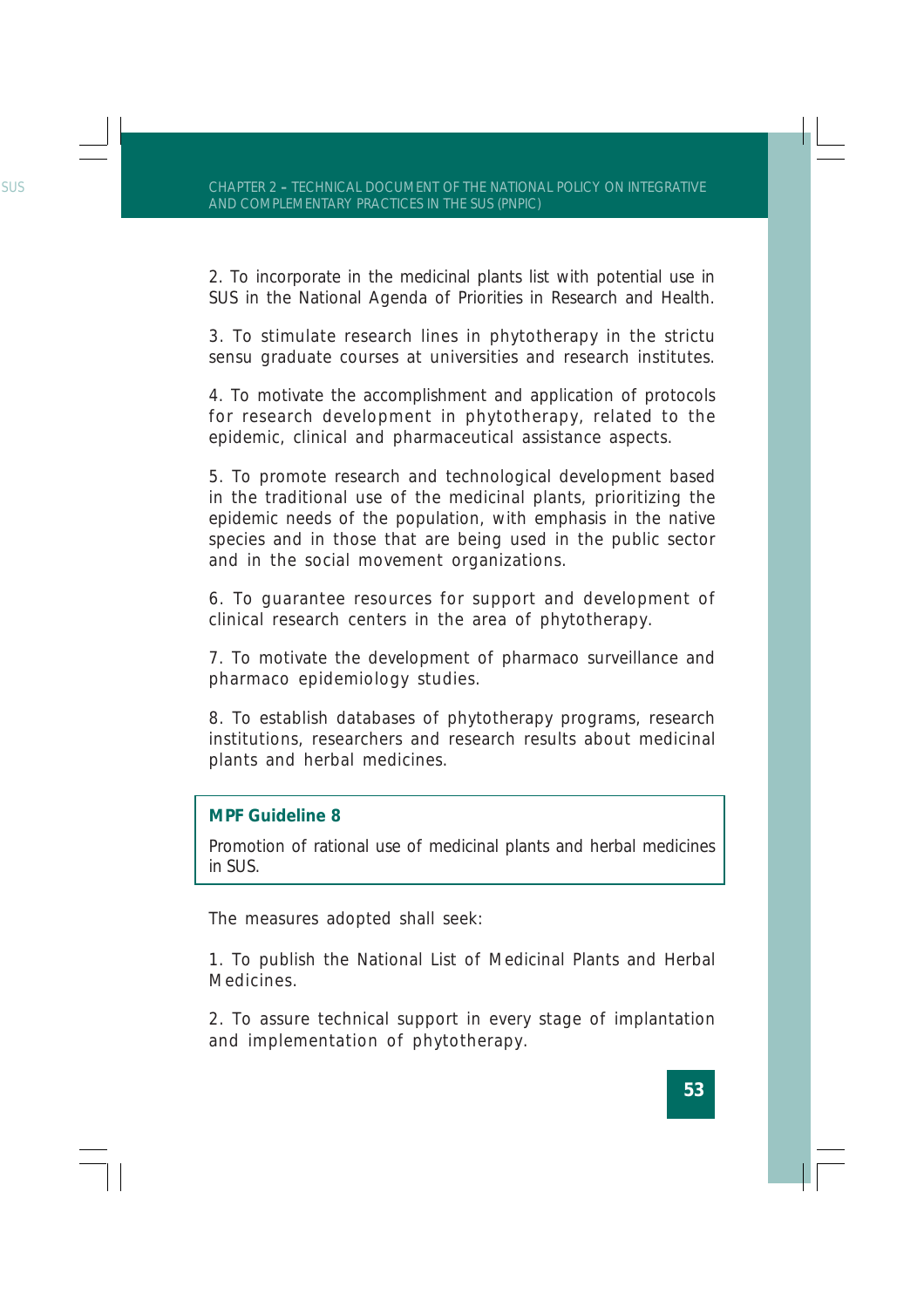3. To involve the managers of SUS in the development of communication and popularization actions, offering the necessary means (contents, financing, and methodologies, among others).

4. To develop educational campaigns seeking the health professionals participation with views to rational use.

5. To develop information and popularization actions to the users of SUS, through posters, booklets, pamphlets, and videos, among others, with respect to regional and cultural particularities of the country.

6. To include phytotherapy in the Agenda of Social Communication Activities of SUS.

7. To develop pharmaco surveillance and pharmaco epidemiology actions.

8. To identify, articulate and support experiences of popular education, information and communication in phytotherapy.

### **MPF Guideline 9**

Warranty of monitoring the quality of herbal medicine by the National System of Sanitary Surveillance.

The measures adopted shall seek:

1. Financing the official quality control laboratories.

2. Implantation/insertion of information systems about the use, effects and quality of these medicines.

3. Sanitary surveillance professional formation for the quality monitoring of these medicines.

4. Support to the services of sanitary surveillance to act in these areas.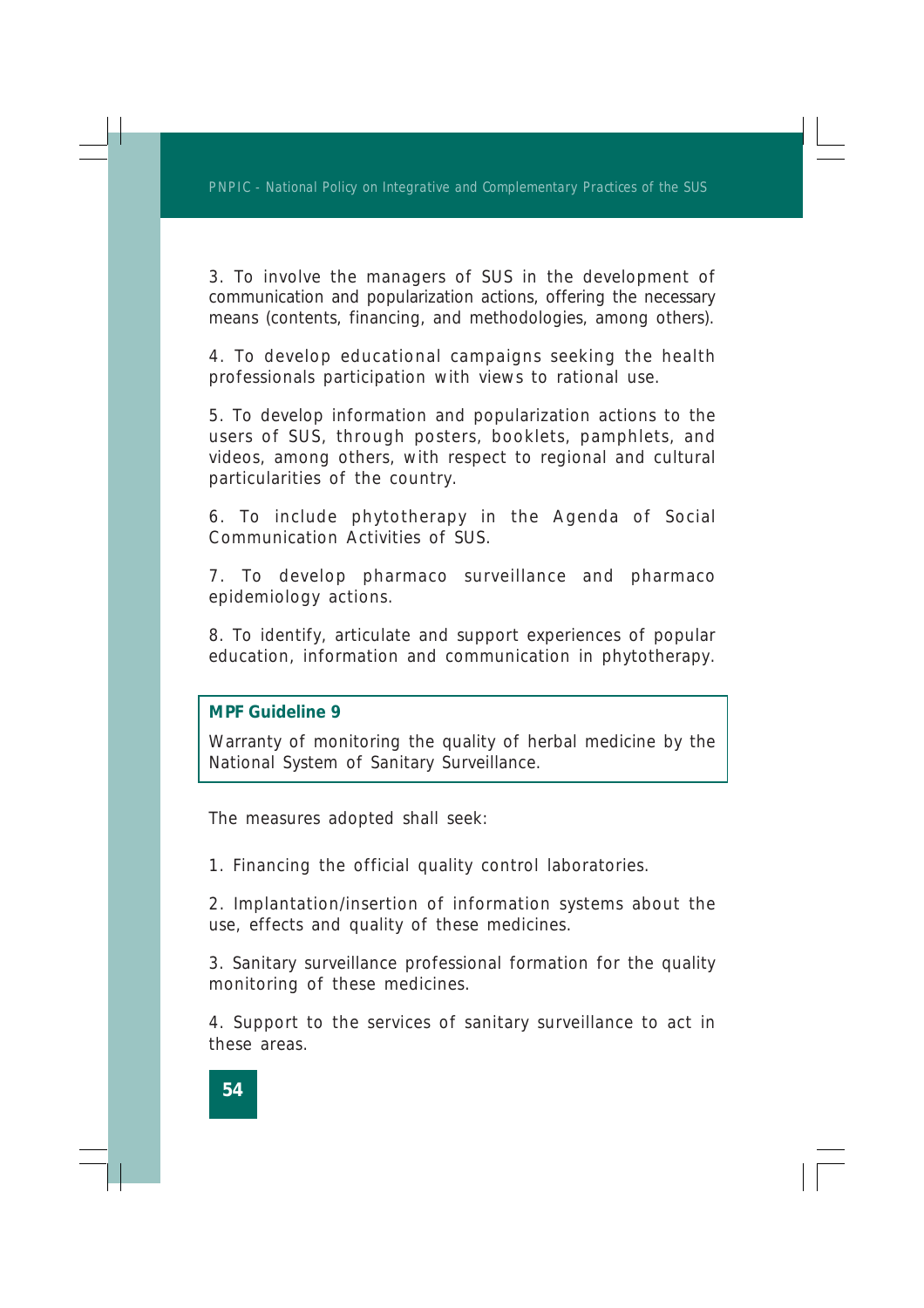#### 2.4.4 IN SOCIAL THERMALISM/CRENOTHERAPY

#### **STC Guideline 1**

Incentive to the establishment of Health Observatories where experiences in Social Thermalism are currently being developed, in the scope of SUS.

The measures adopted shall seek:

1. To institute observatory of the experiences consolidated in the social thermalism by terms of bipartite or tripartite technical cooperation, following its insertion in the local SUS.

2. To develop follow-up and evaluation actions of thermalism/ crenotherapy practices developed in the services.

3. To support the popularization and training initiatives for actions regarding social thermalism/crenotherapy in SUS.

4. To stimulate the dialogue between government levels and civil society seeking the implantation of pilot projects of thermalism in the states and municipalities where sources of mineral water with therapeutic potential are offered.

5. To stimulate the government levels to perform periodic physiochemical analyses of mineral water.

6. To support studies and research about the therapeutic use of mineral water.

7. To elaborate and publish informative material on the results of the Health Observatories.

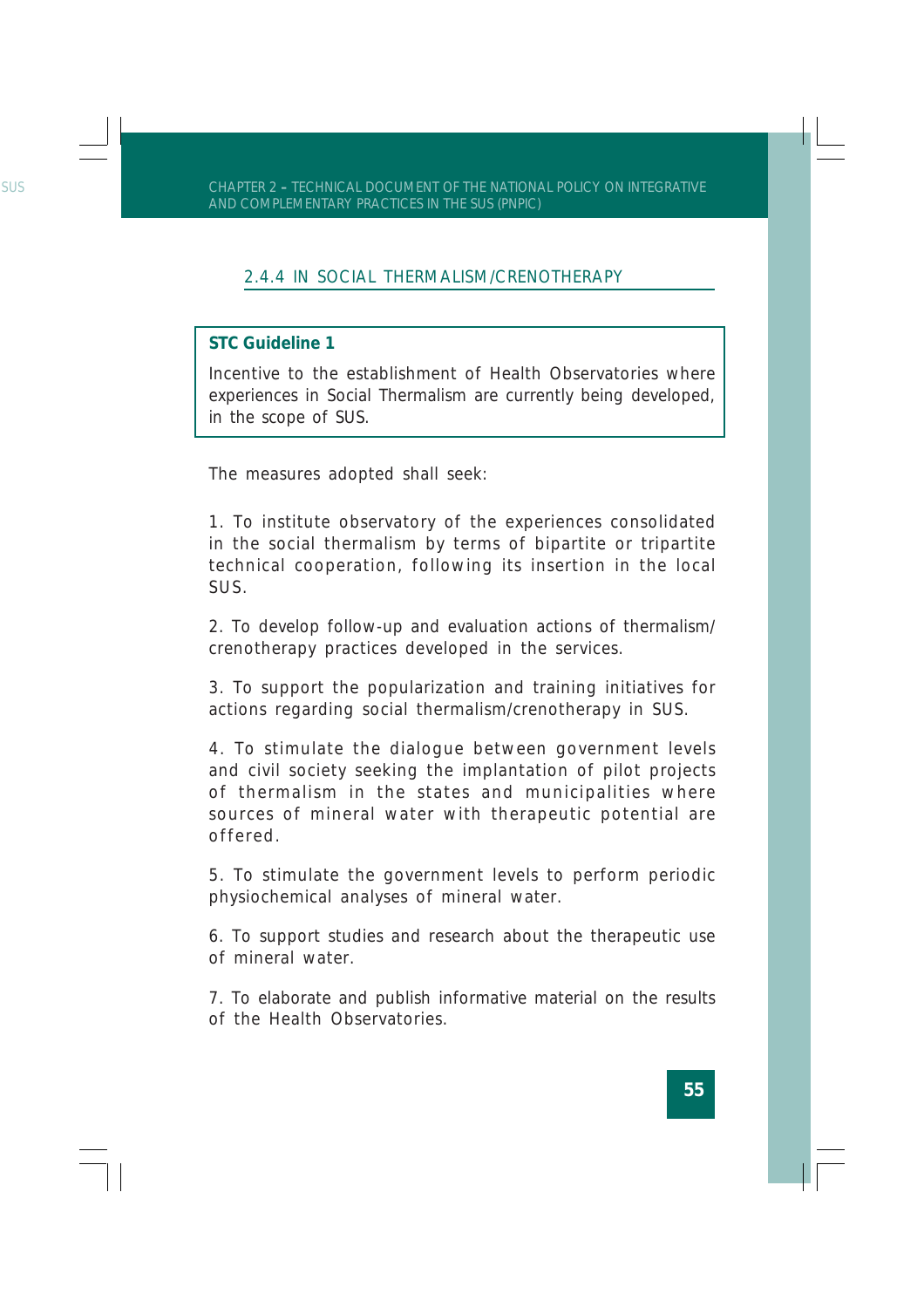## 2.4.5 FOR ANTHROPOSOPHICAL MEDICINE

### **AM Guideline 1**

Encouragement of the creation of Health Observatories where Anthroposophical Medicine experiences are currently developed at the SUS.

For that purpose, steps will be taken in order to:

1. Institute, through bipartisan or tripartite technical cooperation agreements, an observatory of consolidated experiences of Anthroposophical Medicine to monitor its insertion in the local SUS.

2. Perform follow-up actions and evaluation of the practices conducted in the services.

3. Prepare and publish informational material on the results of the Observatories.

# **2.5 INSTITUTIONAL RESPONSIBILITIES**

#### 2.5.1 FEDERAL MANAGER

• To prepare technical standards for insertion of the PNPIC in the SUS.

• To allocate budget and financial resources for the implementation of this Policy based on a tripartite composition.

• To encourage research in the areas of interest, especially strategic areas for the education and technology development in the PNPIC.

• To set guidelines for continuous education in PNPIC.

• To articulate with the states for support to the implementation and supervision of the actions.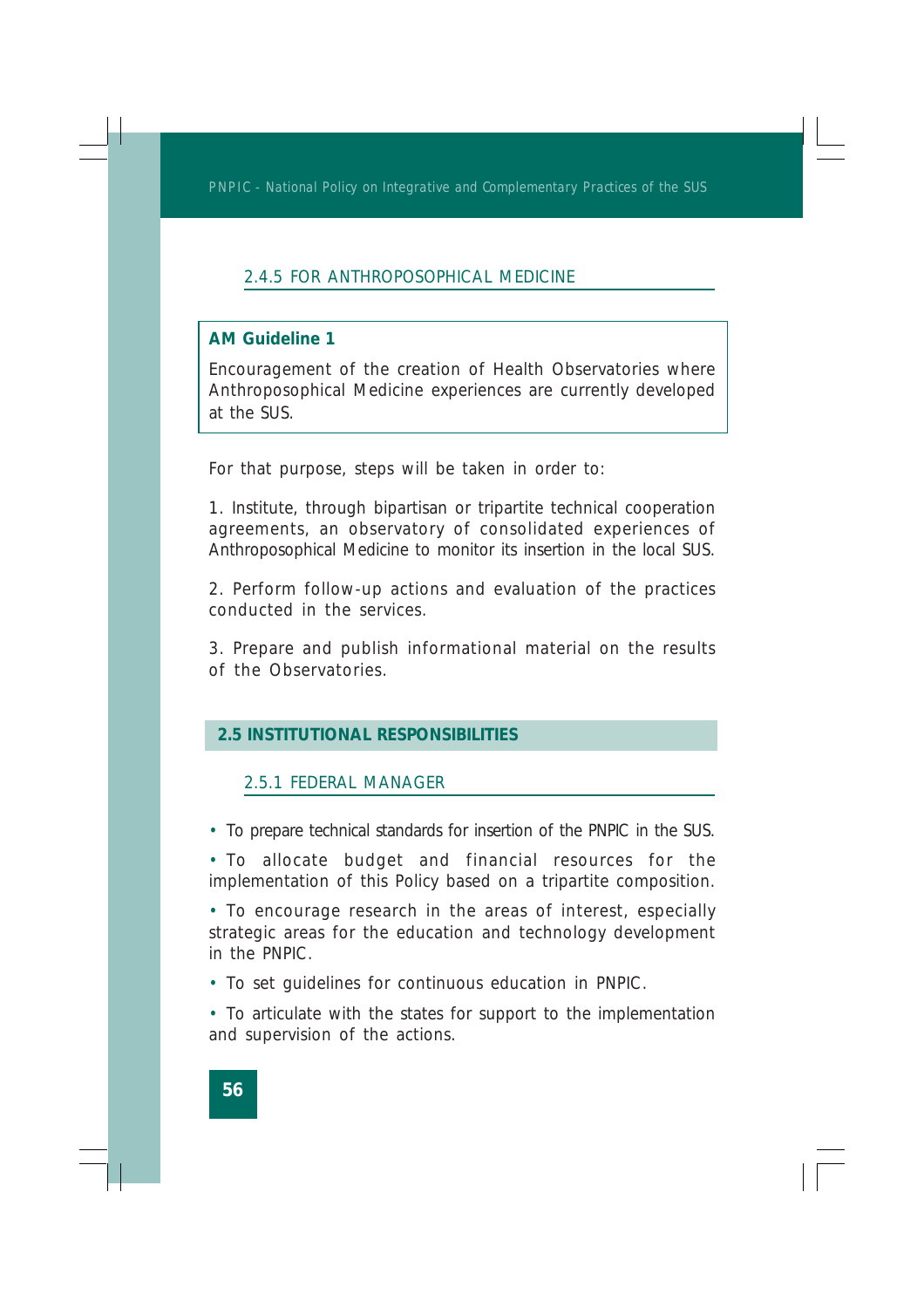> • To promote intersectorial articulation to put this National Policy into effect.

> • To establish instruments and indicators to monitor and assess the impact of the implementation of this Policy.

> • To disclose the National Policy on Integrative and Complementary Practices at the SUS.

> • To ensure specific pharmaceutical care in Homeopathy and Phytotherapy for the SUS in the sanitary regulations.

> • To prepare and periodically revise the National List of Medicinal Plants, List of Medicinal Plants for Potential Use at the SUS, and National List of Herbal Medicines (the latter, according to the criteria of the National List of Essential Medicines / Rename).

> • To establish criteria for inclusion and exclusion of medicinal plants and herbal medicines into and from the National Lists.

> • To prepare and periodically update monographs on medicinal plants, giving priority to native medicinal specimens following the WHO standards.

> • To prepare handbooks associated with the National List of Medicinal Plants and Herbal Medicines.

> • To establish standards for the use of medicinal plants and herbal medicines in health care actions at the SUS.

> • To strengthen the National Pharmacovigilance System, including actions related to medicinal plants, herbal and homeopathic medicines.

> • To implement a database on PNPIC services at the SUS, educational and research institutions, as well as researches and results of scientific research on PNPIC.

> • To create a National Price Database for relevant PNPIC inputs for guidance to states and municipalities.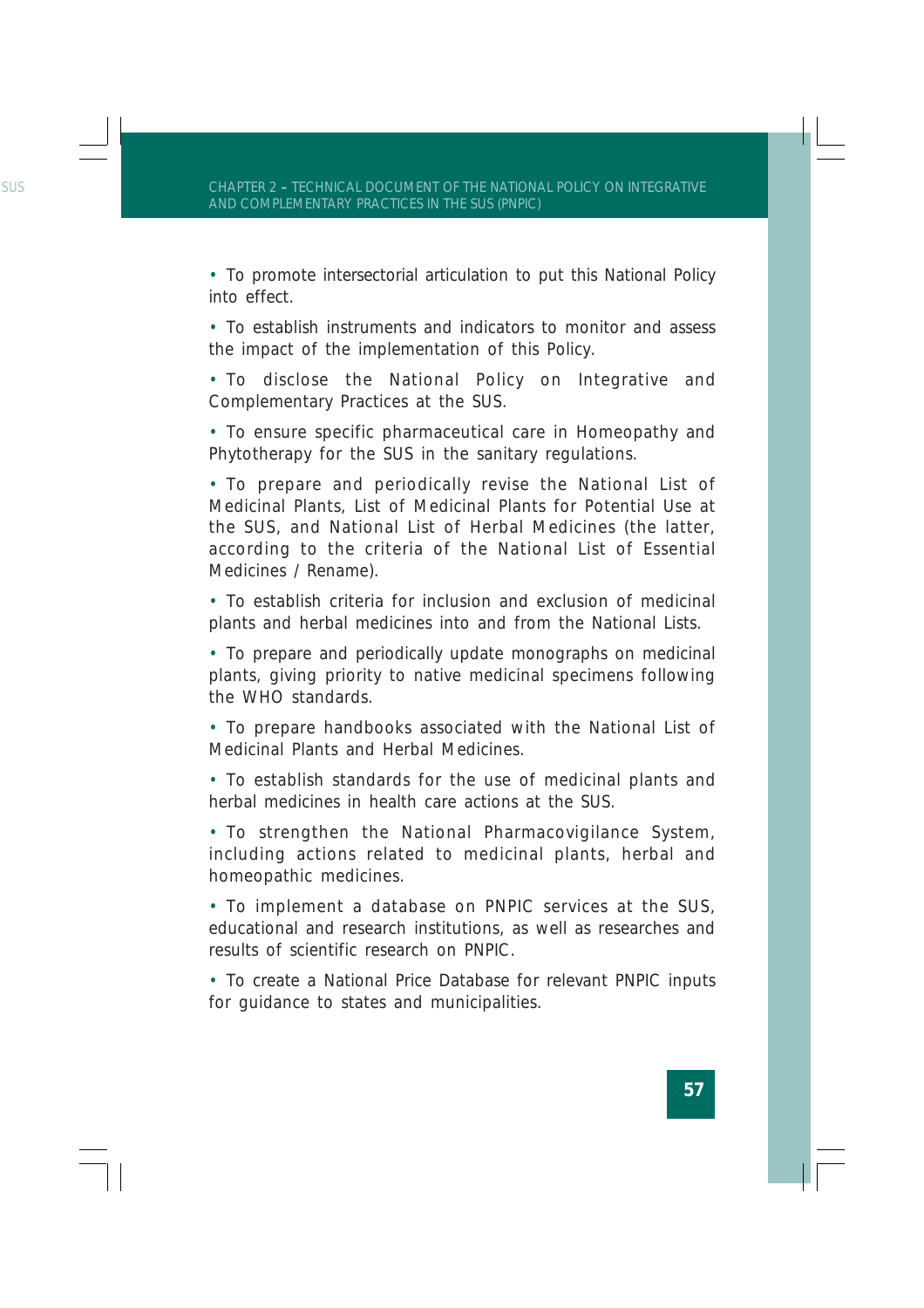#### 2.5.2 STATE MANAGER

• To prepare technical standards for insertion of the PNPIC into the health network.

• To allocate budget and financial resources for the implementation of this Policy based on a tripartite composition.

- To promote intersectorial articulation to put the Policy into effect.
- To implement the continuous education guidelines according to the local/regional conditions.

• To establish instruments and indicators to monitor and assess the impact of the implementation of this Policy.

• To articulate with municipalities for support to the implementation and supervision of the actions.

• To disclose the National Policy on Integrative and Complementary Practices at the SUS.

• To monitor and coordinate pharmaceutical care with medicinal plants, herbal and homeopathic medicines.

• To conduct health surveillance in connection with the PNPIC and related actions, and encourage studies on pharmacovigilance and pharmacoepidemiology, especially medicinal plants and herbal medicines within their scope of activity.

• To submit and approve a proposal for inclusion of the PNPIC to the State Board of Health.

2.5.3 MUNICIPAL MANAGER

• To prepare technical standards for insertion of the PNPIC into the municipal health network.

• To allocate budget and financial resources for the implementation of this Policy based on a tripartite composition.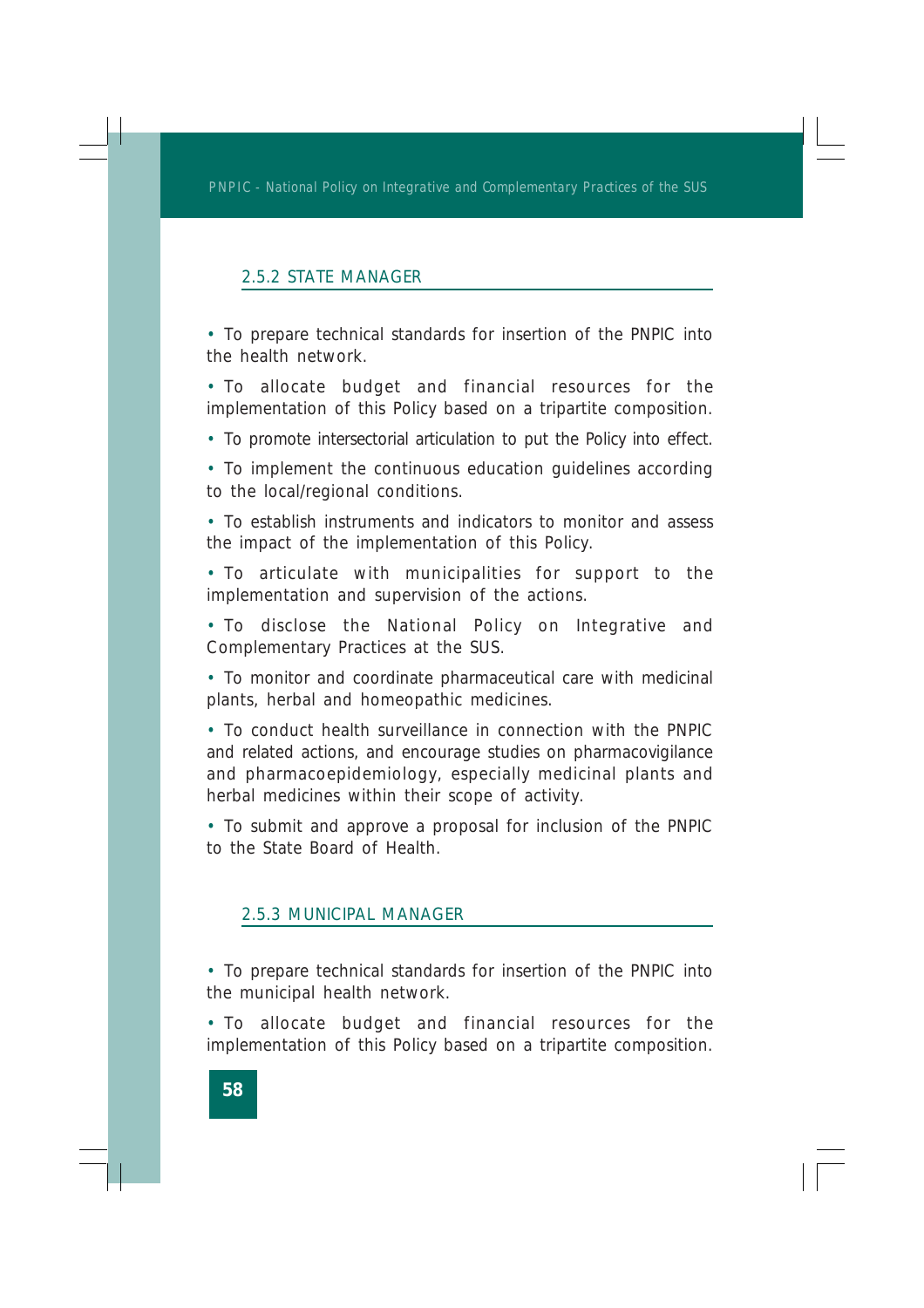• To promote intersectorial articulation to put the Policy into effect.

• To establish mechanisms for qualification of the local health system professionals.

• To establish management instruments and indicators to monitor and assess the impact of the implementation of the Policy.

• To disclose the National Policy on Integrative and Complementary Practices at the SUS.

• To conduct pharmaceutical care with medicinal plants, herbal and homeopathic medicines, as well as health surveillance in connection with this Policy and actions related to its jurisdiction.

• To submit and approve a proposal for inclusion of the PNPIC to the Municipal Council of Health.

• To conduct health surveillance in connection with the PNPIC and related actions, and encourage studies on pharmacovigilance and pharmacoepidemiology, especially medicinal plants and herbal medicines within their scope of activity.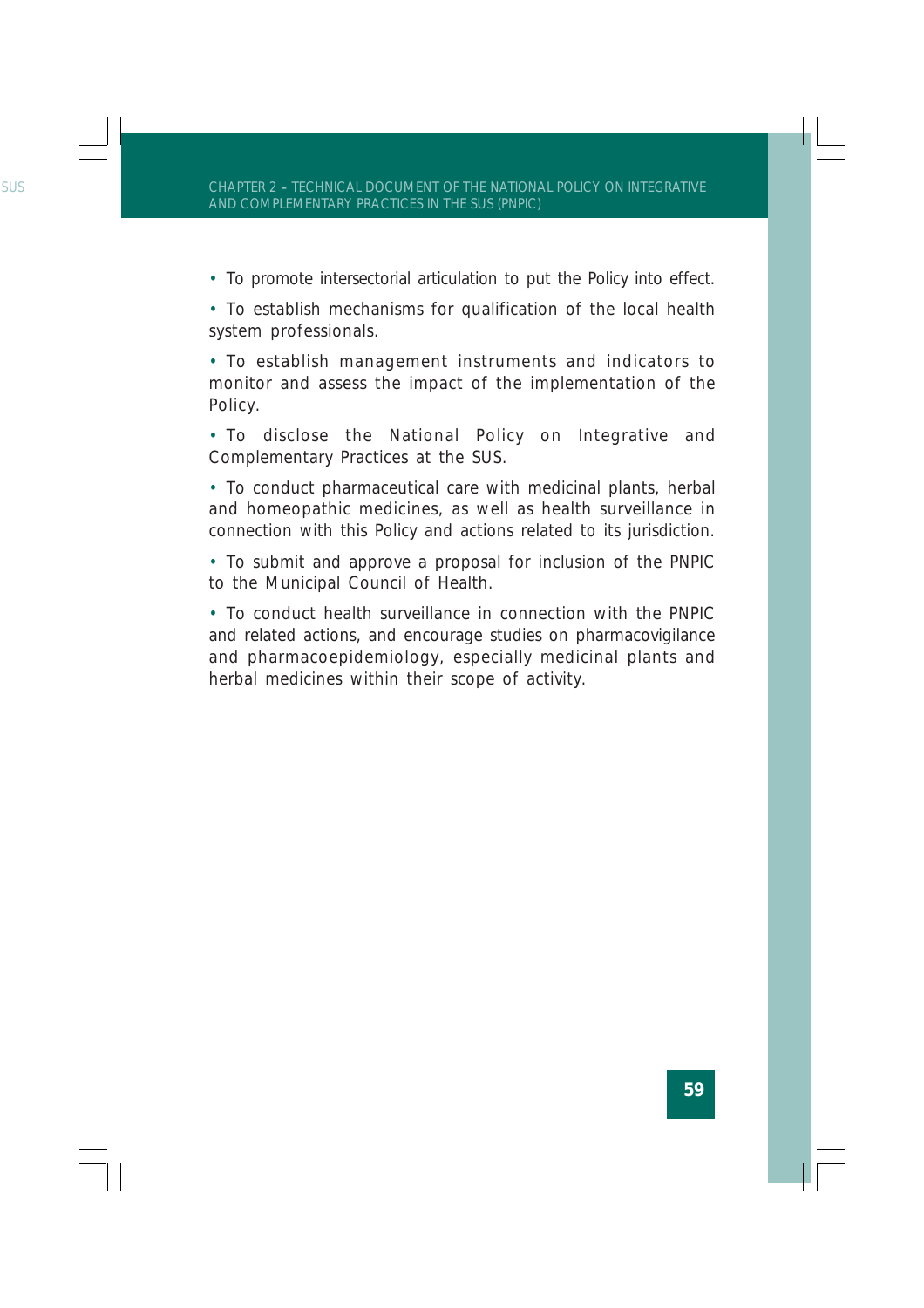### **REFERENCES**

AGÊNCIA NACIONAL DE VIGILÂNCIA SANITÁRIA (ANVISA). Resolução de Diretoria Colegiada (RDC) n.º 33, de 5 de maio de 1999. Institui as boas práticas de manipulação em farmácias. *Diário Oficial da União,* Poder Executivo*,* Brasília, DF, 5 maio 1999. Seção 1.

. Resolução de Diretoria Colegiada (RDC) n.º 48, de 16 de março de 2004. Dispõe sobre o registro de medicamentos fitoterápicos. *Diário Oficial da União,* Poder Executivo*,* Brasília, DF, 18 mar. 2004. Seção 1.

ANTUNES, B. Tratamento através das águas minerais. *Revista Mercado de Águas*, [S.l.], n. 12, maio/jul. 2003. Disponível em: <http://www.guiamercadodeaguas.com.br/revista\_12.htm>. Acesso em: 29 nov. 2005.

ASSOCIAÇÃO MÉDICA HOMEOPÁTICA BRASILEIRA (AMHB). Comissão de Saúde Pública. *Homeopatia para todos*: a homeopatia em serviços públicos de saúde: relatório. Belo Horizonte, 2001. No prelo.

BELO HORIZONTE (Cidade). Edital 02/96 de concursos para médico antroposófico. *Diário Oficial do Município*, Belo Horizonte, MG, ano 2, n. 99, 24 fev. 1996.

BOTT, V. *Medicina antroposófica*: uma ampliação da arte de curar. 3. ed. São Paulo: Associação Beneficiente Tobias, 1991.

BRASIL. Ministério da Saúde. Portaria n.º 3.916, de 30 de outubro de 1998. Aprova a política nacional de medicamentos. *Diário Oficial da União*, Poder Executivo, Brasília, DF, 10 nov. 1998. Seção 1, p. 18.

. Ministério da Saúde. Resolução n.º 8, de 8 de março de 1988. Implanta a prática da fitoterapia nos serviços de saúde. *Diário Oficial da União,* Poder Executivo*,* Brasília, DF, mar. 1988.

\_\_\_\_\_\_. Ministério da Saúde. *Saúde no Brasil:* contribuições para a agenda de prioridades de pesquisa. Brasília, 2004. 306 p. (Série B. Textos Básicos de Saúde).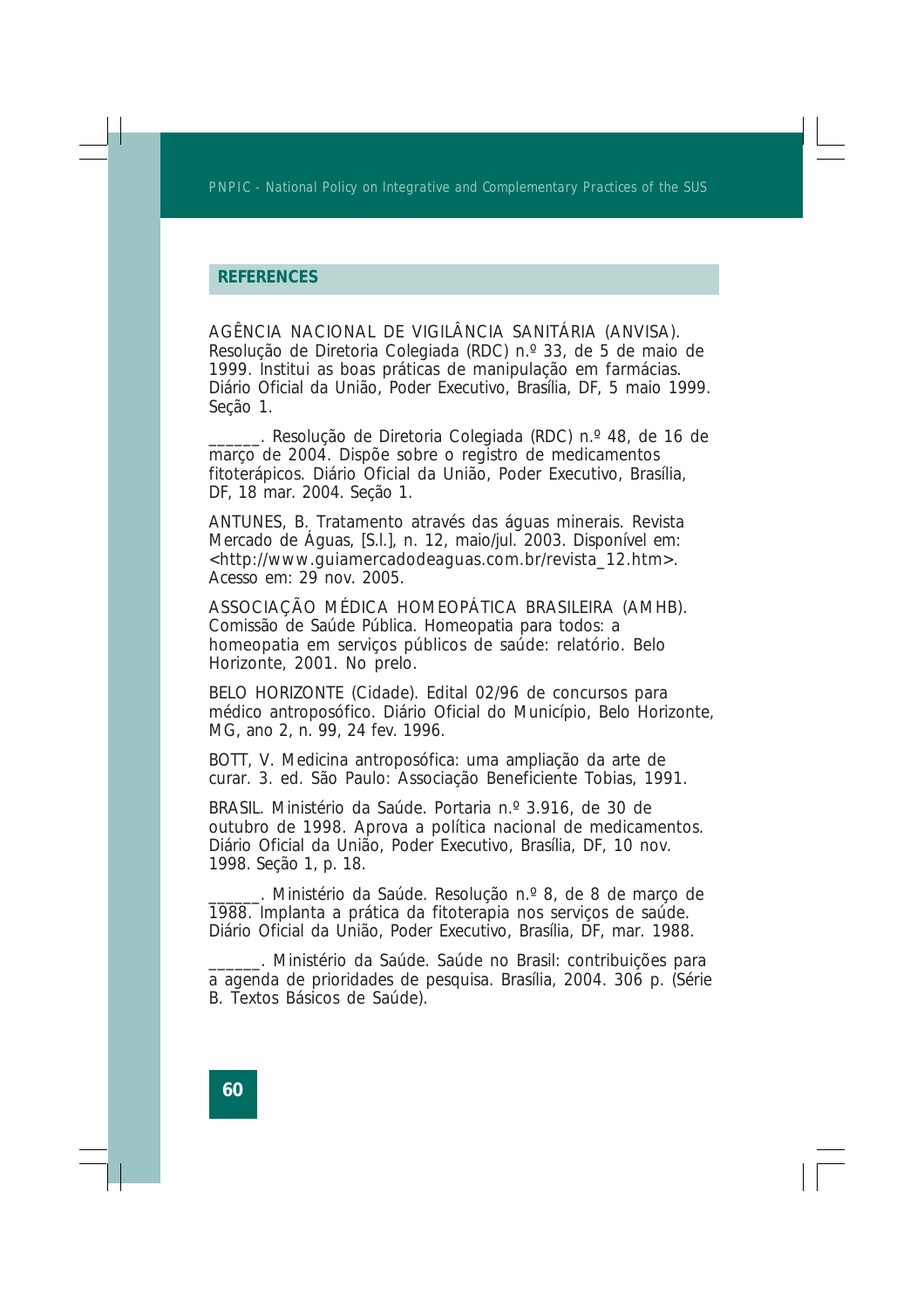\_\_\_\_\_\_. Ministério da Saúde. Secretaria de Políticas de Saúde. *Proposta de Política Nacional de Plantas Medicinais e Medicamentos Fitoterápicos.* Brasília, 2002. 31 p. Versão sistematizada.

BECKER, B. E.; COLE, A. J. *Terapia aquática moderna*. São Paulo: Manole, 2000.

CANGUILHEM, G. *Lo Normal y lo patológico.* Buenos Aires: Siglo Veintiuno Argentina Editores, 1971.

CONSELHO NACIONAL DE SAÚDE (CNS). *Desenvolvimento do Sistema Único de Saúde no Brasil:* avanços, desafios e reafirmação de princípios e diretrizes*.* Brasília, 2002.

\_\_\_\_\_\_. Resolução n.º 338, de 6 de maio de 2004. Aprova a Política Nacional de Assistência Farmacêutica. *Diário Oficial da União*, Poder Executivo, Brasília, DF, 20 maio 2004. Seção 1, p. 52.

CULTURA contemporânea e medicinas alternativas*:* novos paradigmas em saúde no fim do século. *Revista de Saúde Coletiva*, Rio de Janeiro, 1997.

ERNST, E.; WHITE, A. *Acupuntura:* uma avaliação científica. São Paulo: Manole, 2001.

FÓRUM NACIONAL DE HOMEOPATIA, 1., 2004, Brasília. *A homeopatia que queremos implantar no SUS:* relatório. Brasília: Ministério da Saúde, 2004. 52 p. (Série D. Reuniões e Conferências).

FILSHIE, J.; WHITE, A. *Acupuntura médica:* um enfoque científico do ponto de vista ocidental. São Paulo: Roca, 2002.

GOEBEL, W.; GLÖCKER, M. *Consultório pediátrico*: um conselheiro médico-pedagógico. 2. ed. São Paulo: Antroposófica, 1993.

HUSEMANN, F.; WOLFF, O. *A imagem do homem como base da arte médica.* São Paulo: Resenha Universitária, 1978. 3 v.

INTERNATIONAL CONFERENCE ON PRIMARY HEALTH CARE, 1978, Alma Ata. *Report…* Geneva: WHO, 1978. p. 61.

KLEIJNEN, J.; KNIPSCHILD, P.; TER RIET, G. Clinical trials of homoeopathy. *B.M.J.,* [S.l.], v. 302, p. 316-323, 1991.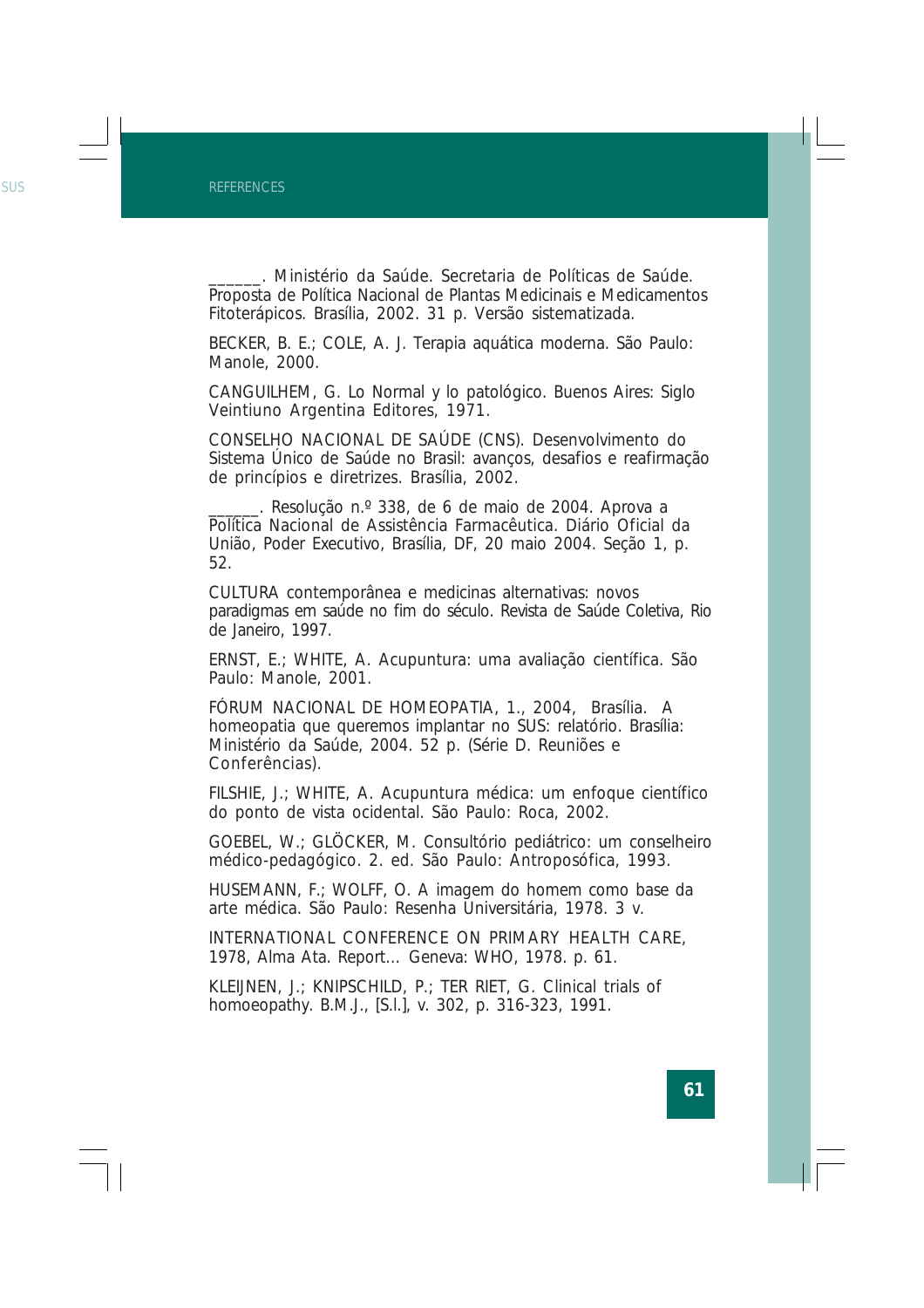LINDE, K. et al. Are the clinical effects of homoeopathy placebo effects? A meta-analysis of placebo-controlled trials. *Lancet,* [S.l.], v. 350, p. 834-843, 1997.

LOPES, R. S. *Águas minerais do Brasil*. 2. ed. Rio de Janeiro: [s.n.], 1956.

LUZ NETTO JR., N. *Memento terapêutico fitoterápico do Hospital das Forças Armadas*. Brasília: EGGCF, 1998. 15 p.

LUZ, M. T. *Racionalidades médicas e terapêuticas alternativas*. Rio de Janeiro: UFRJ, 1993. (Série Estudos de Saúde Coletiva, n. 62).

\_\_\_\_\_\_. *A questão da Homeopatia.* Rio de Janeiro: PEC, 1987. (Textos de apoio).

MILLOT, O. S. *Termalismo*: manual de información general para interesados en la actividad termal. Córdoba: Alción, 2002.

MINAS GERAIS (Estado)*.* Secretaria de Turismo e Lazer. *Termalismo no Brasil*. [S.l.], 1986.

MOREIRA NETO, G. *Homeopatia em Unidade Básica de Saúde (UBS)*: um espaço possível. 1999. 118 f. Dissertação (Mestrado em Saúde Pública)–Faculdade de Saúde Pública, Universidade de São Paulo, São Paulo, 1999.

MOURÃO, B. M. *Medicina Hidrológica*: moderna terapêutica das águas minerais e estâncias de cura. Poços de Caldas, MG: Prefeitura Municipal, 1992.

\_\_\_\_\_\_. *Medicina Talássica*. Poços de Caldas, MG: DNPM, 1996.

NATIONAL INSTITUTES OF HEALTH. Consensus Conference: Acupuncture. *J.A.M.A.*, [S.l.], v. 280, n. 17, p. 1518-1524, 4 Nov. 1998.

OFFICE OF TECHNOLOGY ASSESSMENT (OTA). *Assessing the efficacy and safety of medical technologies*. Washington, DC: Government Printing Office, 1978.

PINHEIRO, R.; MATTOS, R. *A construção da integralidade:* cotidiano, saberes e práticas em saúde. Rio de Janeiro: IMS, 2003.

QUEIROZ, M. C. O itinerário rumo às medicinas alternativas: uma análise em representações sociais de profissionais de saúde*. Caderno de Saúde Pública,* Rio de Janeiro, abr./ jun. 2000.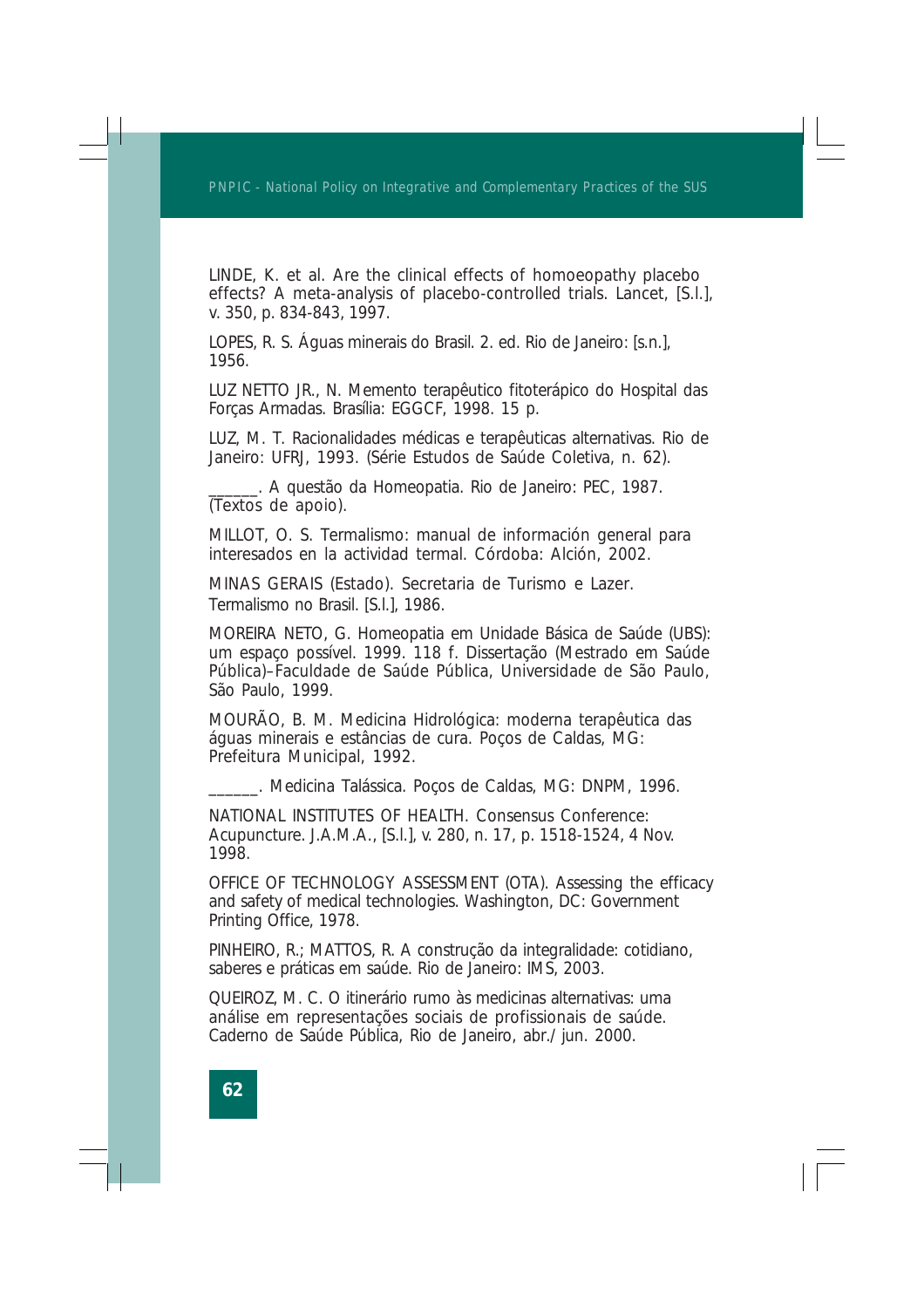GLOSSARY

SEMINÁRIO ÁGUAS MINERAIS NO BRASIL, 2005, Brasília. *Relatório preliminar...* Brasília: Conselho Nacional de Saúde, 2005.

SEMINÁRIO NACIONAL DE PLANTAS MEDICINAIS, FITOTERÁPICOS E ASSISTÊNCIA FARMACÊUTICA, 2003, Brasília. *Relatório técnico...* Brasília: Ministério da Saúde, 2003.

SOARES, S. M. *Práticas terapêuticas no serviço público de saúde*: caminhos e descaminhos. 2000. Tese (Doutorado)–Faculdade de Saúde Pública, Universidade de São Paulo, São Paulo, 2000.

STEINER, R.; WEGMAN, I. *Elementos fundamentais para uma ampliação da arte de curar*. São Paulo: Associação Brasileira de Medicina Antroposófica, 1994.

TELESI, J. E. *As medicinas tradicionais e o Sistema Único de Saúde*: a descoberta de uma nova eficácia no campo saúde pública? [S.l.: s.n.], 2003. Texto de colaboração.

VALENZUELA, M. A.; BACAICOA, J. S. M. *Curas Balneárias y Climáticas*: Talasoterapia y Helioterapia. Madrid: Editorial Complutense, 1994.

VALENZUELA, M. A. *Compendio de Hidrología Médica.* Barcelona: Editorial Cientifico-Medica, 1986.

VINCENT, C. *Complementary Medicine:* a research perspective*.* Great Britain: [s.n.], 1997.

WHITE HOUSE. Comission on Complementary and Alternative Medicine Policy. *Final Report.* Washington, 2002.

WORLD HEALTH ORGANIZATION (WHO). *Acupuncture:* Review and analysis of reports on controlled clinical trials. Geneva, 2002a.

\_\_\_\_\_\_. *General Guidelines for Methodologies on Research and Evaluation of Traditional Medicine.* Geneva, 2000.

\_\_\_\_\_\_. *Guidelines for clinical research on acupuncture*. Geneva, 1995.

\_\_\_\_\_\_. *Guidelines on Basic Training and Safety in Acupuncture.* Geneva, 1999.

\_\_\_\_\_\_. *Tradicional Medicine Strategy 2002-2005*. Geneva, 2002b. 65 p.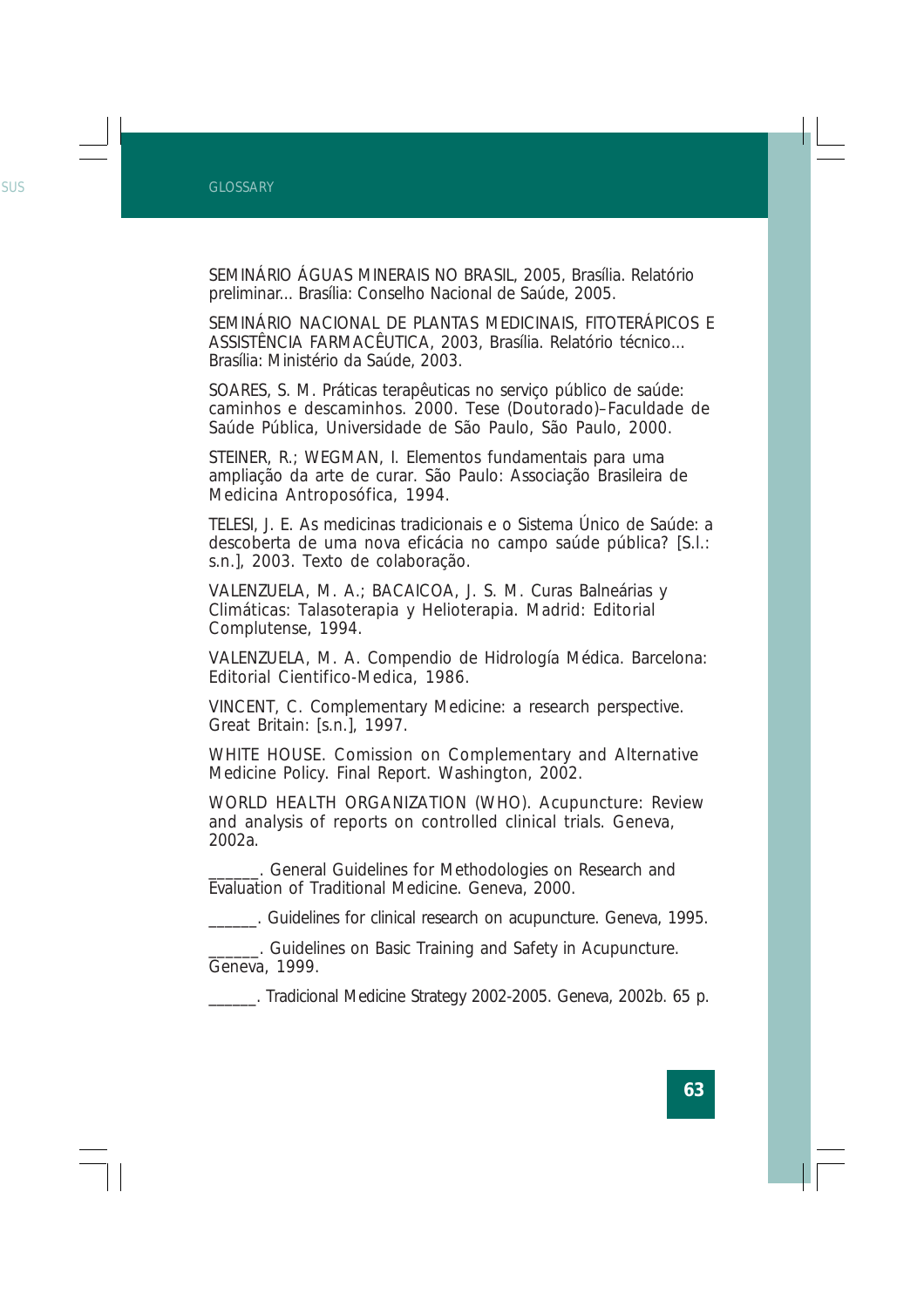## **GLOSSARY**

### a. Traditional Chinese Medicine - Acupuncture

Acupuncture: a set of various therapeutic procedures applied based on TCM concepts, which allow precise stimulation of anatomic locations on the skin through the insertion of fine metal needles to protect, restore, and promote health. In many cases, stimulation may be achieved by local heat, low-voltage and low-intensity electric current, or low-frequency laser radiation.

Acupuncture needle: filiform puncturing instrument with a noncutting tapered tip of various sizes and gauges.

Acupuncture points (neuroreactive acupuncture sites): specific sites in the body of humans and animals which can be precisely located using anatomical landmarks of Traditional Chinese Medicine.

Acupuncture procedures: a set of acts designed to stimulate neuroreactive sites of precise anatomical location to obtain a response, such as analgesia, restoration of organic functions, and immune modulation.

CONEP: National Commission on Ethics Research.

Craniopuncture: a combined method of diagnosis (palpation of abdomen and neck) and treatment through the insertion of needles at points on the skin of the face and scalp.

Electrical stimulation: an acupuncture procedure consisting of stimulating neuroreactive acupuncture sites with low-voltage and low-intensity electrical stimuli of certain waveforms at a frequency variable from 1 to 1,000 Hz, produced by a specific device.

Electrical stimulation of acupuncture needles: application of the above-mentioned electrical stimuli to a needle inserted at a neuroreactive Acupuncture site.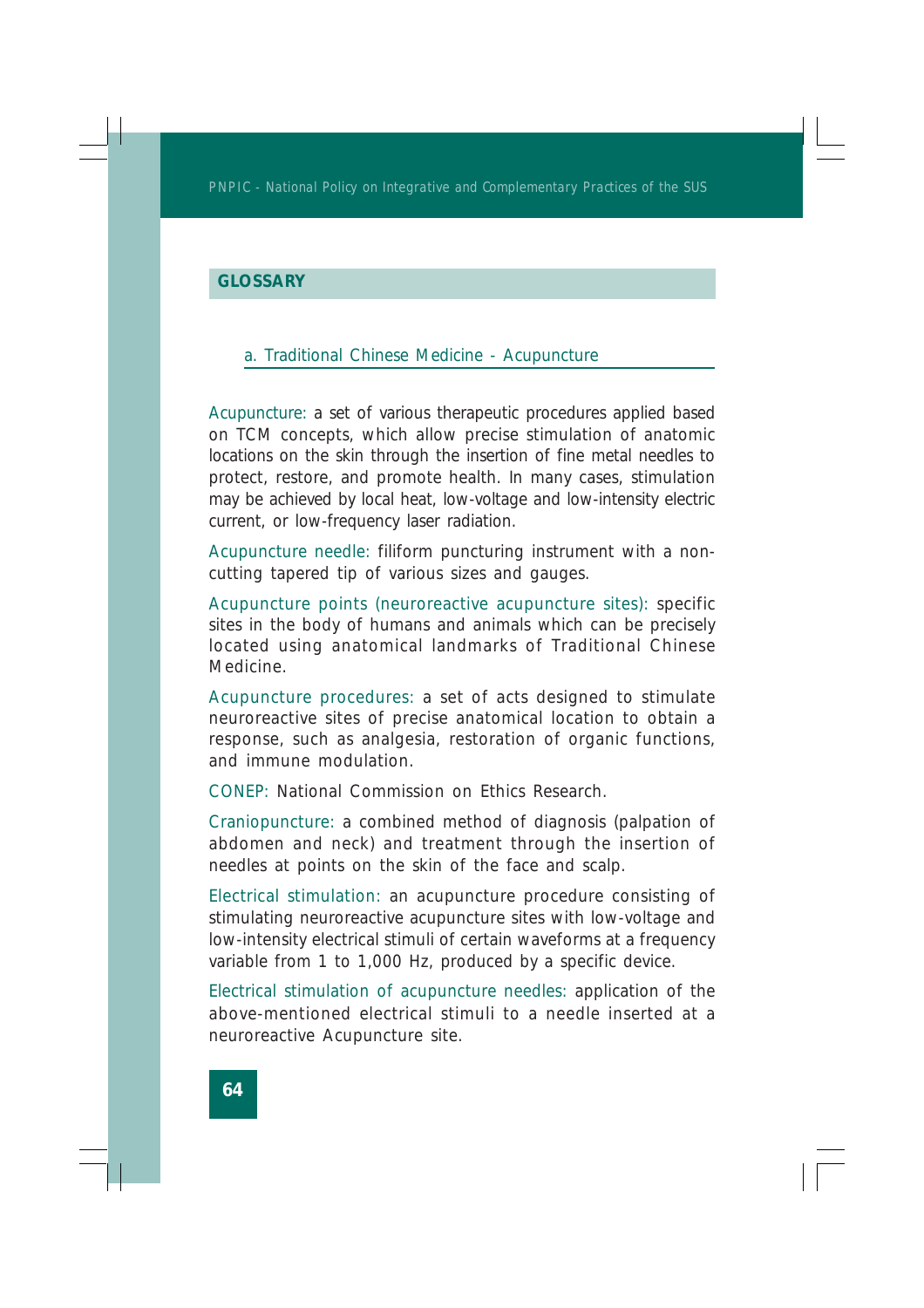SUS GLOSSARY

Fire cupping: a procedure, related to the practice of Acupuncture, consisting of applying glass or plastic cups with a vacuum created inside, which are attached to the skin surface at neuroreactive acupuncture sites for a period of 3 to 6 minutes.

Lian Gong: Chinese Therapeutic Gymnastics characterized by a set of three series of 18 therapeutic and preventive exercises, which combines knowledge of Western medicine with Traditional Chinese Medicine bases.

Low-power laser application to a neuroreactive acupuncture site: an acupuncture procedure consisting of applying to a neuroreactive acupuncture site a stimulus produced by a lowpower laser emitter (5 to 40 mW).

Meditation: a procedure to focus attention in a non-analytical, non-judgmental way, producing positive effects on mood and cognitive performance.

Moxa: an artifact produced with ground up parts of the herb Artemisia sinensis in the form of a stick, cone, or small cylinder.

Moxibustion: an acupuncture procedure consisting of warming acupuncture points by burning appropriate medicinal herbs, usually applied indirectly to the skin.

Qigong: a series of harmonic motions combined with breathing focused on a certain part of the body to develop the inner qi and increase mental capacity.

Tai chi chuan: a set of gentle, continuous, progressive, and complete movements used for disease prevention, health maintenance, and emotional stabilization.

Transcutaneous electrical nerve stimulation at acupuncture sites: application of the above-mentioned electrical stimuli directly to the skin over a neuroreactive Acupuncture site.

Tui Na: A massage using rhythmic movements of sedation and tonification (pressure and pinch) to promote integration and balance of yin and yang energies.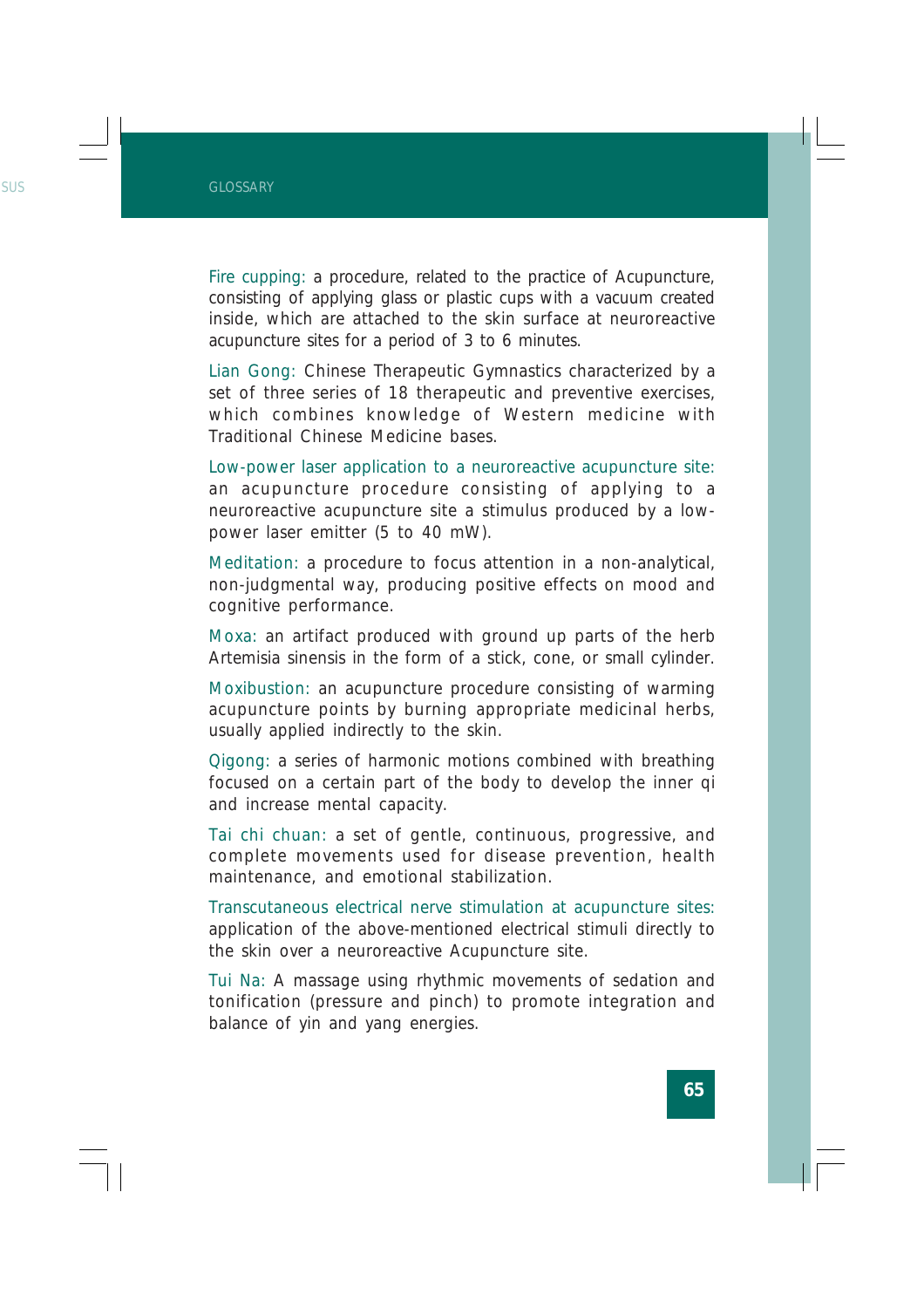Vaccaria seed: hard, spherical seed of the Vaccaria plant, with an average diameter of 1 mm.

#### b. Homeopath

Active Ingredient - or Drug or Pharmaceutical: a raw material of mineral, vegetable, or biological origin composed of one or more drugs used in the preparation of a homeopathic medicine.

Derivative Pharmaceutical Forms: represent the result of the potentization process, which consists basically of decreasing the concentration of active ingredients by successive dilutions followed by succussion or triturations. They are prepared using the Decimal, Centesimal, and 50 Millesimal Scales and Hahnemann's (multiple vials), Korsakoff (single vial), and continuous flow (continuous-flow device) methods.

Hahnemann: German physician, Christian Friederich Samuel Hahnemann, born in 1755.

Holistic: considering the relationship among symptoms in the organism and their association with the environment, lifestyle behaviors in a whole and integral manner (Whole - Organon, Sections 5, 6, 7, 15, 16, 58, 70, 104, 190, 192, 210, and 258).

Homeopathy: from homoios, which means similar and pathos, which means disease, a term proposed by the creator of homeopathy, Christian Friedrich Samuel Hahnemann.

Homeopathic materia medica: organization and compilation of data based on observations of the action of medicines for the application of the law of similars, a tool used by homeopaths in studying medicines, along with the repertory. It can be in printed form or software.

Homeopathic Remedy: according to the Brazilian homeopathic pharmacopoeia (FHB) – is any pharmaceutical composition to be used based on the principle of similarity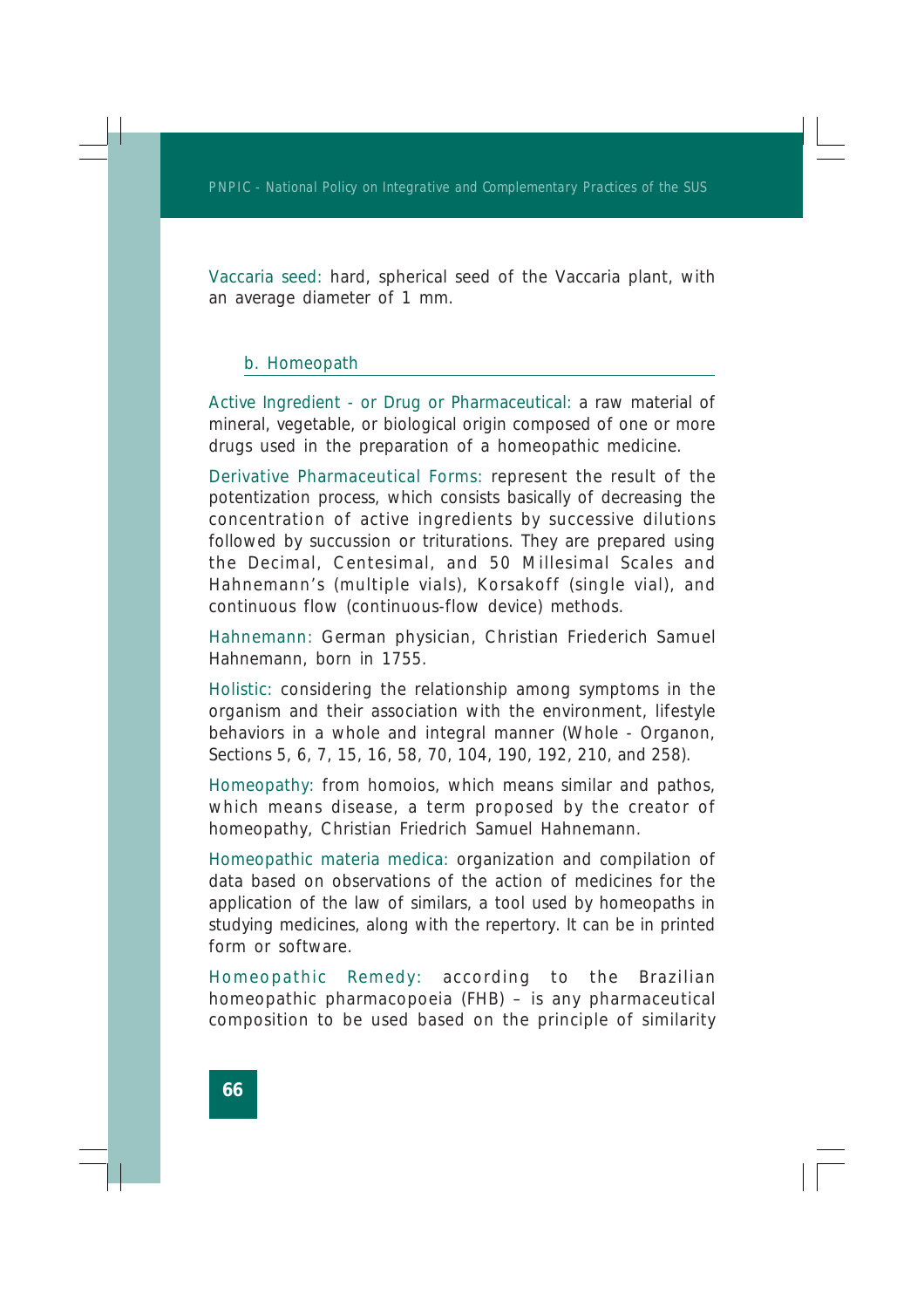SUS GLOSSARY

for preventive and therapeutic purposes, obtained through the method of successive dilutions followed by succussions and/or triturations.

Homeopathic repertory: an index of symptoms collected from toxicological records, trials in healthy individuals, and healing in clinical practice, a tool used by homeopaths, along with homeopathic material media, in choosing the best medicine for each case. It can be in printed form or software.

Inert Ingredient: Any additional substance of any nature having no pharmacological or therapeutic properties used as a vehicle or excipient, as well as any other material to condition pharmaceutical forms.

Law of similars (Similia similibus curantur): principle stated by Hippocrates in the  $4<sup>th</sup>$  century B.C. – a substance which can cause effects on an organism can also cure similar effects in a sick organism (Organon, Sections 22, 28, 34, 43, 48, 61, 111, and 274).

Matrix: a derivative pharmaceutical form prepared according to internationally accepted homeopathic literature, which is used as a stock for homeopathic preparations.

Pharmaceutical forms: are preparations resulting from the manipulation of active and inert ingredients in accordance with homeopathic pharmacological standards.

Polychrests: useful for many purposes. Drugs possessing a broad, extensive, and multiple pharmacological action to cover symptoms of almost the entire organism. (Uribe Homeopathic Pharmacopoeia, page 117).

Potentization: is the result of the process of successive dilutions followed by succussions and/or triturations of a drug with a suitable inert ingredient to increase the remedy power.

Repertorization: process of selecting the best medicine for each case using the homeopathic repertory.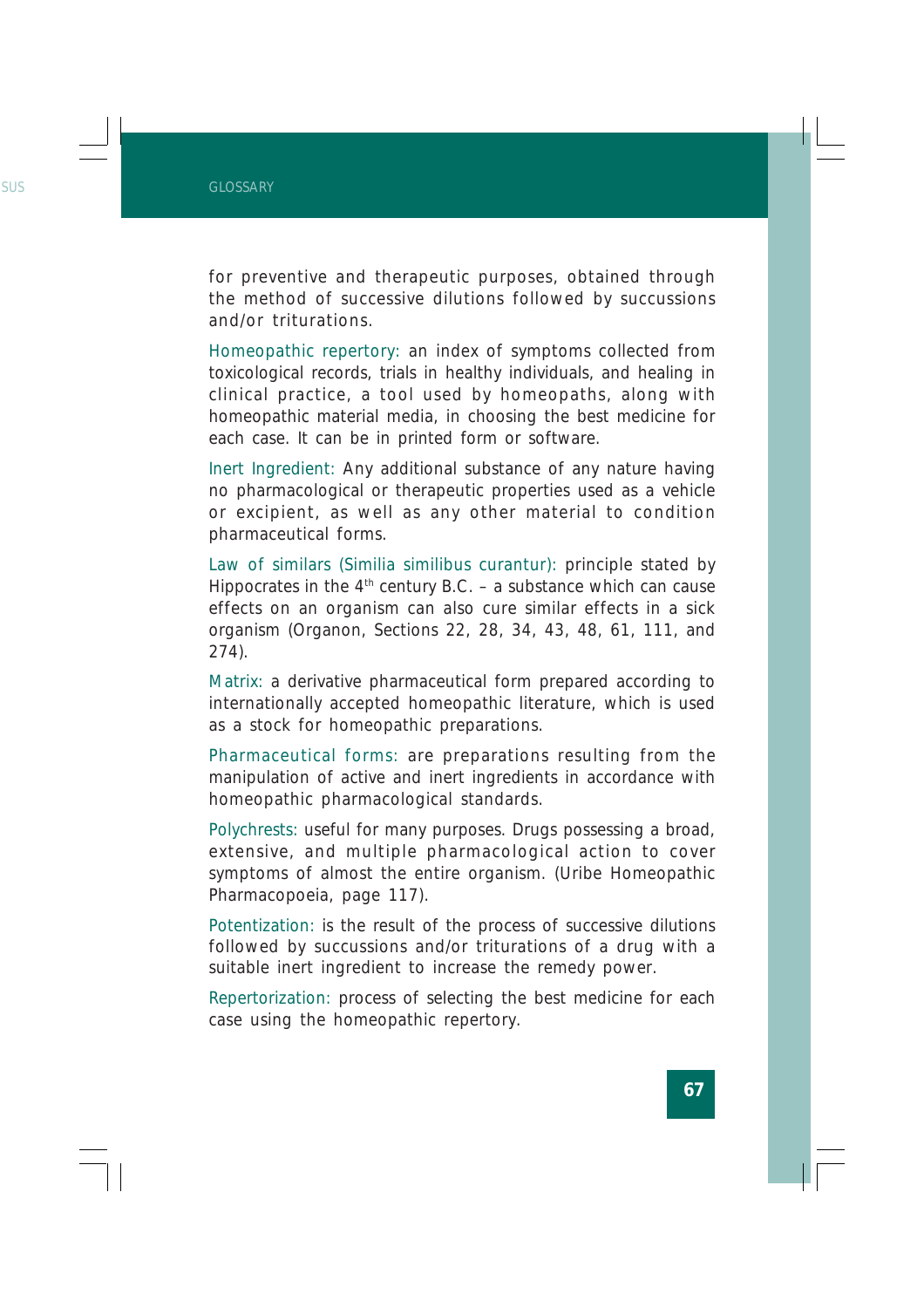Scales: proportions of active ingredient to inert ingredient in the preparation of different dilutions.

Semi-polychrests: are homeopathic medicines so called due to their very extensive action, but smaller than that of polychrests. (Uribe Homeopathic Pharmacopoeia, page 117).

Succussion: consists of the vigorous and methodical shaking of soluble solid and liquid drugs, dissolved in a suitable inert ingredient, against a hard but elastic body.

Trituration: consists of reducing a drug into smaller particles by mechanical action in a porcelain mortar, using lactose as excipient, to solubilize, dilute, and potentiate the drug.

Vitalistic principle: study of the vital force that regulates the organism in a dynamic and harmonic manner – the sphere of action of homeopathy ( Vital force, Organon, Sections 7, 8, 9 to 12, 22, 45, 60, 63, 64, 69, 72, 78, 79, 168, 189, 201, 247, 270, and 283).

# c. Medicinal Plants and Phytotherapy

Access: degree of adjustment between the supply of health resources and the population and its needs. Mediating factor between the capacity to produce and supply services and the actual production and consumption of such services (Luiza, 2003).

Associated traditional knowledge: individual or collective information or practice of an indigenous community or local community of actual or potential value, associated with genetic heritage.

Compounding: a set of operations designed to make up magistral and officinal preparations and fractionate a manufactured product for human use (RDC 33 of April 16, 2000/ ANVISA).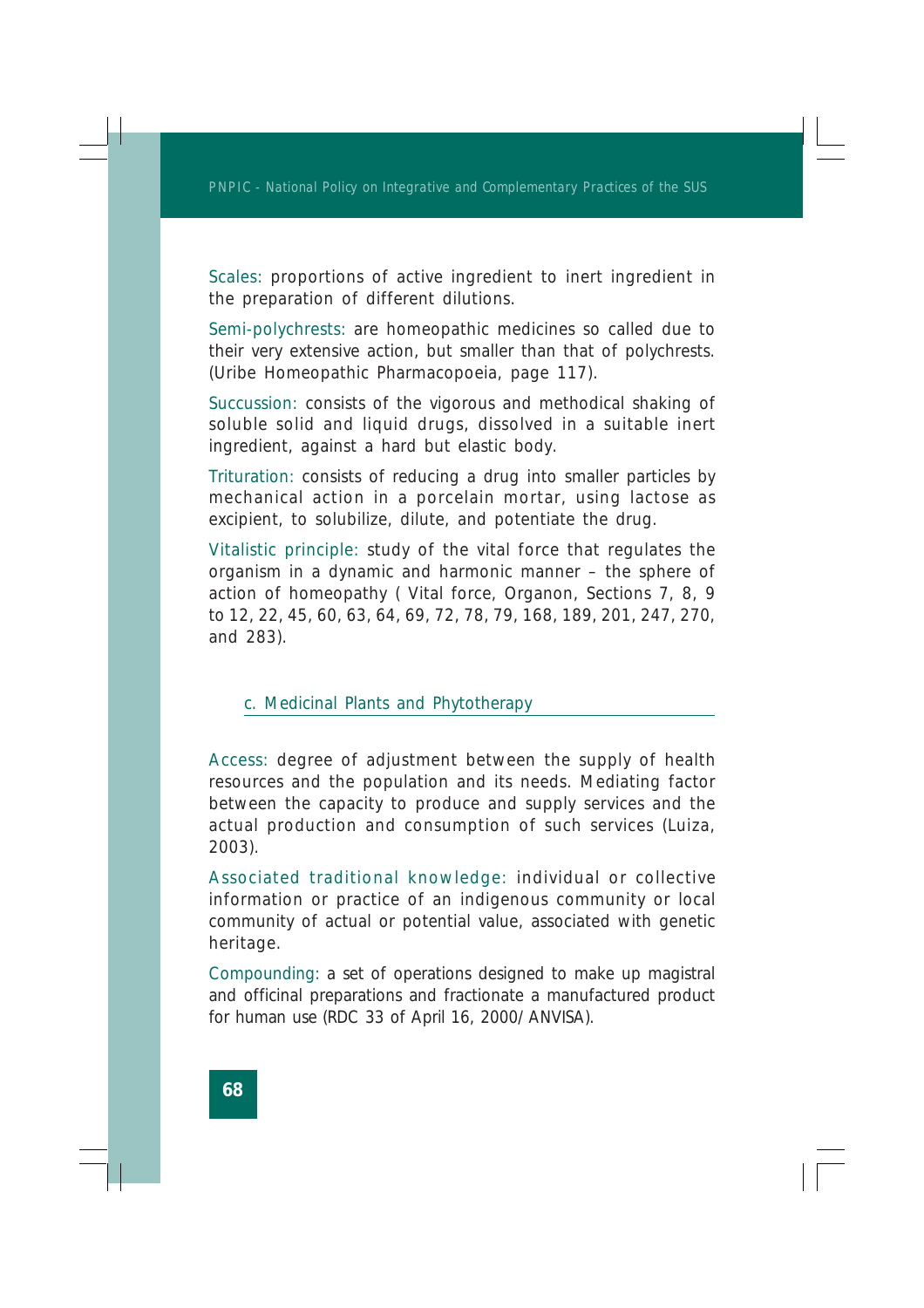SUS GLOSSARY

Efficacy: the probability of benefit to individuals in a defined population from a technology applied for a given problem under ideal conditions of use (OFFICE OF TECHNOLOGY ASSESMENT, 1978).

Health education: 1. Educational process of developing knowledge on health for its appropriation by the population, and not for professional training or career in health. 2. It is also the set of practices of the sector that help increase people's independence in their care and when discussing with professionals and managers to achieve health care according to their needs. Notes: 1. Health education enhances the exercise of social control over health policies and services so that they can address the population's needs. 2. Health education is expected to help encourage social management of health (BVS, 2005).

Herbal medicine: a medicine made exclusively of active plant constituents. It is based on the knowledge of the efficacy and risks of its use, as well as reproducibility and stability of its quality. Its efficacy and safety are validated by ethnopharmacological studies on use and technical/scientific documentation through journals or phase 3 clinical trials. A medicine containing any active ingredients of any origin, isolated or associated with plant extracts in its composition, is not considered an herbal medicine. (AGÊNCIA NACIONAL DE VIGILÂNCIA SANITÁRIA, 2004).

List of Medicinal Plants for Potential Use at the SUS: list of species of medicinal plants, selected based on the situational diagnosis, which have not met the requirements for inclusion in the National List of Medicinal Plants.

Local community: a distinct human group, including remnant quilombo communities, due to its cultural conditions, which is traditionally organized through successive generations and its own customs and preserves its social and economic institutions (MP 2.186-16, August 23, 2001).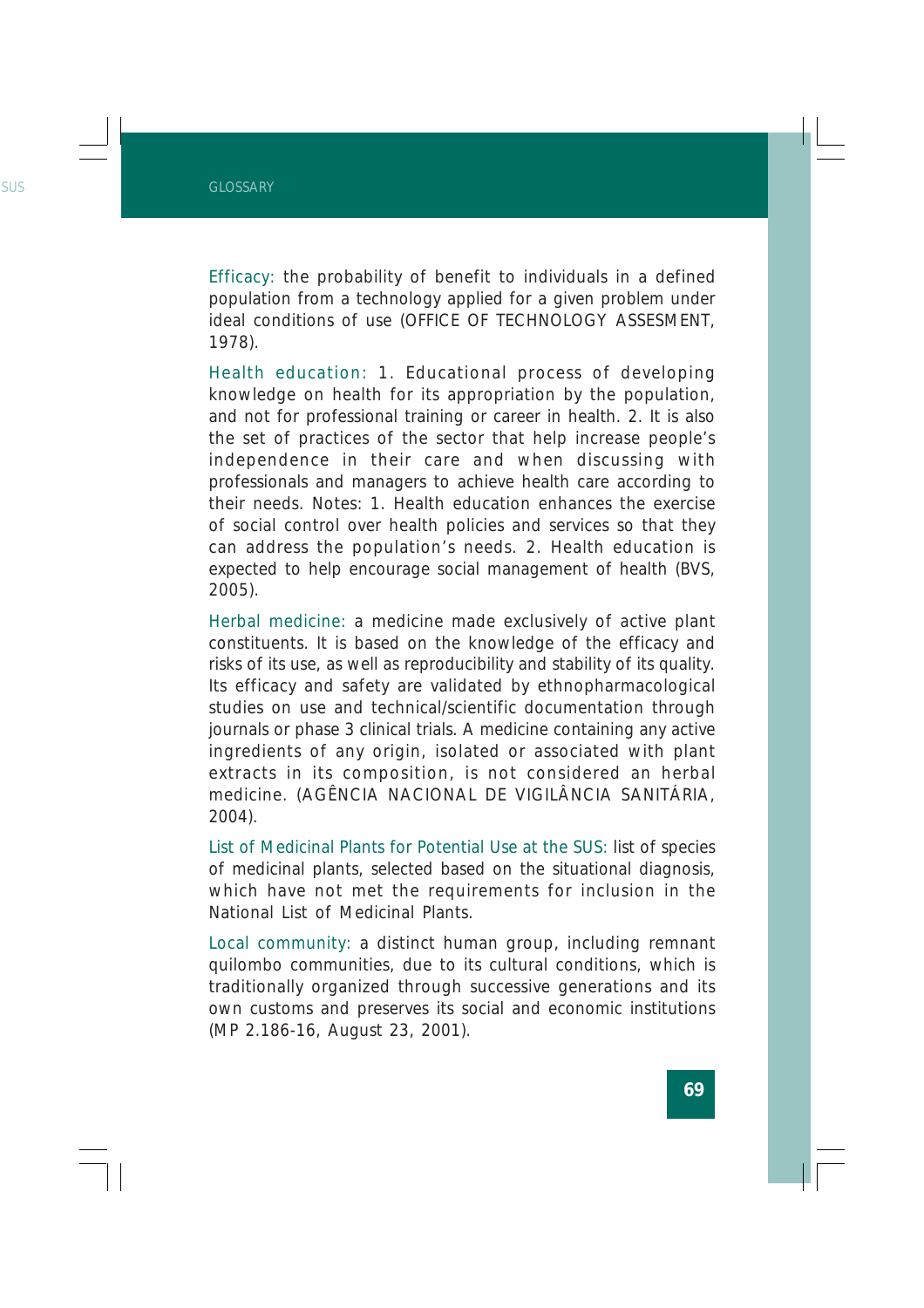Medicinal plant: is a plant species, cultivated or wild, used for therapeutic purposes (WHO, 2003). Fresh plant is that collected at the time of use, and dried plant is that which has been dried and is equivalent to a plant drug.

Official Laboratory: a laboratory of the Ministry of Health or similar bodies of the Federal Government, States, Federal District, and Territories, which has been delegated, by agreement or certification, responsibility for analysis of drugs, medicines, pharmaceutical ingredients, and the like.

Officinal preparation: is that prepared at a pharmacy according to a formula specified in Pharmacopoeias, Literature, or Formularies accepted by the Ministry of Health (RDC 33 of April 19, 2000/ Anvisa).

Pharmaceutical care: set of actions designed for the promotion, protection, and recovery of both individual and collective health, using the medicine as the primary ingredient, to promote access to and rational use of medicine; such set involves research, development, and production of medicines and ingredients, as well as their selection, programming, acquisition, distribution, dispensation, quality assurance of products and services, monitoring, and assessment of their use, with a view to achieving concrete results and improving the population's quality of life (CONSELHO NACIONAL DE SAÚDE, 2004).

Plant constituent: a fresh medicinal plant, plant drug, or its derivatives. (AGÊNCIA NACIONAL DE VIGILÂNCIA SANITÁRIA, 2004).

Plant drug: a medicinal plant or its parts, after the process of collection, stabilization, and drying, whether whole, chopped, triturated, or pulverized (AGÊNCIA NACIONAL DE VIGILÂNCIA SANITÁRIA, 2004).

Pharmacopoeia: a set of standards and monographs on drug products issued by and for a country. (BRASIL, 1998).

Pharmacovigilance: the science relating to the detection, assessment, understanding, and prevention of adverse effects or any other drug-related problem (WORD HEALTH ORGANIZATION), 2002).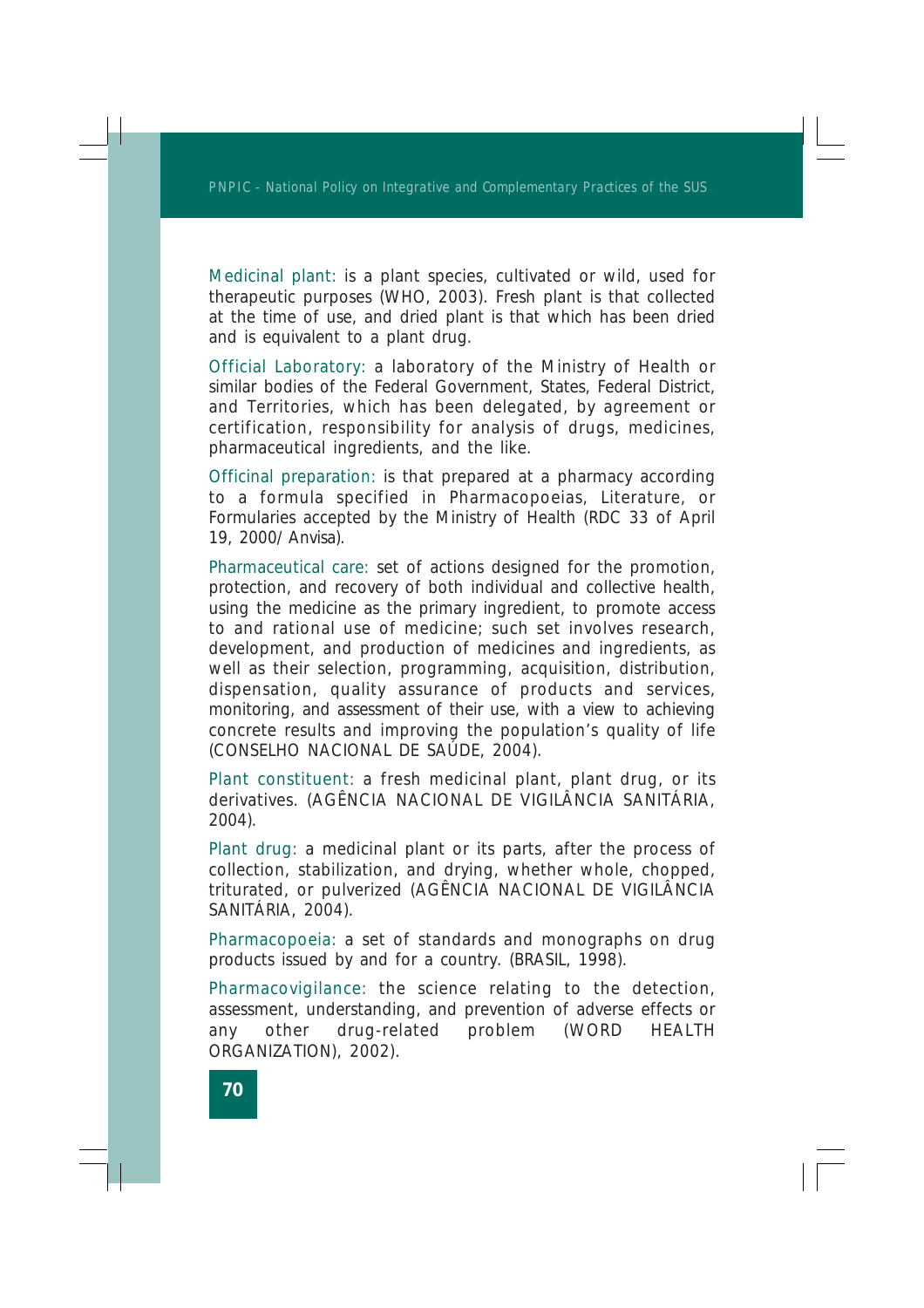SUS GLOSSARY

Phytotherapy: therapy based on the use of medicinal plants in different pharmaceutical forms, without the use of isolated active ingredients, even if of vegetable origin. (Luz Netto Jr., N., 1998).

Primary health care: Primary Care means a set of individual and collective health care actions, which include health promotion and protection, injury prevention, diagnosis, treatment, rehabilitation, and health maintenance. It is delivered by democratic and participative administrative and sanitary practices in teamwork directed towards people living in well-defined territories of sanitary responsibility, considering the dynamics of the territories where those people live. It uses highly complex low-density technologies, which are expected to resolve the most frequent and relevant health problems in its territory. It is the preferred point of contact of users with health systems. It is guided by the principles of universality, accessibility, and coordination of care, interpersonal relationship and continuity, comprehensiveress, accountability, humanization, equity, and social participation. (Brazil. PNAB 2006)

Rational use: Is the process comprising the proper prescription, timely availability at accessible prices, dispensation under proper conditions, and consumption in the recommended dosages, at the indicated intervals, and for the recommended period of time, of effective, safe, and quality medicines. Use of resources based on economic sustainability.

Sustainable Management: use of natural assets and services through management practices that ensure ecosystem conservation and provide social and economic benefits to both current and future generations.

Remedy: a pharmaceutical product, technically obtained or prepared, for prophylactic, curative, palliative, or diagnostic purposes (Law 5991 of November 17, 1973).

Safety: acceptable risk in a specific situation (OFFICE OF TECHNOLOGY ASSESSMENT,1978).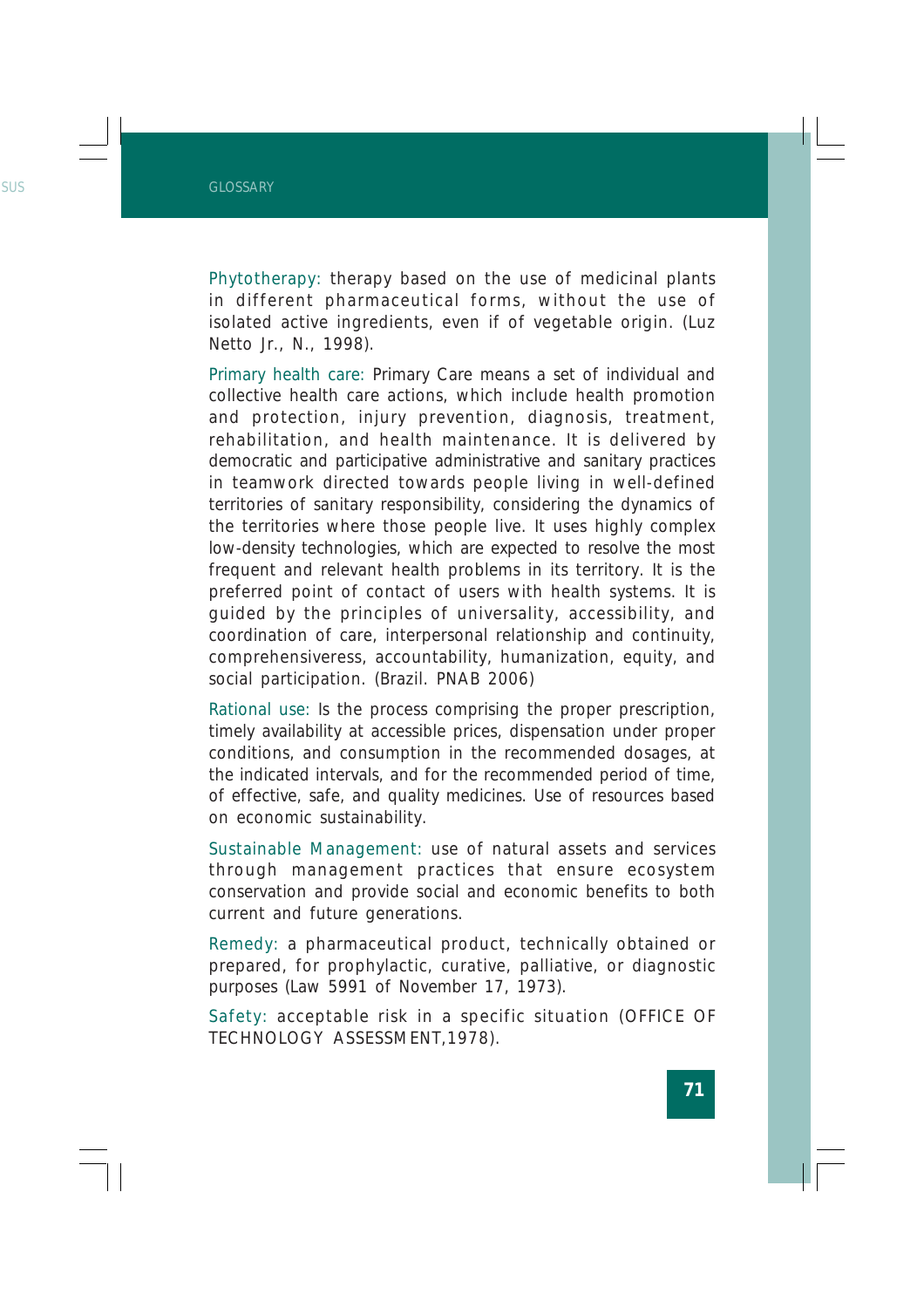#### d. Social Hydrotherapy - Crenotherapy

Community Hydrotherapy: is the access to thermal establishments for preventive, therapeutic, and health maintenance purposes.

Crenology: is the study of mineral water springs, which is a branch of Hydrology.

Crenotherapy: treatment by mineral waters.

Mineral Water: "is that from natural or artificial sources, with a chemical composition or physical or physicochemical properties distinct from regular water, such that it has a medicinal action." (Code of Mineral Waters, Decree Law No. 7841 of August 8, 1945).

Physicochemical analysis of water: is the procedure whereby mineral characteristics, temperature, presence of microorganisms, and radioactive elements of water are identified.

Thermal Medicine: the branch of clinical medicine concerned with the use of mineral water as a complementary therapy.

# e. Anthroposophical Medicine

Anthroposophical doctors: professionals graduated in medicine, duly registered with a Regional Medical Board, who completed a training program in AM recognized by the Brazilian Association of Anthroposophical Medicine or its regional offices. Along with the medical work, other specific actions are performed by other professionals according to their specificities. The activity of doctors in this system is not much different from conventional practice, which is why Anthroposophical Medicine may be considered an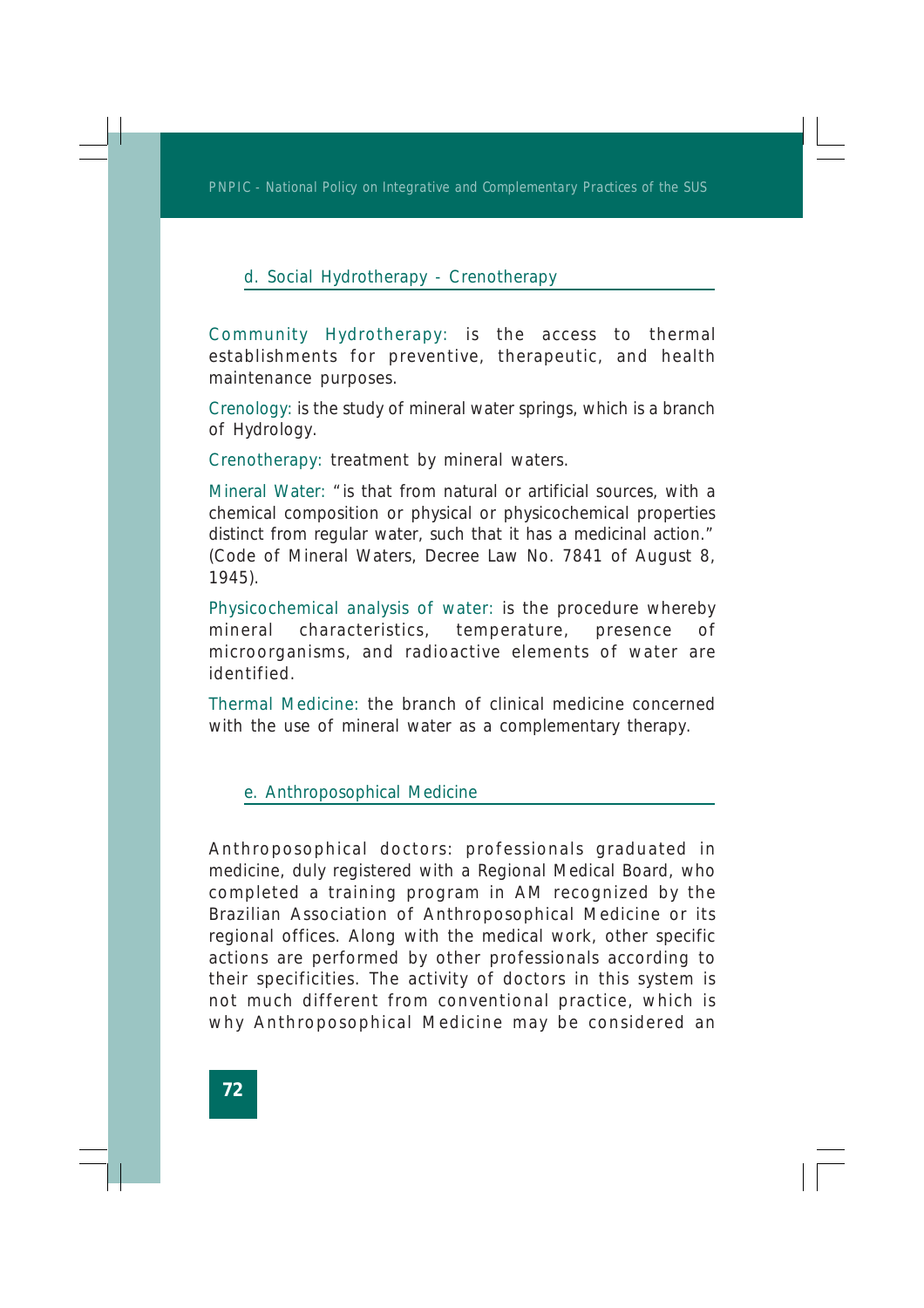SUS GLOSSARY

extension of medical practice. Steps such as anamnesis, physical examination, and request for additional examinations, when necessary, are similar. In the next step, in addition to conventional diagnosis, the anthroposophical doctor also performs a complementary diagnosis based on the body of knowledge involved in anthroposophical world view. Programs for health professionals have a common core curriculum of two years. Thereafter, each area continues separately with specific training, which lasts additional two or three years.

Non-drug therapeutic options in AM: health team professionals (nurses, psychologists, masseurs, art therapists, and others) work in an integrated manner with doctors and dentists, applying other therapeutic options when advisable.

> a) External applications: comprise the use of hot-foot bath, bandaging, compresses, and poultices based on teas, oils, and herbal ointments. They may be performed by all health team professionals. Some modalities are folk medicine techniques and may be incorporated by users and community.

> b) Therapeutic baths: are performed by diluting oils of medicinal plants in the immersion water. They are performed by the nursing team based on medical prescription and comprise some specific techniques.

> c) Rhythmic massage: is inspired by Swedish massage and believes the human organism is filled with vitality, which is generally altered in pathologic states. Through specific strokes (effleurage, petrissage, and friction, double circle, and infinity symbol), it is possible to balance such vitality by acting on the aqueous, aerial, gaseous, and solid portions of the organism. It is performed by higher-level professionals specifically trained by the Rhythmic Massage School of Brazil.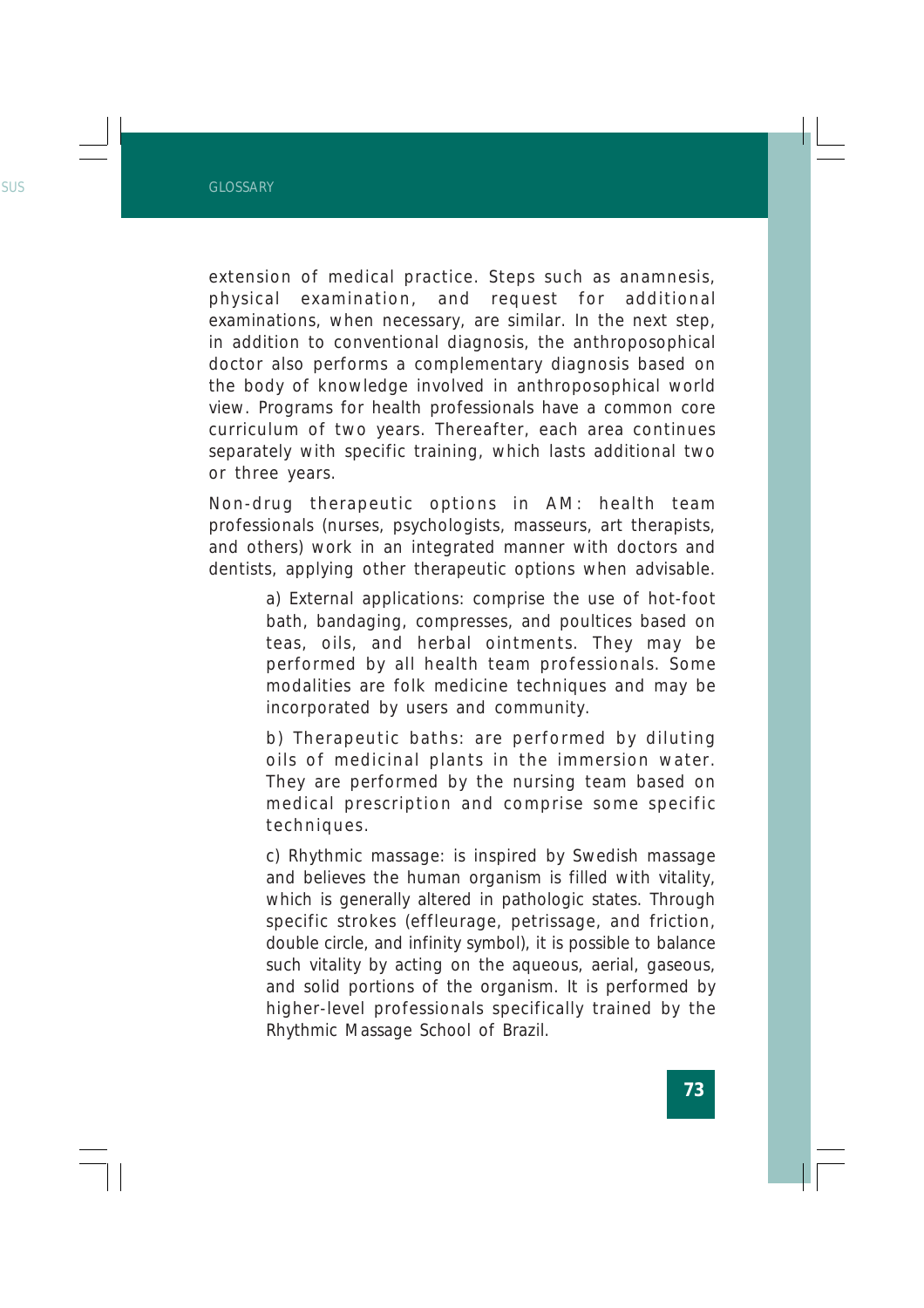d) Art therapy: is indicated both as a hygienic and preventive activity and for the treatment of various organic and psychological disorders. It involves activities of drawing, watercolor painting, clay modeling, and other techniques. It can be group or individual therapy.

Drug therapy: this therapy in Anthroposophical Medicine is performed exclusively by doctors and dentists, who prescribe according to an individual diagnosis. Although one of the perceived benefits is reduction in the use of allopathic drugs, whenever necessary the prescription will involve a combination of such drugs with homeopathic, herbal, and specific anthroposophical medicines (potentized preparations using specific anthroposophical pharmaceutical processes).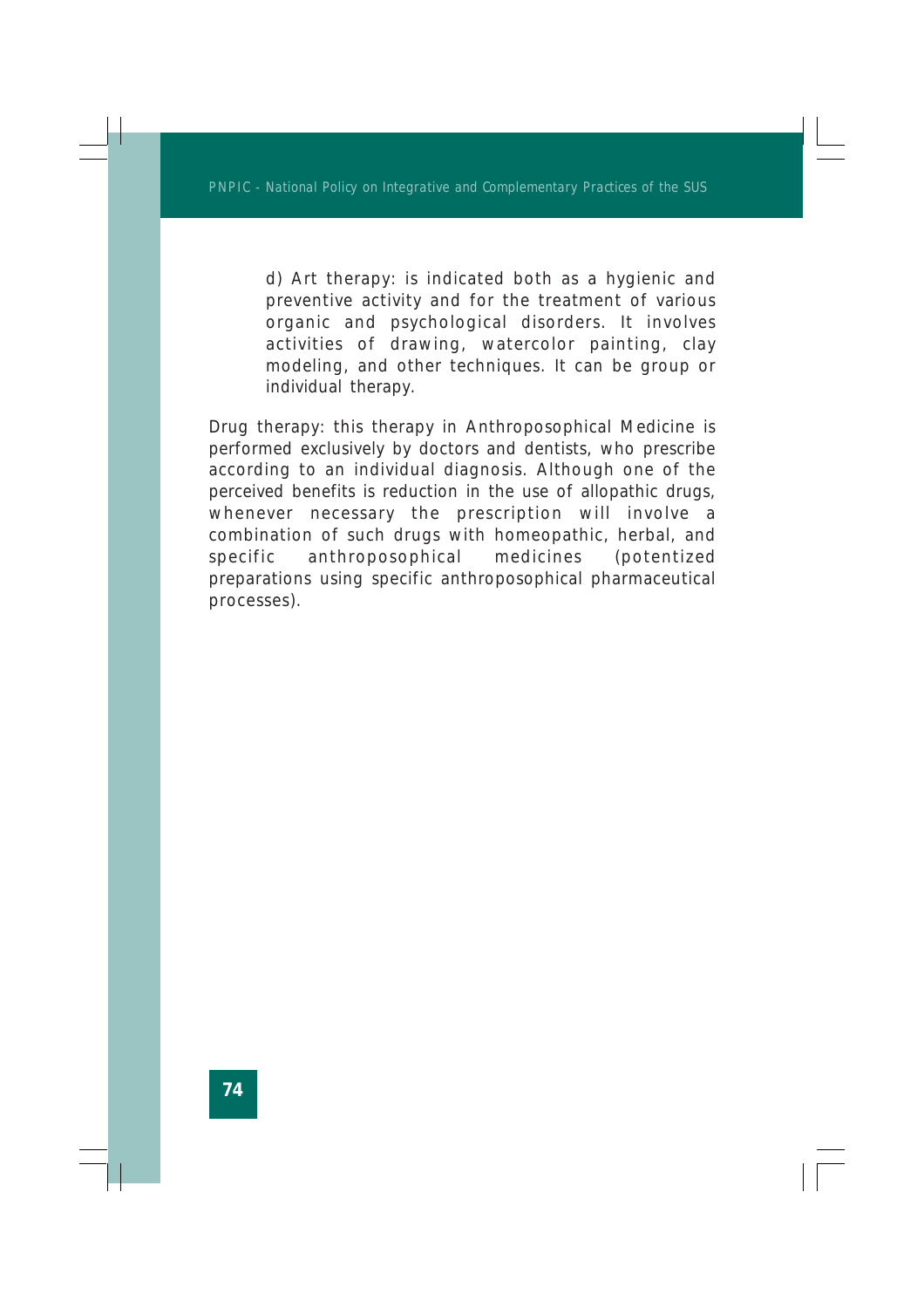# **CHAPTER 3**

**SITUATIONAL DIAGNOSIS OF INTEGRATIVE AND COMPLEMENTARY PRACTICES AT THE SUS**

# **3.1 INTRODUCTION**

As part of the process of preparing the National Policy<br>
on Natural Medicine and Complementary Practices (PMNPC), currently named National Policy on Integrative and Complementary Practices at the SUS (PNPIC), and in order to meet the need to know experiences that have been developed in the public network of many municipalities and states, the Ministry of Health adopted the strategy of conducting a National Diagnosis of the conceptions already contemplated in the Unified Health System, especially those in the field of Traditional Chinese Medicine – Acupuncture, Homeopathy, Phytotherapy, and Anthroposophical Medicine, in addition to complementary health practices.

# **3.2 METHODOLOGY**

The diagnosis was conducted by the Department of Primary Care, within the Health Care Secretariat of the Ministry of Health, during the period from March to June 2004 by mailing a questionnaire to all municipal and state secretaries of health, with a reply envelope and a cover letter signed by the Secretary of Health Care (Annex).

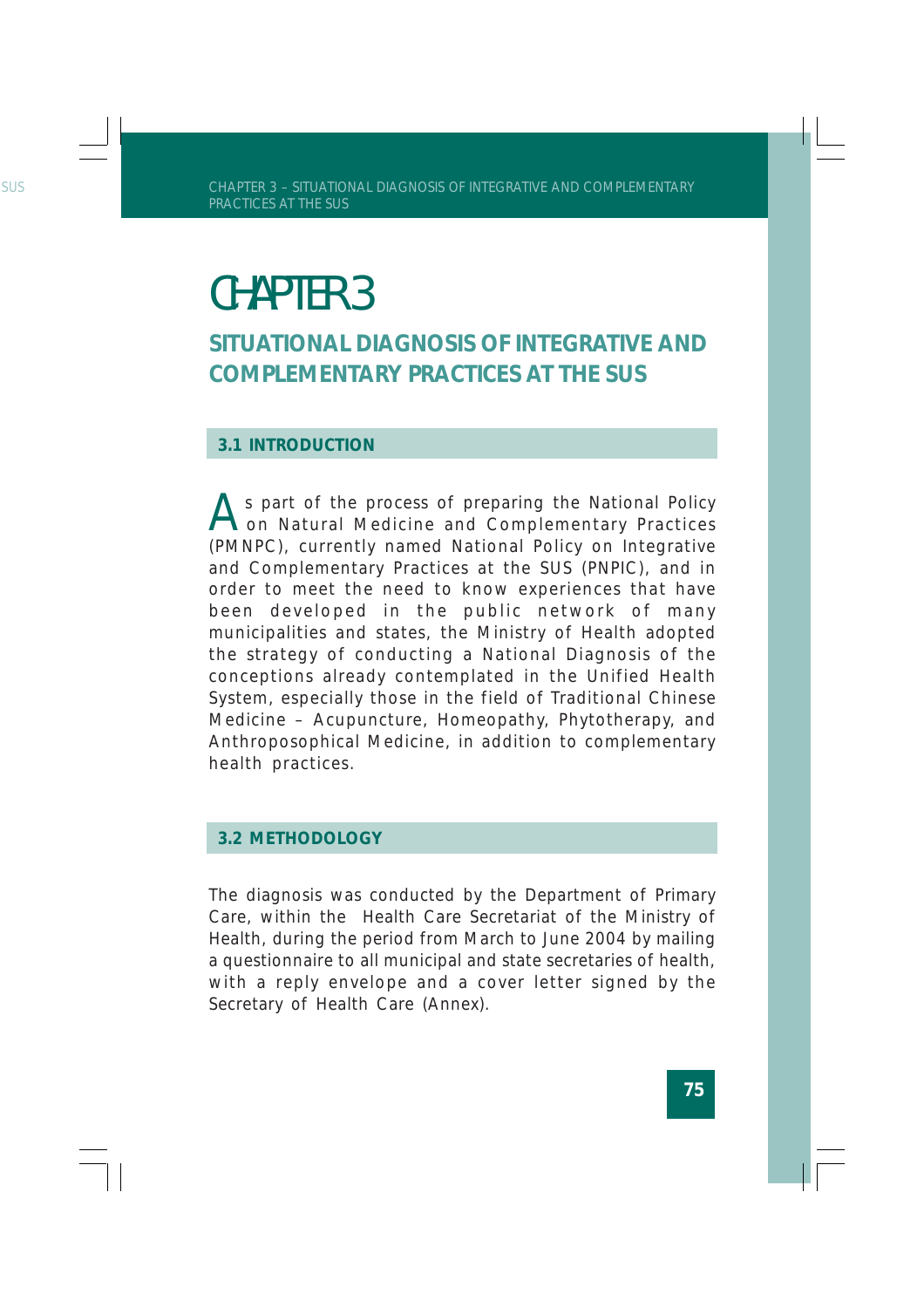The information collected was entered into an Access database for statistical analysis, which was conducted between July and November 2004.

Based on the questionnaires returned, the statistical validity of the sample size calculation was verified for the continuation of the works.

### **3.3 RESULTS**

Out of the 5,560 questionnaires sent, 1,342 were returned, 232 of which presented positive results and revealed the implementation of some integrative and/or complementary practice in 26 states, including 19 state capitals, and this sample was considered satisfactory in the statistical significance calculation for a national diagnosis.

After the questionnaire was sent, when reviewing the results, problems were noted in the working of questions 3/4/6/7. The results of these questions will be presented considering these limitations in the analysis.

Some of the practices were found to exist in 26 Brazilian states, especially in the Southeastern states (Graph 01). The results also revealed that complementary practices are predominant in terms of frequency, followed by Phytotherapy, Homeopathy, and Acupuncture (Graph 02).

Reiki and Lian Gong stand out among the complementary practices (Graph 03). Only 6% of the total has a State or Municipal institutional Law or Act creating some type of service related to Integrative and Complementary Practices (Graph 04).

It was also found that actions are preferably inserted in Primary Care – Family Health in all practices contemplated (Graphs 05 to 10).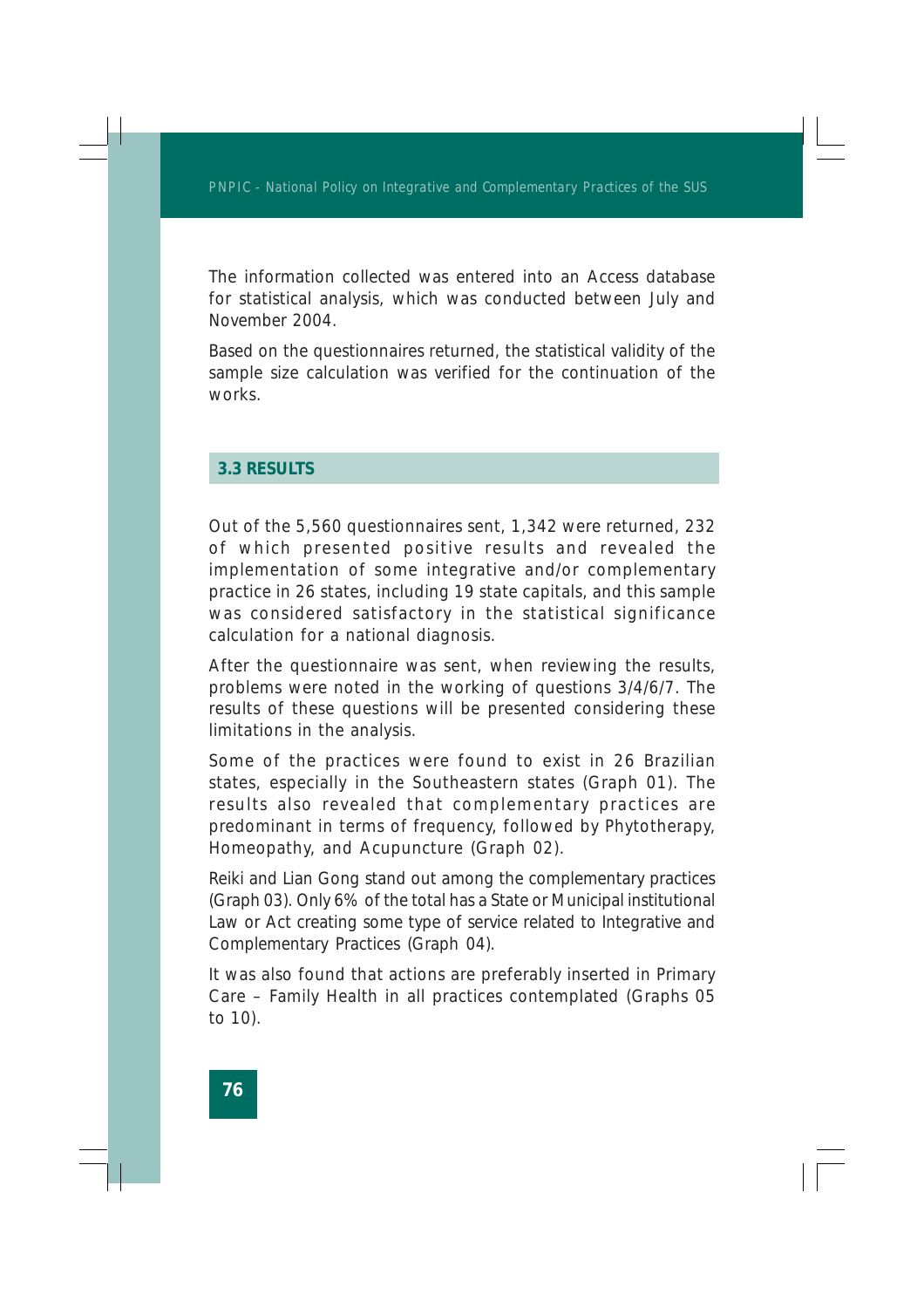> With regard to training of the professionals, most activities are performed in the very health services, followed by training at other educational centers (Graph 11).

> Among the main material resources used, the following were listed for TCM/Acupuncture: Needles and Moxa; for Homeopathy: therapeutic handbook, repertory, and homeopathic medicine; for Phytotherapy: therapeutic handbook and herbal medicine; and for Anthroposophical Medicine: homeopathic medicine, herbal medicine (Graph 12).

> With regard to the supply of inputs by a public pharmacy, it was found that only 9.6% of the homeopathic medicines are distributed through a public pharmacy (Graph 13). Conversely, for Phytotherapy, in 35.5% of the cases herbal medicines are distributed through a public pharmacy (Graph 14).

> The law requiring the presence of a professional pharmacist at pharmacies has still not been complied with (Graph 15).

> **Graph 01 – Distribution by state of the insertion of Integrative and Complementary Practices in the SUS, based on the answered questionnaires. Brasília, 2006.**

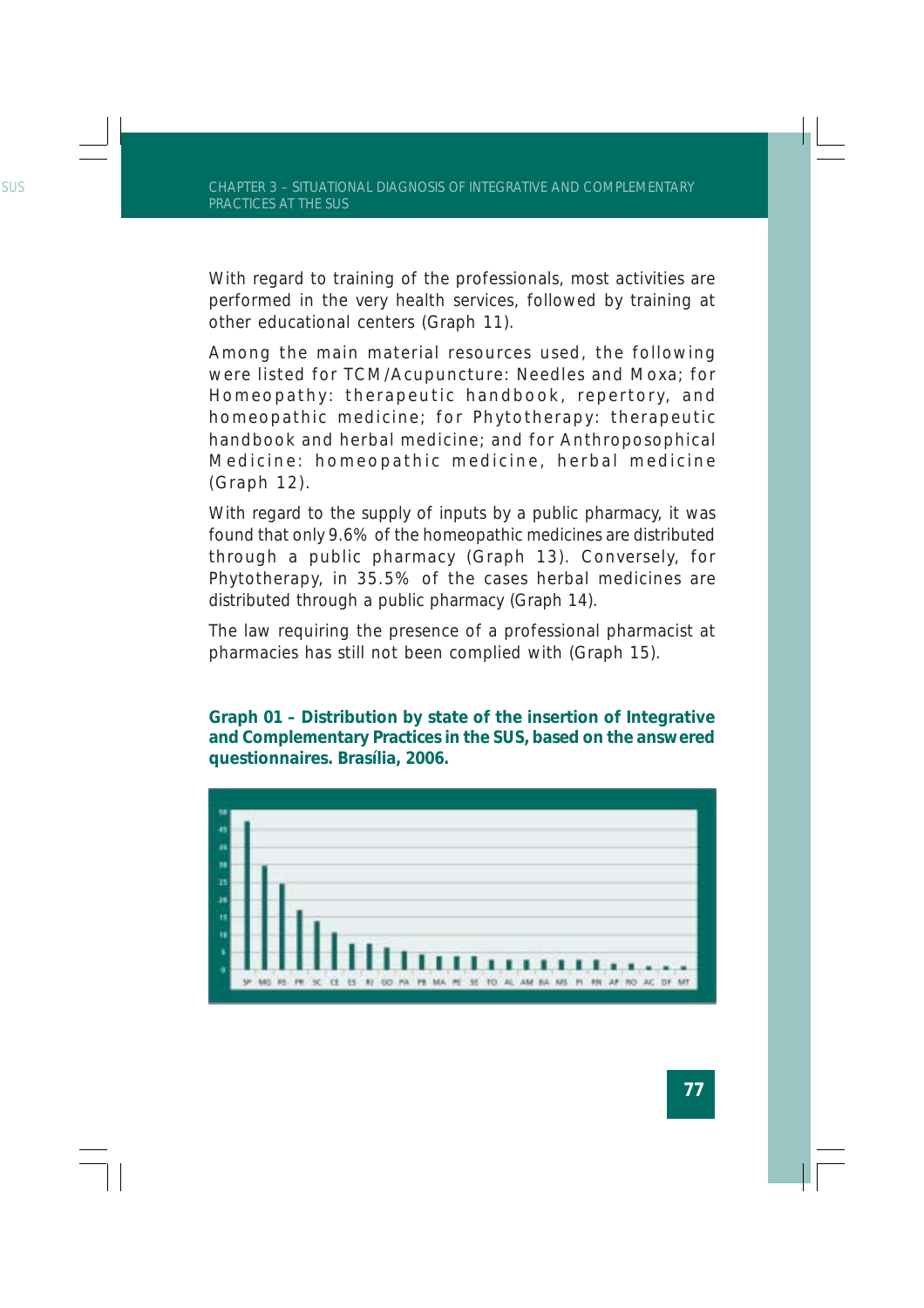**Graph 02 – Distribution by type, in percentage of the Integrative and Complementary Practices in Brazilian municipalities and states. Brasília, 2006.**



### **Graph 03 – Distribution of the types of Complementary Practices in Brazilian states and municipalities. Brasília, 2006.**

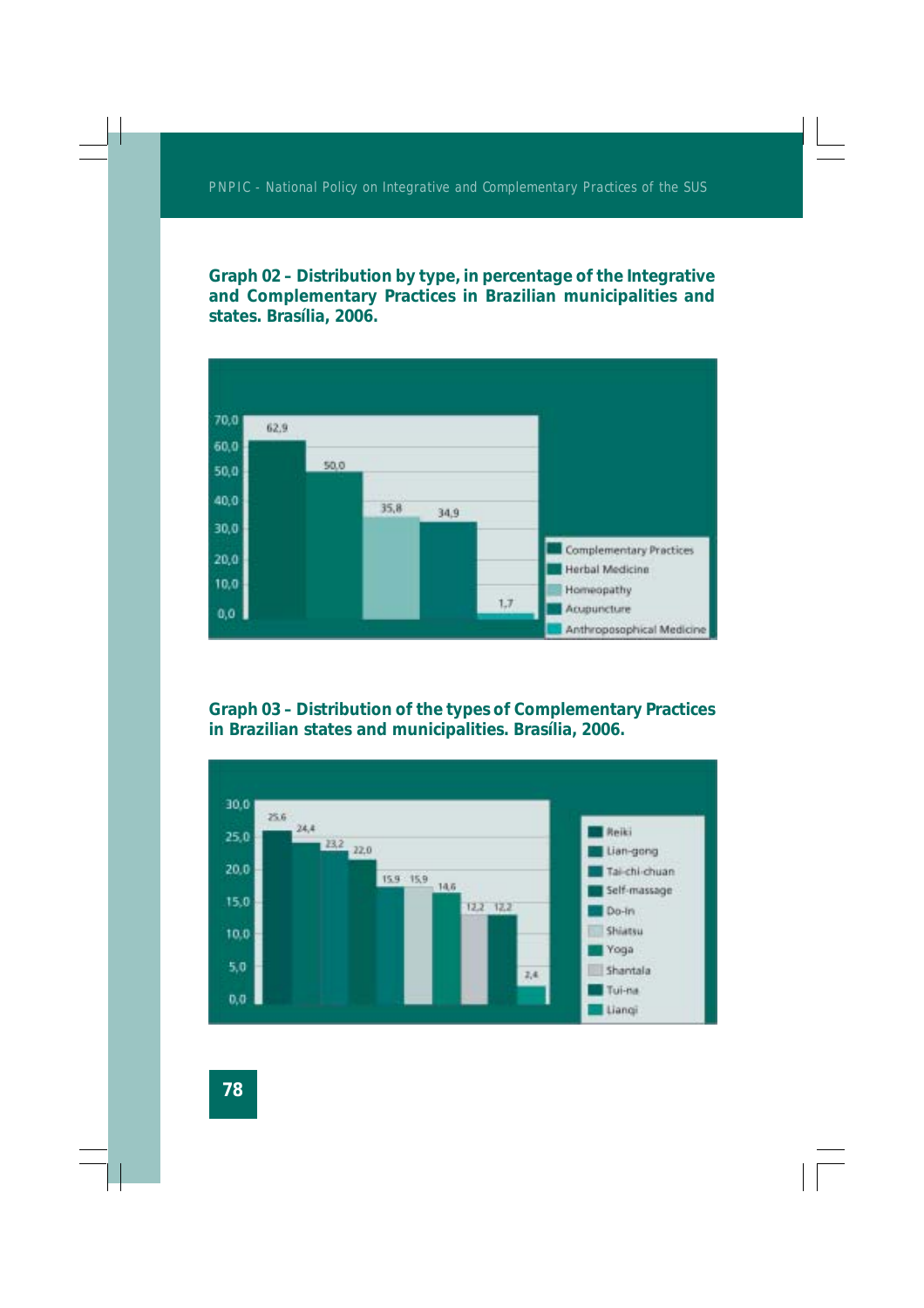> **Graph 04 – Percentage of states and/or municipalities having an institutional law or Act for the creation of services in Integrative and Complementary practice at the SUS. Brasília, 2006.**





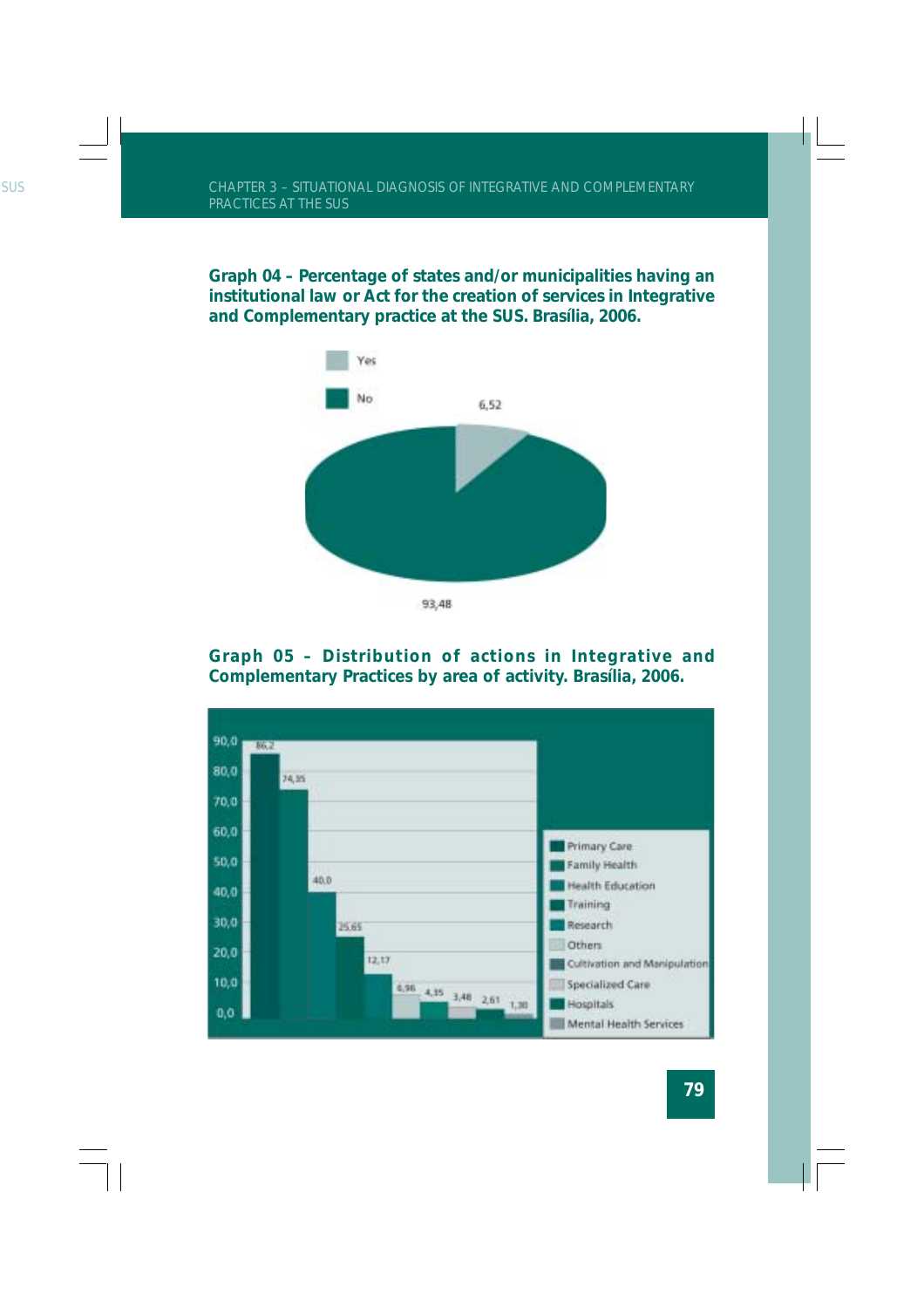

**Graph 06 – Distribution of Acupuncture actions by area of activity Brasília, 2006.**

# **Graph 07 – Distribution of Homeopathy actions by area of activity. Brasília, 2006.**

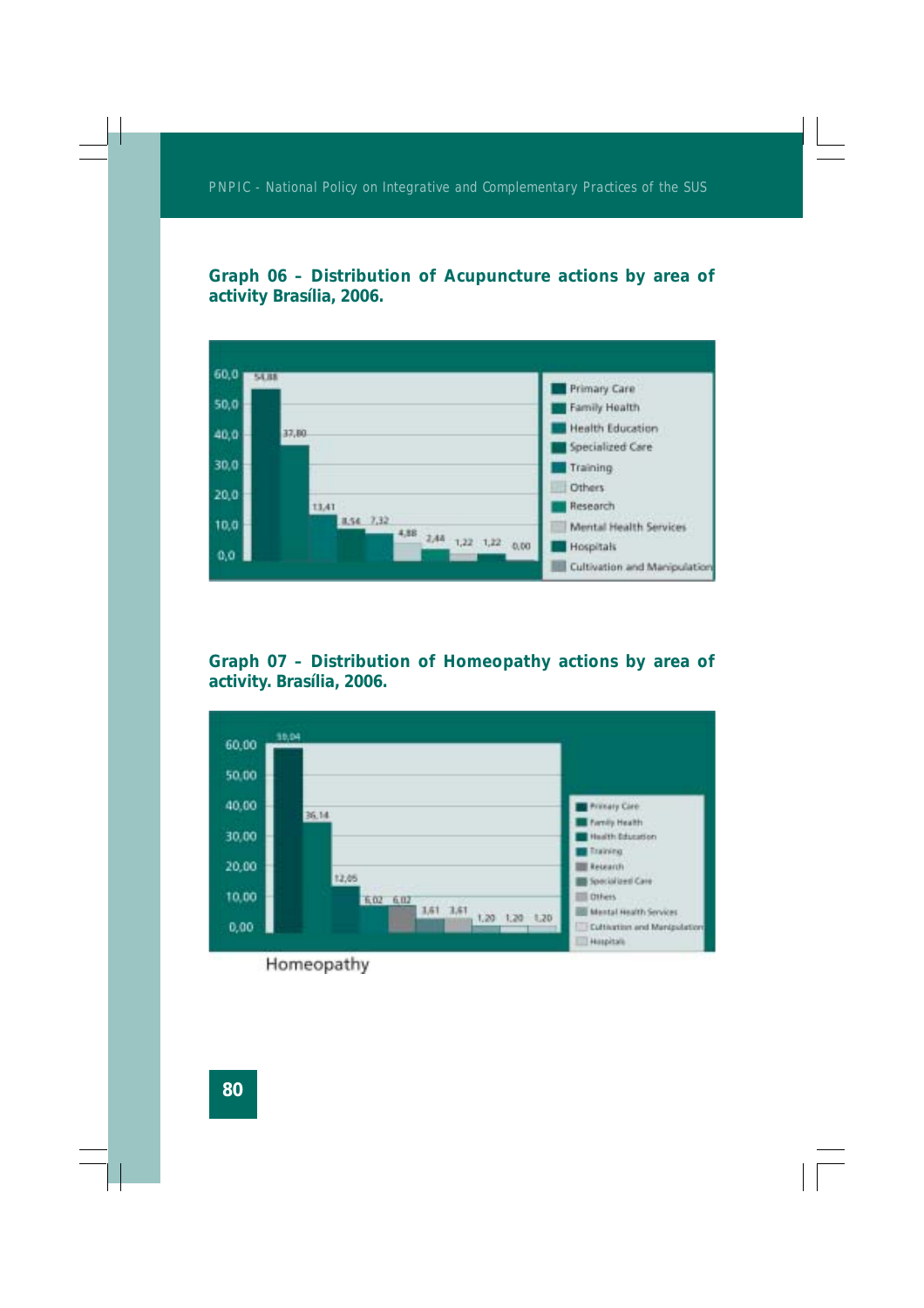> **Graph 08 – Distribution of Phytotherapy actions by area of activity. Brasília, 2006.**



**Herbal Medicine** 





Anthroposophical Medicine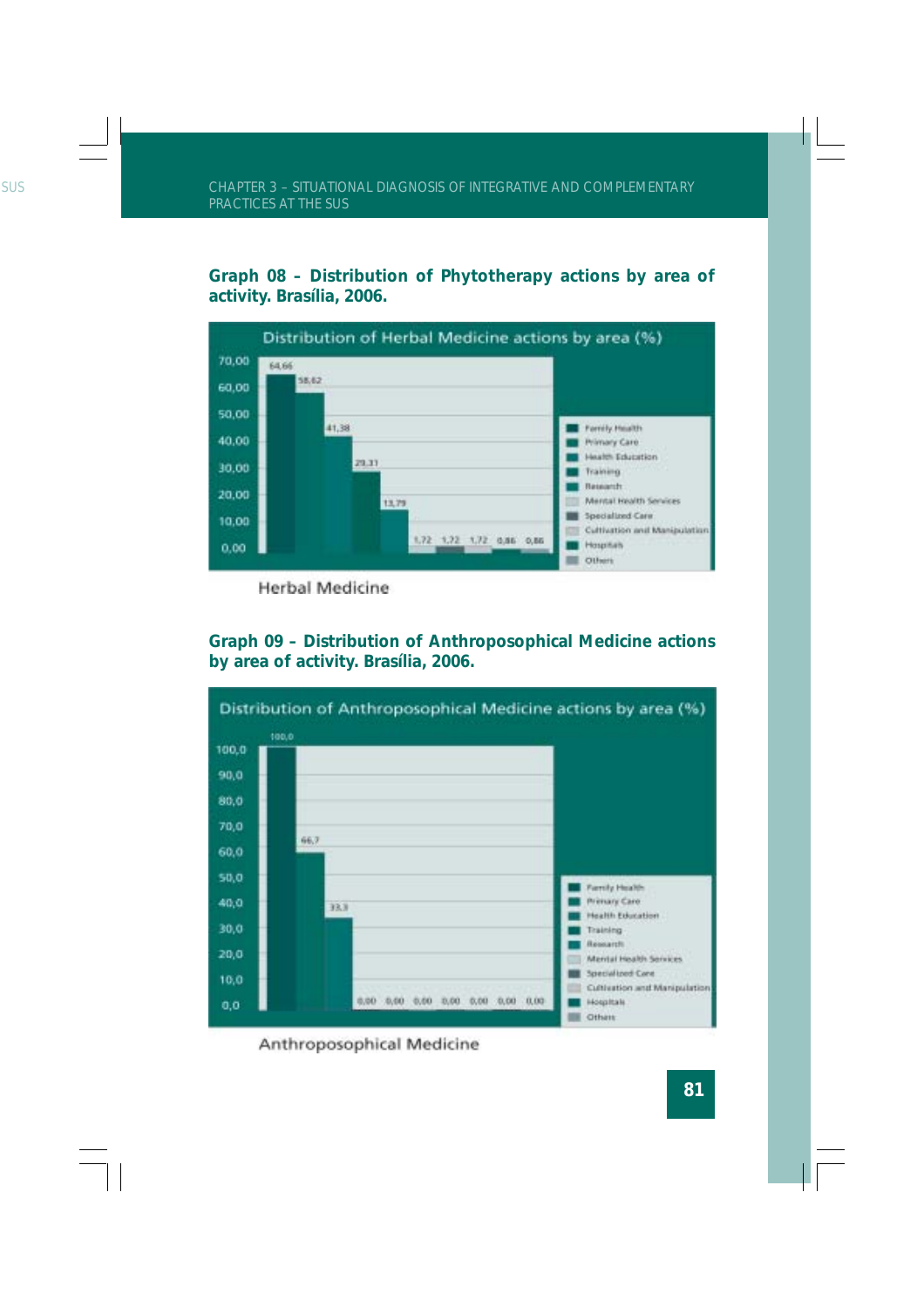

**Graph 10 – Distribution of actions in Complementary Practices by area of activity. Brasília, 2006.**

# **Graph 11 – Distribution of the method of training for professionals in Integrative and Complementary Practices. Brasília, 2006.**

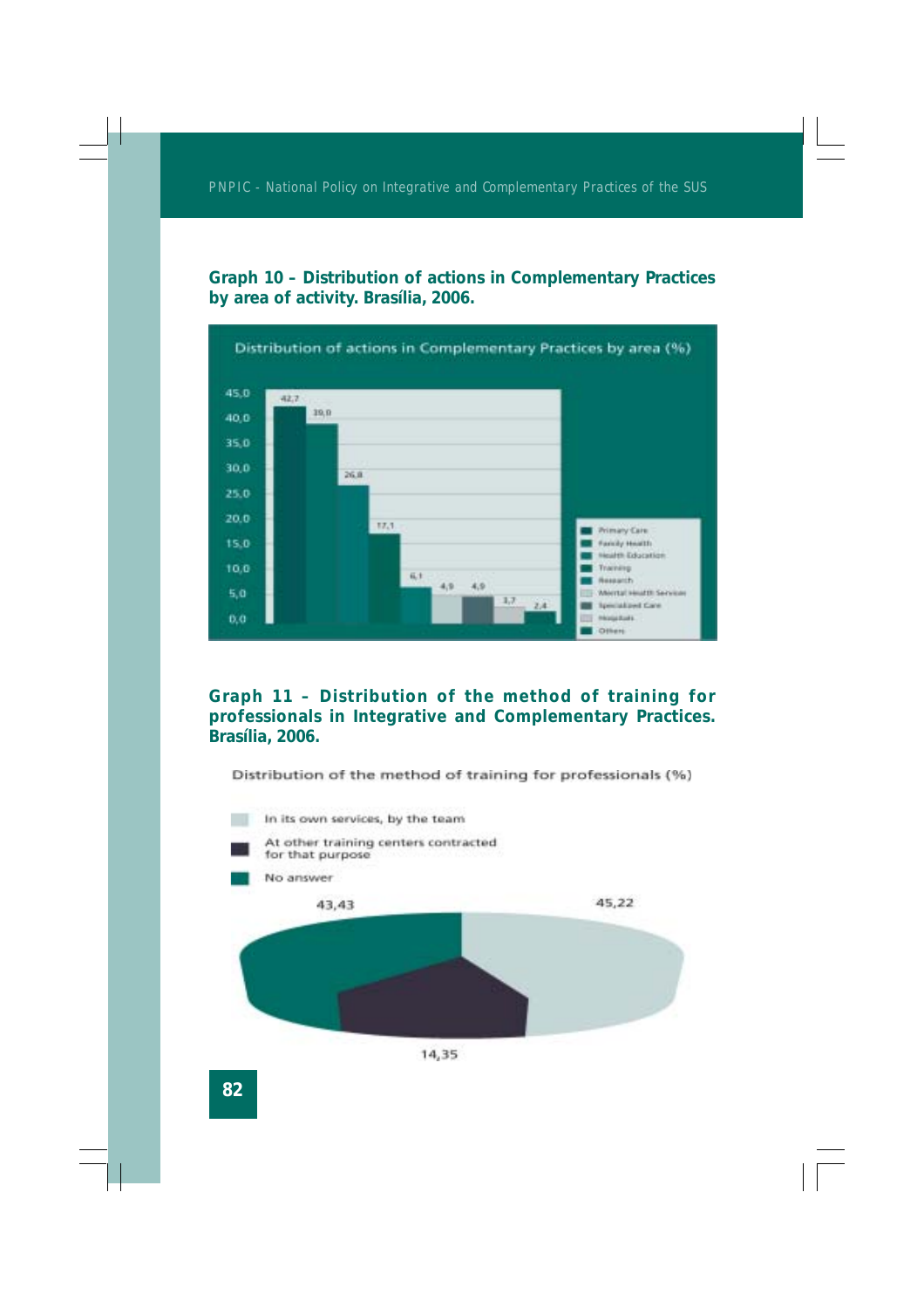> **Graph 12 – Distribution of material resources available for the performance of actions related to the areas. Brasília, 2006.**



### **Graph 13 – Percent distribution of supply of homeopathic medicines through a public pharmacy.**



9.6% of the municipalities supply homeopathic remedies through a public pharmacy

90.4% of the municipalities do not supply homeopathic<br>remedies through a public pharmacy

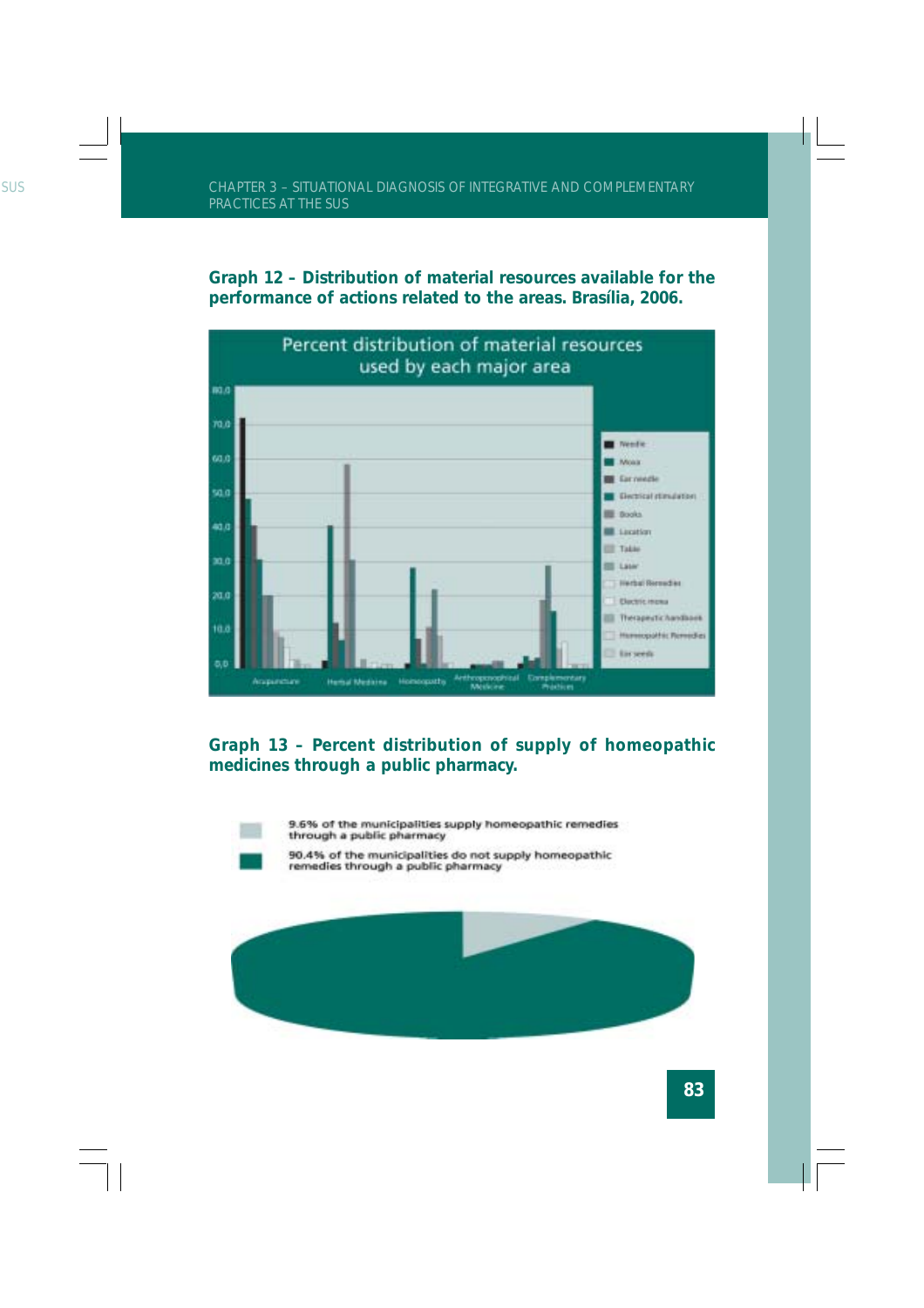



35.5% of the municipalities supply herbal remedies<br>through a public pharmacy

64,5% of the municipalities do not supply homeopathic<br>remedies through a public pharmacy



**Graph 15: distribution of the presence of pharmacists at pharmacies.**





92,61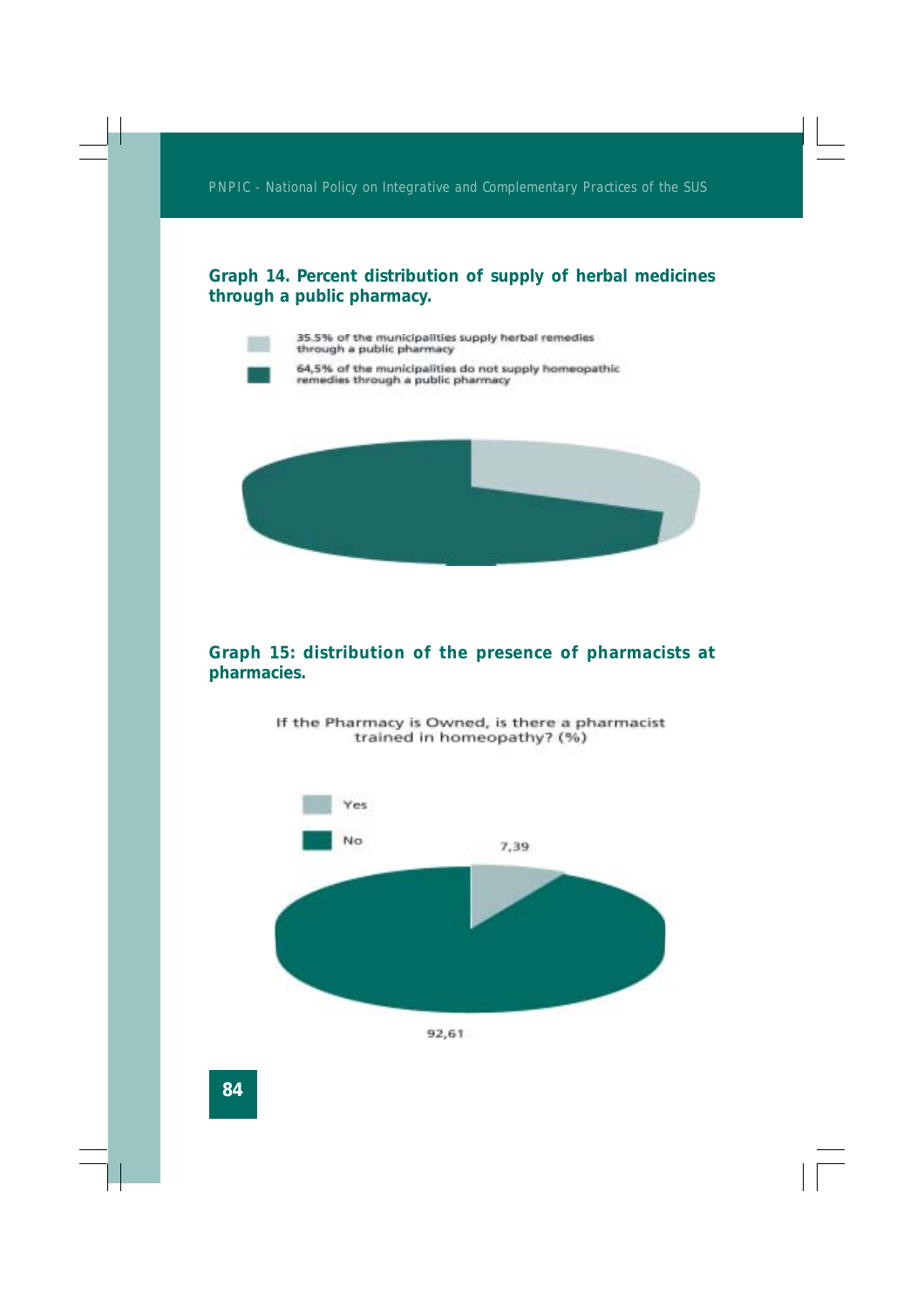# **3.4 FINAL CONSIDERATIONS**

Due to the absence of specific guidelines, the experiences conducted in the state and municipal public network have occurred in an unequal and discontinued manner and often without due registration, adequate supply of inputs, or follow-up and assessment actions.

A consequence of this process is the demand for its effective incorporation into the SUS, as demonstrated by the discussions at the National Health Conferences, the 1<sup>st</sup> National Pharmaceutical Care Conference in 2003, which emphasized the need for access to herbal and homeopathic medicines, and the 2<sup>nd</sup> National Conference on Health Science, Technology, and Innovation, held in 2004.

Thus, the survey on the insertion confirms that the development of the National Policy on Integrative and Complementary Practices at the SUS must be understood as a continuation of the process of implementation of the SUS, as it effectively promotes the application of the principles and guidelines governing the System. By considering individuals in their entirety – without ignoring their individuality when explaining their disease development and health processes – the MNPC contributes to the integrality of health care, a principle that also requires the integration of the actions and services found at the SUS.

On the other hand, the implementation of Integrative and Complementary Practices at the SUS opens the possibility of access to services that were previously available only through private care, as part of the effort to reduce regional differences in the supply of health actions.

Studies have demonstrated that such approaches help strengthen the joint responsibility of the individuals for their health, thus contributing to the exercise of citizenship.

Thus, the Ministry of Health's priority is the improvement of services and development of different approaches to provide the SUS users with preventive and therapeutic options.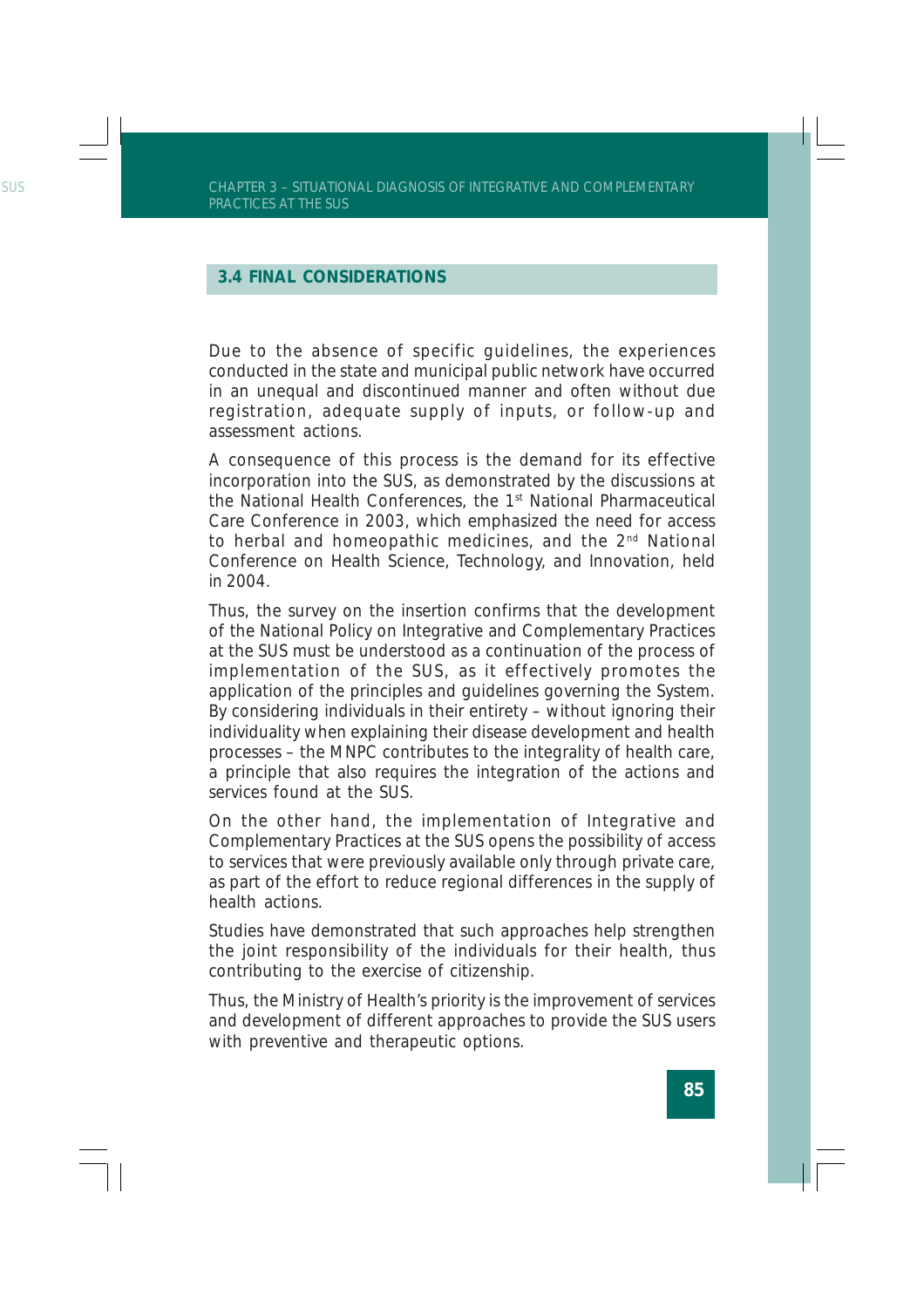# **ANNEX I**

**Situational Diagnosis of Actions and Services related to Natural Medicine and Complementary Practices found at the SUS**

**This questionnaire is intended to collect important information for the preparation of the National Policy on Natural Medicine and Complementary Practices (MNPC) at the SUS, currently including Homeopathy, Phytotherapy, Acupuncture, and Anthroposophical Medicine and Complementary Practices.**

**Thank you very much for your cooperation!**

1. Identification:

| 1.2 - Address         |          | Neighborhood_ |
|-----------------------|----------|---------------|
| $1.3 - City$          |          | State         |
| 1.4 - Postal Code     | Tel: ( ) | Fax (         |
| $1.5 - E$ -mail:      |          |               |
| $1.6$ - Completed by: |          |               |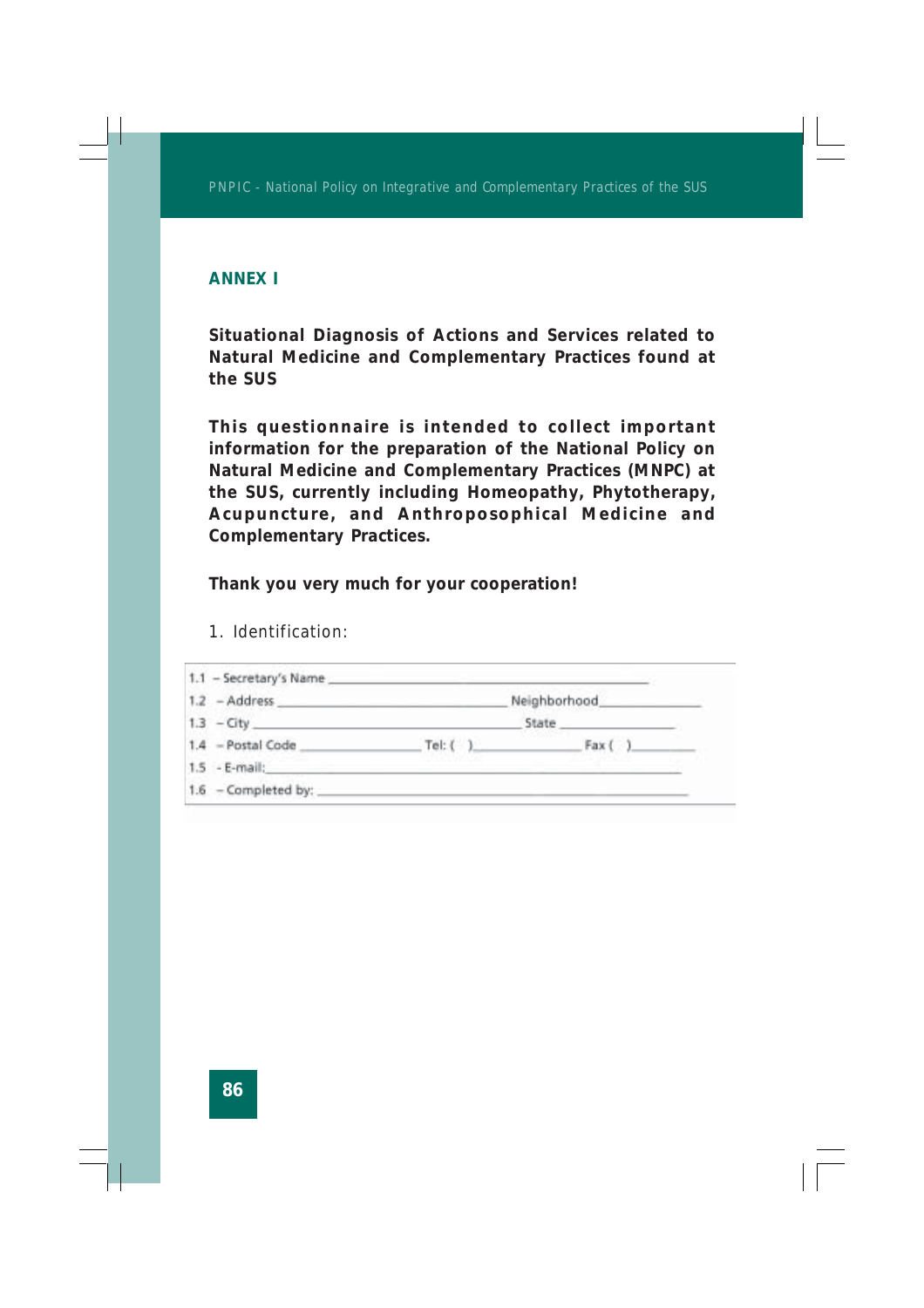SUS ANNEX – Situational Diagnosis of Actions and Services related to Natural Medicine and Complementary Practices found at the SUS

> 2. Is there any action related to the area of the MNPC in your Department?

| Acupuncture                    | No ▶ Starting year:<br>Yes                          |
|--------------------------------|-----------------------------------------------------|
| <b>Herbal Medicine</b>         | Yes No ▶ Starting year:                             |
| Homeopathy                     | Yes $\Box$ No $\blacktriangleright$ Starting year:  |
| Anthroposophical Medicine      | Yes $\Box$ No $\blacktriangleright$ Starting year:  |
| <b>Complementary Practices</b> | Yes $\Box$ No $\blacktriangleright$ Starting year:  |
|                                | Self-massage ▶ Starting year:                       |
|                                | Tai Chi Chuan ▶ Starting year:                      |
|                                | Lian Gong ▶ Starting year:                          |
|                                | Tui Na ▶ Starting year:                             |
|                                | Shantala ▶ Starting year:                           |
|                                | $\Box$ Yoga $\blacktriangleright$ Starting year:    |
|                                | $\Box$ Shiatsu $\blacktriangleright$ Starting year: |
|                                | Do-In ▶ Starting year:                              |
|                                | Reiki ▶ Starting year:                              |
|                                | Others ▶ Please specify below                       |
|                                | 1.<br>Starting year:                                |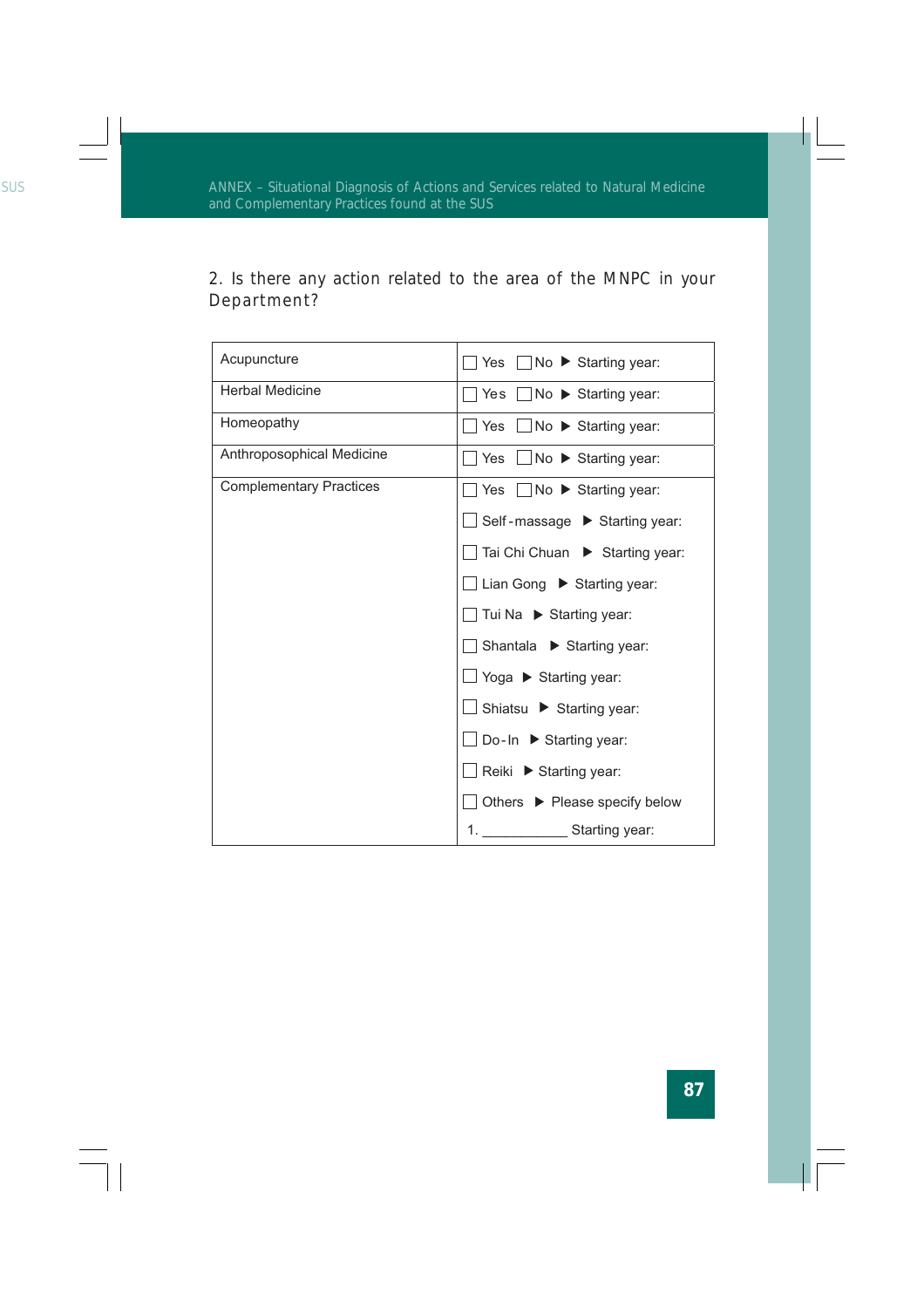$\boxed{\phantom{a}}$ 

| Acupuncture                    | Yes $\Box$ No $\blacktriangleright$ Name/E-mail          |
|--------------------------------|----------------------------------------------------------|
|                                | Tel                                                      |
| <b>Herbal Medicine</b>         | Yes     No ▶ Name/E-mail                                 |
|                                | Tel                                                      |
| Homeopathy                     | Yes $\vert \ \vert N_0 \blacktriangleright$ Name/E-mail  |
|                                | Tel                                                      |
| Anthroposophical Medicine      | Yes $\parallel$ No $\triangleright$ Name/E-mail          |
|                                | Tel                                                      |
| <b>Complementary Practices</b> | Yes $\vert$ $\vert$ No $\blacktriangleright$ Name/E-mail |
|                                | Tel                                                      |
| <b>General Coordination</b>    | Yes $\vert \ \vert N_0 \blacktriangleright$ Name/E-mail  |
|                                | Tel                                                      |

3 Is there a person responsible for coordinating this work?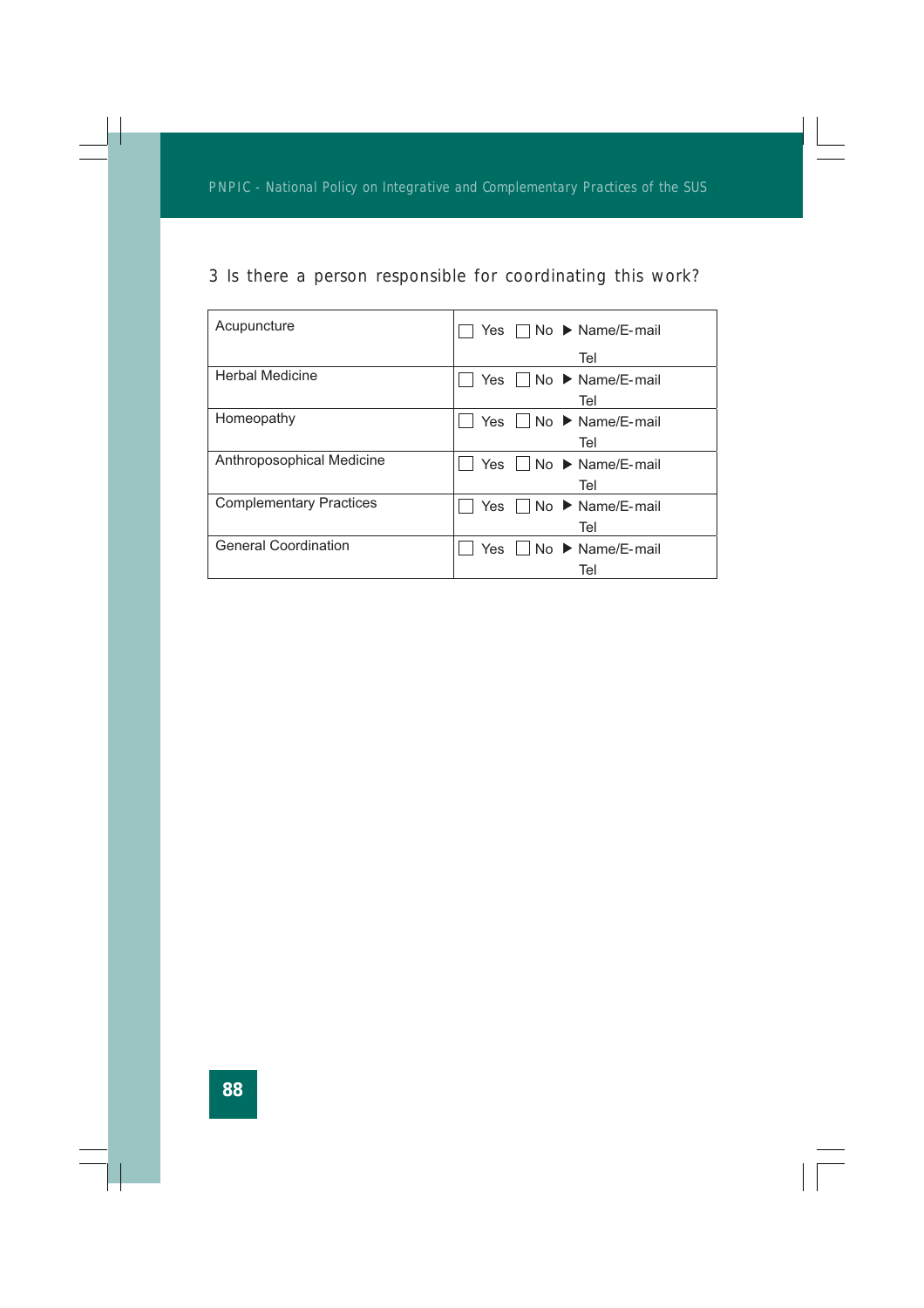SUS ANNEX – Situational Diagnosis of Actions and Services related to Natural Medicine and Complementary Practices found at the SUS

> 4. Have any professionals been specifically hired for these activities after competitive examination? If so, please specify the number of professionals.

|                               |                           | Doctor Dentist | Pharma Veterinarian Other/Specify |              |                |
|-------------------------------|---------------------------|----------------|-----------------------------------|--------------|----------------|
| Acupuncture                   | Yes $\lceil$<br>$\neg$ No |                |                                   | 1            | $\overline{4}$ |
|                               |                           |                |                                   | 2            | 5              |
|                               |                           |                |                                   | 3            | 6              |
| Herbal                        | Yes<br>∃No                |                |                                   | $\mathbf{1}$ | $\overline{4}$ |
| Medicine                      |                           |                |                                   | 2            | 5              |
|                               |                           |                |                                   | 3            | 6              |
| Homeopathy                    | Yes<br>$\n  1$ No         |                |                                   | $\mathbf{1}$ | 4              |
|                               |                           |                |                                   | 2            | 5              |
|                               |                           |                |                                   | 3            | 6              |
| Anthroposoph<br>ical Medicine | Yes<br>∃No                |                |                                   | 1            | $\overline{4}$ |
|                               |                           |                |                                   | 2            | 5              |
|                               |                           |                |                                   | 3            | 6              |
| Complementa<br>ry Practices   | Yes<br>No                 |                |                                   |              |                |
|                               | Yes<br>∣No                |                |                                   |              |                |
|                               | Yes<br>∣No                |                |                                   |              |                |
|                               | Yes<br>∣No                |                |                                   |              |                |
|                               | Yes<br>∣No                |                |                                   |              |                |
|                               | Yes<br>∣No                |                |                                   |              |                |

5. Is there any State or Municipal Institutional Law or Act creating some MNPC Service?

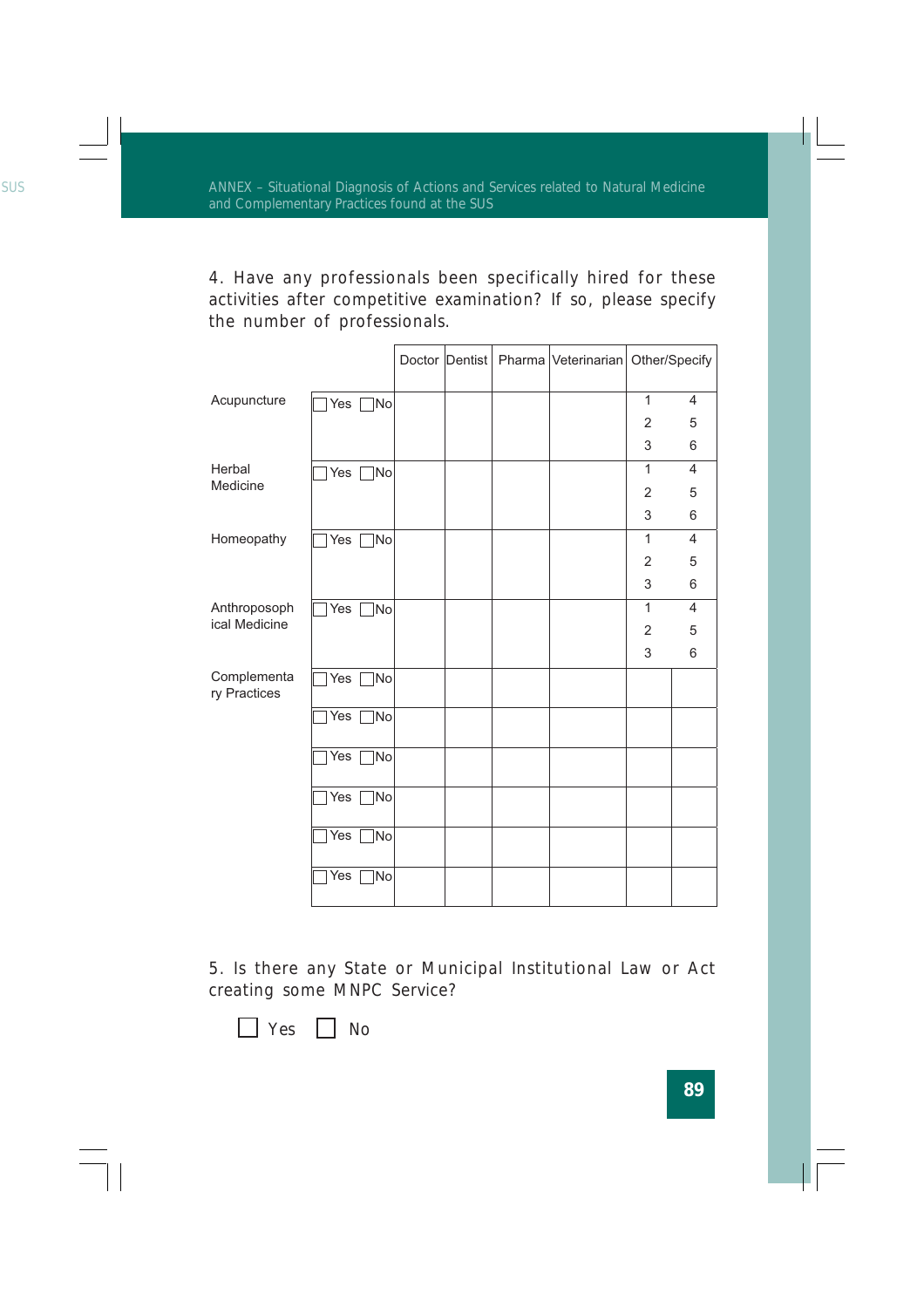6. Please check with an "X" the areas in which actions are currently performed:

|                              | Acupuncture | Herbal<br>Medicine | Homeopathy | Anthroposophical<br>Medicine | Complementary<br>Practices |
|------------------------------|-------------|--------------------|------------|------------------------------|----------------------------|
| Family<br>Health             |             |                    |            |                              |                            |
| Primary<br>Care              |             |                    |            |                              |                            |
| Health<br>Education          |             |                    |            |                              |                            |
| Training                     |             |                    |            |                              |                            |
| Research                     |             |                    |            |                              |                            |
| Other<br>(please<br>specify) |             |                    |            |                              |                            |

7. In the care area, please state the number of existing services and their complexity.

|                                                | Acupuncture | Herbal<br>Medicine | Homeopathy | Anthroposophical<br>Medicine | Complementary<br>Practices |
|------------------------------------------------|-------------|--------------------|------------|------------------------------|----------------------------|
| Family<br>Health                               |             |                    |            |                              |                            |
| <b>Health Centers</b><br>and Facilities        |             |                    |            |                              |                            |
| Polyclinics                                    |             |                    |            |                              |                            |
| Hospital Care/<br>Outpatient<br><b>Network</b> |             |                    |            |                              |                            |
| Hospital<br>Care/<br><b>Infirmaries</b>        |             |                    |            |                              |                            |
| Emergences /<br>Urgencies                      |             |                    |            |                              |                            |
| ICU                                            |             |                    |            |                              |                            |
| High<br>Complexity<br>Centers                  |             |                    |            |                              |                            |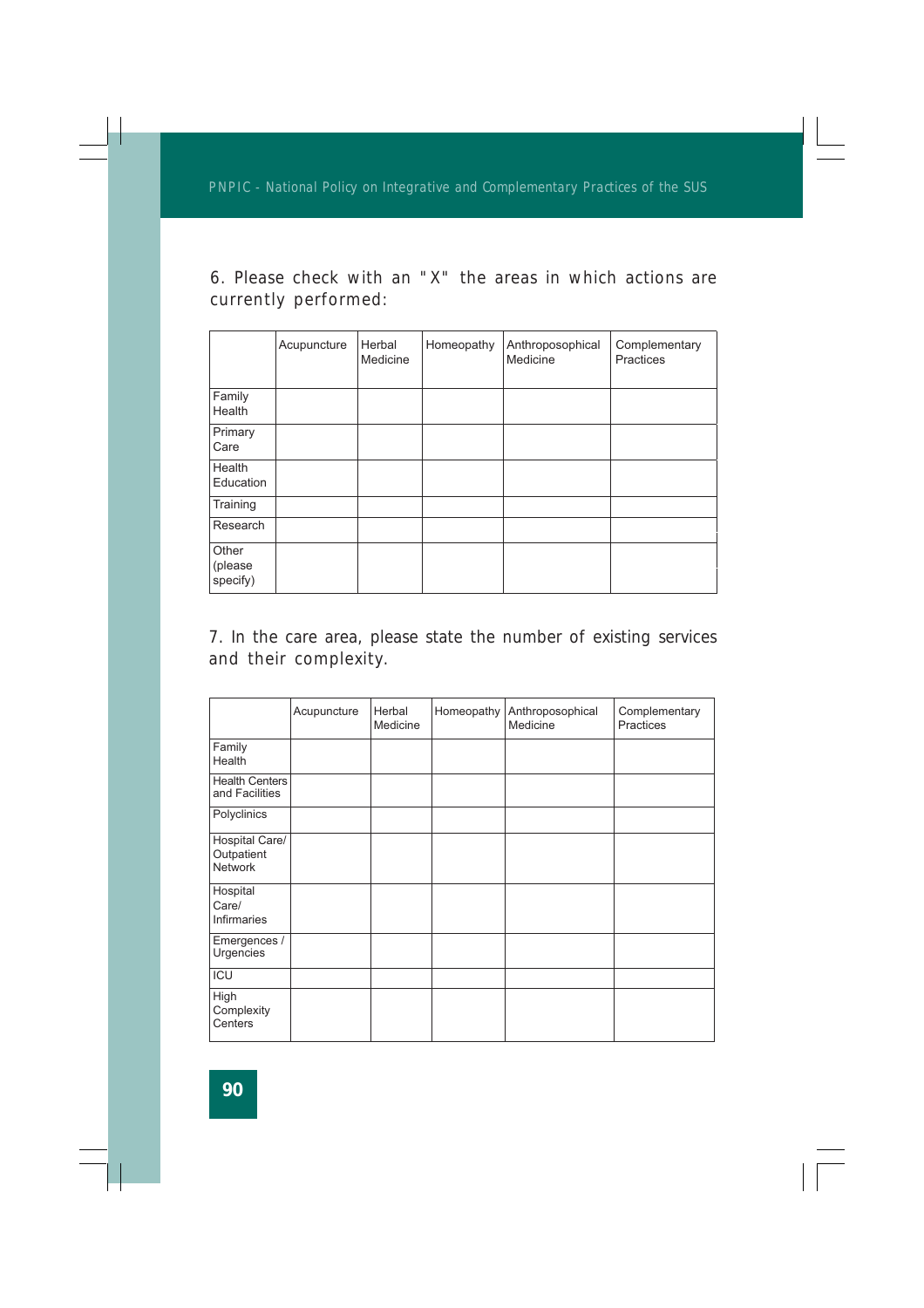SUS ANNEX – Situational Diagnosis of Actions and Services related to Natural Medicine and Complementary Practices found at the SUS

8. In the area of personnel training, activities are performed:

 $\Box$  In its own services, by the team.

At other training centers contracted for that purpose (please specify below):

9 - Check with an "X" what material resources are available for the performance of actions related to the areas:

|                                                     | Acupuncture | Herbal<br>Medicine | Homeopathy | Anthroposophical<br>Medicine | Com plementary<br>Practices |
|-----------------------------------------------------|-------------|--------------------|------------|------------------------------|-----------------------------|
| Disposable<br>needles                               |             |                    |            |                              |                             |
| Ear needles                                         |             |                    |            |                              |                             |
| Moxa                                                |             |                    |            |                              |                             |
| Electrical<br>stimulation<br>device                 |             |                    |            |                              |                             |
| Laser<br>acupuncture<br>device                      |             |                    |            |                              |                             |
| Electric moxa<br>device                             |             |                    |            |                              |                             |
| Primary books                                       |             |                    |            |                              |                             |
| Therapeutic<br>handbook                             |             |                    |            |                              |                             |
| Repertorization<br>software                         |             |                    |            |                              |                             |
| Homeopa thic<br>Remedies                            |             |                    |            |                              |                             |
| <b>Herbal Remedies</b>                              |             |                    |            |                              |                             |
| Massage table                                       |             |                    |            |                              |                             |
| Specific location<br>for complementary<br>practices |             |                    |            |                              |                             |
| Other (please<br>specify)                           |             |                    |            |                              |                             |